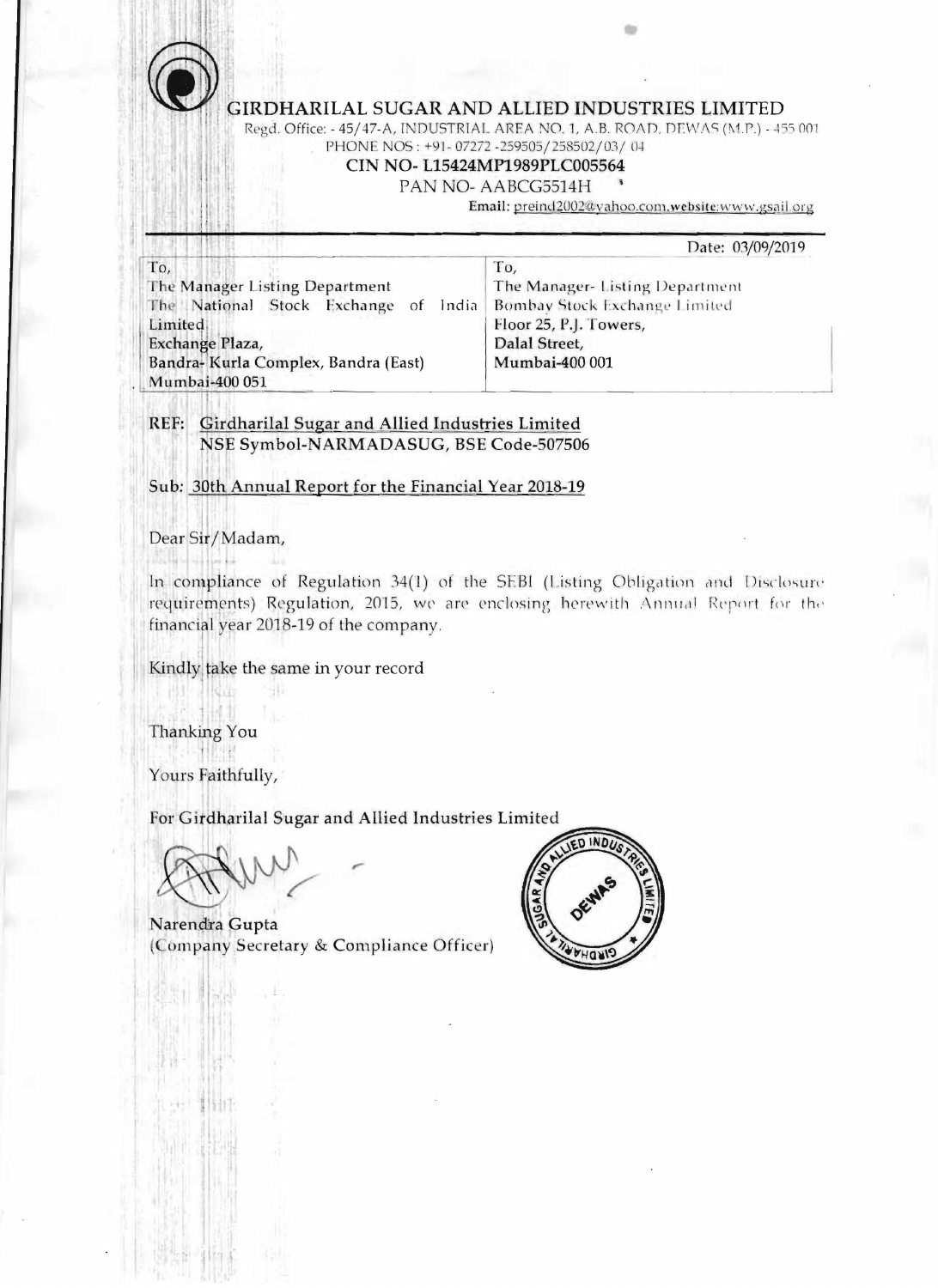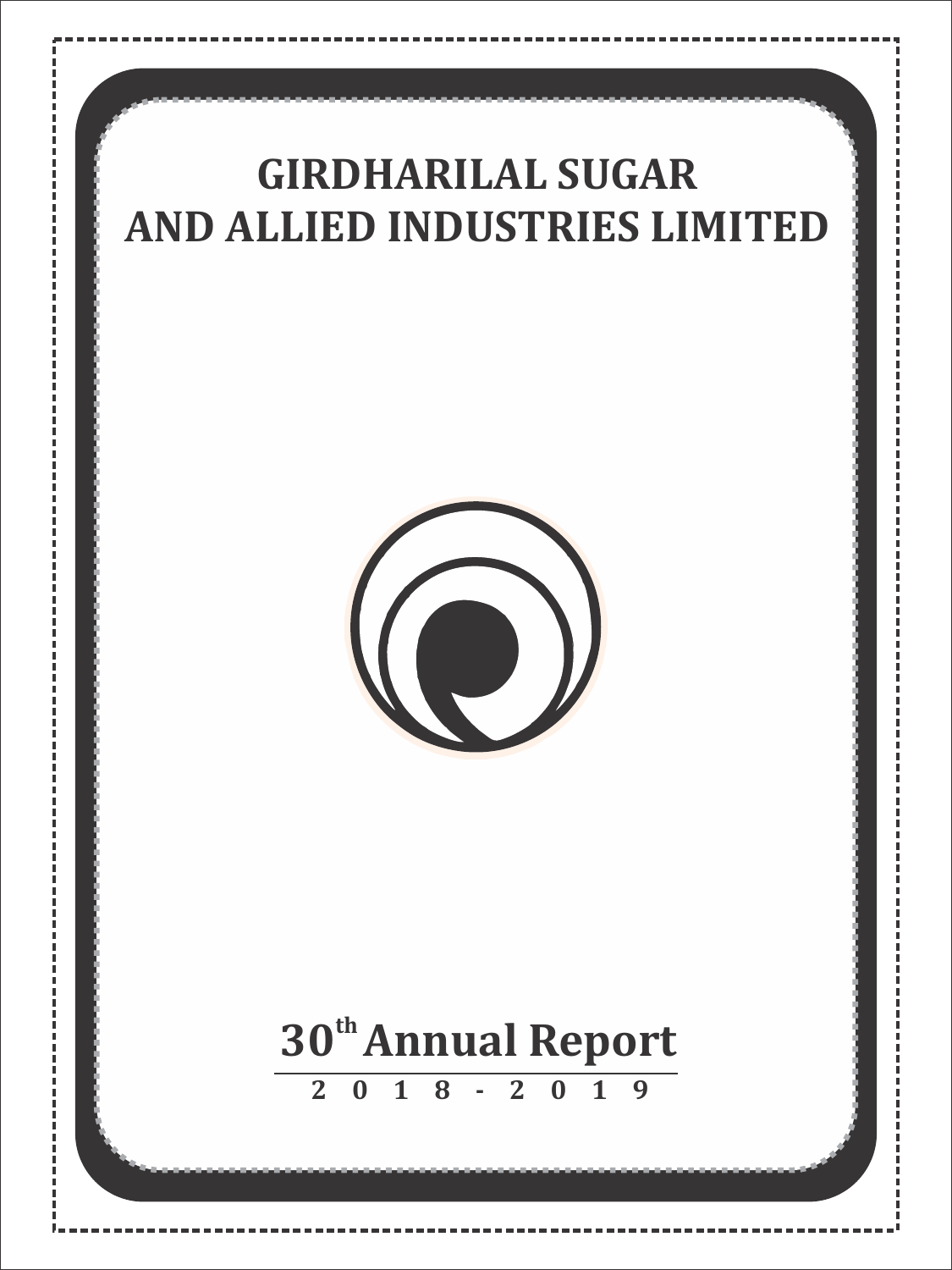| <b>Annual General Meeting:</b><br>Date: 27th Day of September, 2019.<br>Day: Friday<br>Time: $10:00$ AM<br>Place: Registered Office                                              | <b>Board of Directors</b><br>1. Mr. Rajesh Agrawal - (Chairman cum Managing Director<br>2. Mr. Tarachand Jain - (Non Executive Independent Director)<br>3. Mrs. Sandhya Choubey - (Non Executive Independent Director)<br>w.e.f. 28.05.2019<br>4. Mr. Ram Gopal Agrawal - (Non Executive Non Independent Director) |
|----------------------------------------------------------------------------------------------------------------------------------------------------------------------------------|--------------------------------------------------------------------------------------------------------------------------------------------------------------------------------------------------------------------------------------------------------------------------------------------------------------------|
| <b>Registered Office</b><br>45/47-A, Industrial Area No.1<br>A.B.Road Dewas, Madhya Pradesh-455001<br>Website: www.gsail.org<br>Email.:preind2002@yahoo.com<br>Tel: 07272-259505 | w.e.f. 28.05.2019<br>5. Mrs. Hansa Nagar - (Non Executive Non Independent Director)<br>resigned w.e.f. 28.05.2019<br><b>Key Managerial Personnel:</b><br>1. Mr. Rajesh Agrawal - Chairman cum Managing Director<br>2. Mr. Rakesh Bhatnagar - (Chief Financial Officer)<br>w.e.f. 26.03.2019                        |
| <b>Corporate Identification Number:</b><br>L15424MP1989PLC005564                                                                                                                 | 3. Mr. Narendra Gupta - (Company Secretary cum Compliance Officer)<br>w.e.f. 26.03.2019<br>4. Mr. Vishnu Dutt Sharma - (Company Secretary cum Compliance Officer)<br>Resigned w.e.f. 26.03.2019                                                                                                                    |
| <b>Banker:</b> Canara Bank                                                                                                                                                       | Secretarial Auditor:-<br>CS Aakruti Somani<br>Practicing Company Secretary,                                                                                                                                                                                                                                        |
| Registrar & Share Transfer Agent                                                                                                                                                 | Address - 53, Narsingh Bazaar Flat No. 102 Indore (M.P.) 452002                                                                                                                                                                                                                                                    |
| Purva Sharegistry India Private Limited                                                                                                                                          | <b>Statutory Auditors:-</b>                                                                                                                                                                                                                                                                                        |
| 9, Shiv Shakti, Ind. Estt,                                                                                                                                                       | $M/s$ Sunil Bandi & co.                                                                                                                                                                                                                                                                                            |
| JR Boricha Marg, Near Lodha Excellus,                                                                                                                                            | Chartered Accountants,                                                                                                                                                                                                                                                                                             |
| Lower Parel (E) Mumbai-400 011                                                                                                                                                   | Address - 108, Ahinsa Tower, 7 M.G. Road, Indore -452018                                                                                                                                                                                                                                                           |
| Website:- www.purvashare.com                                                                                                                                                     | <b>Internal Auditor:-</b>                                                                                                                                                                                                                                                                                          |
| Email id:- $\frac{\text{support}(a)}{\text{purvashare.com}}$                                                                                                                     | Mr. Narendra Sen                                                                                                                                                                                                                                                                                                   |
| Tel: 022-23016761                                                                                                                                                                | Address - 43/2, Mohan Pura, Indore (M.P.)-452002                                                                                                                                                                                                                                                                   |

# **CONTENTS**

| SR.NO.           | <b>PARTICULARS</b>                                                        | <b>PAGE</b> |
|------------------|---------------------------------------------------------------------------|-------------|
| 1.               | Notice of 30th Annual General Meeting                                     | $1 - 7$     |
| $\overline{2}$ . | Director's Report                                                         | $8 - 13$    |
| 3.               | Particular of Conservation of Energy,                                     | 14          |
|                  | Technology Absorption and Foreign Exchange Earning and Outgo (Annexure-A) |             |
| 4.               | Annual Return (MGT-9) (Annexure-B)                                        | $15-19$     |
| 5.               | Nomination and Remuneration Policy (Annexure-C)                           | $20 - 22$   |
| 6.               | Secretarial Audit Report (Annexure-D)                                     | $22 - 26$   |
| 7.               | Management Discussion and Analysis Report (Annexure-E)                    | 27          |
| 8.               | Corporate Governance Report (Annexure-F)                                  | 28-38       |
| 9.               | Declaration of Code of Conduct (Annexure-G)                               | 39          |
| 10.              | MD and CFO Certification (Annexure-H)                                     | 39          |
| 11.              | Certificate of Non-Disqualification of Directors (Annexure- I)            | 40          |
| 12.              | <b>Financial Statements</b>                                               |             |
|                  | - Auditor's Report                                                        | $41 - 47$   |
|                  | - Balance Sheet                                                           | 48          |
|                  | - Statement of Profit & loss                                              | 49          |
|                  | - Cash Flow Statement                                                     | $50 - 51$   |
|                  | - Notes to financial statement                                            | 52-76       |
| 13.              | Attendance Slip & Proxy Form                                              | 77-78       |
| 14.              | <b>Ballot</b> Paper                                                       | 79          |
| 15.              | Road Map                                                                  | $ -$        |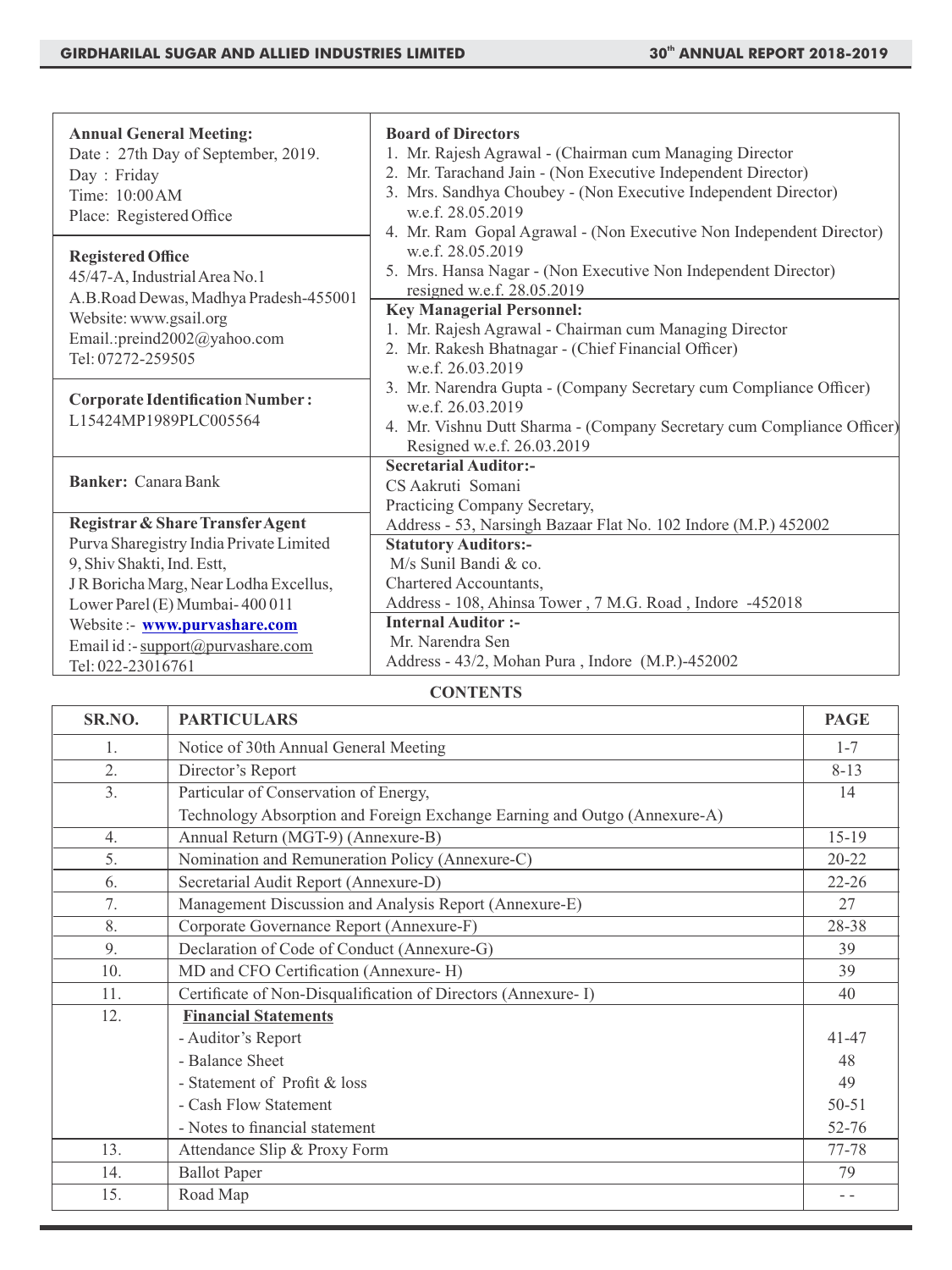# **NOTICE OF 30TH ANNUAL GENERAL MEETING**

**NOTICE** is hereby given that the Thirtieth (30th) Annual General Meeting of the members of the Company will be held on Friday, 27th September, 2019 at 10.00 A.M. at the registered office of the Company at 45/47-A, Industrial Area No.1, A.B. Road, Dewas, Madhya Pradesh - 455001 to transact the following business:

# **ORDINARYBUSINESS:**

- 1. To receive, consider and adopt the Audited Financial Statements of the Company for the financial year ended March 31, 2019 together with the Reports of the Board of Directors and the Auditors thereon; and
- 2. To appoint a Director in place of Mr. Ram Gopal Agrawal, (DIN 00359638) who retires by rotation and being eligible, offers himself for re-appointment.

# **SPECIALBUSINESSES:-**

**3. CONFIRMATION OF MRS. SANDHYA CHOUBEY (DIN: 08461659) AS AN INDEPENDENT DIRECTOR OFTHE COMPANY:**

**To consider and if thought fit, to pass with or without modification(s), the following resolution as an ORDINARY RESOLUTION:**

**"RESOLVED THAT** pursuant to the provisions of Section 149, 150, 152, Schedule IV and other Applicable provision, if any, of the Companies Act, 2013 read with the rules made thereunder (including any statutory modification(s) or reenactment thereof for the time being in force) Mrs. Sandhya Choubey (DIN: 08461659) who was appointed as an additional (Independent) director of the Company by the Board of Directors with effect from 28th May, 2019 and who hold office till the date of ensuing AGM, in terms of section 161 of the Companies Act, 2013 and in respect of which she has submitted a declaration that she meets the criteria for independency as provided in Section 149(6) of the Act and who is eligible for appointment as Independent Director, the approval of the members of the Company be and are hereby accorded to changes her designation as Independent Director of the Company and whose office shall not be liable to determination by retirement of directors by rotation;

**RESOLVED FURTHER THAT** any of the Directors of the Company be and are hereby authorized to do all the needful acts, deeds, matters and things to give effect to this resolution including filing of all related E-forms with the Registrar of Companies Gwalior (M.P.)."

# **4. CONFIRMATION OFREMUNERATION OFCOSTAUDITOR**

# **To consider and, if thought fit, to pass, with or without modification(s) the following Resolution as an ORDINARY RESOLUTION**

**"RESOLVED THAT,** pursuant to section 148 and other applicable provisions of the Companies Act, 2013 read with the , Companies (Cost records and Audit Rules), 2014 (including any statutory modification(s) or re-enactment thereof for the time being in force) M/s M. Goyal & Co. Cost Accountants (Registration No.000051) be and is hereby appointed as the Cost Auditors of the company to conduct the audit of cost records made and maintained by the company for the Financial Year ended on 31st March 2020 at a remuneration of Rs. 35,000/- (Rupees thirty five thousand only) excluding GST and out–of–pocket expenses, the same has been approved by the Board of Directors of the Company be and is hereby ratified."

**"RESOLVED FURTHER THAT**any of the Director of the Company be and is hereby authorized to do all acts and take all such steps as may be necessary, proper or expedient to give effect to this resolution."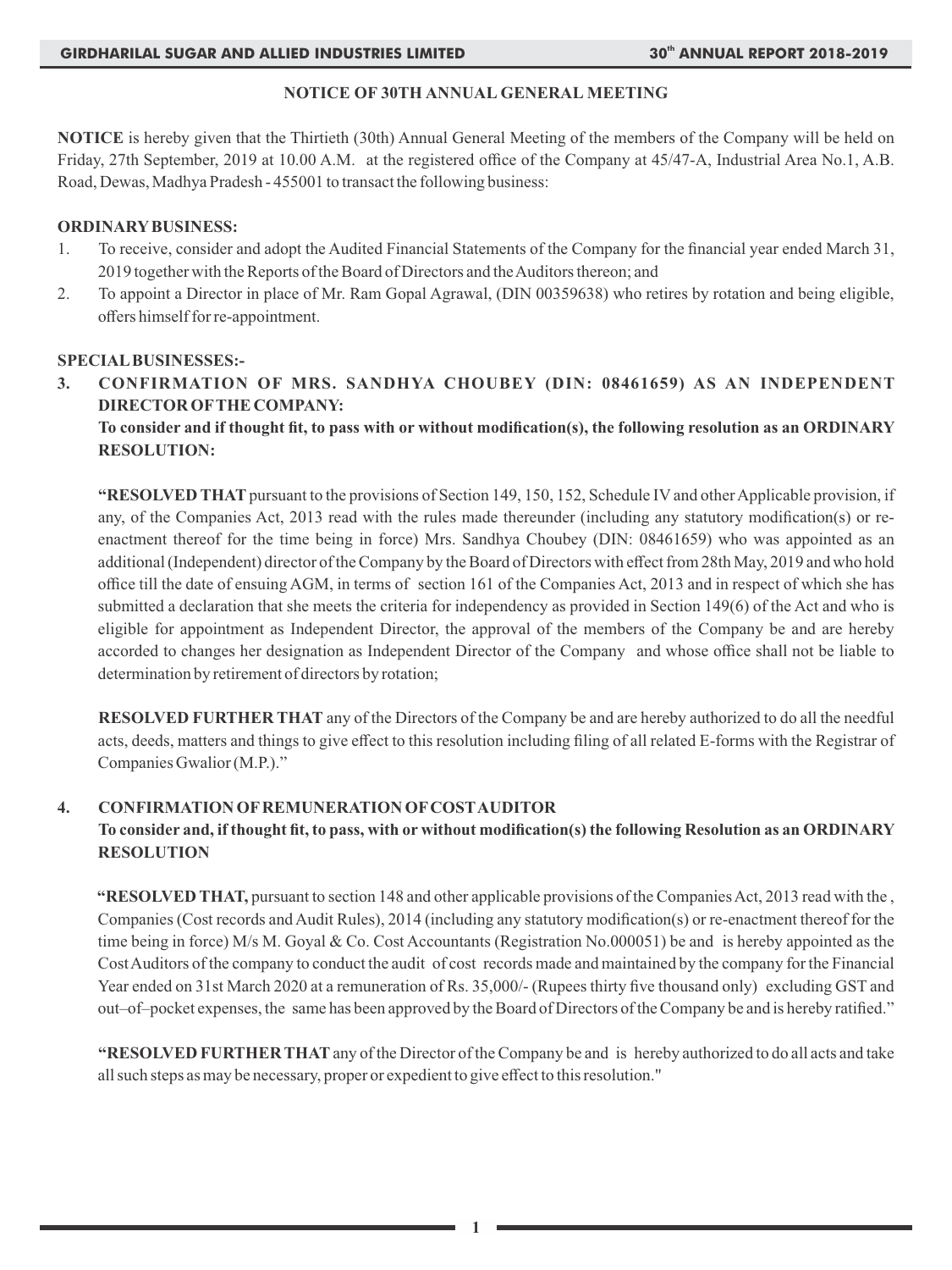# **5. CONFIRMATION OF CHANGE IN DESIGNATION OF MR. RAM GOPAL AGRAWAL (DIN:-00359638) FROM INDEPENDENTDIRECTOR TO NON- INDEPENDENTDIRECTOR OFTHE COMPANY To consider and, if thought fit, to pass, with or without modification(s), the following resolution as an ORDINARY RESOLUTION:**

**"RESOLVED THAT** pursuant to the provisions of the Companies Act, 2013 and all other applicable provisions, if any, of the Companies Act, 2013 (including any statutory modification or re-enactment thereof for the time being in force) and rules & regulations made there under, consent of the members of the Company be and is hereby accorded to the change in designation of Mr. Ram Gopal Agrawal from Independent Director to Non-Independent Director of the company and he shall be liable to retire by rotation of Directors.

**"RESOLVED FURTHER THAT**any of the Directors of the Company be and are hereby authorized to do all the needful acts, deeds, matters and things to give effect to this resolution including filing of all related E-forms with the Registrar of Companies Gwalior (M.P.).".

# **6. TO APPROVE TO ENTER TO RELATED PARTYTRANSACTIONS BYTHE COMPANY:**

**To consider and, if thought fit, to pass, with or without modification(s) the following Resolution as ORDINARY RESOLUTION**

 **"RESOLVED THAT** pursuant to the provisions of Companies Act 2013 and other applicable provisions, if any of the Companies (Meeting of the Board and its Powers) Rules, 2014 (including any statutory modification(s) or re-enactments thereof, for the time being in force) and in accordance with the provisions of Memorandum and Articles of Association of the Company, the Securities Exchange Board of India (Listing Obligations and Disclosures Requirements) Regulations, 2015, as amended from time to time, consent of the members of the company be and is hereby accorded for entering into Related party Transactions by the company upto the maximum per annum amounts as appended :

| Name of the<br><b>Related Party</b> | Name of the Director<br>or KMPs, who is related. | <b>Nature of Relationship</b>                                | <b>Nature, Material Terms, Monetary</b><br>Value and particulars of the contract<br>or arrangement.                            |
|-------------------------------------|--------------------------------------------------|--------------------------------------------------------------|--------------------------------------------------------------------------------------------------------------------------------|
| Manthan Milk Products<br>Pvt. Ltd.  | Mr. Rajesh Agrawal                               | Company in which<br>relatives of<br>Directors are interested | Sale purchase or supply of goods<br>of Rs. 10,00,00,000/- p.a. in ordinary<br>course of Business on prevailing<br>market price |

**"RESOLVED FURTHER THAT** the Board of Directors of the company or any Committee thereof or any person authorized by the Board be and are hereby authorized to execute the documents, deeds or writings required to be executed in relation to the transfer and vesting of Business Undertakings and other incidental documents, make applications to regulatory and governmental authorities for the purposes of obtaining all approvals, consents, permissions and sanctions required by the company and to do all acts and deeds to give effects to this resolution."

# **By order of the Board of Directors ForGirdharilal SugarAnd Allied Industries Limited**

**SD/- Rajesh Agrawal**  Place: Dewas (M.P.) (DIN: -00107009)<br>Date: 13th August, 2019 (Date: 13th August, 2019) **Chairman & Managing Director**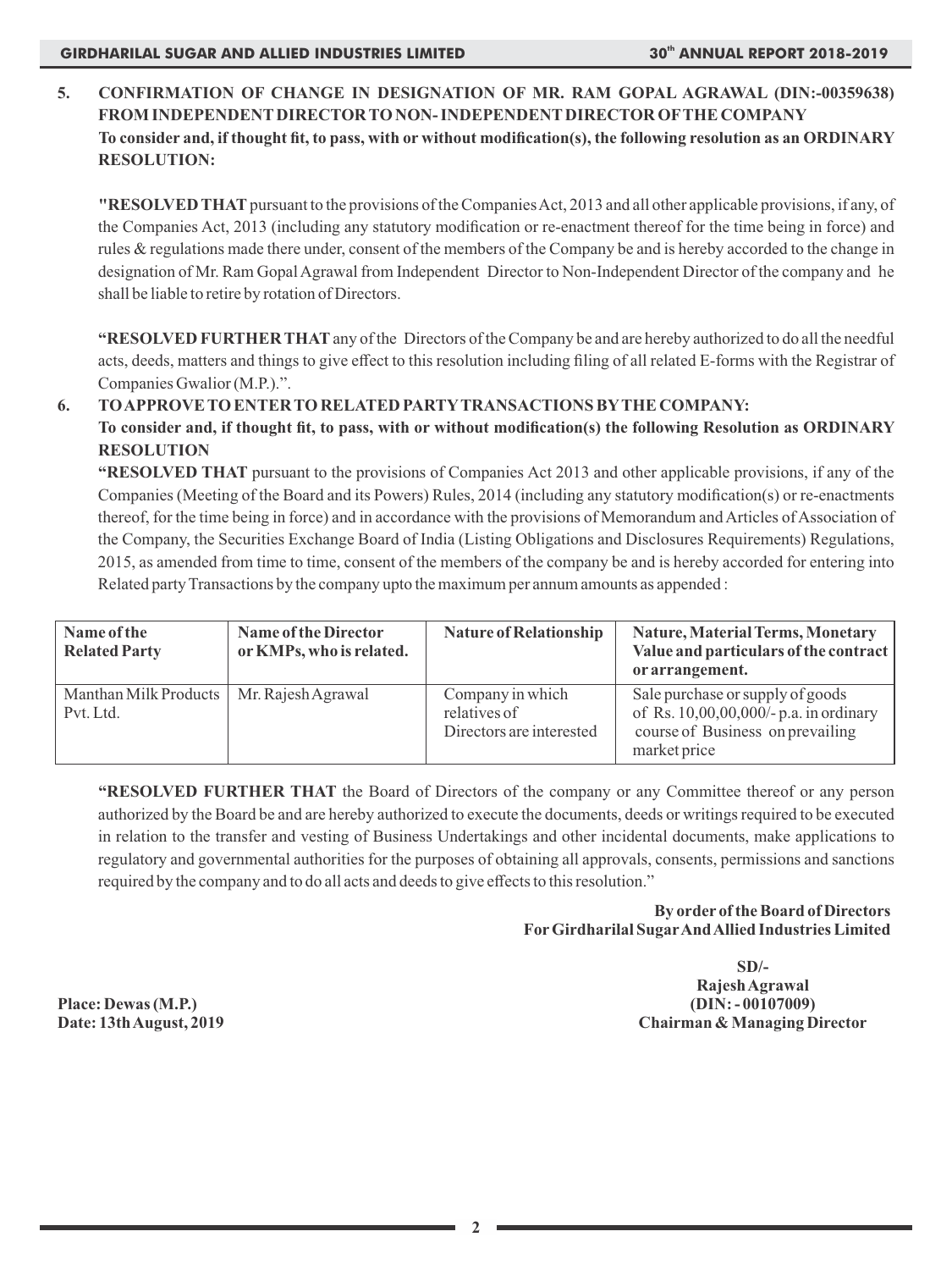# **NOTES:**

- 1. The Explanatory Statement pursuant to the provisions of Section 102 of the Companies Act, 2013, which sets out details relating to Special Business at the meeting, is annexed hereto.
- 2. **AMEMBER ENTITLED TO ATTEND AND VOTE ATTHE MEETING IS ENTITLED TO APPOINTAPROXY AND VOTE INSTEAD OFHIMSELFAND SUCH PROXYNEED NOTBE AMEMBER OFTHE COMPANY. PROXYFORM MUSTBE RECEIVED ATTHE COMPANY'S REGISTERED OFFICE ATLEAST48 HOURS PRIOR THE MEETING.**

A person can act as proxy on behalf of members not exceeding fifty (50) and holding in the aggregate not more than ten percent of the total share capital of the Company. Amember holding more than ten (10) percent of the total share capital of the Company carrying voting rights may appoint a single person as proxy and such person cannot act as a proxy for any other person or shareholder. AProxy Form is sent herewith. Proxies submitted on behalf of the Companies, Societies etc., must be supported by an appropriate resolution/authority, as applicable.

- 3. The Ministry of Corporate Affairs ("MCA") has taken a "Green Initiative in the Corporate Governance" by allowing paperless compliance by Companies and has issued a circular on April 21, 2011 stating that the service of document by a Company can be made through electronic mode. Electronic copy of the Annual Report for the FY2018-19 is being sent to all the members whose email ID's are registered with the Company/Depository Participants(s) for communication purposes unless any member has requested for a hard copy of the same. For members who have not registered their email address, physical copies of the Annual Report for the year 2018-19 is being sent in the permitted mode.
- 4. Members of the Company had approved appointment of M/s. Sunil Bandi & Co., Chartered Accountants, as the Statutory Auditors at the 28th (twenty eighth) Annual General Meeting of the Company which is valid till the conclusion of the 33rd (thirty third) annual general meeting of the Company. In accordance with the Companies Amendment Act, 2017, enforced on 7th May, 2018 by Ministry of Corporate Affairs, the appointment of Statutory Auditors is not required to be ratified at every AGM.
- 5. The Company has connectivity from the CDSLand equity shares of the Company may also be held in the Electronic form with any Depository Participant (DP) with whom the members/ investors having their depository account. In case of any query/difficulty in any matter relating thereto may be addressed to the Share Transfer Agents Purva Sharegistry India Private Limited 9, Shiv Shakti, Ind. Estt, J R Boricha Marg, Near Lodha Excellus, Lower Parel (E)Mumbai- 400 011
- 6. Corporate Members intending to send their authorized representatives to attend the Meeting pursuant to Section 113 of the Companies Act, 2013 are requested to send to the Company a certified copy of the relevant Board Resolution together with their respective specimen signatures authorizing their representative(s) to attend and vote on their behalf at the Meeting.
- 7. Member(s), Proxies and Authorized Representatives are requested to bring the attendance slip annexed herewith, duly filled in, for attending the meeting.
- 8. The Register of Members, Beneficial Owner and Share Transfer Books of the Company will remain closed from Saturday 21st day of September, 2019 to Friday, 27th day of September, 2019, both days inclusive for the purpose of Annual General Meeting.
- 9. Members who hold shares in dematerialized form are requested to quote Depository Account Number (Client ID No.) for recording of attendance at the meeting.
- 10. Members are requested to notify to the Company immediately, quoting Registered Folio No., change in their address, if any, with the pin code number.
- 11. Non-resident members are requested to immediately notify: (i) change in their residential status on return to India for permanent settlement; and (ii) particulars of NRE account, if not furnished earlier.
- 12. Members who are holding shares in identical names in more than one folios, are requested to write to the Company/Purva Sharegistry (I) Pvt. Ltd., the Registrar and Share Transfer Agent, to consolidate their holding in one folio.
- 13. Shareholders who are still holding physical share certificate are advised to dematerialize their shareholding to avail benefit of dematerialization.
- 14. Details required under Regulation 36(3) of the SEBI (Listing Obligations and Disclosure Requirements) Regulations, 2015 in respect of the Directors seeking appointment/re-appointment at the Annual General Meeting is annexed herewith to Notice as Annexure-I. The Directors have furnished the requisite declarations for their appointment/re-appointment.
- 15. The relevant explanatory statement pursuant to Section 102 of the Companies Act, 2013 setting out the material facts in respect of the business under Item nos.3 , 4,5 ,6 is annexed hereto.
- 16. Members/ Proxies are requested to bring along with them Annual Reports being sent to them and should bring the attendance slip sent herewith, duly filled, in order to attend the meeting.
- 17. The Securities and Exchange Board of India (SEBI) has mandated the submission of Permanent Account Number (PAN) by every participant in securities market. Members holding shares in electronic form are, therefore, requested to submit the PAN to their Depository Participants with whom they are maintaining their Demat accounts. Members holding shares in physical form can submit their PAN details to the Company.
- 18. As per SEBI notification date 30.11.2018 and further clarification on 27.03.2019, SEBI has amended Regulation 40 of SEBI (Listing Obligations and Disclosure Requirements) Regulations, 2015 "except in case of transmission or transposition of securities requests for effecting transfer of securities shall not be processed unless the securities are held in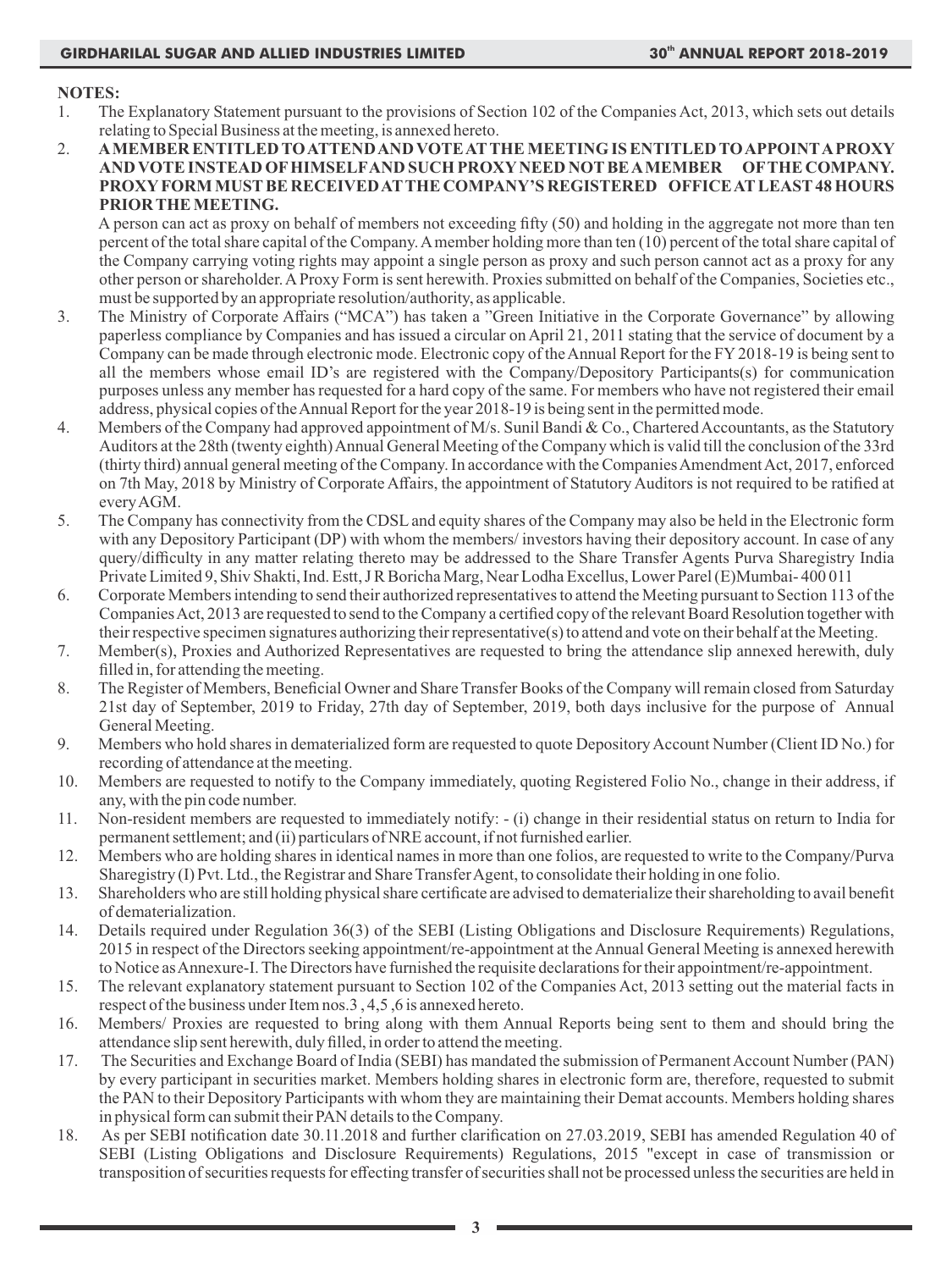dematerilised form with a depository with effect from April 1, 2019". The amendment does not prohibits the Investor from holding the shares in physical form, Investor has the option of holding shares in physical form even after April 1,2019.

- 19. Any Investor who has desirous of transferring shares (which are held in physical form) after April 1, 2019 can do so, only after the shares are dematerialised.
- 20. The Register of Contracts or Arrangements in which the Directors are interested, maintained under Section 189 of the Companies Act, 2013, and the Register of Directors and Key Managerial Personnel and their shareholding, maintained under Section 170 of the Companies Act, 2013, will be available for inspection by the members at the Annual General Meeting of the Company.
- 21. Electronic copy of the Notice of the 30th Annual General Meeting of the Company inter alia indicating the process and manner of e-voting along with Attendance Slip and Proxy Form is being sent to all the members whose email ID's are registered with the Company/Depository Participants(s) for communication purposes unless any member has requested for a hard copy of the same. For members who have not registered their email address, physical copies of the Notice of the 30th Annual General Meeting of the Company inter alia indicating the process and manner of e-voting along with Attendance Slip and Proxy Form is being sent in the permitted mode.
- 22. Members may also note that the Notice of the 30th Annual General Meeting and the Annual Report for the FY2018-19 will also be available on the Company's website www.gsail.org for the purpose of downloading. The physical copies of the aforesaid documents will also be available at the Company's Registered Office for inspection during normal business hours on working days. Even after registering for e-communication, members are entitled to receive such communication in physical form, upon making a request for the same, by post free of cost. For any communication, the shareholders may also send requests to the Company's investor email id: Preind2002@yahoo.com.
- 23. A route map showing directions to reach the venue of the 30th AGM is given at the end of this Notice as per the requirement of the Secretarial Standards-2 on "General Meetings".
- 24. Relevant documents referred to in the accompanying Notice and in the Explanatory Statement are open for inspection by the Members at the Company's Registered Office and at Company's office at 45/47-A Industrial Area No. 01 A.B. Road Dewas (M.P.) -455001 on all working days (except Sundays and Public Holidays) between 11.00 a.m. to 1.00 p.m. up to the date of this Annual General Meeting ("AGM") and also at the AGM.
- 25. In compliance with provisions of Section 108 of the Companies Act, 2013, Rule 20 of the Companies (Management and Administration) Rules, 2014 and Regulation 44 of the SEBI (Listing obligations and Disclosure Requirements) Regulations, 2015 as amended from time to time, the Company is pleased to provide members facility to exercise their right to vote at the 30th Annual General Meeting (AGM) by electronic means / remote e- voting and the business may be transacted through e-Voting Services provided by CDSL.
- 26. The instructions for e-voting are as under:

# **Voting through electronic means**

# **The Instructions for shareholders voting electronically are us under**

- (i) The voting period begins on 09.00 A.M. Tuesday, 24th September, 2019 and ends on 5.00 P.M. Thursday, 26th September, 2019. During this period shareholders' of the Company, holding shares either in physical form or in dematerialized form, as on the cut-off date Friday, 20th September, 2019 may cast their vote electronically. The evoting module shall be disabled by CDSL for voting thereafter.
- (ii) Members holding shares in physical or in Demat form as on Friday, 20th day of September, 2019, shall only be eligible for e- voting.
- (iii) The Facility for voting through Ballot paper shall be made available at the AGM and the members attending the meeting who have not cast their vote by remote e-voting shall be able to exercise their right at the meeting through Ballot paper.
- (iv) The voting rights of members shall be in proportion to their shares of the paid up equity share capital of the company as on the cut-off date of , 20th day of September, 2019
- (v) Any person, who acquire shares of the Company and become member of the Company after dispatch of the notice and holding shares as of the cut-off date i.e., Friday, 20th day of September, 2019, may obtain the login ID and password by sending a request at support@purvashare.com or preind2002@yahoo.com or evoting@cdsl.co.in.
- (vi) Shareholders or Members who have cast their votes by e-voting prior to the AGM may also attend the meeting but shall not be entitled to cast their vote at the meeting venue.
- (vii) The shareholders should log on to the e-voting website www.evotingindia.com.
- (viii) Click on Shareholders tab.
- (ix) Now Enter your User ID
	- a. For CDSL: 16 digits beneficiary ID,
	- b. Members holding shares in Physical Form should enter Folio Number registered with the Company.
- (x) Next enter the Image Verification as displayed and Click on Login.
- (xi) If you are holding shares in demat form and had logged on to www.evotingindia.com and voted on an earlier voting of any company, then your existing password is to be used.
- (xii) If you are a first time user follow the steps given below: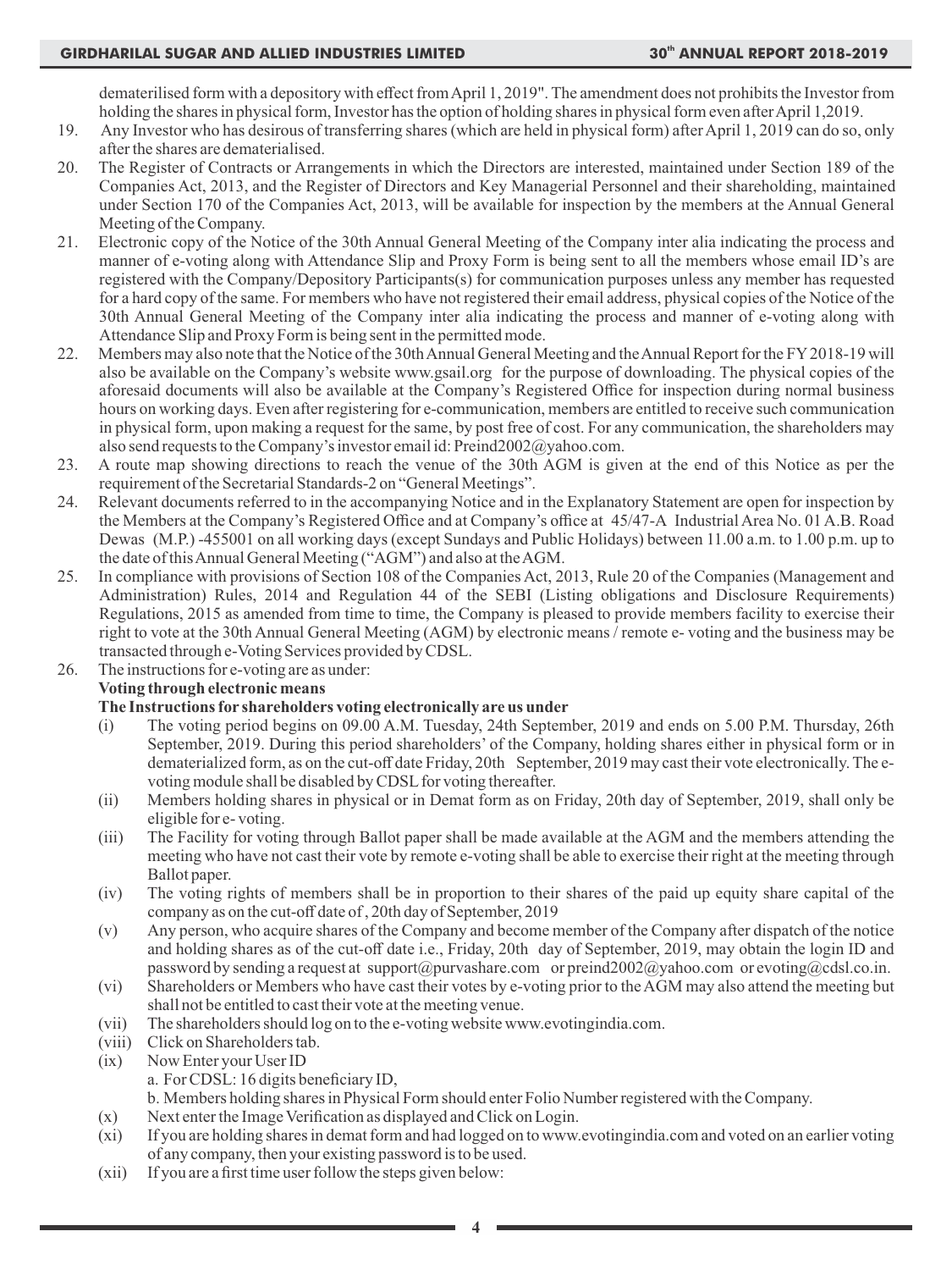|                | For Members holding shares in Demat Form and Physical Form                                                                 |
|----------------|----------------------------------------------------------------------------------------------------------------------------|
| PAN            | Enter your 10 digit alpha-numeric *PAN issued by Income Tax Department (Applicable for both demat shareholders             |
|                | as well as physical shareholders)                                                                                          |
|                | Members who have not updated their PAN with the Company/Depository Participant are requested to use the first two          |
|                | letters of their name and the 8 digits of the sequence number in the PAN field.                                            |
|                | In case the sequence number is less than 8 digits enter the applicable number of 0's before the number after the first two |
|                | characters of the name in CAPITAL letters. Eg. If your name is Ramesh Kumar with sequence number 1 then enter              |
|                | RA00000001 in the PAN Field.                                                                                               |
| Dividend       | Enter the Dividend Bank Details or Date of Birth (in dd/mm/yyyy format) as recorded in your demat account or in the        |
| Bank           | company records in order to login.                                                                                         |
| Details        | I) If both the details are not recorded with the depository or company please enter the member id/folio number in the      |
| <b>OR</b> Date | Dividend Bank details field as mentioned in instructions.                                                                  |
| of Birth       |                                                                                                                            |
| (DOB)          |                                                                                                                            |

(xiii) After entering these details appropriately, click on "SUBMIT" tab.

- (xiv) Members holding shares in physical form will then directly reach the Company selection screen. However, members holding shares in demat form will now reach 'Password Creation'menu wherein they are required to mandatorily enter their login password in the new password field. Kindly note that this password is to be also used by the demat holders for voting for resolutions of any other company on which they are eligible to vote, provided that company opts for e-voting through CDSL platform. It is strongly recommended not to share your password with any other person and take utmost care to keep your password confidential.
- (xv) For Members holding shares in physical form, the details can be used only for e-voting on the resolutions contained in this Notice.
- (xvi) Click on the EVSN for the relevant <Company Name> on which you choose to vote.
- (xvii) On the voting page, you will see "RESOLUTION DESCRIPTION" and against the same the option "YES/NO" for voting. Select the option YES or NO as desired. The option YES implies that you assent to the Resolution and option NO implies that you dissent to the Resolution.
- (xviii) Click on the "RESOLUTIONS FILE LINK" if you wish to view the entire Resolution details.
- (xix) After selecting the resolution you have decided to vote on, click on "SUBMIT". Aconfirmation box will be displayed. If you wish to confirm your vote, click on "OK", else to change your vote, click on "CANCEL" and accordingly modify your vote.
- (xx) Once you "CONFIRM" your vote on the resolution, you will not be allowed to modify your vote.
- (xxi) You can also take a print of the votes cast by clicking on "Click here to print" option on the Voting page.
- (xxii) If a demat account holder has forgotten the login password then Enter the User ID and the image verification code and click on Forgot Password & enter the details as prompted by the system.
- (xxiii) Note for Non Individual Shareholders and Custodians
	- Non-Individual shareholders (i.e. other than Individuals, HUF, NRI etc.) and Custodian are required to log on to www.evotingindia.com and register themselves as Corporate.
	- A scanned copy of the Registration Form bearing the stamp and sign of the entity should be emailed to helpdesk.evoting@cdslindia.com.
	- After receiving the login details a Compliance User should be created using the admin login and password. The Compliance User would be able to link the account(s) for which they wish to vote on.
	- The list of accounts linked in the login should be mailed to helpdesk.evoting@cdslindia.com and on approval of the accounts they would be able to cast their vote.
	- A scanned copy of the Board Resolution and Power of Attorney (POA) which they have issued in favour of the Custodian, if any, should be uploaded in PDF format in the system for the scrutinizer to verify the same.
- (xxiv) In case you have any queries or issues regarding e-voting, you may refer the Frequently Asked Questions ("FAQs") and e-voting manual available at www.evotingindia.com, under help section or write an email to helpdesk.evoting@cdslindia.com.
- (xxv) M/s VC & Associates, Practicing Company Secretary proprietor, Mr. Vipin Kumar Chhawchhriya , (Membership No. ACS- 39361 & COP No. 14655) has been appointed as the scrutinizer to receive and scrutinize the completed ballot forms and votes casted electronically by the members in a fair and transparent manner.
- (xxvi) The Scrutinizer shall after scrutinizing the vote cast at the AGM (Poll) and through Remote E-Voting not later than 48 hours from conclusion of AGM, make and submit a consolidated scrutinizers report to the Chairman. The Results declared along with the consolidated scrutinizers report shall be placed on the website of the company and CDSL.
- (xxvii) The Results shall be declared on or after the AGM of the Company. The Results declared along with the Scrutinizer's Report shall be placed on the Company's website at www.gsail.org within two (2) days of passing of the resolutions at the AGM of the Company and communicated to the BSE Limited/ NSE Limited
- (xxviii) The Resolutions shall be deemed to be passed on the date of the Meeting, i.e. Friday 27th September, 2019 subject to receipt of the requisite number of votes in favour of the Resolutions.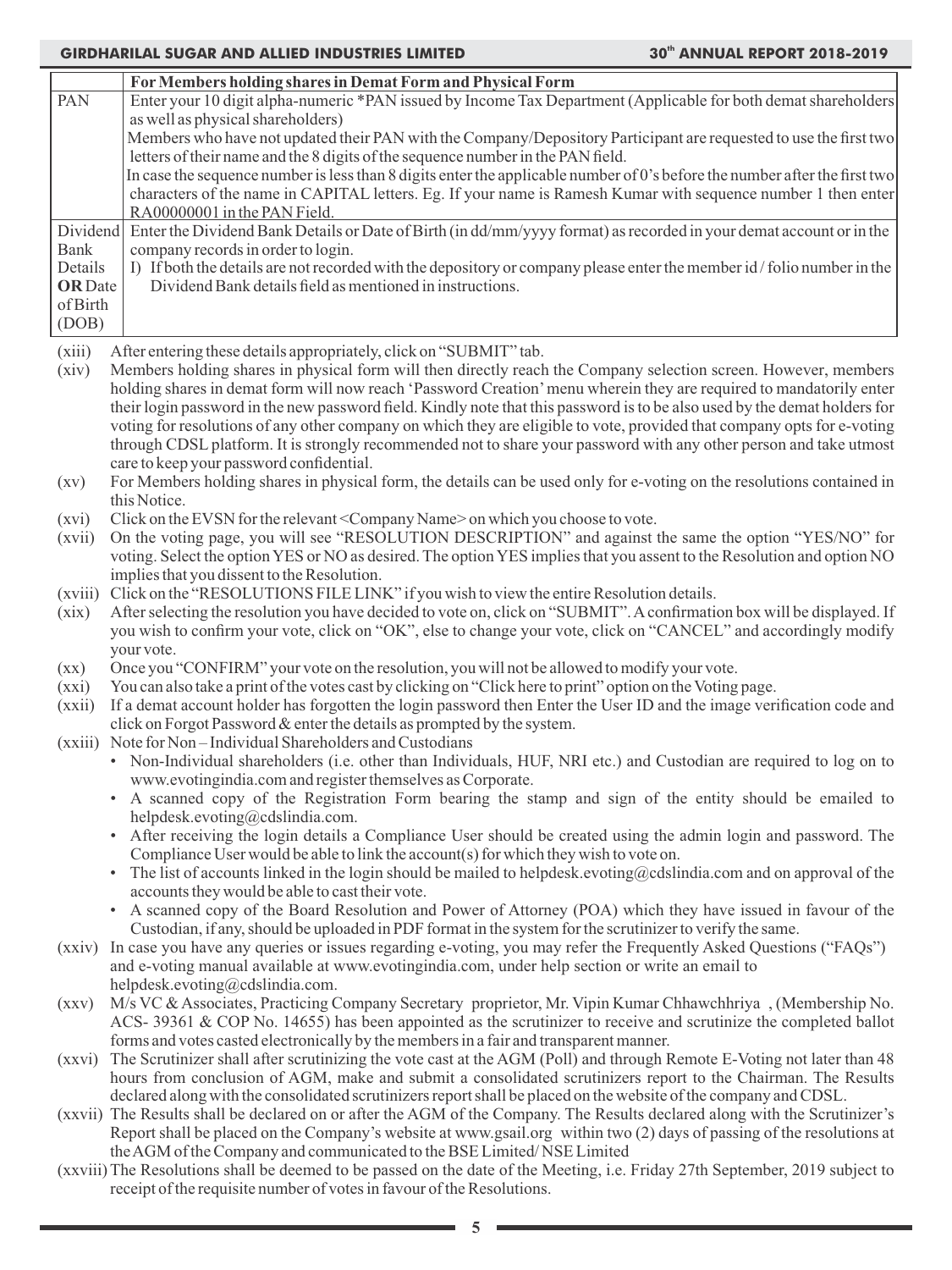# **EXPLANATORYSTATEMENTFOR ITEM 3, 4, 5 and 6 OFTHE NOTICE Item No. 3 -**

# **Ordinary Resolution**

Mrs. Sandhya Choubey, aged About 50 years, she has rich experience of 25 years in the field of education sector. She completed his M.A. in Economics and M.A. in Art from DAVV University Indore (M.P.) in the year 2006 and 2007. She has served lecture in various school, college and coching institution.

The Board of Director on the recommendation of the nomination and remuneration committee appointed Mrs. Sandhay Choubey (DIN:08461659 ) as an additional (Independent director ) of the company w.e.f. 28.05.2019 and holds office up to the date of ensuing Annual General meeting.

Mrs. Sandhay Choubey is not disqualified from being appointed as a director in terms of section164 of the Companies Act, 2013 and has also given his consent to act as the director of the Company. Mrs. Sandhay Choubey has given a declaration to the Board that she meets the criteria of Independent director as provided under section 149(6) of the Companies'Act 2013. In the opinion of the Board, she fulfils the all the conditions specified in the Act and the rules framed there under and SEBI (Listing obligation and Disclosure requirements) regulation, 2015. For appointment as independent director.

Section 149(10) of the Companies Act 2013 provided that an independent director shall hold office for a term of upto 5 consecutive years on the Board. Further Section 149(13) of the Act states that the provision related to retirement of director by rotation shall not apply to the appointment of independent director. In compliance with the provisions of the Companies Act 2013, it is proposed to appoint Mrs. Sandhya Choubey as an Independent Director of the Company to hold office for a term upto 27-05-2024.

Acopy of the draft letter of appointment for the independent Director setting out the terms and conditions for the appointment of independent Director is available for inspection by the members at the registered office of the Company on all working days between 11:00 A.M. to 1:00P.M. upto the date of AGM.

Accordingly, the Board recommends the resolution to appoint Mrs. Sandhya Chaubey as an Independent Director for the Approval of members. Except Mrs. Sandhya Choubey none of the Directors and Key Managerial Personnel of the Company and their relatives is concerned or interested, financial or otherwise, in the resolution set out at Item No.3 of the Notice. This Explanatory Statement may also be regarded as a disclosure under SEBI (Listing Obligations & Disclosure Requirements) Regulations, 2015.Mrs. Sandhya Chaubey is holding NILEquity shares consisting NIL% of the paid up capital of the Company. The Board Recommends the Ordinary Resolution set out at Item No. 3 of the Notice for approval by the Shareholders.

# **Item No. 4 -**

The Board, on the recommendation of the Audit Committee, has approved the appointment and remuneration of the Cost Auditor M/s M. Goyal & Co., Cost Accountant (Firm Reg. No. 000051) to conduct the audit of the cost records of the Company for the financial year ending March 31, 2020, the audit fees will be Rs. 35000/-plus GST and out of pocket expenses.

In accordance with the provisions of Section 148 of the Act read with the Companies (Audit and Auditors) Rules, 2014, the remuneration payable to the Cost Auditors has to be ratified by the Shareholders of the Company.

Accordingly, consent of the members is sought for passing an Ordinary Resolution as set out at Item No. 4 of the Notice for ratification of the remuneration payable to the Cost Auditors for the financial year ending March 31, 2020.

None of the Directors/ Key Managerial Personnel of the Company/ their relatives is, in any way, concerned or interested, financially or otherwise, in the resolution set out at Item No. 4 of the Notice. The Board Recommends the Ordinary Resolution set out at Item No. 4 of the Notice for approval by the Shareholders.

# **Item No. 5 -**

Mr. Ram Gopal Agrawal holds share in the company is more than limit mentioned in section 149 and was appointed as Independent Director of the Company on the Board of the Company. Now Board of Directors of the company have changed his designation from Independent Director to Non Independent Director in the Board meeting held on 28.05.2019.

The Committee & the Board have proposed to change the designation of Mr. Ram Gopal Agrawal as Non-Independent Director of the Company. The change of designation of Mr. Ram Gopal Agrawal as such taken effect from 28.05.2019 and requires the confirmation of the Members of the Company by way of Ordinary Resolution passed in the upcoming Annual General Meeting as per provisions of The Companies Act, 2013. Based on the recommendation of the Nomination & Remuneration Committee & the Board, the matter is recommended to the Members for their approval for change in designation of Mr. Ram Gopal Agrawal, from Independent Director to Non- Independent Director of the company.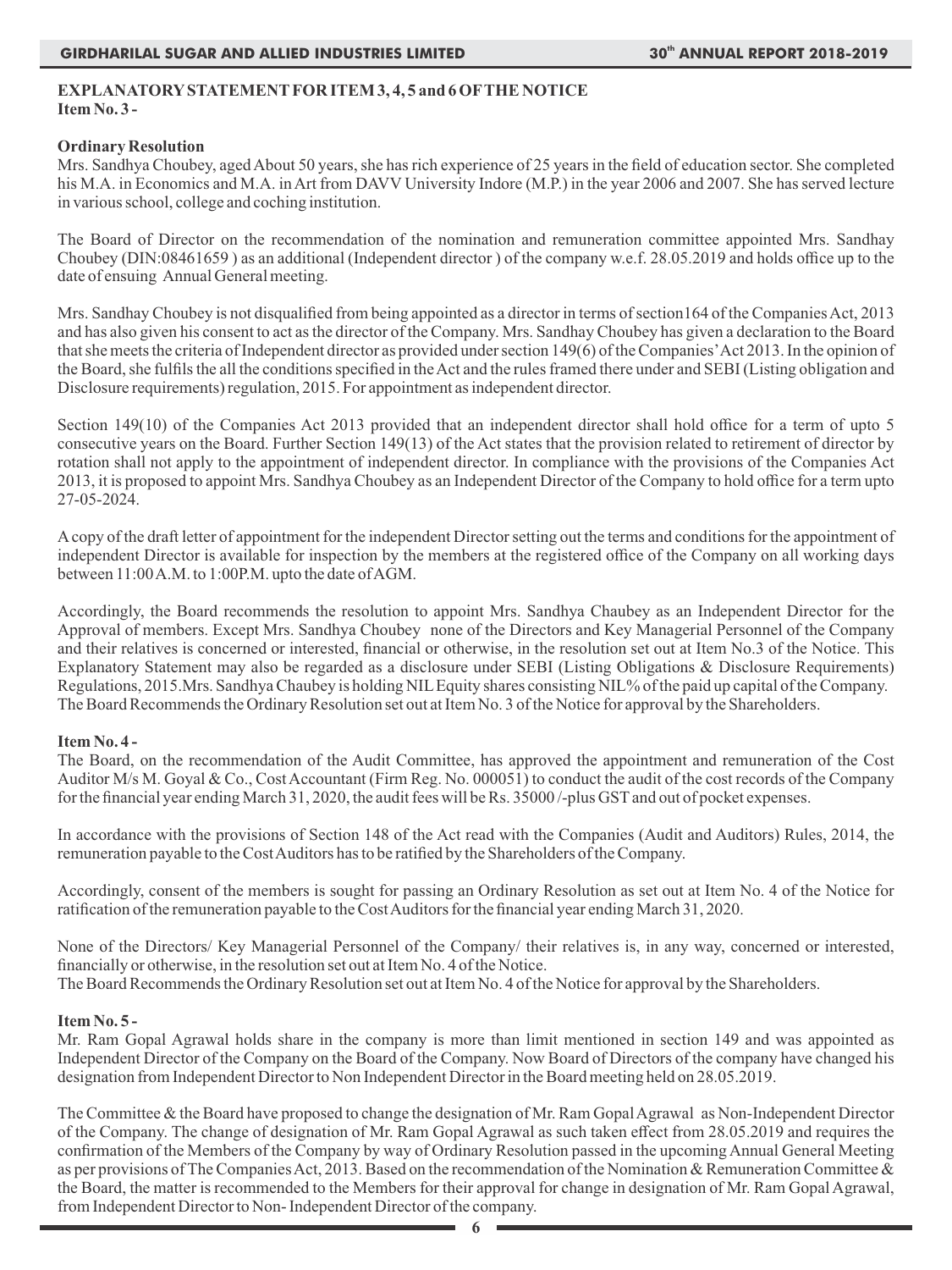# **GIRDHARILAL SUGAR AND ALLIED INDUSTRIES LIMITED th 30 ANNUAL REPORT 2018-2019**

None of the Directors and/or Key Managerial personnel of the company and their relatives, except Mr. Ram Gopal Agrawal and their relatives, are in any way concerned or interested in the proposed change of designation of Mr. Ram Gopal Agrawal as Non-Independent Director of the company. The Directors recommend the aforesaid resolution for the approval by the members as Ordinary Resolution.

#### . **Item No.6**

As per the provision of the companies Act 2013 read with companies (Meeting of the Board and its power ) rules 2014 as amended, governs the related party transactions , pursuant to said provisions ,transaction of sales ,purchase of supply of goods or material amounting to 10% or more of the turnover of the company or Rs. 100 crore which ever is lower require prior approval of shareholders by way of Ordinary Resolution.

All prescribed disclosures as required to be given under the provisions of the Companies Act 2013 and the companies (Meeting of the Board and its power) rules 2014 are given in a tabular format in resolution itself for kind persual of the members.

Members are hereby informed that pursuant to regulation 23(7) of SEBI (listing obligation and disclosure requirements) regulations 2015 no member of the company shall vote on such resolution to approve any contract or arrangements which may be entered into by the company if such member is a related party.

The audit committee and Board of the Director of your company have approved this item in their meeting held on 28th May 2019, the audit committee and Board of Director are of the opinion that the transaction s are on the Prevailing Market Price and in ordinary course of business and recommended the resolution set out in the accompanying notice for the approval of members of the company as a ordinary resolution.

Mr. Rajesh Agrawal are interested in the resolution except that none directors or key managerial personnel of the company or their relatives directly and indirectly concerned or interested in the passing of the above resolution.

# **ANNEXURE 1**

**Additional Information of Directors seeking re-appointment/appointment at the ensuing Annual General Meeting pursuant to Regulation 36(3) of SEBI (Listing Obligation and Disclosure Requirements) Regulation 2015 and Secretarial Standard of General Meeting:**

| <b>Name of Director</b>                     | <b>Mrs Sandhya Choubey</b>              | Mr. Ram Gopal Agrawal                       |
|---------------------------------------------|-----------------------------------------|---------------------------------------------|
| DIN                                         | 08461659                                | 00359638                                    |
| Date of Birth                               | 22/08/1969                              | 22.10.1954                                  |
| Date of Appointment                         | 28/05/2019                              | 25.01.2012                                  |
| Expertise / Experience                      | 25 years experience in education sector | 32 years of experience in Corporate sectors |
| <b>Qualification</b>                        | M.A. (Art), M.A. (Economics)            | B.A.                                        |
| No. & % of Equity Shares held               | <b>NIL</b>                              | 2.46%                                       |
| in the Company                              |                                         |                                             |
| Other Directorships (excluding Pvt.         | <b>NIL</b>                              | <b>NIL</b>                                  |
| Companies) as on 31st March, 2019           |                                         |                                             |
| Chairman / Member of the                    | <b>NIL</b>                              | Member of                                   |
| Committees as on 31st March, 2019           |                                         | 1. Audit Committee                          |
|                                             |                                         | 2. Nomination & Remuneration Committee      |
|                                             |                                         | 3. Stakeholder's                            |
|                                             |                                         | Relationship Committee                      |
| Relationship between directors inter-se Nil |                                         | N <sub>i</sub>                              |

# **By order of the Board of Directors ForGirdharilal SugarAnd Allied Industries Limited**

**SD/- Rajesh Agrawal Date: 13th August, 2019 Chairman & Managing Director**

**Place: Dewas (M.P.)**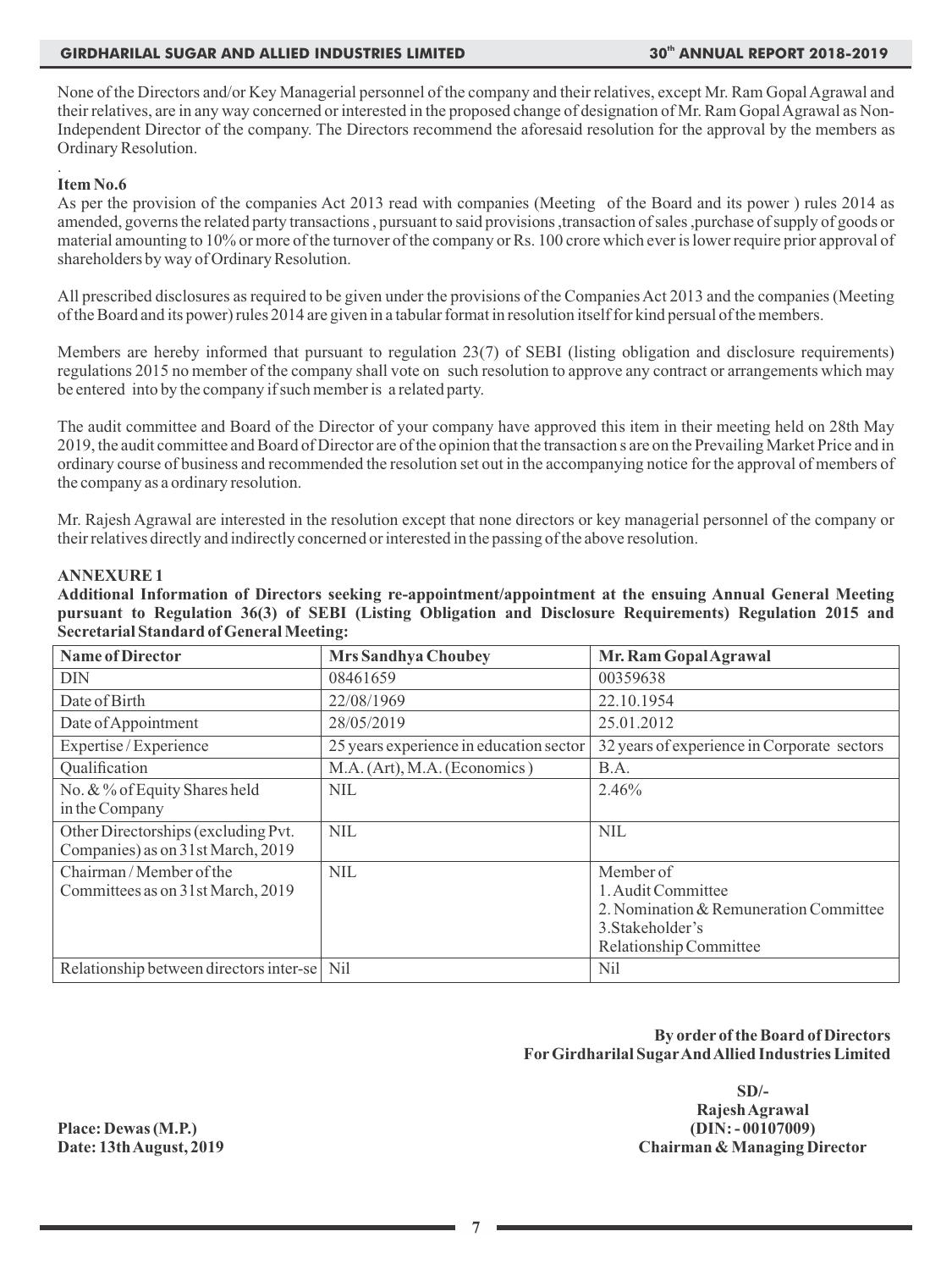# **DIRECTOR'S REPORT**

# **DearShareholders,**

Your Directors are pleased to present the Thirtieth (30th) Annual Report and the Audited Financial Statements for the financial year ended 31st March, 2019.

# **1. Financial Highlights**

The financial statements of the Company have been prepared to comply with the Indian Accounting Standards ('Ind AS'), including the rules notified under the relevant provisions of the Companies Act, 2013. Upto the year ended March 31, 2019, the Company has prepared its financial statements in accordance with the requirement of Indian Generally Accepted Principles ('GAAP'), which include standards notified under the Companies (Accounting Standards) Rules, 2006 and considered as "Previous GAAP". These financial statements are the Company's first Ind AS standalone financial statements. Company's financial statements are presented in Indian Rupees (INR) which is also its functional currency.

The highlights of the financial results of the Company for the year ended 31st March, 2019 (IND AS Complaint) is summarized below

|                                                                       |           | (Rs in Lacs) |
|-----------------------------------------------------------------------|-----------|--------------|
| <b>Particulars</b>                                                    | 2018-2019 | 2017-2018    |
| Sales, Interest and other receipts                                    | 3759      | 4661         |
| Gross Profit before financial cost & Depreciation & Exceptional Items | 390       | 510          |
| <b>Financial Cost</b>                                                 | 281       | 305          |
| Depreciation                                                          | 184       | 205          |
| <b>Exceptional Items</b>                                              |           | 48           |
| Other Comprehensive Income                                            |           | 27           |
| Profit for the year                                                   | (68)      | 75           |
| Less: Tax Expenses                                                    | (44)      | (08)         |
| Balance                                                               | (112)     | 67           |
| Balance brought forward from last year                                | (1882)    | (1875)       |
| Impact of ind AS adjustments (Net)                                    | (68)      | (74)         |
| Balance Carried to Balance Sheet                                      | (1995)    | (1882)       |

# **2. OPERATIONAL HIGHLIGHTS & FUTURE PROSPECTS**

During the year the net result of the current financial year was negative, mainly due to non operation in soya division however there was positive results in its Dairy Division. During the year under consideration, the Company's turnover and other receipts stands at Rs.3759 Lacs as against Rs. 4661 Lacs in the previous year. The year ended with a loss of Rs. 112 Lacs after considering interest, depreciation and adjustment for deferred tax as against profit of Rs.67 Lacs in the previous year.

In Dairy division the company has processed 10807 KI of Milk and 981 Mt of S.N.F./Fat (including 8485 Kl of Milk on job work basis) as against 26525 KI of milk and 672 Mt of S.N.F/Fat in the previous year (Including 20417 KI of Milk on job work basis) and has achieved a turnover of Rs 3755 Lacs as against Rs. 4558 Lacs in the previous year. The turnover includes sale value of manufactured products, trading goods as well as processing receipts for job work done on behalf of other established parties. It may be stated that in order to encash the opportunity, the Company has also traded in liquid milk, besides manufacturing pure ghee, SMPand processing milk on behalf of other parties. Demand for dairy products was partly subdued in the flush season due to unfavorable world trade scenario in Dairy Products.

The Company could not start its soya operations due to disparity in the previous year. The Company may think of restarting its Soya operations in future only when the said operations become profitable. During the year, the Company had processed Nil MT of Soya bean seed as against Nil in the previous year. The Soya Division recorded a turnover of Rs 4 lacs (trading) as against Rs.103 lacs in the previous year.

# **3. SHARE CAPITAL**

The company's application to BSE/CDSL for listing/admission of 578887 shares issued to the shareholders of Premier Industries (India) Ltd (Transferor company) in terms of BIFR order dt 15/01/2014 is pending and the company expects to get their approval shortly

# **4. RESERVES AND SURPLUS**

The Company has not transferred any amount to General Reserves for the financial year 2018-19

# **5. EXTRACTOFANNUALRETURN**

The details forming part of the extract of the Annual Return in form MGT-9, as required under Section 92 of the Companies Act, 2013, is annexed as Annexure - B and forms an integral part of this Report and is also available on website of the company at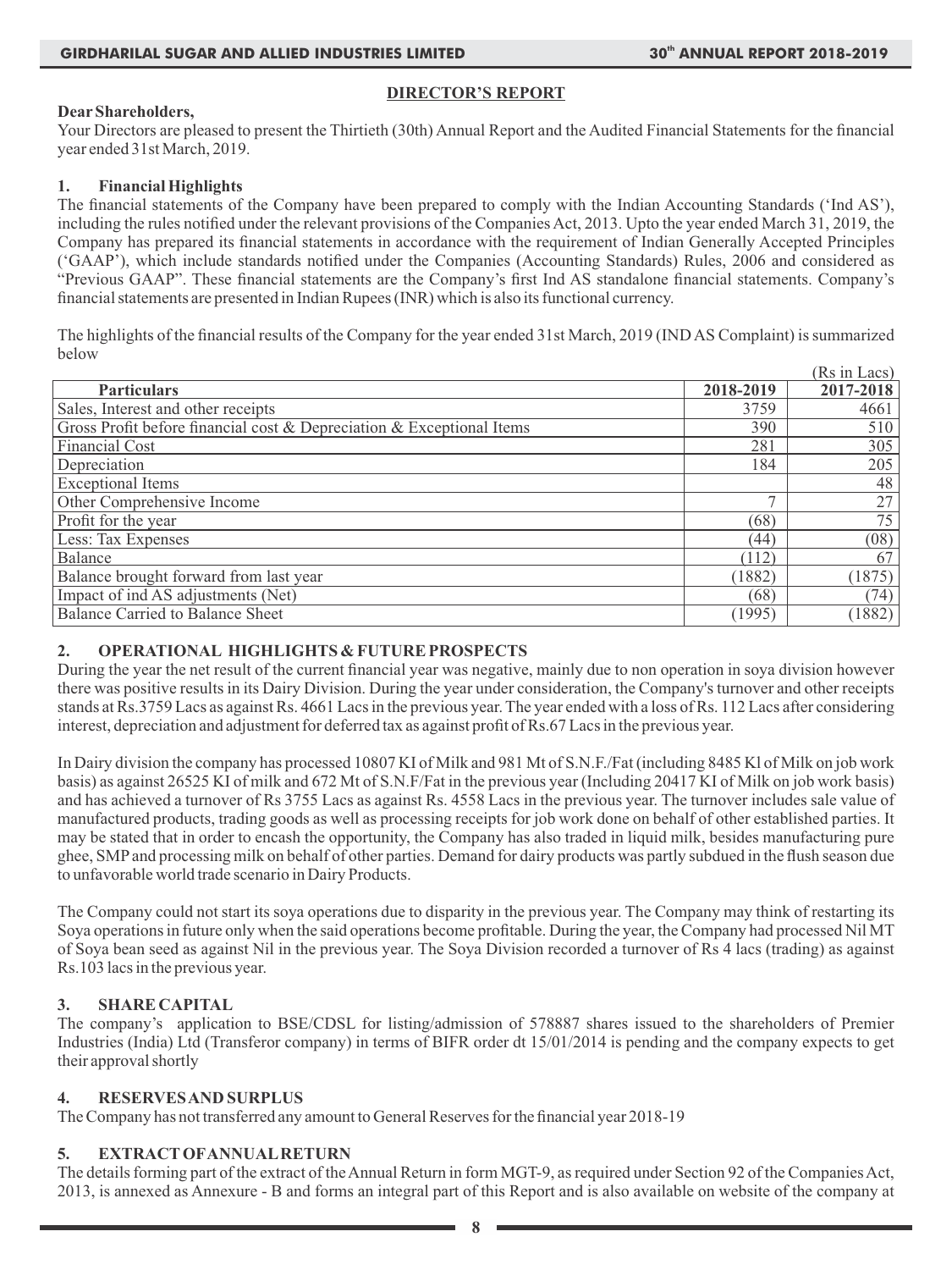www.gsail.org

# **6. NUMBER OFMEETINGS OFTHE BOARD, ITS COMMIITTEES**

The details of the number of meetings of the Board and its committee held during the Financial Year 2018-19 forms part of the Corporate Governance Report

# **7. DIVIDEND**

Due to financial prudency, no dividend is declared.

# **8. DEPOSITS**

During the year under review, your Company has not accepted any fixed deposits under Section 73 of the Companies Act, 2013

# **9. DIRECTOR:**

Mr. Ram Gopal Agrawal (DIN: 00359638 ) is liable to retire by rotation at the ensuing Annual General Meeting and being eligible, offers himself for re-appointment.

The board on the recommendation of Nomination and Remuneration Committee has considered reappointment of him subject to approval of shareholder in the ensuing Annual General Meeting.

Mrs Sandhya Choubey (DIN-08461659) was appointed as Additional director on the Board of the company with effect from 28th May 2019 and eligible for appointment as Independent director of the company subject to approval of shareholders of the company.

Miss Hansa Nagar (DIN-08284703) was appointed as Additional director on the Board of the company with effect from 6th December 2018 and she has resigned from his post on 28-05-2019.

The designation of Mr. Ram Gopal Agrawal (DIN : 00359638) has changed from Independent - Non Executive Director to Non Independent - Non Executive Director of the company w.e.f. 28-05-2019.

# **10. DETAILS Of KEYMANAGERIALPERSONNEL**

During the year Board of Directors in their meeting held on 26th March, 2019 accepted resignation of Mr. Vishnu Dutt Sharma from the post of Company Secretary Cum Compliance Officer and appointed Mr. Narendra Gupta as Company Secretary Cum Compliance Officer of the company w.e.f. 26.03.2019 and also appointed Mr. Rakesh Bhatnagar as Chief Financial Officer of the company w.e.f. 26.03.2019.

Now, The following have been designated as the Key Managerial Personnel of the Company pursuant to sections 2(51) and203 of the Companies Act, 2013 read with the Companies (Appointment and Remuneration of Managerial Personnel) Rules, 2014 and as per the applicable regulations of SEBI (LODR), 2015:

- 1. Mr. Rajesh Agrawal :- Managing Director
- 2. Mr. Rakesh Bhatnagar :- Chief Financial officer
- 3. Mr. Narendra Gupta:-, Company Secretary cum Compliance officer

# **11. DISQUALIFICATIONS OFDIRECTORS**

During the year declarations were received from the Directors of the Company pursuant to Section 164 of the Companies Act, 2013. Board appraised the same and found that none of the director is disqualified for holding office as director.

# **12. DECLARATION BYINDEPENDENTDIRECTOR**

The independent directors have submitted the declaration of independence, as required under Section 149(7) of the Companies Act, 2013, stating that they meet the criteria of independence as provided in Section 149(6) of the Companies Act, 2013 and Regulation 16(b) of SEBI (Listing Obligations and Disclosure Requirements) Regulations, 2015 ('the Listing Regulations').

# **13. DIRECTORS RESPONSIBILITYSTATEMENT**

Pursuant to section 134(5) of the Companies Act, 2013, the board of directors, to the best of their knowledge and ability, confirm that:

i. in the preparation of the annual accounts, the applicable accounting standards have been followed and there are no material departures in adoption of these standards;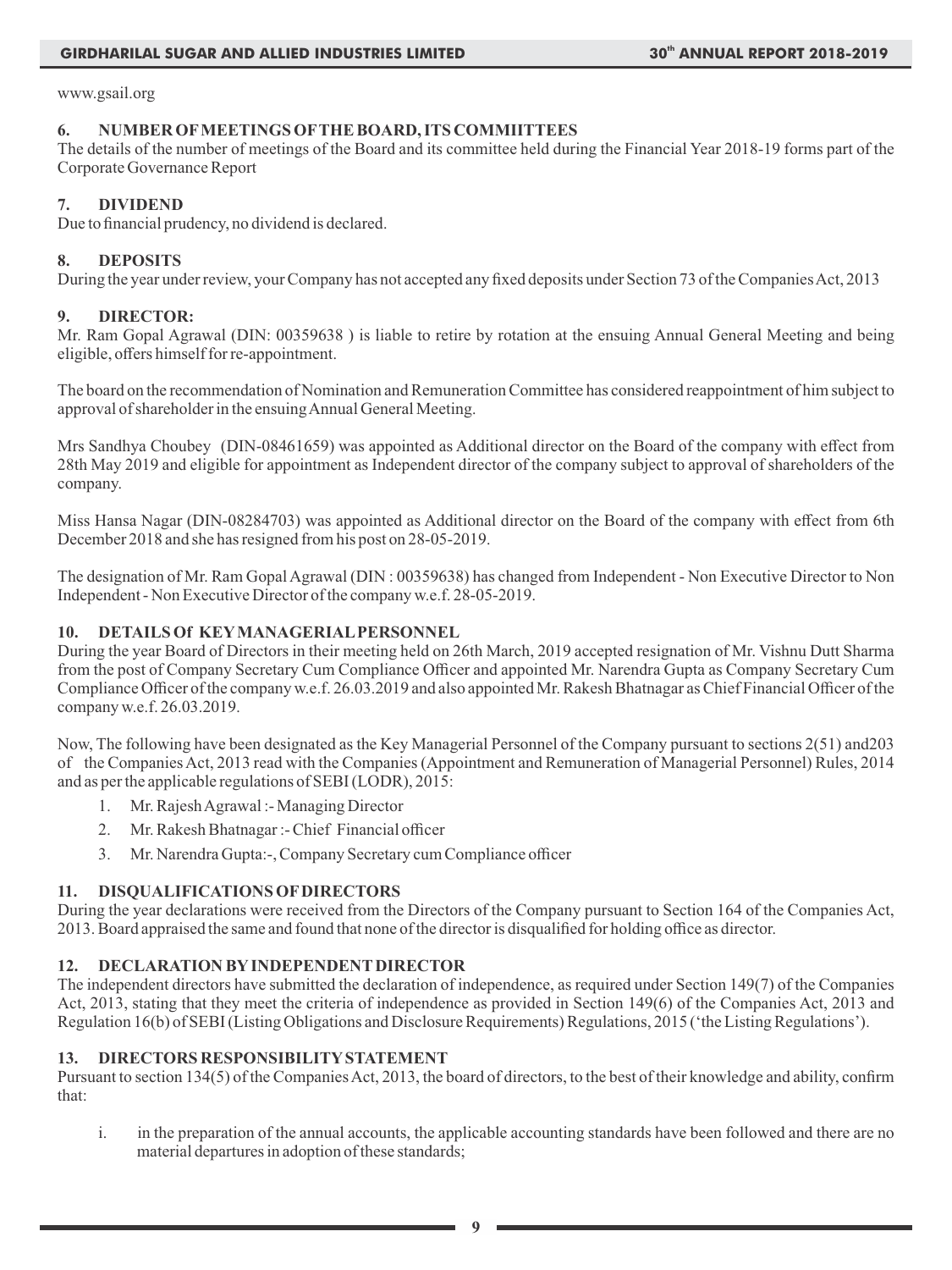- ii. The Directors have selected such accounting policies and applied them consistently and made judgments and estimates that are reasonable and prudent so as to give a true and fair view of the state of affairs of the Company at the end of the financial year and of the profit of the Company for that period;
- iii. The Directors have taken proper and sufficient care for the maintenance of adequate accounting records in accordance with the provisions of the Act for safeguarding the assets of the Company and for preventing and detecting fraud and other irregularities;
- iv. The Directors have prepared the annual accounts on a going concern basis;
- v. The Directors have laid down internal financial controls to be followed by the Company and such internal financial controls are adequate and operating effectively;
- vi. The Directors have devised proper systems to ensure compliance with the provisions of all applicable laws and that such systems were adequate and operating effectively.

# **14. FAMILIARIZATION OFINDEPENDENTDIRECTORS**

The details of familiarization programme for Independent Directors have been disclosed at website of the Company: www.gsail.org

# **15. MEETING OFINDEPENDENTDIRECTORS**

in due compliance with the provisions of the companies act, 2013 and securities and exchange board of India (listing obligations and disclosure requirements) regulations, 2015, the independent directors met on 14th November 2018 during the year 2018-19.

# **16. COMMITTEES OFTHE BOARD OFDIRECTORS**

The Company has constituted 3(three) committees i.e. Audit committees, Stakeholder Relationship Committees and Nomination And Remuneration Committees which have been constituted as a part of the good corporate governance practices and the same are in compliance with the requirements of the relevant provisions of applicable laws and statutes. Your Company has an adequately qualified and experienced Audit Committee and other Committee consisting of Board.

The details with respect to the composition, powers, roles, terms of reference, meetings held and attendance of the Directors at such Meetings of the relevant Committees are given in detail in the Report on Corporate Governance of the Company which forms part of Annual Report.

# **17. BOARD EVALUATION**

Pursuant to the provisions of the Act and the SEBI Listing Regulations, the Board has to evaluate its own performance and that of its Committees and Individual Directors. Accordingly, the Board of directors has carried out an annual evaluation of its own performance, Board Committees and Individual Directors along with assessing the quality, quantity and timelines of flow of information between the Company Management and the Board that is necessary for the Board to effectively and reasonably perform their duties.

The performance of the board was evaluated by the board after seeking inputs from all the directors on the basis of the criteria such as the board composition and structure, effectiveness of board processes, information and functioning, etc.

The performance of the committees was evaluated by the board after seeking inputs from the committee members on the basis of the criteria such as the composition of committees, effectiveness of committee meetings, etc. The board and the nomination and remuneration committee reviewed the performance of the individual directors on the basis of the criteria such as the contribution of the individual director to the board and committee meetings like preparedness on the issues to be discussed, meaningful and constructive contribution and inputs in meetings, etc. In addition, the chairman was also evaluated on the key aspects of his role. The Directors were satisfied with the evaluation results, which reflected the overall engagement of the Individual Directors, the Board as a whole and its Committees with the Company.

# **Performance Evaluation Criteria for Independent Directors:**

The performance evaluation criteria for independent directors are determined by the Nomination and Remuneration committee. An indicative list of factors that may be evaluated include participation and contribution by a director, commitment, effective deployment of knowledge and expertise, effective management of relationship with stakeholders, integrity and maintenance of confidentiality and independence of behavior and judgments.

# **18. PARTICULARS OFLOAN, GUARANTEES AND INVESTMENTS U/S 186**

The particulars of loans, guarantees and investments have been disclosed in the financial statements.

# **19. MANAGEMENTDISCUSSION AND ANALYSIS**

The Management`s Discussion and Analysis of operations for the year under review, as stipulated under Regulation 34(2) (e) Securities and Exchange Board of India (listing obligations and disclosure requirements) regulations, 2015 with the stock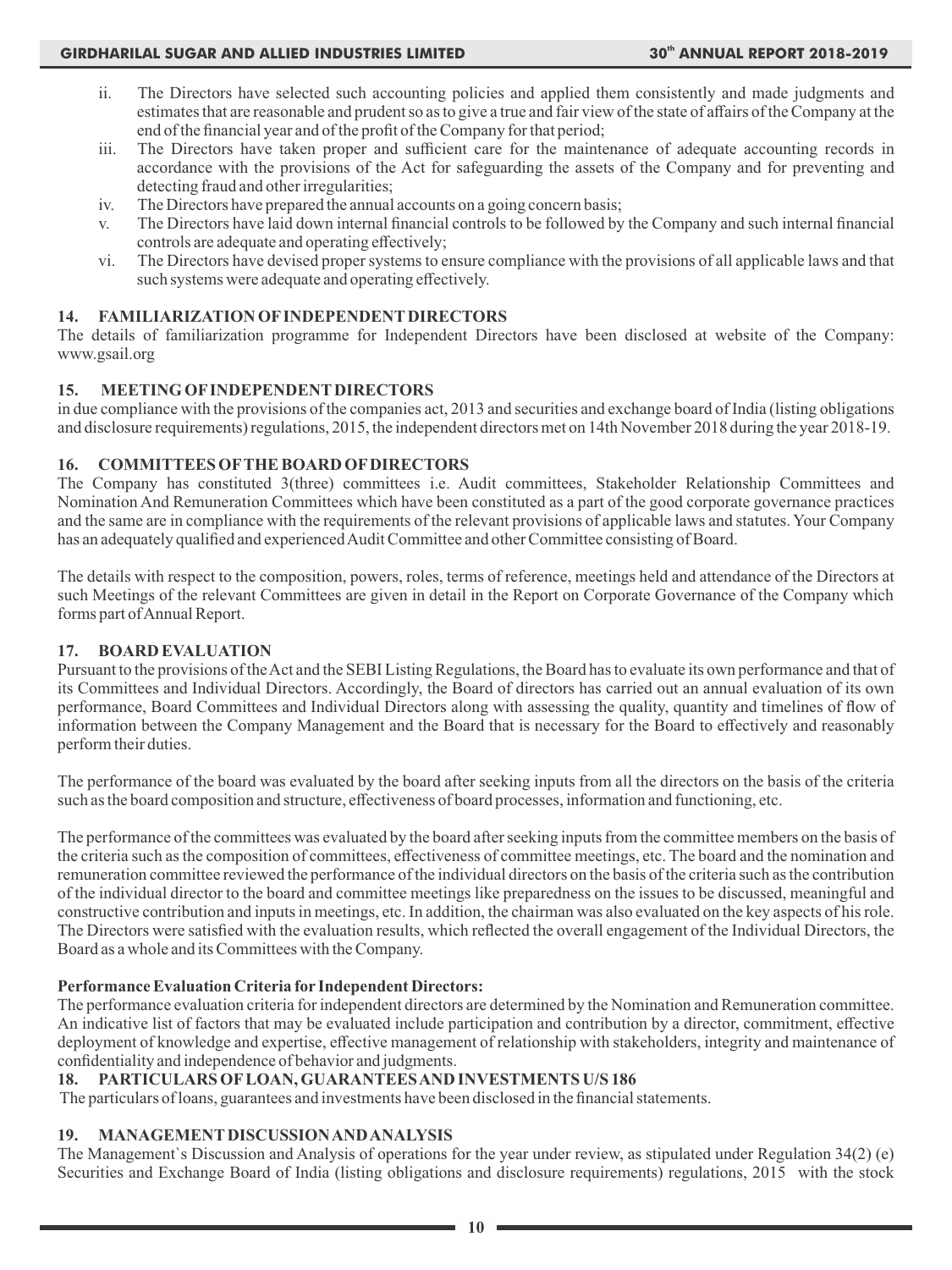# **GIRDHARILAL SUGAR AND ALLIED INDUSTRIES LIMITED th 30 ANNUAL REPORT 2018-2019**

exchanges, is provided in annexure attached to this report. **(Annexure -E)**

# **20. APPOINTMENTOFCOSTAUDITOR**

As per the Companies (Cost Records and Audit) Rules, 2014 as amended thereafter from time to time, the Company has appointed M/s. M. Goyal & Co., Cost Accountants, Jaipur (Raj.), as the Cost Auditors for the purpose of conduct of Cost Audit of the Cost Accounting Records of the Company for the Financial Year 2019-2020.

# **21. PARTICULARS OFCONTRACTS OR ARRANGEMENTS WITH RELATED PARTIES**

In line with the requirements of the Companies Act, 2013 and Listing Regulations, your Company has formulated a Policy on Related Party Transactions which is also available on the Company's website www.gsail.org The Policy intends to ensure that proper reporting, approval and disclosure processes are in place for all transactions between the Company and Related Parties.

All Related Party Transactions are placed before the Audit Committee for review and approval. Prior omnibus approval is obtained for Related Party Transactions on a yearly basis for transactions which are of repetitive nature and/or entered in the Ordinary Course of Business and are at Arm's Length. All Related Party Transactions are subjected to independent review by an Audit Committee to establish compliance with the requirements of Related Party Transactions under the Companies Act, 2013, and Listing Regulations.

All Related Party Transactions entered during the year were in Ordinary Course of the Business and at Arm's Length basis. The Material Related Party Transactions, i.e. transactions exceeding 10% of the annual consolidated turnover as per the last audited financial statement, which were entered during the year by your Company, are given separately in notes to the financial statements.

# **22. CONSERVATION OFENERGY, TECHNOLOGY, ABSORPTION, FOREIGN EXCHANGE EARNINGS AND OUTGO**

The details regarding Energy Conservation, Technology Absorption, Foreign Exchange Earning and outgo as required by section 134 (3)(M) of the Companies Act, 2013 read with the Companies (Accounts) Rules, 2014 are given in Annexure-A and forms part of this report.

# **23. EXTRACTOFANNUALRETURN**

As provided under Section 92(3) of the Act, the extract of annual return is given in Annexure B in the prescribed Form MGT-9, which forms part of this report.

# **24. PARTICULARS OFEMPLOYEES RELATED DISCLOSURES**

The Company has not paid any remuneration attracting the provisions of the Companies Act, 2013 under Section 197 of the Act read with rule 5(1) of the Companies (Appointment and Remuneration of Managerial Personnel) Rules, 2014.

# **25. LISTING**

The equity shares of the Company are listed with Bombay Stock Exchange and efforts are being made to lift the suspension of trading in NSE. The Shares of the company is admitted at CDSLand efforts are being made to get it admitted at NSDL

# **26. STATEMENT IN RESPECT OF ADEQUACY OF INTERNAL FINANCIAL CONTROLWITH REFERENCE TO THE FINANCIALSTATEMENTS**

Your company has an effective internal control and risk mitigation system, which are constantly assessed and strengthened with new/revised standard operating procedures. The company's internal control system framework is commensurate with its size, scale and complexities of operations; the internal and operational audit is entrusted to Mr. Narendra Sen. The main thrust of internal audit is to test and review controls, appraisal of risks and business processes, besides benchmarking controls with best practices in the industry.

The audit committee of the board of directors actively reviews the adequacy and effectiveness of the internal control systems and suggests improvements to strengthen the same. The company has a robust management information system, which is an integral part of the control mechanism.

The audit committee of the board of directors, statutory auditors and the business heads are periodically appraised of the internal audit findings and corrective actions taken. Audit plays a key role in providing assurance to the Board of Directors. Significant audit observations and corrective actions taken by the management are presented to the audit committee of the board. To maintain its objectivity and independence, the internal audit function reports to the chairman of the audit committee. Report of statutory auditors for internal financial control system is part of Audit Report.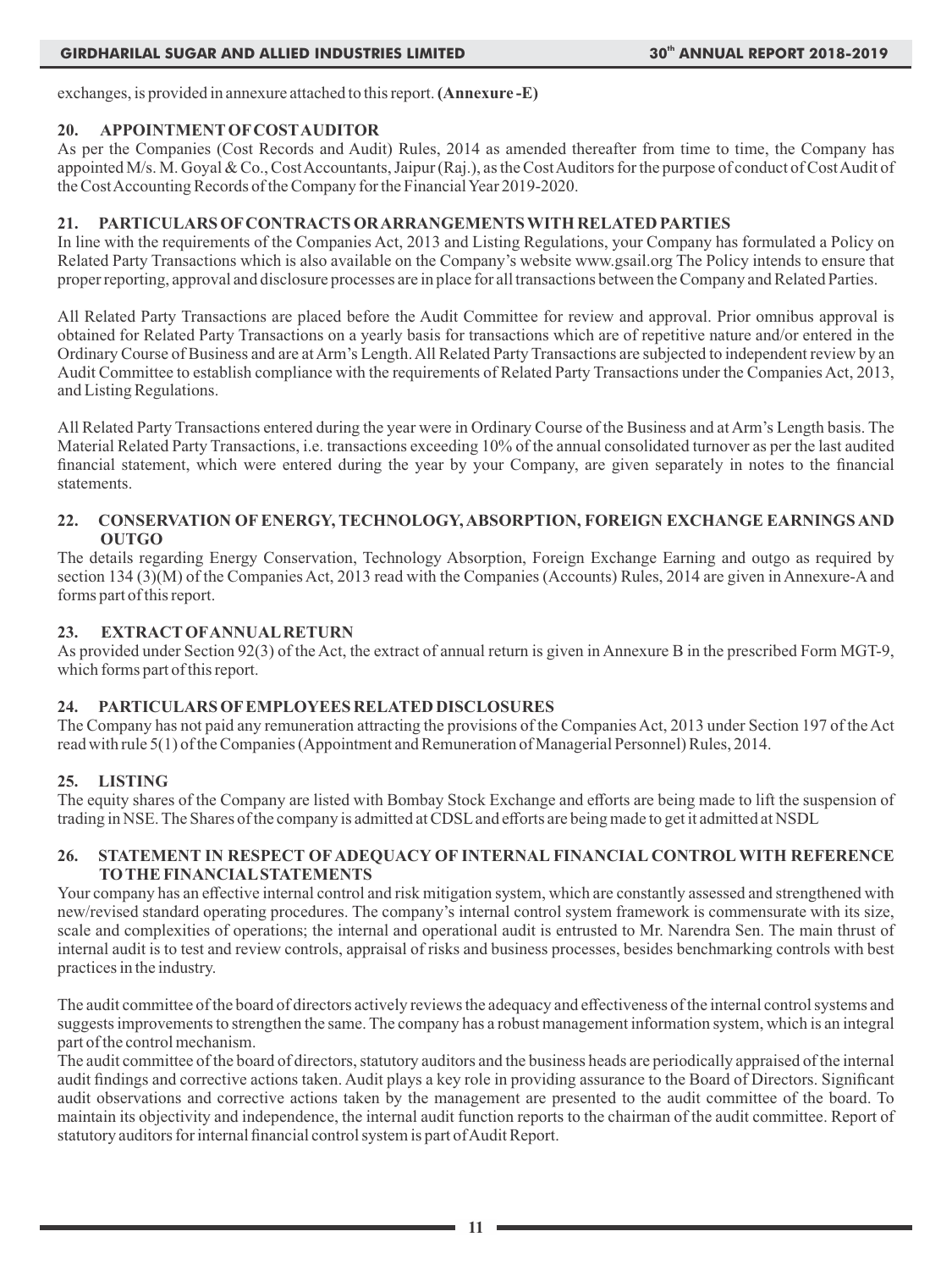# **27. CORPORATE SOCIALRESPONSIBILITY(CSR)**

Provisions of Section 135 of the Companies Act, 2013 does not apply to the Company as company does not fall under any of the criteria specified under above referred section therefore Company has not constituted Corporate Social responsibility (CSR) committee as required under the Act.

# **28. NOMINATION &REMUNERATION POLICY:**

In accordance with Section 178 and other applicable provisions if any, of the Companies Act, 2013 read with the Rules issued there under and the SEBI (Listing Obligations and Disclosure Requirements) Regulations, 2015, the Board of Directors formulated the Nomination and Remuneration Policy of your Company on the recommendations of the Nomination and Remuneration Committee. The Nomination and Remuneration Policy of the company is annexed as Annexure-C and forms an integral part of this report and also available on the website of the company at the Website: - www.gsail.org

#### **29. REPORTON CORPORATE GOVERNANCE**

As per Regulation 34 (3) read with Schedule V of the SEBI (Listing Obligations and Disclosure Requirements) Regulations, 2015, a separate section on corporate governance practices followed by the Company, together with a certificate from the Practicing Company Secretary confirming compliance forms an integral part of this Report. **(Annexure F)**

# **30. DISCLOSURE ON ESTABLISHMENTOF A VIGIL MECHANISM / WHISTLE BLOWER POLICY**

The Company has a whistle blower policy for Directors and employees to report genuine concerns or grievances about unethical behavior, actual or suspected fraud or violation of the Company's code of conduct or ethics policy. The details of establishment of the reporting mechanism are disclosed on the website of the Company at the website: - www.gsail.org . No Person has been denied access to the Audit Committee.

# **31. SIGNIFICANTAND MATERIALORDERS PASSED BYTHE REGULATORS OR COURTS OR TRIBUNALS IMPACTING THE GOING CONCERN STATUS OFTHE COMPANY.**

There are no significant and material orders passed by the Regulators/Courts that would impact the going concern status of the Company and its future operations.

# **32. SECRETARIAL AUDIT**

Pursuant to the provisions of Section 204 of the Companies Act, 2013 and Companies (Appointment and Remuneration of Managerial Personnel) Rules, 2014, the company has appointed Ms. Aakuriti Somani, Practicing Company Secretary, to undertake as the Secretarial Auditor of the company. The Secretarial Audit Report given by the Secretarial Auditor of the Company is annexed as ANNEXURE-D to this report.

#### **33. STATUTORYAUDITORS**

At the 28th Annual General Meeting of the company held in the 2017 M/s. Sunil Bandi & Co., Chartered Accountants, Indore (M.P.) Were Appointed as the Statutory Auditors for Period of 5 years i.e. from the conclusion of 28th AGM and till the conclusion of the 33rd Annual General Meeting of the Company. In accordance with the Companies Amendment Act, 2017, enforced on 7th May, 2018 by Ministry of Corporate Affairs, the appointment of Statutory Auditors is not required to be ratified at every AGM.

# **34. AUDITORS'REPORT**

Your Directors would like to provide clarification on the Auditor Qualification as mentioned under its Audit report and the same is as under

The Company has not provided Rs. 74.94 Lakhs for the Quarter ended March 2019 (i.e. for 01.01.2019 to 31.03.2019 ) towards interest on Loan from Bank.

#### **35. INTERNALAUDITORS**

The Board has appointed Mr. Narendra Sen, as Internal Auditor of the company and takes his suggestions and recommendations to improve and strengthen the internal control systems. His scope of work includes review of operational efficiency, effectiveness of systems & processes, compliances and assessing the internal control strengths in all areas.

The Audit Committee reviews adequacy and effectiveness of the Company's internal control environment and monitors the implementation of audit recommendations including those relating to strengthening of the Company's risk management policies and systems.

# **36. CODE OFCONDUCT**

The Board of Directors has laid down a Code of Conduct ("the Code") for all Board members and senior management personnel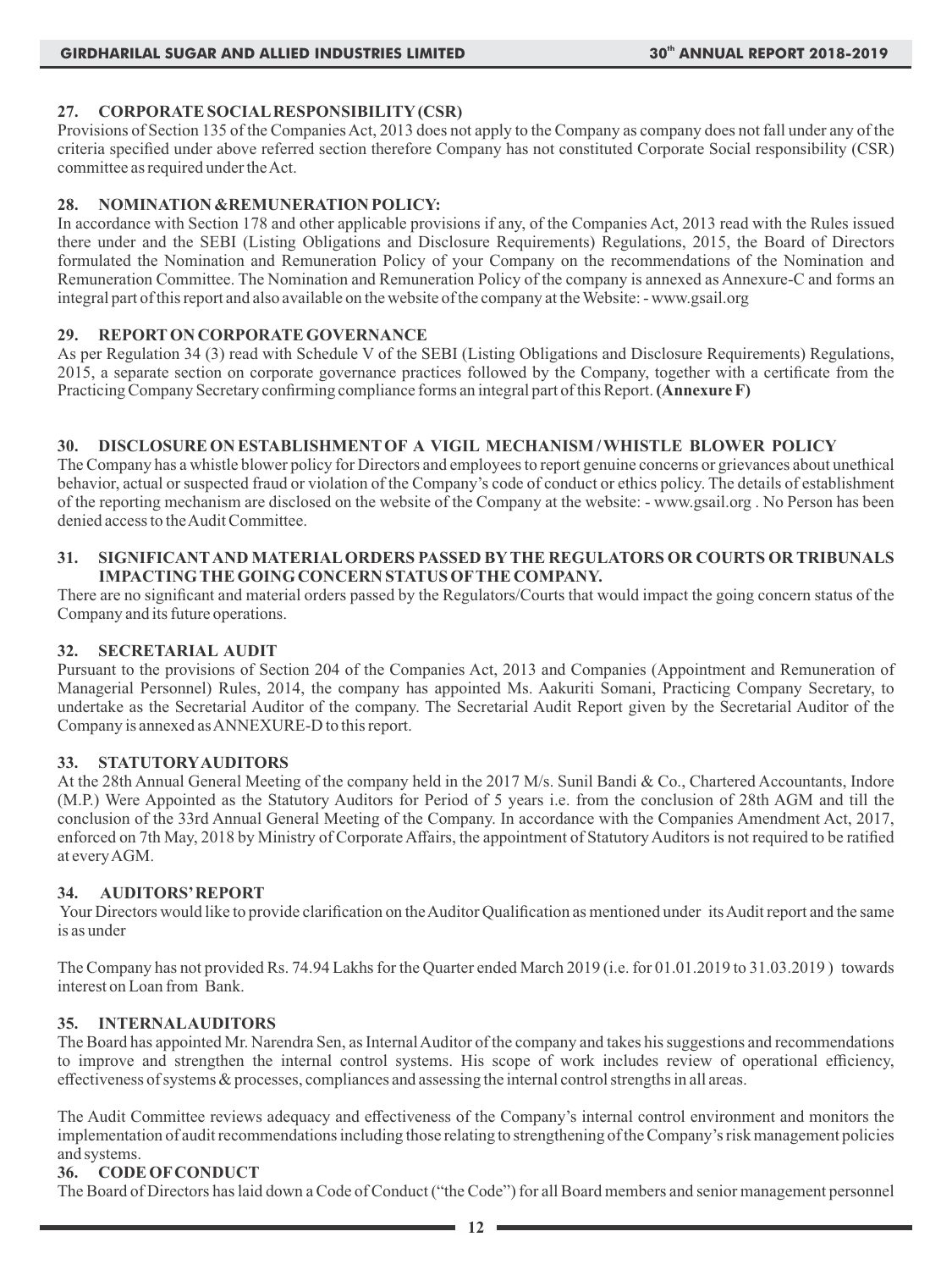of your Company. The Code of Conduct is available on Company's website at www.gsail.org

All Board members and senior management personnel have confirmed compliance with the Code. Declaration on adherence to the code of conduct is forming part of Annual Report. **(Annexure -G)**

# **37. MD /CFO CERTIFICATION**

The Managing Director & CFO of your Company have issued necessary certificate pursuant to the provisions of Regulation 17(8) of the Listing Regulations and the same forms part of this Annual Report. (Annexure -H)

# **38. CODE FOR PROHIBITION OFINSIDER TRADING PRACTICES:**

In terms of the provisions of the SEBI (Prohibition of Insider Trading) Regulations, 2015, your Company has adopted a Code of Conduct for trading in securities of your Company ("the Insider Code"). The Insider Code aims at preserving and preventing misuse of unpublished price sensitive information. All Directors, Designated Employees/KMP and Connected Persons of your Company are covered under the Insider Code, which provides inter alia for periodical disclosures and obtaining pre-clearances for trading in securities of your Company. The Code for Prohibition of Insider Trading Practices is available on Company's website at www.gsail.org

# **39. STATEMENTINDICATING DEVELOPMENT& IMPLEMENTATION OFRISK MANAGEMENTPOLICY:**

The Board of Directors has adopted risk management policy for the Company which provides for identification, assessment and control of risks which in the opinion of the Board may threaten the existence of the Company. The Management identifies and controls risks through a properly defined framework in terms of the aforesaid policy.

#### **40. MATERIAL CHANGES & COMMITMENTS, IF ANY AFFECTING THE FINANCIAL POSITION OF THE COMPANY**

No material changes and commitments affecting the financial position of the company have occurred between the end of the financial year to which the financial statements relate and the date of this Board's report.

# **41. ENVIRONMENTAND SAFETY**

The Company is conscious of the importance of environmentally clean and safe operations. The Company's policy requires conduct of operations in such a manner, so as to ensure safety of all concerned, compliances environmental regulations and preservation of natural resources.

#### **42. SEXUALHARASSMENT OFWOMEN ATWORKPLACE (PREVENTION, PROHIBITION & REDRESSAL) ACT, 2013**

The Company has in place an Anti Sexual Harassment Policy in line with the requirements of The Sexual Harassment of Women at Workplace (Prevention, Prohibition and Redressal) Act, 2013. An Internal Complaints Committee (ICC) has been set up to redress the Complaint received regarding sexual harassment. There was no case of sexual harassment reported during the year under review.

# **43. Fixed Assets**

During the year the company has added Fixed Assets of Rs. 7.58 Lakh. The Fixed Assets are adequately insured.

# **44. E-Voting Facility**

The compnay has already provided E-Voting Facilities to the shareholders of the company.

# **45. ACKNOWLEDGMENT**

Your Directors place on record their sincere appreciation for significant contribution made by employees through their dedication, hard work and commitment.

Your Directors also acknowledge the support extended by the Bankers, Government agencies, Shareholders and Investors at large and look forward to receive the same support for our endeavor to grow consistently.

> **By order of the Board of Directors ForGirdharilal SugarAnd Allied Industries Limited**

**SD/- Rajesh Agrawal Date: 13th August, 2019 Chairman & Managing Director**

 $Place: Dewas (M.P.)$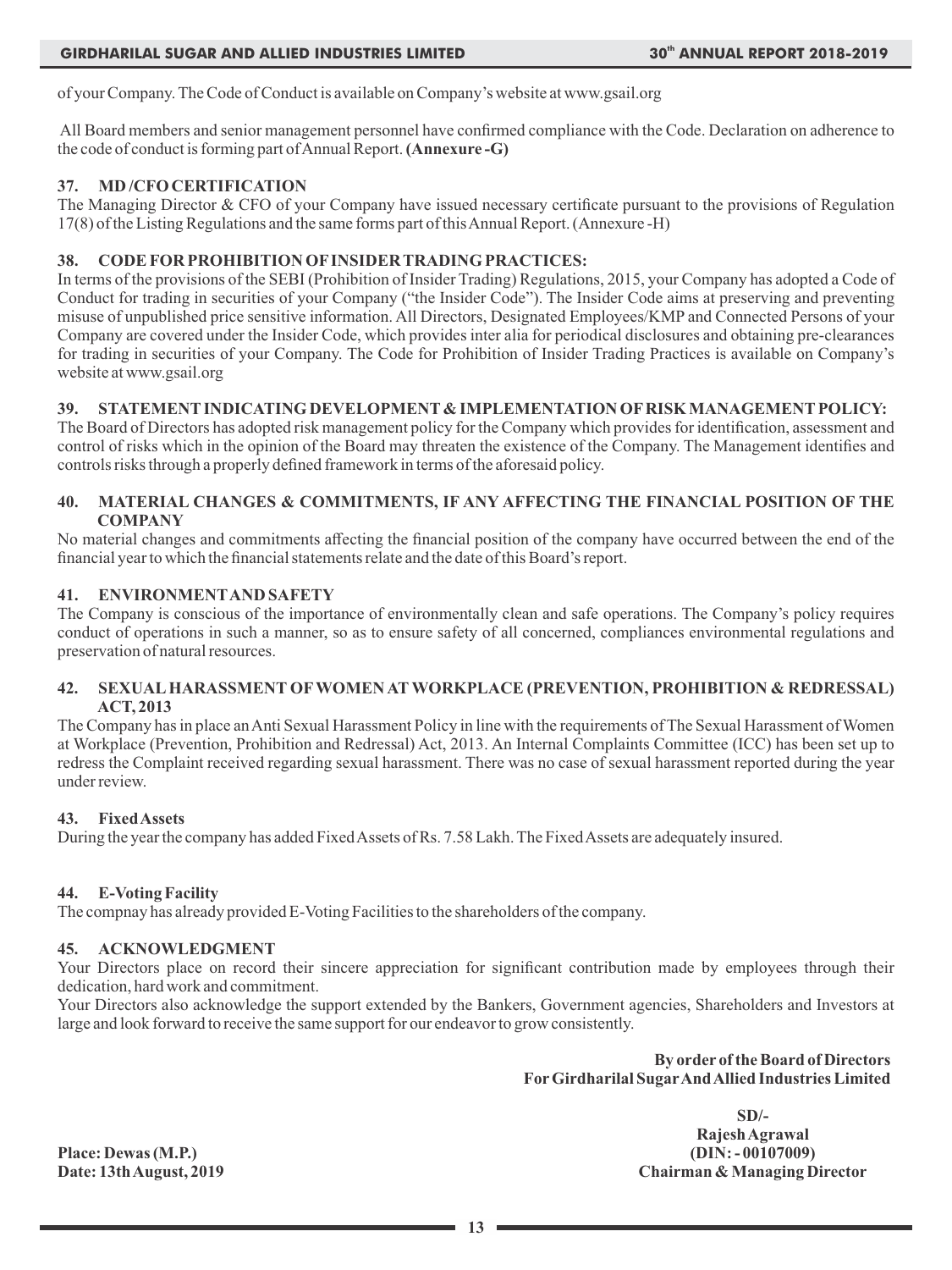# **ANNEXURE - A**

# **PARTICULARS OF CONSERVATION OF ENERGY, TECHNOLOGY ABSORPTION AND FOREIGN EXCHANGE EARNING AND OUTGO.**

Information as required under section 134 of the Companies Act, 2013 read with the Companies (Accounts) Rules, 2014 is set out hereunder:

# **A. CONSERVATION OFENERGY**

**(a) Energy Conservation Measures taken:**

The following measures have been taken by the Company for conservation of energy.<br>1. The Company has completed modernization programme during the year. A new

- 1. The Company has completed modernization programme during the year. Anew Agro/Baggage based efficient Boiler was installed together with up gradation of other Plant & Equipments including Electrical fittings.
- 2. Utilizing proper load of plant and equipments, electronic motors etc.<br>3. Reducing the maximum demand proper distribution of load.
- Reducing the maximum demand proper distribution of load.
- **(b) Impact of the above measures:** The above measures would lead to all round saving in cost and improved performance of the plant.
- **(c) Foreign Exchange:**
- **1. Earned Rs. NIL**
- **2. Outgo NIL**

|                                           | <b>Current</b> year | Previous year            |
|-------------------------------------------|---------------------|--------------------------|
| <b>POWER &amp; FUEL CONSUMPTION</b>       |                     |                          |
| Electricity                               |                     |                          |
| <b>Purchased Unit</b>                     | 1227356.00          | 1731428                  |
| <b>Total Amount</b>                       | 10722514.00         | 13705668.00              |
| Average Rate/Unit Paisa                   |                     |                          |
| <b>OWN GENERATION</b>                     |                     |                          |
| Through Diesel Generator Units            | $\overline{a}$      |                          |
| Cost of Diesel oil                        | $\qquad \qquad =$   | $\overline{\phantom{0}}$ |
| Cost /Unit Paisa                          |                     |                          |
| Through steam turbine/Generator Unit      | N.A.                | N.A.                     |
| Unit per liter of fuel oil gas cost/unit  | N.A.                | N.A.                     |
| Coal (Specify quality and where used)     |                     |                          |
| Quantity(Tones MT) (BCD grade and slack)  | 1097.505            | 2996.60                  |
| <b>TOTAL AMOUNT</b>                       | 8346990.00          | 20710890.00              |
| Average rate per MT                       | 7605.424            | 6953.63                  |
| <b>HUSK/Bio Coal</b>                      |                     |                          |
| Quantity -                                | $\overline{a}$      |                          |
| <b>Total Amount</b>                       | $\qquad \qquad =$   | $\overline{\phantom{0}}$ |
| Average Rate/MT                           |                     |                          |
| <b>OTHER/INTERNAL GENERATIONS</b>         |                     |                          |
| Quantity 7N.A.                            | N.A.                |                          |
| <b>Total Cost</b>                         | N.A.                | N.A.                     |
| Rate / Unit                               | N.A.                | N.A.                     |
| <b>CONSUMPTION PER UNIT OF PRODUCTION</b> |                     |                          |
| (See note below) Standard (If any)        |                     |                          |
| Products (with details) Unit              | NIL                 | <b>NIL</b>               |
| <b>Electricity KWH/MT</b>                 | <b>NIL</b>          | <b>NIL</b>               |
| Furnace oil Liter/MT                      | <b>NIL</b>          | <b>NIL</b>               |
| Coal (Specify Quality) MT                 | <b>NIL</b>          | <b>NIL</b>               |
| Others (Specify) Diesel Unit/MT           | NIL                 | NIL                      |

NOTE : Production-wise consumption standards in respect of raw material processing, refined oil, dairy products have not been Segregated due to common Services and changes in product.

# **By order of the Board of Directors ForGirdharilal SugarAnd Allied Industries Limited**

**SD/-**

**Rajesh Agrawal Place: Dewas (M.P.) (DIN: - 00107009) Date: 13th August, 2019 Chairman & Managing Director**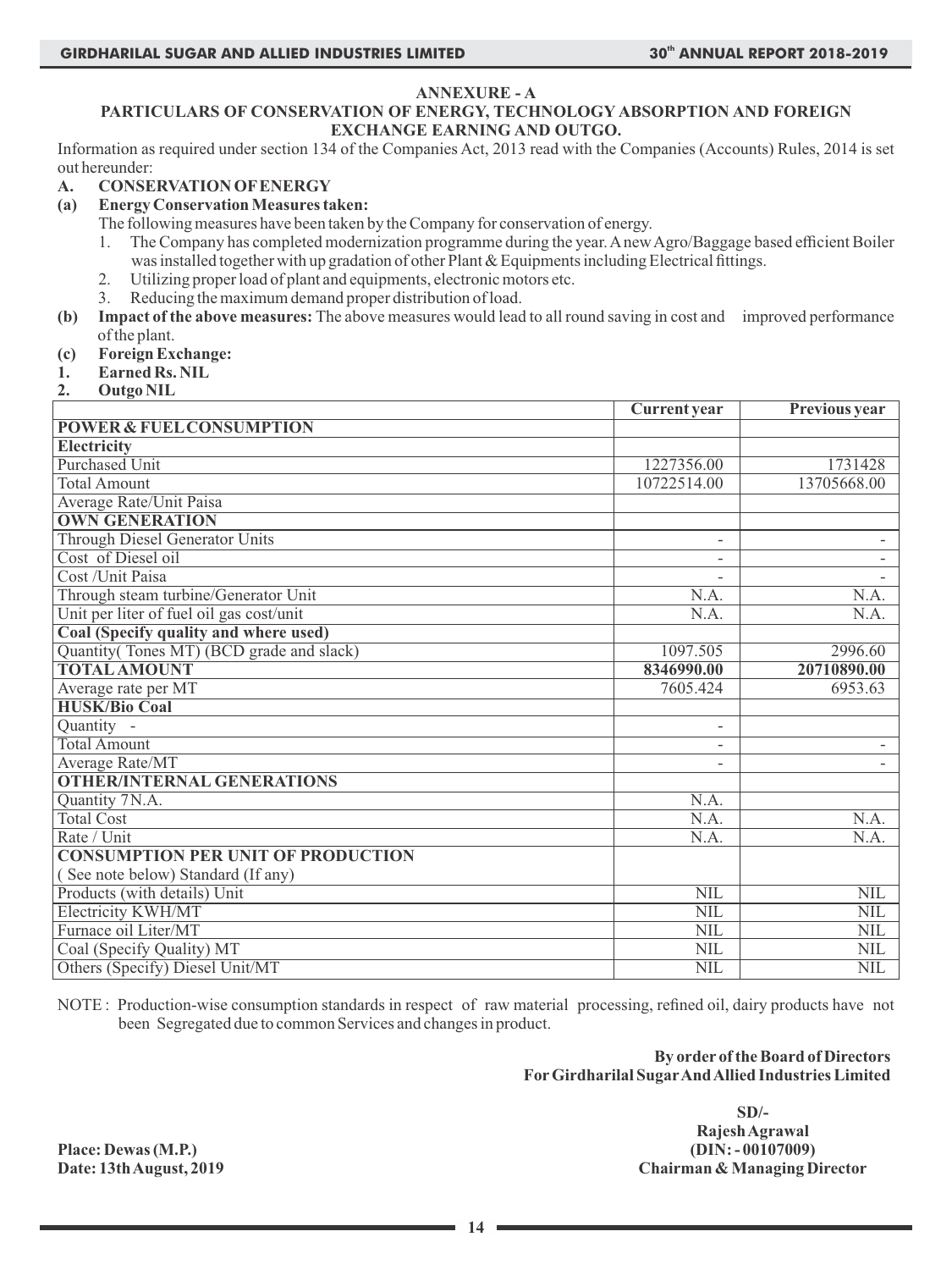#### **Annexure-B Form No. MGT-9 EXTRACT OF ANNUAL RETURN As on the financial year ended on 31st March, 2019**

[Pursuant to section 92(3) of the Companies Act, 2013 and rule 12(1) of the Companies (Management and Administration) Rules, 2014]

|                  | <b>REGISTRATION AND OTHER DETAILS:</b>                |                                                        |
|------------------|-------------------------------------------------------|--------------------------------------------------------|
|                  | CIN:                                                  | L15424MP1989PLC005564                                  |
| $\overline{2}$ . | <b>Registration Date:</b>                             | October 27, 1989                                       |
| $\overline{3}$ . | Name of the Company:                                  | <b>Girdharilal Sugar And Allied Industries Limited</b> |
| 4.               | Category / Sub-Category of the Company:               | Company Limited by shares / Indian Non-Government      |
|                  |                                                       | Company                                                |
| 5.               | Address of the Registered office and contact details: | 45/47-A, Industrial Area No.1, A.B. Road, Dewas (M.P.) |
|                  |                                                       | Phone:- 07272-258502, 259505                           |
| 6.               | Whether listed company:                               | <b>Yes</b>                                             |
| $\overline{7}$ . | Name, Address and Contact                             | <b>Registrar &amp; Share Transfer Agent</b>            |
|                  | details of Registrar and Transfer Agent, if any       | Purva Sharegistry India Private Limited                |
|                  |                                                       | 9, Shiv Shakti, Ind. Estt,                             |
|                  |                                                       | J R Boricha Marg, Near Lodha Excellus,                 |
|                  |                                                       | Lower Parel (E) Mumbai- 400 011                        |
|                  |                                                       | Email: Support@purvashare.com - www.purvashare.com     |

# **2. PRINCIPAL BUSINESS ACTIVITIES OF THE COMPANY:**

All the business activities contributing 10% or more of the total turnover of the company shall be stated:-

| Sr. No. | <b>Name and Description of</b><br>main products / services | NIC Code of the<br><b>Product / Service</b> | % to total turnover<br>of the Company |
|---------|------------------------------------------------------------|---------------------------------------------|---------------------------------------|
|         | Sova Product                                               | 10406.10402                                 | 58.86%                                |
|         | Dairy Product                                              | 10502.10504                                 | $41.14\%$                             |

#### **3. SHARE HOLDING PATTERN (Equity Share Capital Breakup as percentage of Total Equity) i. Category-wise Share Holding**

| $\ldots$ called $\ldots$ which contains the contains | No. of Shares held at the beginning<br>Category of |              |                             | No. of Shares held at the end of the |                |          |            | % Change         |                |          |
|------------------------------------------------------|----------------------------------------------------|--------------|-----------------------------|--------------------------------------|----------------|----------|------------|------------------|----------------|----------|
|                                                      | Shareholders<br>of the year i.e. 01.04.2018        |              | vear <i>i.e.</i> 31.03.2019 |                                      |                |          | during the |                  |                |          |
|                                                      |                                                    | Demat        | Physical                    | Total                                | $%$ of         | Demat    | Physical   | Total            | $%$ of         | year     |
|                                                      |                                                    |              |                             |                                      | Total          |          |            |                  | Total          |          |
|                                                      |                                                    |              |                             |                                      | Shares         |          |            |                  | Shares         |          |
|                                                      | <b>A. Promoters</b>                                |              |                             |                                      |                |          |            |                  |                |          |
| a.                                                   | Individuals / Hindu                                | 7487700      | 2135823                     | 9623523                              | 50.21          | 7487700  | 2135823    | 9623523          | 50.21          | $\Omega$ |
|                                                      | <b>Undivided Family</b>                            |              |                             |                                      |                |          |            |                  |                |          |
| $\mathbf b$ .                                        | Central Government                                 | $\Omega$     | $\Omega$                    | $\Omega$                             | $\theta$       | $\Omega$ | $\Omega$   | $\Omega$         | $\Omega$       | $\Omega$ |
|                                                      | /State Governments(s)                              |              |                             |                                      |                |          |            |                  |                |          |
| $\mathbb{C}.$                                        | <b>Bodies Corporate</b>                            | 1062600      | 2202168                     | 3264768                              | 17.03          | 1062600  | 2202168    | 3264768          | 17.03          | $\theta$ |
| $\overline{d}$ .                                     | <b>Financial Institutions</b>                      | $\Omega$     | $\Omega$                    | $\Omega$                             | $\Omega$       | $\Omega$ | $\Omega$   | $\Omega$         | $\Omega$       | $\Omega$ |
|                                                      | Banks                                              |              |                             |                                      |                |          |            |                  |                |          |
| e.                                                   | $Others - Trust$                                   | $\Omega$     | $\Omega$                    | $\Omega$                             | $\theta$       | $\Omega$ | $\Omega$   | 0                | $\Omega$       | $\Omega$ |
| Sub-Total (A) (1)                                    |                                                    | 8550300      | 4339091                     | 12889391                             | 67.24          | 8550300  |            | 4337991 12888291 | 67.24          | 0.00     |
| $\overline{2}$ .                                     | Foreign                                            |              |                             |                                      |                |          |            |                  |                |          |
| a.                                                   | Individuals                                        | $\Omega$     | 0                           | $\Omega$                             | $\Omega$       | $\Omega$ | 0          |                  | $\Omega$       | $\Omega$ |
|                                                      | (Non-Resident                                      |              |                             |                                      |                |          |            |                  |                |          |
|                                                      | Individuals/Foreign                                |              |                             |                                      |                |          |            |                  |                |          |
|                                                      | Individuals)                                       |              |                             |                                      |                |          |            |                  |                |          |
| b.                                                   | <b>Bodies Corporate</b>                            | $\Omega$     | $\overline{0}$              | $\Omega$                             | $\Omega$       | $\Omega$ | $\Omega$   | $\Omega$         | $\Omega$       | $\Omega$ |
| c.                                                   | Institutions                                       | $\Omega$     | $\Omega$                    | $\Omega$                             | $\overline{0}$ | $\Omega$ | $\Omega$   | $\Omega$         | $\overline{0}$ | $\Omega$ |
| d.                                                   | Qualified Foreign Investor                         | $\Omega$     | $\overline{0}$              | $\theta$                             | $\theta$       | $\theta$ | $\theta$   | $\Omega$         | $\Omega$       | $\theta$ |
| e.                                                   | Others - Trust                                     | $\Omega$     | $\overline{0}$              | $\theta$                             | $\theta$       | $\theta$ | $\theta$   | $\Omega$         | $\Omega$       | $\Omega$ |
|                                                      | Sub-Total $(A)$ $(2)$                              | $\mathbf{0}$ | $\bf{0}$                    | $\mathbf{0}$                         | $\mathbf{0}$   | $\bf{0}$ | $\bf{0}$   | 0                | $\bf{0}$       | $\bf{0}$ |
|                                                      | <b>Total Shareholding of Promoter</b>              | 8550300      | 4339091                     | 12889391                             | 67.24          | 8550300  | 4337991    | 12888291         | 67.24          | 0.00     |
|                                                      | and Promoter Group (A)                             |              |                             |                                      |                |          |            |                  |                |          |
| <b>B.</b>                                            | <b>Public Shareholding</b>                         |              |                             |                                      |                |          |            |                  |                |          |
| 1.                                                   | <b>Institutions</b>                                |              |                             |                                      |                |          |            |                  |                |          |
| a.                                                   | Mutual Funds / UTI                                 | 286700       | 5                           | 286705                               | 1.50           | 286700   | 5          | 286705           | 1.50           | $\theta$ |
|                                                      |                                                    |              |                             |                                      |                |          |            |                  |                |          |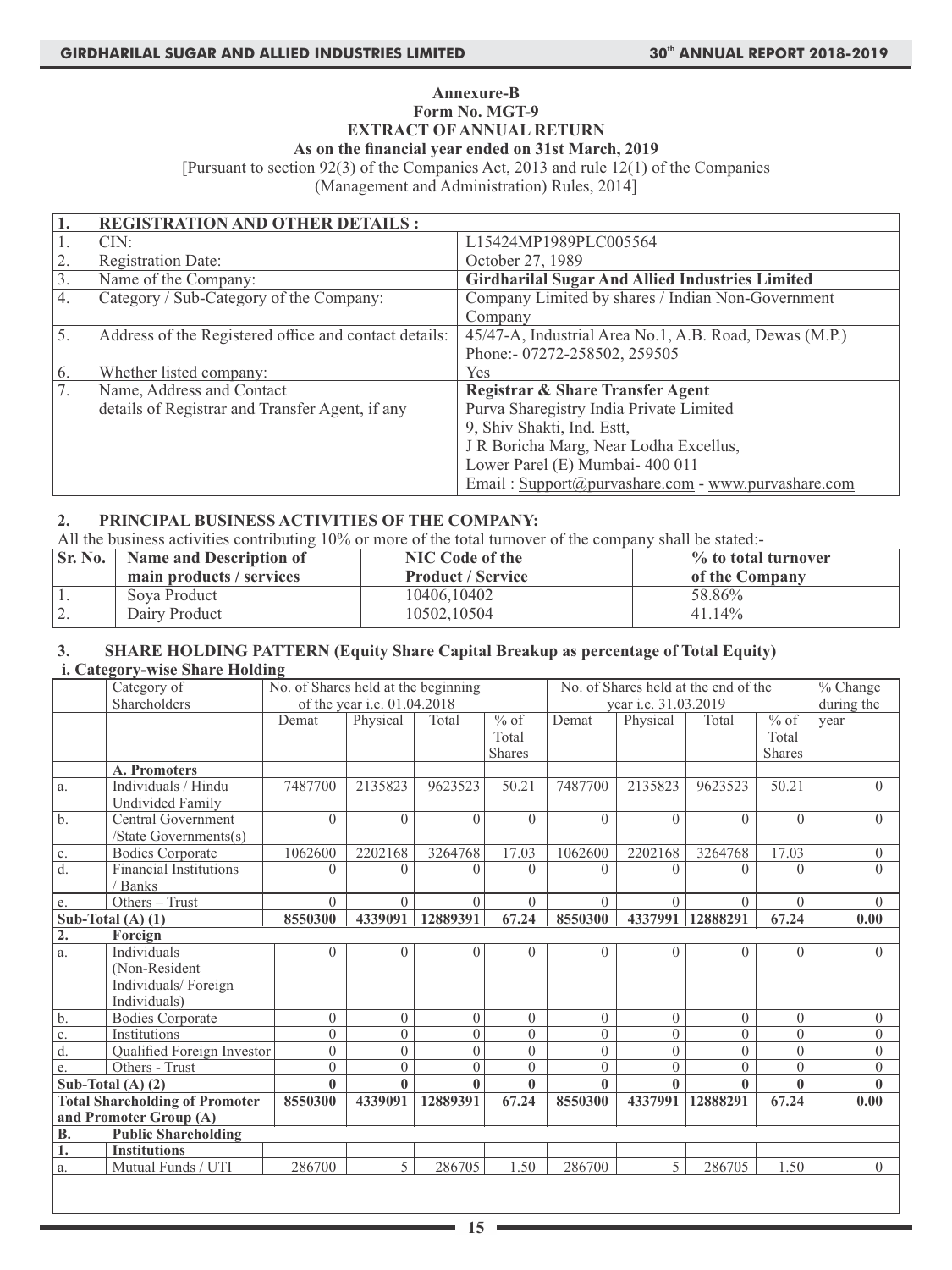# **GIRDHARILAL SUGAR AND ALLIED INDUSTRIES LIMITED**  $30<sup>th</sup>$  **ANNUAL REPORT 2018-2019**

| $b$ .             | Financial Institutions/<br><b>Banks</b>             | 198936                           | $\theta$                         | 198936                           | 1.03                           | 198600                           | 336                              | 198936                     | 1.03                             | $\Omega$                       |
|-------------------|-----------------------------------------------------|----------------------------------|----------------------------------|----------------------------------|--------------------------------|----------------------------------|----------------------------------|----------------------------|----------------------------------|--------------------------------|
| $\mathbf{c}$ .    | <b>Central Government</b><br>/ State Governments(s) | $\theta$                         | $\theta$                         | $\Omega$                         | $\Omega$                       | $\theta$                         | $\Omega$                         | $\Omega$                   | $\Omega$                         | $\Omega$                       |
| $\overline{d}$ .  | Venture Capital Funds                               | $\overline{0}$                   | $\overline{0}$                   | $\overline{0}$                   | $\overline{0}$                 | $\overline{0}$                   | $\overline{0}$                   | $\overline{0}$             | $\overline{0}$                   | $\mathbf{0}$                   |
| e.                | <b>Insurance Companies</b>                          | $\overline{0}$                   | $\overline{0}$                   | $\overline{0}$                   | $\overline{0}$                 | $\overline{0}$                   | $\overline{0}$                   | $\overline{0}$             | $\overline{0}$                   | $\overline{0}$                 |
| f.                | Foreign Institutional                               | $\overline{0}$                   | $\overline{0}$                   | $\overline{0}$                   | $\overline{0}$                 | $\overline{0}$                   | $\overline{0}$                   | $\overline{0}$             | $\overline{0}$                   | $\overline{0}$                 |
|                   | Investors                                           |                                  |                                  |                                  |                                |                                  |                                  |                            |                                  |                                |
| g.                | Foreign Venture Capital                             | $\theta$                         | $\theta$                         | $\theta$                         | $\theta$                       | $\theta$                         | $\theta$                         | $\Omega$                   | $\theta$                         | $\Omega$                       |
|                   | Investors                                           |                                  |                                  |                                  |                                |                                  |                                  |                            |                                  |                                |
| h.                | <b>Oualified Foreign Investor</b>                   | $\overline{0}$                   | $\overline{0}$                   | $\theta$                         | $\overline{0}$                 | $\overline{0}$                   | $\overline{0}$                   | $\theta$                   | $\overline{0}$                   | $\mathbf{0}$                   |
| ī.                | Foreign Portfolio                                   | $\overline{0}$                   | $\overline{0}$                   | $\overline{0}$                   | $\overline{0}$                 | $\overline{0}$                   | $\overline{0}$                   | $\overline{0}$             | $\overline{0}$                   | $\overline{0}$                 |
|                   | Investors (Corporate)                               |                                  |                                  |                                  |                                |                                  |                                  |                            |                                  |                                |
| i.                | Any Other (specify)                                 | $\Omega$                         | $\overline{0}$                   | $\Omega$                         | $\mathbf{0}$                   | $\theta$                         | $\overline{0}$                   | $\Omega$                   | $\overline{0}$                   | $\mathbf{0}$                   |
|                   | Sub-Total $(B)$ $(1)$                               | 485636                           | $\overline{5}$                   | 485641                           | 2.53                           | 485300                           | 341                              | 485641                     | 2.53                             | $\overline{0}$                 |
| $\overline{2}$ .  | <b>Non-Institutions</b>                             |                                  |                                  |                                  |                                |                                  |                                  |                            |                                  |                                |
| a.                | <b>Bodies Corporate</b>                             | 48400                            | 217338                           | 265738                           | 1.39                           | 49900                            | 203238                           | 253138                     | 1.32                             | 0.13                           |
| $\overline{b}$ .  | Individuals -                                       | $\overline{0}$                   | $\overline{0}$                   | $\overline{0}$                   | $\overline{0}$                 | $\overline{0}$                   | $\overline{0}$                   | $\overline{0}$             | $\overline{0}$                   | $\Omega$                       |
| $\overline{i}$ .  | Individual shareholders                             | 219300                           | 4902250                          | 5121550                          | 26.72                          | 268200                           | 4864950                          | 5133150                    | 26.78                            | 0.23                           |
|                   | holding nominal share                               |                                  |                                  |                                  |                                |                                  |                                  |                            |                                  |                                |
|                   | capital upto Rs. 2 lakh                             |                                  |                                  |                                  |                                |                                  |                                  |                            |                                  |                                |
| $\overline{ii}$ . | Individual shareholders                             | 87800                            | 287500                           | 375300                           | 1.96                           | 87700                            | 287500                           | 375200                     | 1.96                             | $-.0003$                       |
|                   | holding nominal share                               |                                  |                                  |                                  |                                |                                  |                                  |                            |                                  |                                |
|                   | capital in excess of                                |                                  |                                  |                                  |                                |                                  |                                  |                            |                                  |                                |
|                   | Rs.2 lakh                                           |                                  |                                  |                                  |                                |                                  |                                  |                            |                                  |                                |
| $\mathrm{c}.$     | Oualified                                           |                                  |                                  |                                  |                                |                                  |                                  |                            |                                  |                                |
|                   | Foreign Investor                                    | $\overline{0}$                   | $\overline{0}$                   | $\mathbf{0}$                     | $\overline{0}$                 | $\mathbf{0}$                     | $\overline{0}$                   | $\overline{0}$             | $\mathbf{0}$                     | $\boldsymbol{0}$               |
| d.<br>i.          | Any Other<br><b>Trusts</b>                          | $\overline{0}$<br>$\overline{0}$ | $\overline{0}$<br>$\overline{0}$ | $\overline{0}$<br>$\overline{0}$ | $\mathbf{0}$<br>$\overline{0}$ | $\overline{0}$<br>$\overline{0}$ | $\overline{0}$<br>$\overline{0}$ | $\theta$<br>$\overline{0}$ | $\overline{0}$<br>$\overline{0}$ | $\mathbf{0}$<br>$\overline{0}$ |
| $\mathbf{i}$ .    |                                                     | $\overline{0}$                   | $\theta$                         | $\theta$                         | $\overline{0}$                 | $\theta$                         | $\overline{0}$                   | $\theta$                   | $\overline{0}$                   | $\mathbf{0}$                   |
| iii.              | Foreign Companies                                   | 15600                            | $\Omega$                         | 15600                            | 0.08                           | 16700                            | $\theta$                         | 16700                      | 0.08                             | .07                            |
|                   | Clearing Members /<br>Clearing House                |                                  |                                  |                                  |                                |                                  |                                  |                            |                                  |                                |
| iv.               | Hindu Undivided Family                              | 9900                             | 6867                             | 16767                            | 0.09                           | 10200                            | 6567                             | 16767                      | 0.09                             | $\mathbf{0}$                   |
|                   | Sub-total $(B)$ $(2)$                               | 381000                           | 5413955                          | 5794955                          | 30.23                          | 460400                           | 5334555                          | 5794955                    | 30.23                            | $\bf{0}$                       |
|                   | <b>Total Public Shareholding</b>                    | 866636                           | 5413960                          | 6280596                          | 32.76                          | 945700                           | 5334896                          | 6280596                    | 32.76                            | $\mathbf{0}$                   |
|                   | $(B) = (B)(1)+(B)(2)$                               |                                  |                                  |                                  |                                |                                  |                                  |                            |                                  |                                |
|                   | TOTAL $(A)+(B)$                                     | 9416936                          | 9751951                          | 19168887                         | 100.00                         | 9496000                          | 9672887                          | 19168887                   | 100.00                           | 0.00                           |
| $\overline{C}$ .  | Shares held by                                      | $\Omega$                         | $\Omega$                         | $\theta$                         | $\Omega$                       | $\theta$                         | $\theta$                         | $\Omega$                   | $\Omega$                         | $\Omega$                       |
|                   | Custodians and against                              |                                  |                                  |                                  |                                |                                  |                                  |                            |                                  |                                |
|                   | which Depository                                    |                                  |                                  |                                  |                                |                                  |                                  |                            |                                  |                                |
|                   | Receipts have been                                  |                                  |                                  |                                  |                                |                                  |                                  |                            |                                  |                                |
|                   | issued                                              |                                  |                                  |                                  |                                |                                  |                                  |                            |                                  |                                |
|                   | <b>GRAND TOTAL</b>                                  | 9416936                          | 9751951                          | 19168887                         | 100.00                         | 9496000                          | 9672887                          | 19168887                   | 100.00                           | $\mathbf{0}$                   |
| $(A)+(B)+(C)$     |                                                     |                                  |                                  |                                  |                                |                                  |                                  |                            |                                  |                                |

# **ii. Shareholding of Promoters**

| Sr. | <b>Shareholder's Name</b>   | Shareholding at the beginning of the |                        |             |                 | Shareholding at the end of the | $%$ change in          |                 |
|-----|-----------------------------|--------------------------------------|------------------------|-------------|-----------------|--------------------------------|------------------------|-----------------|
| No. |                             | vear 01.04.2018                      |                        |             | vear 31.03.2019 |                                |                        | share holding   |
|     |                             | No. of                               | $\frac{6}{6}$ of total | % of Shares | No. of          |                                | % of total % of Shares | during the year |
|     |                             | <b>Shares</b>                        | <b>Shares of</b>       | Pledged/    | <b>Shares</b>   | Shares of Pledged/             |                        |                 |
|     |                             |                                      | the                    | encumbered  |                 | the                            | encumbered             |                 |
|     |                             |                                      | company                | to total    |                 | company                        | to total               |                 |
|     |                             |                                      |                        | shares      |                 |                                | shares                 |                 |
|     | Vertex Investments Pvt.Ltd  | 2148951                              | 11.21                  | 0.00        | 2148951         | 11.21                          | 0.00                   | 0.00            |
| 2.  | Shri R. K. Agrawal          | 1600800                              | 8.35                   | 0.00        | 1600800         | 8.35                           | 0.00                   | 0.00            |
| 3.  | Girdharilal Rajesh Kumar    | 966320                               | 5.04                   | 0.00        | 966320          | 5.04                           | 0.00                   | 0.00            |
|     | (H.U.F.)                    |                                      |                        |             |                 |                                |                        |                 |
| 4.  | Yukti Investment Pvt. Ltd.  | 755676                               | 3.94                   | 0.00        | 755676          | 3.94                           | 0.00                   | 0.00            |
| 5.  | R.K. Agrawal (H.U.F.)       | 1357000                              | 7.08                   | 0.00        | 1357000         | 7.08                           | 0.00                   | 0.00            |
| 6.  | Mrs. Bimla Agrawal          | 1472114                              | 7.68                   | 0.00        | 1472114         | 7.68                           | 0.00                   | 0.00            |
| 7.  | Shri Ram Gopal Agrawal      | 471335                               | 2.46                   | 0.00        | 471335          | 2.46                           | 0.00                   | 0.00            |
| 8.  | Mrs. Sangeeta Agrawal       | 1387820                              | 7.24                   | 0.00        | 1387820         | 7.24                           | 0.00                   | 0.00            |
| 9.  | Vastu Commodities Pvt. ltd. | 360141                               | 1.88                   | 0.00        | 360141          | 1.88                           | 0.00                   | 0.00            |
| 10. | Mrs. Suman Agrawal          | 236500                               | 1.23                   | 0.00        | 236500          | 1.23                           | 0.00                   | 0.00            |
| 11. | R.G. Agrawal (HUF)          | 216730                               | 1.13                   | 0.00        | 216730          | 1.13                           | 0.00                   | 0.00            |
| 12. | Mrs.Preeti Agrawal          | 952600                               | 4.97                   | 0.00        | 952600          | 4.97                           | 0.00                   | 0.00            |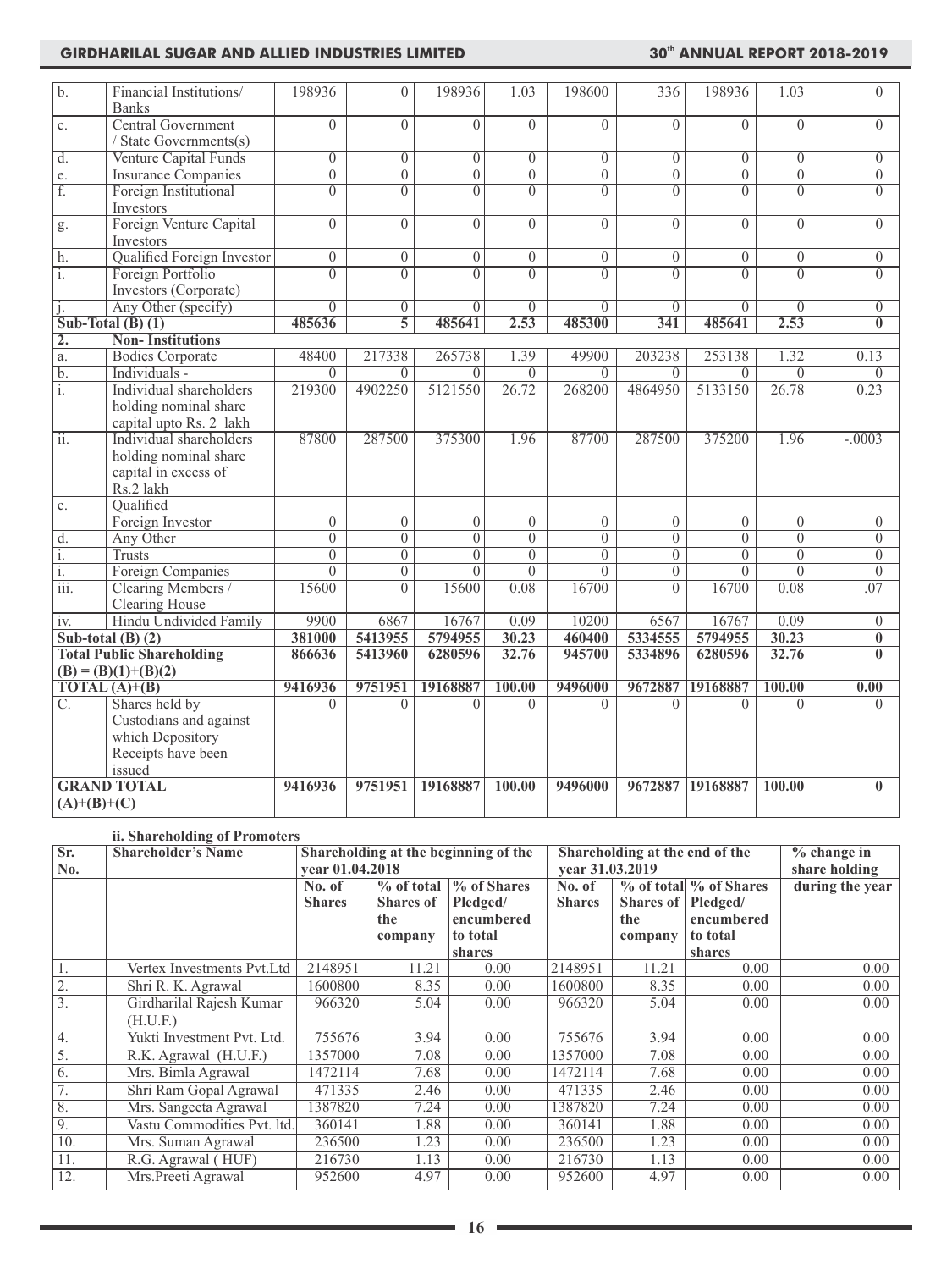# **GIRDHARILAL SUGAR AND ALLIED INDUSTRIES LIMITED <b>1999 30** ANNUAL REPORT 2018-2019

| 13. | Shri Kushal Agrawal      | 952700   | 4.97  | 0.00 | 952600   | 4.97  | 0.00 | 0.00 |
|-----|--------------------------|----------|-------|------|----------|-------|------|------|
|     |                          |          |       |      |          |       |      |      |
| 14. | Mrs. Sushila Tulsian     | 1083     | 0.01  | 0.00 | 1083     | 0.01  | 0.00 | 0.00 |
| 15. | Pramod Kumar Bairoliya   | 1003     | 0.01  | 0.00 | 1003     | 0.01  | 0.00 | 0.00 |
| 16. | Sahadi Devi Bairoliya    | 1000     | 0.01  | 0.00 | 1000     | 0.01  | 0.00 | 0.00 |
| 17. | Geeta Devi Agrawal       | 850      | 0.00  | 0.00 | 850      | 0.00  | 0.00 | 0.00 |
| 18. | Vinod Kumar Bairoliya    | 733      | 0.00  | 0.00 | 733      | 0.00  | 0.00 | 0.00 |
| 19. | Anand Kumar Bairoliya    | 683      | 0.00  | 0.00 | 683      | 0.00  | 0.00 | 0.00 |
| 20. | Usha Devi Bairoliya      | 561      | 0.00  | 0.00 | 561      | 0.00  | 0.00 | 0.00 |
| 21. | Lalita Devi Bairoliya    | 561      | 0.00  | 0.00 | 561      | 0.00  | 0.00 | 0.00 |
| 22. | Uma Devi Bairoliva       | 461      | 0.00  | 0.00 | 461      | 0.00  | 0.00 | 0.00 |
| 23. | Swati Agrawal            | 150      | 0.00  | 0.00 | 150      | 0.00  | 0.00 | 0.00 |
| 24. | Anjana Poddar            |          | 0.00  | 0.00 | 5        | 0.00  | 0.00 | 0.00 |
| 25. | <b>Fractional Shares</b> | 2514     | 0.01  | 0.00 | 2514     | 0.01  | 0.00 | 0.00 |
|     | Total                    | 12888071 | 67.23 | 0.00 | 12888291 | 67.24 | 0.00 | 0.00 |

**iii. Change in Promoters' Shareholding (please specify, if there is no change)** The same is disclosed in point (ii) shareholding of promoters.

**iv. Shareholding Pattern of top ten Shareholders (other than Directors, Promoters and Holders of GDRs and ADRs):**

| Sr.<br>No. | Top 10 Shareholders*               | Shareholding at the beginning<br>of the year 01-04-2018 |                                | <b>Cumulative Shareholding end of</b><br>the year 31-03-2019 |                                |  |
|------------|------------------------------------|---------------------------------------------------------|--------------------------------|--------------------------------------------------------------|--------------------------------|--|
|            |                                    | No. of<br><b>Shares</b>                                 | $\%$ of total<br>shares of the | No. of<br>shares                                             | $\%$ of total<br>shares of the |  |
|            |                                    |                                                         | company                        |                                                              | company                        |  |
|            | Puniab national Bank               | 368400                                                  | 1.92                           | 368400                                                       | 1.92                           |  |
| 2.         | Admn. Specified Undertaking of UTI | 218600                                                  | 1.14                           | 198600                                                       | 1.04                           |  |
| 3.         | Thor Investments Limited           | 100300                                                  | 0.52                           | 100300                                                       | 0.52                           |  |
| 4          | Bina Atul Chauhan                  | 0 <sup>0</sup>                                          | 0.00                           | 67200                                                        | 0.35                           |  |
| 5.         | Rajesh Kumar                       | 66000                                                   | 0.34                           | 66000                                                        | 0.34                           |  |
| 6.         | Madan & Co.Ltd.                    | 60000                                                   | 0.31                           | 60000                                                        | 0.31                           |  |
| 7.         | Sanjay Tekriwal                    | 54500                                                   | 0.28                           | 54500                                                        | 0.28                           |  |
| 8          | Sandeep Kumar                      | 34900                                                   | 0.18                           | 34900                                                        | 0.18                           |  |
| 9.         | R B Jaju Securities India Pvt Ltd  | 13000                                                   | 0.07                           | 29500                                                        | 0.15                           |  |
| 10.        | Sonal S.Shah                       | 27500                                                   | 0.14                           | 27500                                                        | 0.14                           |  |

\*The shares of the Company are traded on a daily basis and hence the date wise increase / decrease in shareholding is not indicated. Shareholding is consolidated based on permanent account number (PAN) of the shareholder.

# **v. Shareholding of Directors and Key Managerial Personnel :**

| Sr. | Directors & Key             | Date             | <b>Reason</b>                | Shareholding at the |                       | Cumulative      |               |  |
|-----|-----------------------------|------------------|------------------------------|---------------------|-----------------------|-----------------|---------------|--|
| No. | <b>Managerial Personnel</b> |                  |                              |                     | beginning of the year | Shareholding    |               |  |
|     |                             |                  |                              | $01 - 04 - 2018$    |                       | during the year |               |  |
|     |                             |                  |                              | No. of              | $%$ of total          | No. of          | % of total    |  |
|     |                             |                  |                              | shares              | shares of the         | shares          | shares of the |  |
|     |                             |                  |                              |                     | company               |                 | company       |  |
| 1.  | Mr. Rajesh Agrawal          | $1-Apr-2018$     | At the beginning of the year | 1600800             | 8.35                  | 1600800         | 8.35          |  |
|     |                             | 31-Mar-2019      | At the end of the year       | 1600800             | 8.35                  | 1600800         | 8.35          |  |
| 2.  | Mr. Ram Gopal Agrawal       | $1 - Apr - 2018$ | At the beginning of the year | 471335              | 2.46                  | 471335          | 2.46          |  |
|     |                             | 31-Mar-2019      | At the end of the year       | 471335              | 2.46                  | 471335          | 2.46          |  |
| 3.  | Mr, Tarachand Jain          | $1-Apr-2018$     | At the beginning of the year | 0.00                | 0.00                  | 0.00            | 0.00          |  |
|     |                             | 31-Mar-2019      | At the end of the year       | 0.00                | 0.00                  | 0.00            | 0.00          |  |
| 4.  | Smt. Hansa Nagar*           | $1-Apr-2018$     | At the beginning of the year | 0.00                | 0.00                  | 0.00            | 0.00          |  |
|     |                             | 31-Mar-2019      | At the end of the year       | 0.00                | 0.00                  | 0.00            | 0.00          |  |
| 5.  | Mr. Vishnu Dutt Sharma*     | $1 - Apr - 2018$ | At the beginning of the year | 0.00                | 0.00                  | 0.00            | 0.00          |  |
|     |                             | 31-Mar-2019      | At the end of the year       | 0.00                | 0.00                  | 0.00            | 0.00          |  |
| 6.  | Mr. Narendra Gupta*         | 1-April-2018     | At the beginning of the year | 0.00                | 0.00                  | 0.00            | 0.00          |  |
|     |                             | 31-Mar-2019      | At the end of the year       | 0.00                | 0.00                  | 0.00            | 0.00          |  |
| 7.  | Mr. Rakesh Bhatnagar*       | 1-April-2018     | At the beginning of the year | 0.00                | 0.00                  | 0.00            | 0.00          |  |
|     |                             | 31-Mar-2019      | At the end of the year       | 0.00                | 0.00                  | 0.00            | 0.00          |  |

\*Mr. . Vishnu Dutt Sharma resigned from the Post of Company Secretary cum Compliance Officer w.e.f 26.03.2019.

\*Mr. Narendra Gupta appointed as Company Secretary cum Compliance Officer w.e.f 26.03. 2019.

\*Mr. Rakesh Bhatnagar appointed as Chief Financial Officer w.e.f 26.03. 2019

\*Miss. Hansa Nagar appointed as Additional Director w.e.f 06.12.2018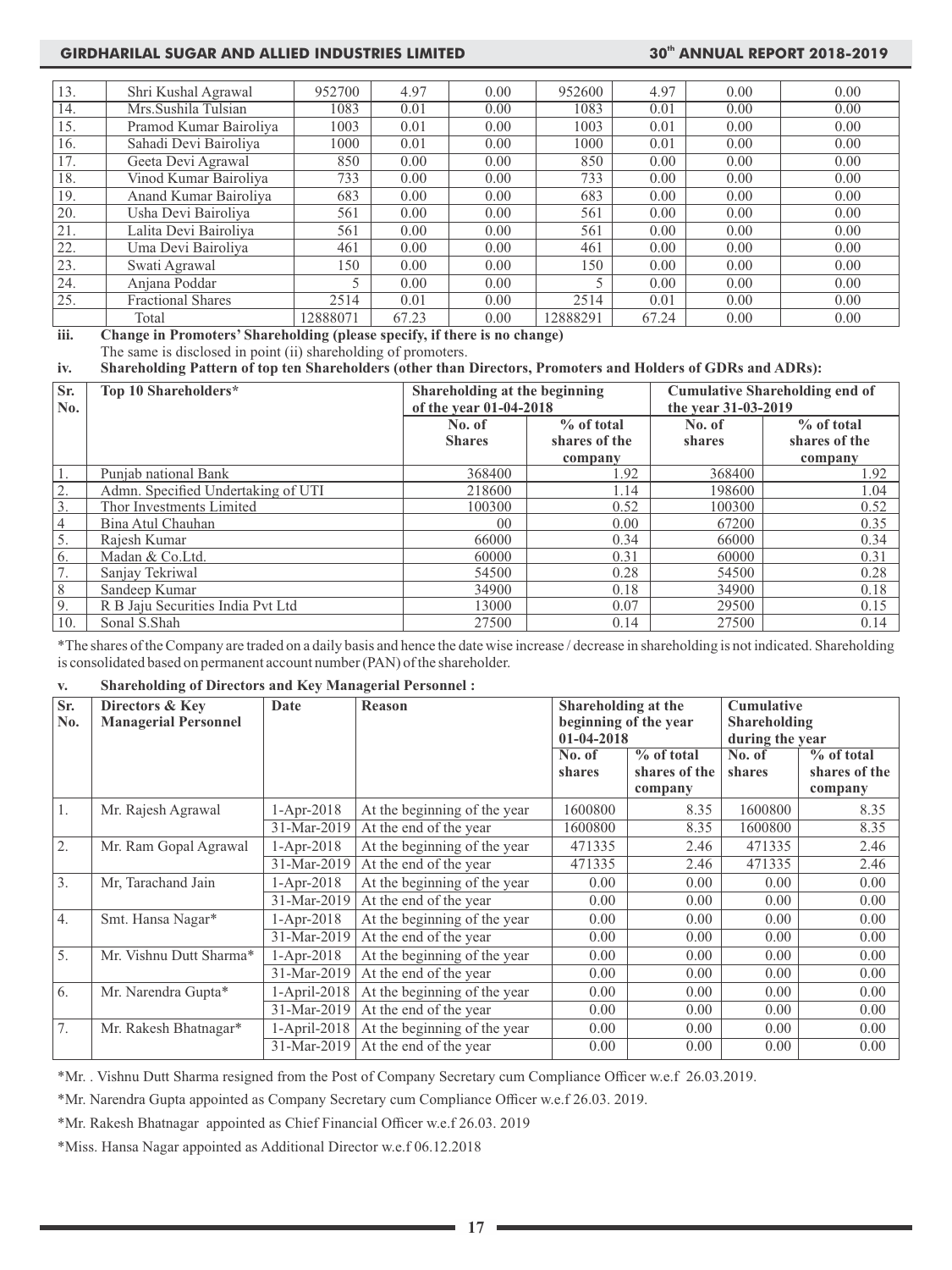# **VI. INDEBTEDNESS**

Indebtedness of the Company including interest outstanding / accrued but not due for payment (Rs.in Crores)

|                                                     | <b>Secured Loans Unsecured</b> |                          | <b>Deposits</b> | <b>Total</b>        |
|-----------------------------------------------------|--------------------------------|--------------------------|-----------------|---------------------|
|                                                     | excluding                      | Loans                    |                 | <b>Indebtedness</b> |
|                                                     | deposits                       |                          |                 |                     |
| Indebtedness at the beginning of the financial year |                                |                          |                 |                     |
| <i>i.</i> Principal Amount                          | 15.90                          | 6.70                     | <b>NIL</b>      | 22.60               |
| ii. Interest due but not paid                       |                                |                          |                 |                     |
| iii. Interest accrued but not due                   | -                              |                          | -               |                     |
| Total (i+ii+iii)                                    | 15.90                          | 6.70                     | -               | 22.60               |
| Change in indebtedness during the financial year    |                                |                          |                 |                     |
| Addition                                            | 1.99                           |                          | <b>NIL</b>      | 1.99                |
| Reduction                                           |                                | 1.26                     |                 | 1.26                |
| <b>Net Change</b>                                   | 1.99                           | 1.26                     | -               | 0.73                |
| Indebtedness at the end of the financial year       |                                |                          |                 |                     |
| i. Principal Amount                                 | 17.89                          | 5.44                     | <b>NIL</b>      | 23.33               |
| ii. Interest due but not paid                       |                                |                          |                 |                     |
| iii. Interest accrued but not due                   | ۰                              | $\overline{\phantom{a}}$ |                 |                     |
| Total (i+ii+iii)                                    | 17.89                          | 5.44                     | <b>NIL</b>      | 23.33               |

# **VII. REMUNERATION OF DIRECTORS AND KEY MANAGERIAL PERSONNEL**

|            | A. Remuneration to Managing Director, Whole-time Directors and / or Manager:<br>(Rs. In lakh) |                                         |                        |       |  |  |
|------------|-----------------------------------------------------------------------------------------------|-----------------------------------------|------------------------|-------|--|--|
| Sr.<br>No. | <b>Particulars of Remuneration</b>                                                            | Name of MD/WTD/<br>Manager              | <b>Total</b><br>Amount |       |  |  |
|            |                                                                                               | Mr. Rajesh Agrawal                      |                        |       |  |  |
| 1.         | Gross salary                                                                                  | 12.60                                   | 6.83                   | 19.43 |  |  |
|            | (a) Salary as per provisions contained in Section<br>$17(1)$ of the Income-tax Act, 1961      |                                         |                        |       |  |  |
|            | (b) Value of perquisites $u/s$ 17(2) of the Income<br>tax Act, 1961                           |                                         |                        |       |  |  |
|            | (c) Profits in lieu of salary under Section $17(3)$<br>of the Income tax Act, 1961            |                                         |                        |       |  |  |
| 2.         | <b>Stock Option</b>                                                                           |                                         |                        |       |  |  |
| 3.         | Sweat Equity                                                                                  |                                         |                        |       |  |  |
| 4.         | Commission- as % of profit                                                                    |                                         |                        |       |  |  |
| 5.         | Others, Allowances                                                                            |                                         |                        |       |  |  |
|            | Total $(A)$                                                                                   | 12.60                                   | 6.83                   | 19.43 |  |  |
|            | Ceiling As Per Companies Act 2013                                                             | As per Schedule V of Companies Act 2013 |                        |       |  |  |

# **B. Remuneration to other directors: (Refer Corporate Governance Report for details)** (Rs.in Rupees)

| Sr. | <b>Particulars of Remuneration</b>               | Fee for attending board /                                                                                                                                                                                                    | Commission | Others.                  | <b>Total</b>  |  |
|-----|--------------------------------------------------|------------------------------------------------------------------------------------------------------------------------------------------------------------------------------------------------------------------------------|------------|--------------------------|---------------|--|
| No. |                                                  | committee meetings                                                                                                                                                                                                           |            | please<br>specify        | <b>Amount</b> |  |
| 1.  | <b>Independent Directors</b>                     |                                                                                                                                                                                                                              |            |                          |               |  |
|     | Mr. Ram Gopal Agrawal                            | 8000                                                                                                                                                                                                                         |            | $\overline{\phantom{0}}$ | 8000          |  |
|     | Mr. Tarachand Jain                               | 12000                                                                                                                                                                                                                        |            |                          | 12000         |  |
|     | Total $(1)$                                      | 20000                                                                                                                                                                                                                        |            |                          | 20000         |  |
| 2.  | <b>Other Non-Executive Directors</b>             |                                                                                                                                                                                                                              |            |                          |               |  |
|     | Smt. Hansa Nagar                                 | $\overline{\phantom{0}}$                                                                                                                                                                                                     |            | $\overline{\phantom{0}}$ |               |  |
|     | Total $(2)$                                      |                                                                                                                                                                                                                              |            |                          |               |  |
|     | Total B= $(1)+(2)$                               |                                                                                                                                                                                                                              |            |                          |               |  |
|     | <b>Total Managerial Remuneration</b>             |                                                                                                                                                                                                                              |            |                          |               |  |
|     | Overall ceiling as per the<br>Companies Act 2013 | The Company May pay sitting fees to the directors for attending<br>Board /Committee meeting as may be decided by the Board of the<br>Directors which shall not exceed one lakh Rs. Per Meeting of the<br>Board or Committee. |            |                          |               |  |

۰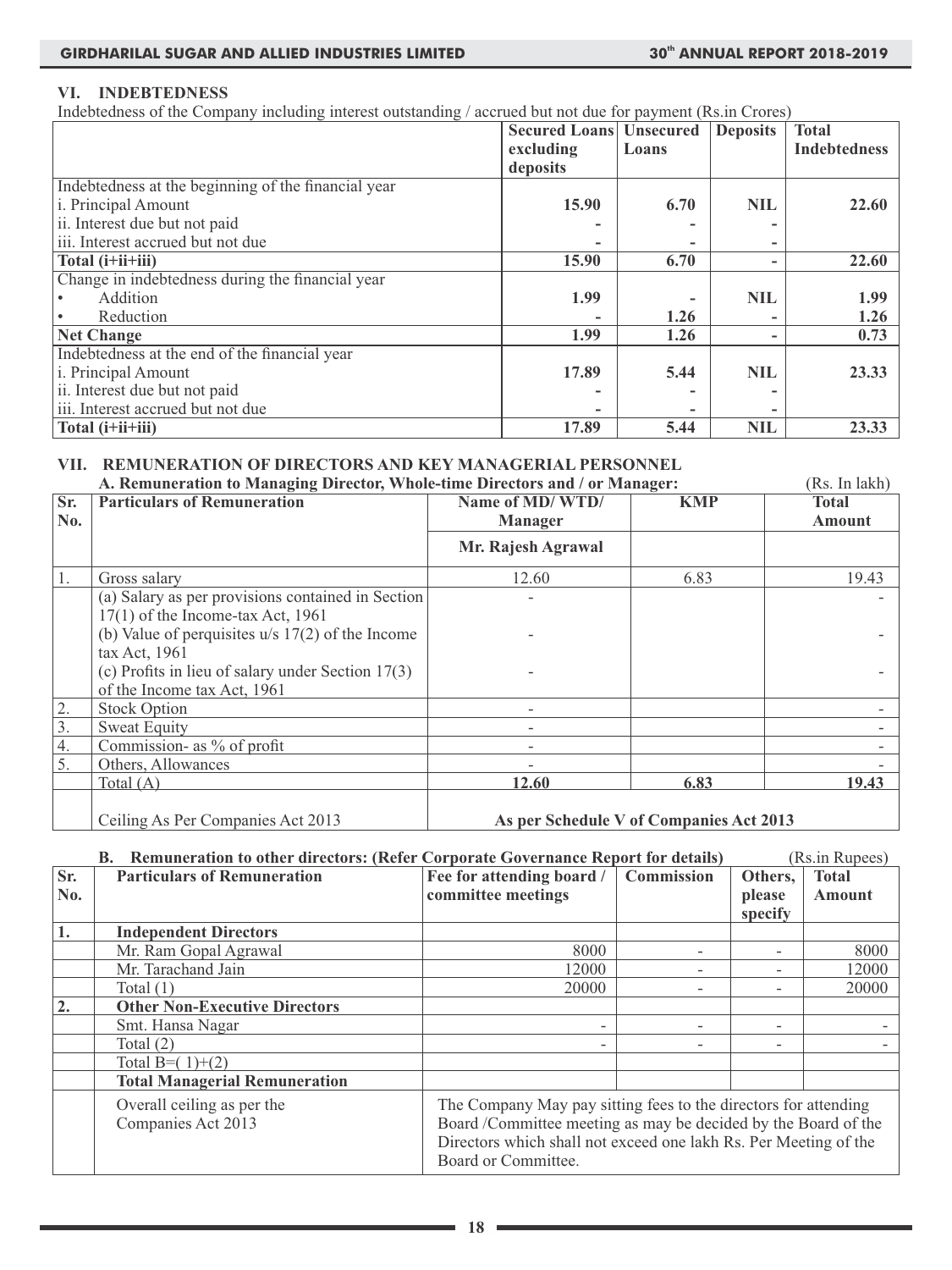# **C. REMUNERATION TO KEY MANAGERIAL PERSONNEL OTHER THAN MANAGING DIRECTOR, WHOLE-TIME DIRECTORS AND / OR MANAGER**

| Sr.<br>No. | <b>Particulars of Remuneration</b>                     | Company<br>Secretary             | Company<br>Secretary  | <b>CFO</b>                     | <b>Total</b> |
|------------|--------------------------------------------------------|----------------------------------|-----------------------|--------------------------------|--------------|
|            |                                                        | Mr. Vishnu<br><b>Dutt Sharma</b> | Mr. Narendra<br>Gupta | Mr. Rakesh<br><b>Bhatnagar</b> | Amount       |
| 1.         | Gross salary                                           | 2.58                             |                       | 4.25                           | 6.83         |
|            | (a) Salary as per provisions contained in Section      |                                  |                       |                                |              |
|            | $17(1)$ of the Income-tax Act, 1961                    |                                  |                       |                                |              |
|            | (b) Value of perquisites $u/s$ 17(2) of the Income tax |                                  |                       |                                |              |
|            | Act, 1961                                              |                                  |                       |                                |              |
|            | (c) Profits in lieu of salary under Section 17(3)      |                                  |                       |                                |              |
|            | of the Income tax Act, 1961                            |                                  |                       |                                |              |
| 2.         | <b>Stock Option</b>                                    |                                  |                       |                                |              |
| 3.         | Sweat Equity                                           |                                  |                       |                                |              |
| 4.         | Commission                                             |                                  |                       |                                |              |
|            | - as $\%$ of profit                                    |                                  |                       |                                |              |
| 5.         | Others, Allowances                                     |                                  |                       |                                |              |
|            | <b>Total</b>                                           | 2.58                             |                       | 4.25                           | 6.83         |

\*Mr. Vishnu Dutt Sharma resigned from the Post of Company Secretary cum Compliance Officer w.e.f 26.03.2019.

\*Mr. Narendra Gupta appointed as Company Secretary cum Compliance Officer w.e.f 26.03. 2019.

\*Mr. Rakesh Bhatnagar appointed as Chief Financial Officer w.e.f 26.03. 2019

# **VIII. PENALTIES / PUNISHMENT/ COMPOUNDING OF OFFENCES**

| <b>Type</b>                     | Section of the<br><b>Companies Act</b>                                                                                                                                                                                                                                  | <b>Brief Description</b> | <b>Details of Penalty</b><br><b>Punishment</b><br>$\alpha$ /compounding<br>fees imposed | <b>Authority (RD)</b><br><b>NCLT/COURT)</b> | Appeal made, if any<br>(give details) |  |
|---------------------------------|-------------------------------------------------------------------------------------------------------------------------------------------------------------------------------------------------------------------------------------------------------------------------|--------------------------|-----------------------------------------------------------------------------------------|---------------------------------------------|---------------------------------------|--|
| <b>A. COMPANY</b>               |                                                                                                                                                                                                                                                                         |                          |                                                                                         |                                             |                                       |  |
| <b>Penalty</b>                  | Rs .42480/- Penalty imposed by BSE for delay in submission of Corporate Governance report for the<br>Quarter / Half Year ended 30.09.2018<br>Rs. 35000/- Penalty imposed by BSE for delay in submission of Financial results for the fourth Quarter<br>ended 31.03.2018 |                          |                                                                                         |                                             |                                       |  |
| Punishment                      |                                                                                                                                                                                                                                                                         |                          |                                                                                         |                                             |                                       |  |
| Compounding                     | None                                                                                                                                                                                                                                                                    |                          |                                                                                         |                                             |                                       |  |
| <b>B. DIRECTORS</b>             |                                                                                                                                                                                                                                                                         |                          |                                                                                         |                                             |                                       |  |
| Penalty                         |                                                                                                                                                                                                                                                                         |                          |                                                                                         |                                             |                                       |  |
| Punishment                      |                                                                                                                                                                                                                                                                         |                          |                                                                                         |                                             |                                       |  |
| Compounding                     | None                                                                                                                                                                                                                                                                    |                          |                                                                                         |                                             |                                       |  |
| <b>C. OTHER OFFICER DEFAULT</b> |                                                                                                                                                                                                                                                                         |                          |                                                                                         |                                             |                                       |  |
| Penalty                         | None                                                                                                                                                                                                                                                                    |                          |                                                                                         |                                             |                                       |  |

**By order of the Board of Directors ForGirdharilal SugarAnd Allied Industries Limited**

> **SD/- Rajesh Agrawal Chairman & Managing Director**

**Place: Dewas (M.P.)**<br>Date: 13th August, 2019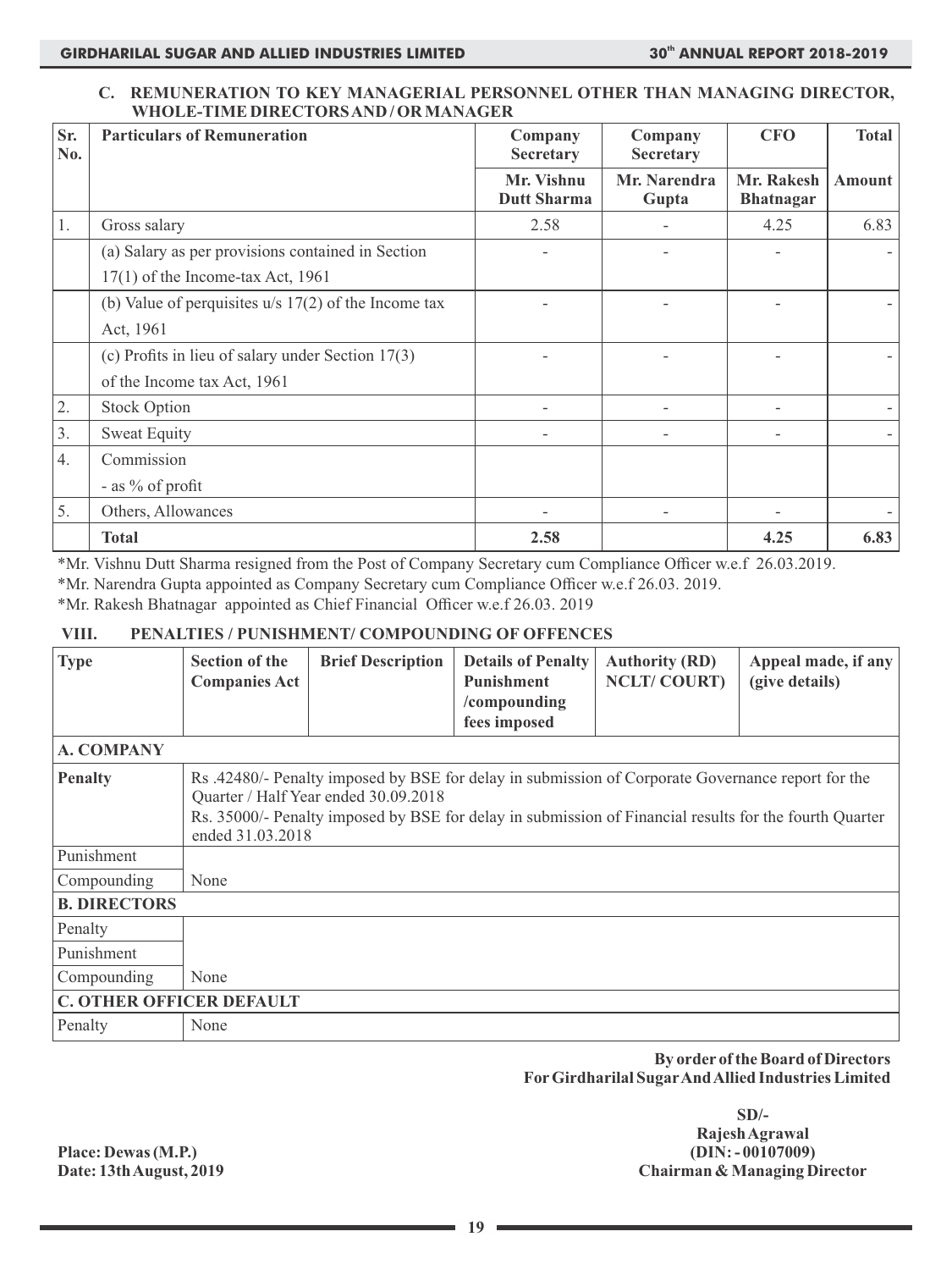# **ANNEXURE -C NOMINATION AND REMUNERATION POLICY**

This Nomination and Remuneration Policy is being formulated in compliance with Section 178 of the Companies Act, 2013 read along with the regulation 19 of SEBI (Listing obligations and Disclosure Requirements) Regulations, 2015, as amended from time to time. This policy on nomination and remuneration of Directors, Key Managerial Personnel and Senior Management has been formulated by the Nomination and Remuneration Committee (NRC or the Committee) and has been approved by the Board of Directors.

# **Definitions:**

"Remuneration" means any money or its equivalent given or passed to any person for services rendered by him and includes perquisites as defined under the Income-tax Act, 1961;

#### **"Key Managerial Personnel" means:**

- i) Managing Director, or Chief Executive Officer or Manager and in their absence, a Whole-time Director;<br>
(i) Chief Financial Officer:
- ii) Chief Financial Officer;<br>iii) Company Secretary: and
- Company Secretary; and
- iv) Such other officer as may be prescribed.

**"SeniorManagerial Personnel"** mean the personnel of the company who are members of its core management team excluding Board of Directors. Normally, this would comprise all members of management, of rank equivalent to General Manager and above, including all functional heads.

#### **Objective:**

The objective of the policy is to ensure that

- the level and composition of remuneration is reasonable and sufficient to attract, retain and motivate directors of the quality required to run the company successfully;
- relationship of remuneration to performance is clear and meets appropriate performance benchmarks; and
- Remuneration to directors, key managerial personnel and senior management involves a balance between fixed and incentive pay reflecting short and long-term performance objectives appropriate to the working of the company and its goals.

# **Role of the Committee:**

The role of the NRC will be the following:

- To formulate criteria for determining qualifications, positive attributes and independence of a Director.
- To formulate criteria for evaluation of Independent Directors and the Board.
- To identify persons who are qualified to become Directors and who may be appointed in Senior Management in accordance with the criteria laid down in this policy.
- To carry out evaluation of Director's performance.
- To recommend to the Board the appointment and removal of Directors and Senior Management.
- To recommend to the Board policy relating to remuneration for Directors, Key Managerial Personnel and Senior Management.
- To devise a policy on Board diversity, composition, size.
- Succession planning for replacing Key Executives and overseeing.
- To carry out any other function as is mandated by the Board from time to time and / or enforced by any statutory notification, amendment or modification, as may be applicable.
- To perform such other functions as may be necessary or appropriate for the performance of its duties.

# **APPOINTMENT AND REMOVAL OF DIRECTOR, KEY MANAGERIAL PERSONNEL AND SENIOR MANAGEMENT**

- a) The Committee shall identify and ascertain the integrity, qualification, expertise and experience of the person for appointment as Director, KMP or at Senior Management level and recommend his / her appointment, as per Company's Policy.
- b) A person should possess adequate qualification, expertise and experience for the position he/she is considered for appointment. The Committee has authority to decide whether qualification, expertise and experience possessed by a person is sufficient / satisfactory for the position.
- c) The Company shall not appoint or continue the employment of any person as Whole-time Director who has attained the age of seventy years. Provided that the term of the person holding this position may be extended beyond the age of seventy years with the approval of shareholders by passing a special resolution.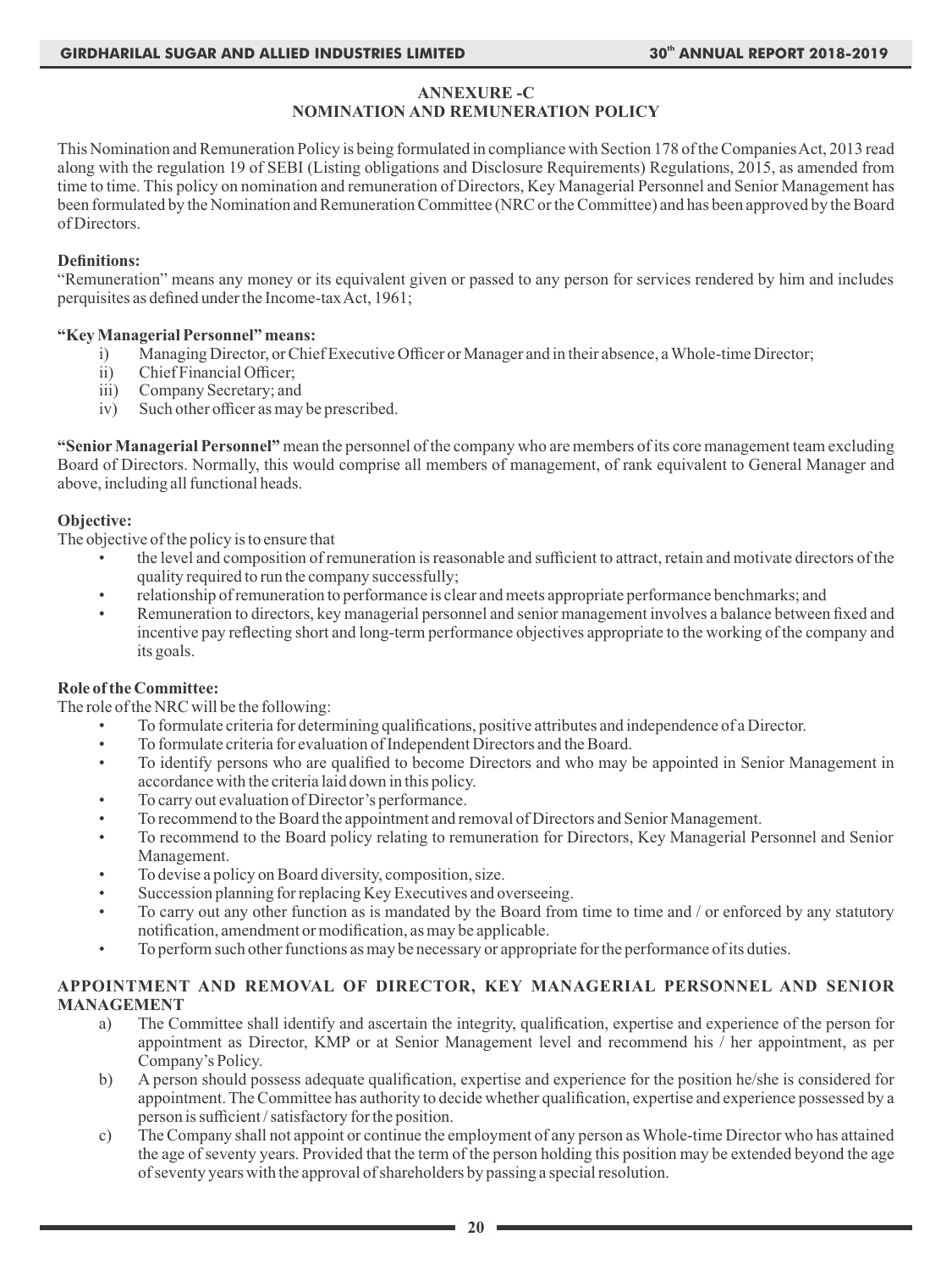#### **TERM / TENURE**

#### **a) Managing Director/Whole-time Director:**

The Company shall appoint or re-appoint any person as its Executive Chairman, Managing Director or Executive Director for a term not exceeding five years at a time. No re-appointment shall be made earlier than one year before the expiry of term.

#### **b) Independent Director:**

An Independent Director shall hold office for a term up to five consecutive years on the Board of the Company and will be eligible for re-appointment on passing of a special resolution by the Company and disclosure of such appointment in the Board's report.

No Independent Director shall hold office for more than two consecutive terms of up to maximum of 5 years each, but such Independent Director shall be eligible for appointment after expiry of three years of ceasing to become an Independent **Director** 

Provided that an Independent Director shall not, during the said period of three years, be appointed in or be associated with the Company in any other capacity, either directly or indirectly.

At the time of appointment of Independent Director it should be ensured that number of Boards on which such Independent Director serves is restricted to seven listed companies as an Independent Director and three listed companies as an Independent Director in case such person is serving as a Whole-time Director of a listed company or such other number as may be prescribed under the Act.

In respect of an independent director, in addition to the above he/she should fulfill the criteria for being appointed as an independent Director prescribed under section 149 of the Companies Act, 2013 read with schedule IV to the said Act and the provisions of 19 of SEBI (Listing obligations and Disclosure Requirements) Regulations, 2015, as amended from time to time.

#### **EVALUATION**

The Committee shall carry out evaluation of performance of Director, KMPand Senior Management Personnel yearly or at such intervals as may be considered necessary.

# **REMOVAL**

The Committee may recommend with reasons recorded in writing, removal of a Director, KMP or Senior Management Personnel subject to the provisions and compliance of the Companies Act, 2013, rules and regulations and the policy of the Company.

# **RETIREMENT**

The Director, KMP and Senior Management Personnel shall retire as per the applicable provisions of the Act and the prevailing policy of the Company. The Board will have the discretion to retain the Director, KMP, Senior Management Personnel in the same position/ remuneration or otherwise even after attaining the retirement age, for the benefit of the Company.

# **POLICYFOR REMUNERATION TO DIRECTORS/KMP/SENIOR MANAGEMENTPERSONNEL**

1) Remuneration to Managing Director / Whole-time Directors:

- a) The Remuneration/ Commission etc. to be paid to Managing Director / Whole-time Directors, etc. shall be governed as per provisions of the Companies Act, 2013 and rules made there under or any other enactment for the time being in force and the approvals obtained from the Members of the Company.
- b) The Nomination and Remuneration Committee shall make such recommendations to the Board of Directors, as it may consider appropriate with regard to remuneration to Managing Director / Whole-time Directors.
- 2) Remuneration to Non- Executive / Independent Directors:
	- a) The Non-Executive / Independent Directors may receive sitting fees and such other remuneration as permissible under the provisions of Companies Act, 2013. The amount of sitting fees shall be such as may be recommended by the Nomination and Remuneration Committee and approved by the Board of Directors.
	- b) All the remuneration of the Non- Executive / Independent Directors (excluding remuneration for attending meetings as prescribed under Section 197 (5) of the Companies Act, 2013) shall be subject to ceiling/ limits as provided under Companies Act, 2013 and rules made there under or any other enactment for the time being in force. The amount of such remuneration shall be such as may be recommended by the Nomination and Remuneration Committee and approved by the Board of Directors or shareholders, as the case may be.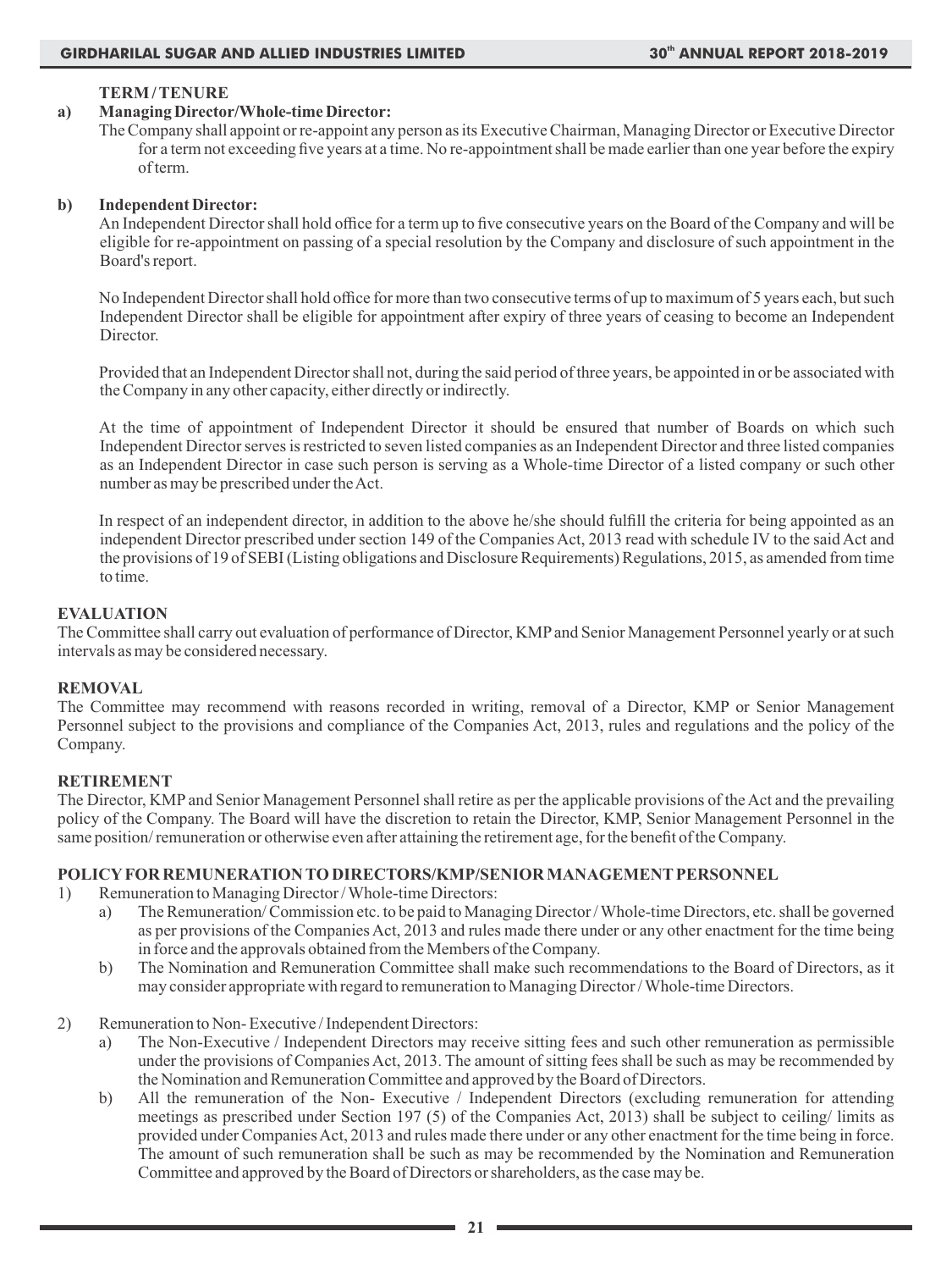- c) An Independent Director shall not be eligible to get Stock Options and also shall not be eligible to participate in any share based payment schemes of the Company.
- d) Any remuneration paid to Non- Executive / Independent Directors for services rendered which are of professional in nature shall not be considered as part of the remuneration for the purposes of clause (b) above if the following conditions are satisfied:
	- i) The Services are rendered by such Director in his capacity as the professional; and
	- ii) In the opinion of the Committee, the director possesses the requisite qualification for the practice of that profession.
- 3) Remuneration to Key Managerial Personnel and Senior Management:
	- a) The remuneration to Key Managerial Personnel and Senior Management shall consist of fixed pay and incentive pay, in compliance with the provisions of the Companies Act, 2013 and in accordance with the Company's Policy.
	- b) The Fixed pay shall include monthly remuneration, as decided from time to time.
	- c) The Incentive pay shall be decided based on the balance between performance of the Company and performance of the Key Managerial Personnel and Senior Management, to be decided annually or at such intervals as may be considered appropriate.

# **IMPLEMENTATION**

- The Committee may issue guidelines, procedures, formats, reporting mechanism and manuals in supplement and for better implementation of this policy as considered appropriate.
- The Committee may Delegate any of its powers to one or more of its members.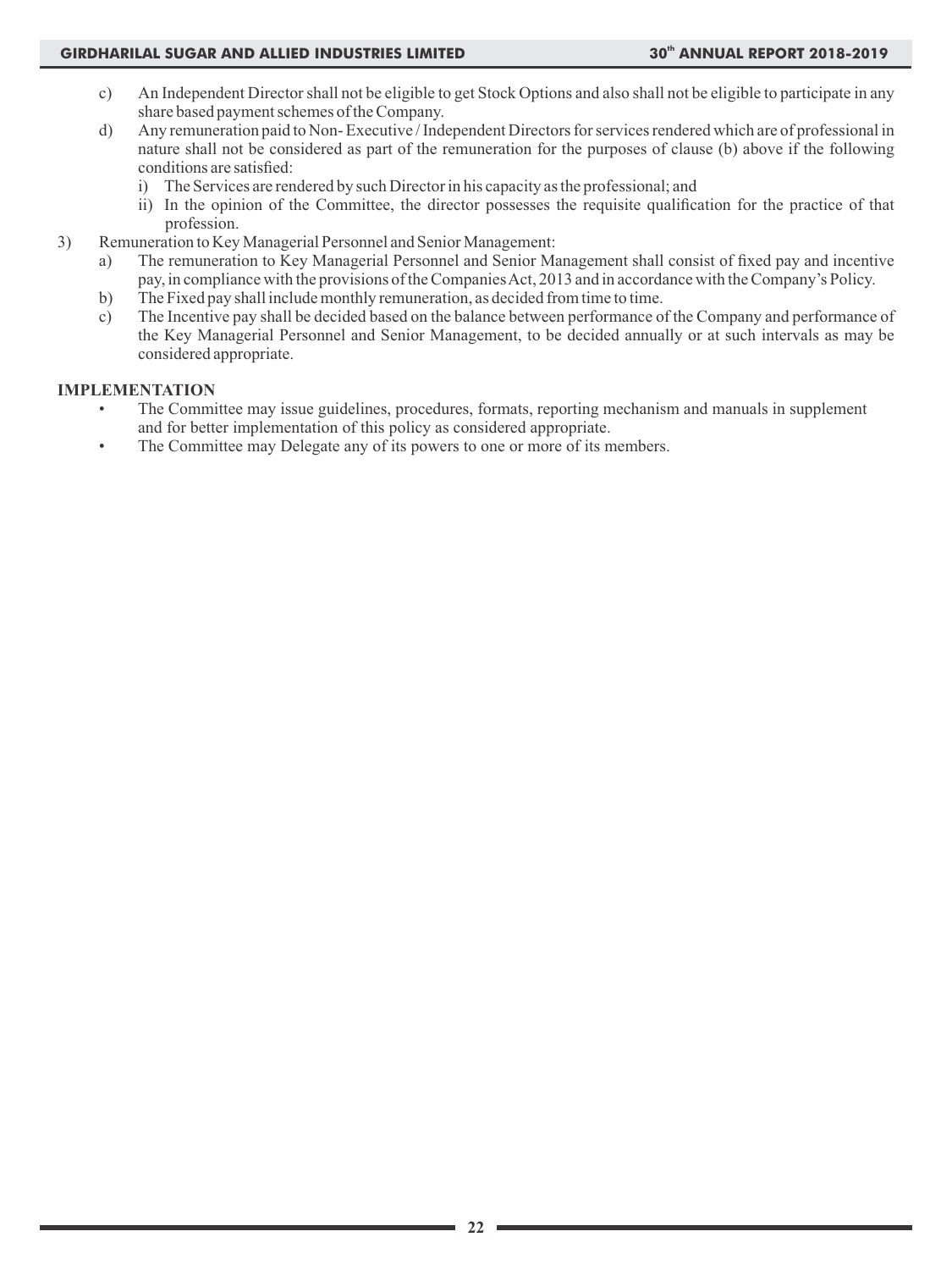# **ANNEXURE - D FORM NO. MR-3**

# **SECRETARIALAUDIT REPORT**

[Pursuant to Section 204(1) of the Companies Act, 2013 and Rule No. 9 of the Companies (Appointment and Remuneration of Managerial Personnel) Rules, 2014]

# **FOR THE FINANCIAL YEAR ENDED 31ST MARCH, 2019**

# **TO, GIRDHARILALSUGAR AND ALLIED INDUSTRIES LIMITED CIN- L15424MP1989PLC005564 45/47-A, INDUSTRIALARIANO.1, A.B. ROAD, DEWAS (MP) - 455001**

I have conducted the secretarial audit of the compliance of applicable statutory provisions and the adherence to good corporate practices by **GIRDHARILAL SUGAR AND ALLIED INDUSTRIES LIMITED** (hereinafter called the Company). Secretarial Audit was conducted in a manner that provided us a reasonable basis for evaluating the corporate conducts/statutory compliances and expressing my opinion thereon.

Based on my verification of the books, papers, minute books, forms and returns filed and other records maintained by the Company and also the information provided by the Company, its officers, agents and authorized representatives during the conduct of Secretarial Audit, I hereby report that in my opinion, the Company has, during the audit period covering the Financial Year ended on March 31, 2019 (Audit Period) complied with the statutory provisions listed hereunder and also that the Company has proper Board-processes and compliance-mechanism in place to the extent, in the manner and subject to the reporting made hereinafter:

I have examined the books, papers, minute books, forms and returns filed and other records maintained by the Company for the financial year ended on March 31, 2019 according to the provisions of:

- (i) The Companies Act, 2013 (the Act) and the rules made thereunder;
- (ii) The Securities Contracts (Regulation) Act, 1956 ('SCRA') and the rules made thereunder;
- (iii) The Depositories Act, 1996 and the Regulations and Bye-laws framed thereunder;
- (iv) Foreign Exchange Management Act, 1999 and the rules and regulations made thereunder to the extent of Foreign Direct Investment, Overseas Direct Investment and External Commercial Borrowings; **(not applicable to the company during the audit period)**
- (v) The following Regulations and Guidelines prescribed under the Securities and Exchange Board of India Act, 1992 ('SEBI  $Act$ <sup> $\cdot$ </sup>:
	- a) The Securities and Exchange Board of India (Substantial Acquisition of Shares and Takeovers) Regulations, 2011;
	- b) The Securities and Exchange Board of India (Prohibition of Insider Trading) Regulations, 2015;
	- c) The Securities and Exchange Board of India (Issue of Capital and Disclosure Requirements) Regulations, 2009; **(not applicable to the company during the audit period)**
	- d) The Securities and Exchange Board of India (Employee Stock Option Scheme and Employee Stock Purchase Scheme) Guidelines, 1999; (not applicable to the company during the audit period)
	- e) The Securities and Exchange Board of India (Issue and Listing of Debt Securities) Regulations, 2008; **(not applicable to the company during the audit period)**
	- f) The Securities and Exchange Board of India (Registrars to an Issue and Share Transfer Agents) Regulations, 1993 regarding the Companies Act and dealing with client;
	- g) The Securities and Exchange Board of India (Delisting of Equity Shares) Regulations, 2009; and **(not applicable to the company during the audit period)**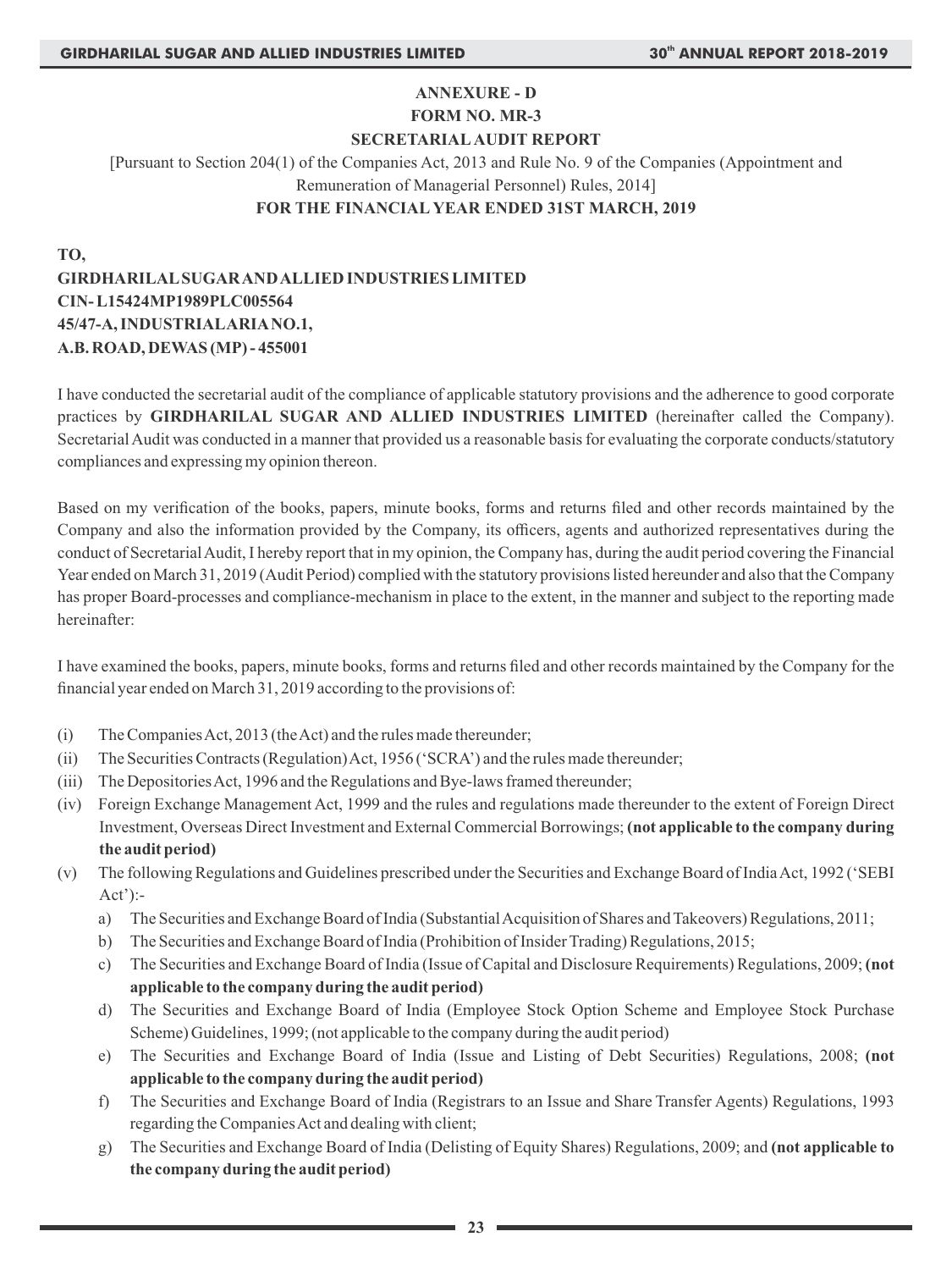# **GIRDHARILAL SUGAR AND ALLIED INDUSTRIES LIMITED th 30 ANNUAL REPORT 2018-2019**

- h) The Securities and Exchange Board of India (Buyback of Securities) Regulations, 1998; **(not applicable to the company during the audit period)**
- (vi) Other specific business/industry related laws that are applicable to the company:
	- a) Acts which specifically applicable to the Company-
		- The Food Safety and Standards Act, 2006 and the Food Safety and Standards Rules, 2011, and Regulations made thereunder, namely
		- Food Safety and Standards (Licensing and Registration of Food Businesses) Regulations, 2011
		- Food Safety and Standards (Packaging and Labelling) Regulations, 2011
		- Food Safety and Standards (Food Products Standards and Food Additives) Regulations, 2011
		- Food Safety and Standards (Prohibition and Restrictions on Sales) Regulations, 2011
		- Food Safety and Standards (Contaminants, Toxins and Residues) Regulations, 2011
		- Food Safety and Standards (Laboratory and Sample Analysis) Regulations, 2011
	- b) Acts which generally applicable to the Company-
		- The Factories Act, 1948;
		- Contract Labour (Regulation and Abolition) Act, 1970;
		- Child labour (Prohibition and Regulation) Act, 1986
		- Payment of Bonus Act, 1965;
		- Payment of Gratuity Act, 1972;
		- M.P. Labour Welfare Fund Act, 1982
		- Pollution Control Act, 1955
		- Hazardous Substances Act, 1948
		- Minimum Wages Act, 1948;Industrial Employment (Standing Orders) Act, 1946;
		- Employees' Provident Funds Scheme, 1952 read with Employees' Provident Fund and Miscellaneous Provisions Act, 1952;
		- Employment Exchange (Compulsory Notification of Vacancies) Act, 1959.Employees' State Insurance (General) Regulations, 1950 read with Employees'State Insurance Act, 1948;
		- Industrial Disputes Act, 1947;
		- Employees Compensation Act, 1923
		- Apprentices Act, 1961
		- Maternity Benefit Act, 1961;
		- Payment of Wages Act, 1936.
		- Equal Remuneration Act, 1976
		- The Fatal Accidents Act, 1855
		- Weekly Holidays Act, 1942
		- Unorganised Workers Social Security Act, 2008
		- The Environment Protection Act, 1986

I have also examined compliance with the applicable clauses of the following:

- (i) Secretarial Standards issued by The Institute of Company Secretaries of India.
- (ii) Securities and Exchange Board of India (Listing Obligations and Disclosure Requirements) Regulations, 2015.

I further report that I have not reviewed the applicable financial laws (direct and indirect tax laws) since the same have been subject to review and audit by the Statutory Auditors of the Company.

During the period under review the Company has complied with the provisions of the Act, Rules, Regulations, Guidelines, Standards, etc. mentioned above except to the extent as mentioned below:

• Chief Financial Officer was not appointed till 26th March, 2019 and consequently the Financials Statements have not been signed by CFO.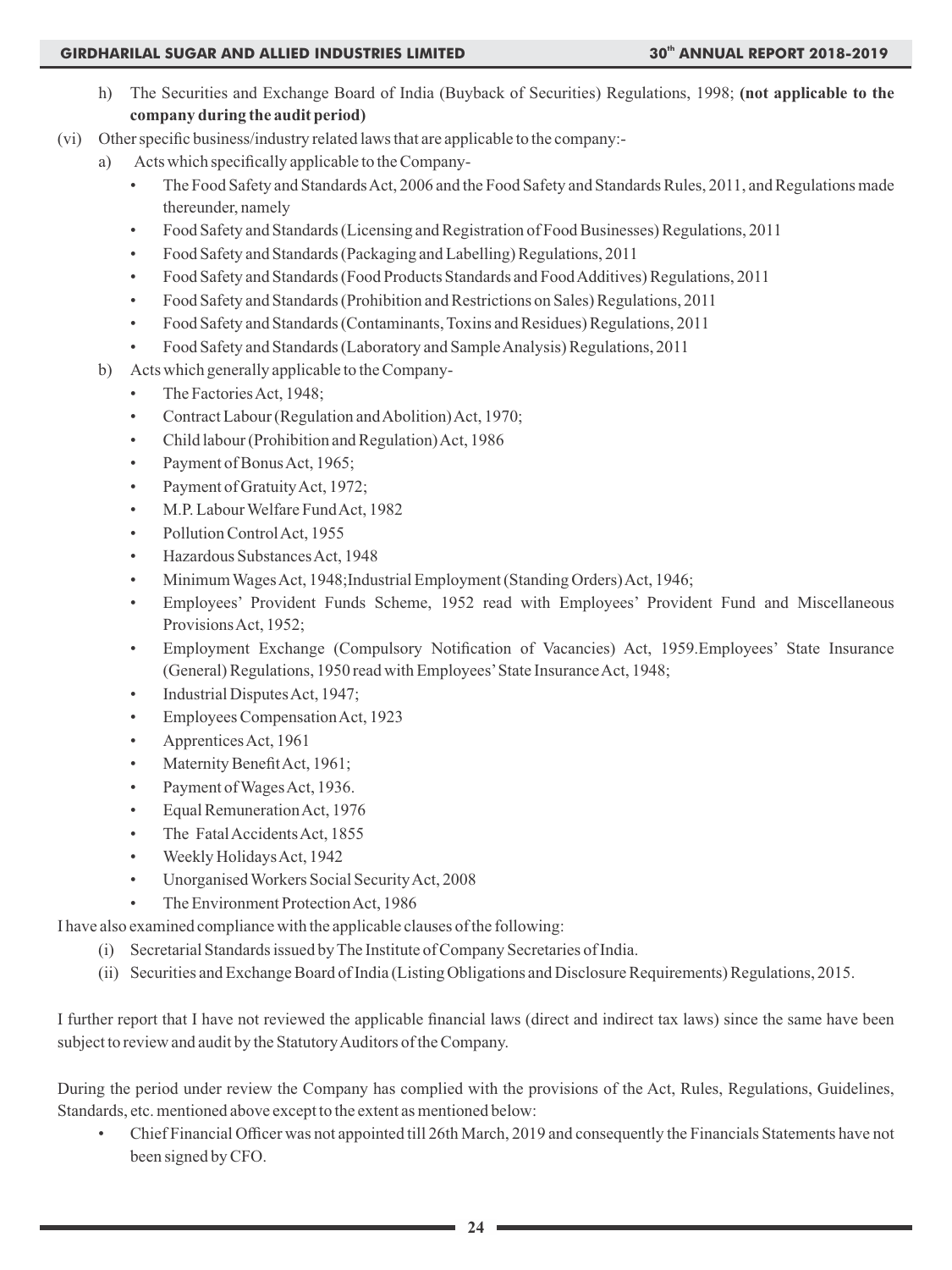# **GIRDHARILAL SUGAR AND ALLIED INDUSTRIES LIMITED th 30 ANNUAL REPORT 2018-2019**

- Scrutinizer Report was uploaded on BSE and NSE after 48 hours of the AGM.
- The Board of Directors had approved the Financial Statement and Board Report in the Board Meeting dated 06th June 2018 but as per filed Form MGT-14 to ROC the date of approval taken for the same is 13th August, 2018.
- The Company has not transferred the amount of matured Debenture including interest thereon to Investor Education and Protection Fund (IEPF) as mandate in the BIFR order.
- Corporate Governance Report for the FY 2017-18 as annexed with Board Report was not covering the details as required in SEBI (LODR), 2015.
- The constitution of Nomination and Remuneration Committee (NRC) was not proper during the financial year 2018- 19.
- Member's approval had not been taken for related party transactions.
- The shareholding of promoter(s) and promoter group was not in 100% dematerialised.
- As per regulation 33 of SEBI (LODR), 2015 the financial Statement for the 4th Quarter ended for the FY 2018 had been submitted to the Exchanges with the delay of 7 days.
- As per regulation 27(2) of SEBI (LODR), 2015 the Corporate Governance Report for the Second Quarter ended for the FY2018-19 had been filed with the delay of 18 days.
- As per regulation 17 of SEBI (LODR), 2015, the company has not appointed Women from Director 04th May, 2018 to 05th December, 2018.
- Some of the Forms has been filed with delay to the ROC after due dates and the Company had paid additional fees for the same.
- Listing Fees of NSE has not been paid.

# Further report that

During the year, The Board of Directors of the Company is duly constituted with proper balance of Executive Directors, Non-Executive Directors, and Independent Directors. The changes in the composition of Board of Directors that took place during the period under review were carried out in compliance with the provision of the Act except that the company has not appointed Women Director from 04th May, 2018 to 05th December, 2018 as per regulation 17 of SEBI (LODR), 2015.

Adequate notice is given to all the directors to schedule the Board meeting, agenda and detailed notes on agenda were sent at least seven days in advance or with shorter period, wherever required, and a system exists for seeking and obtaining further information and clarifications on the agenda items before the meeting and for meaningful participation at the meeting.

Majority decision is carried through while the dissenting members' views, if any are captured and recorded as part of the minutes.

I further report that there are adequate systems and processes in the company commensurate with the size and operations of the company to monitor and ensure compliance with applicable laws, rules, regulations and guidelines.

**I further report that** during the audit period, there were no instances of:

- i. Public / Preferential issue of shares / debentures / sweat equity, etc.
- ii. Redemption / buy-back of securities.
- iii. Major decisions taken by the members in pursuant to section 180 of the Companies Act, 2013.
- iv. Merger / amalgamation / reconstruction etc.
- v. Foreign technical collaborations, etc.

| <b>Place: Indore</b> |
|----------------------|
| Date: 13.08.2019     |

**For CS Aakruti Somani Practicing Company Secretaries M. No: ACS-54612, COP No: 20395**

This report is to be read with our letter of even date which is annexed as 'Annexure 'and forms an integral part of this report.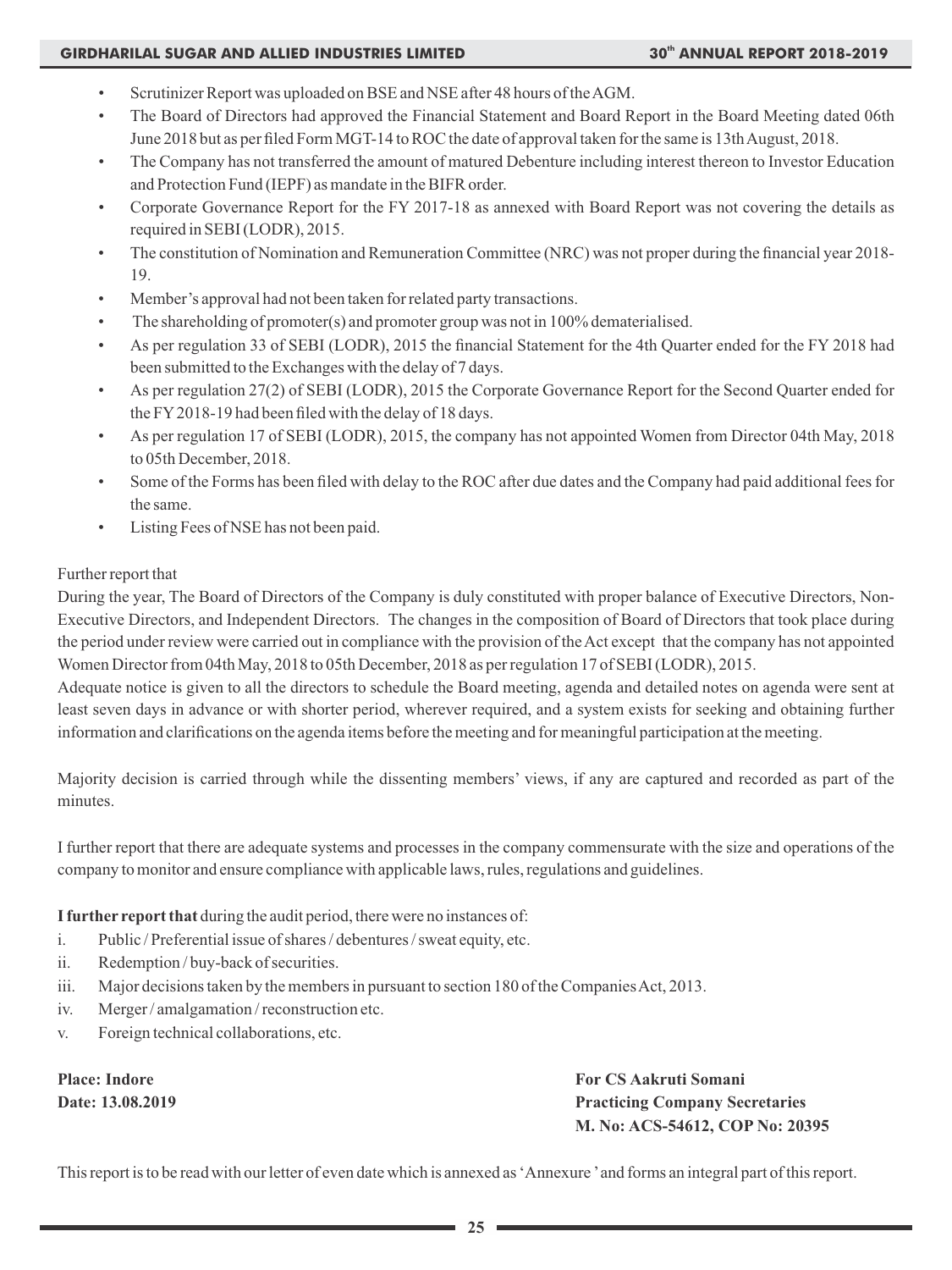#### **ANNEXURE** to Secretarial Audit Report

To, **The Members, Girdharilal SugarAnd Allied Industries Limited CIN: L15424MP1989PLC005564 45/47-A,Industrial Area No.1 A.B.Road Dewas ( MP) - 455001**

Our report of even date is to be read along with this letter.

- 1. Maintenance of secretarial record is the responsibility of the management of the Company. Our responsibility is to express an opinion on these secretarial records based on our audit.
- 2. We have followed the audit practices and processes as were appropriate to obtain reasonable assurance about the correctness of the contents of the Secretarial records. The verification was done on test basis to ensure that correct facts are reflected in secretarial records. We believe that the processes and practices, we followed provide a reasonable basis for our opinion.
- 3. We have not verified the correctness and appropriateness of financial records and Books of Accounts of the Company.
- 4. Where ever required, we have obtained the Management representation about the compliance of laws, rules and regulations and happening of events etc.
- 5. The compliance of the provisions of Corporate and other applicable laws, rules, regulations, standards is the responsibility of management. Our examination was limited to the verification of procedures on test basis.
- 6. The Secretarial Audit report is neither an assurance as to the future viability of the Company nor of the efficacy or effectiveness with which the management has conducted the affairs of the Company.

Place: Indore **Place: Indore For CS Aakruti Somani**<br> **Place: 13.08.2019** Practicing Company Se **Practicing Company Secretaries M. No: ACS-54612, COPNo: 20395**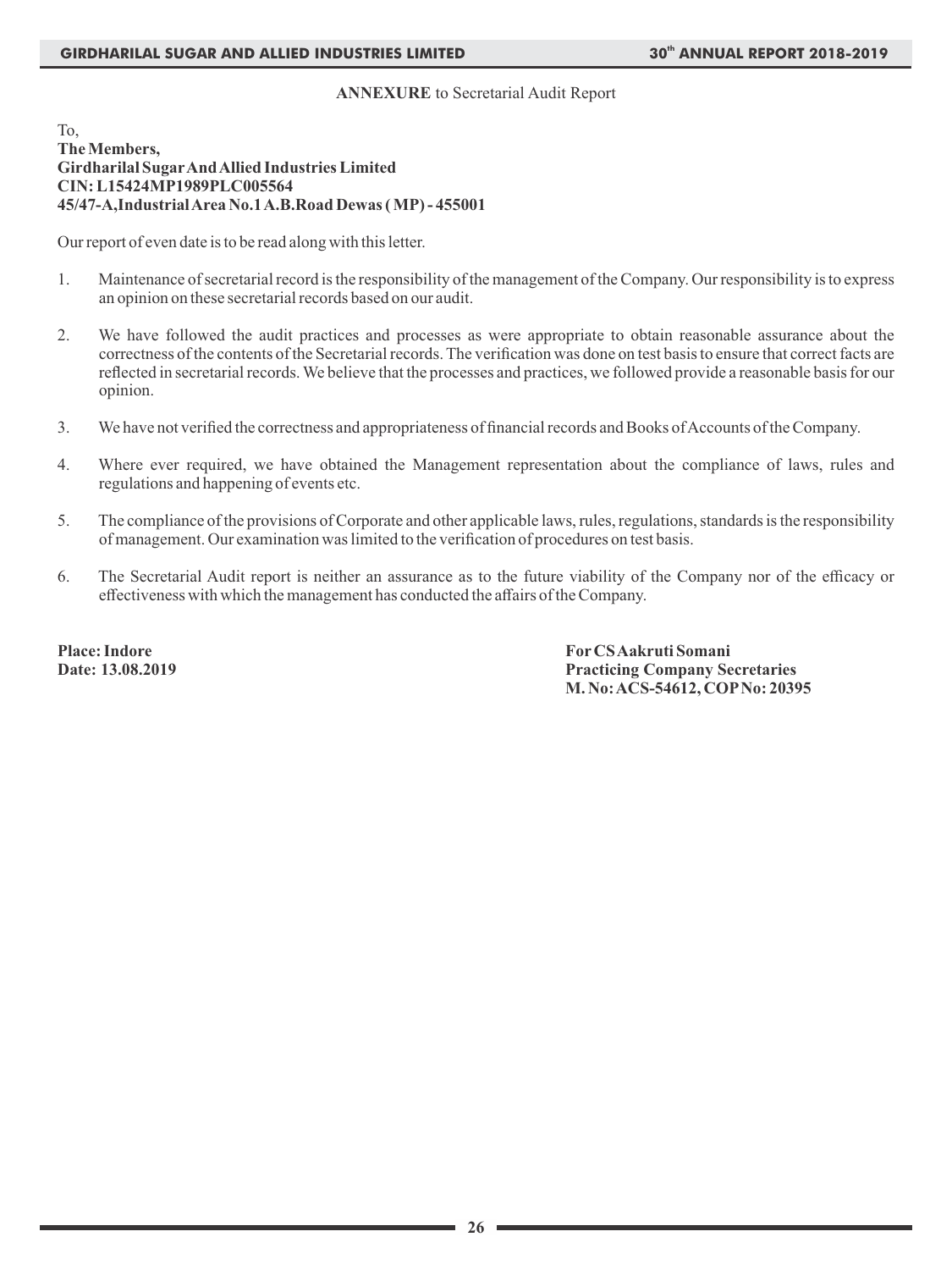# **GIRDHARILAL SUGAR AND ALLIED INDUSTRIES LIMITED th 30 ANNUAL REPORT 2018-2019**

# **Annexure - E THE MANAGEMENT DISCUSSION AND ANALYSIS REPORT**

# **Industry Structure and Development**

The company is having a Dairy plant where it process milk to manufacture pure ghee and skimmed milk powder at its manufacturing facilities at 45/47-A, Industrial Area No.1, A.B. Road, Dewas. The Dairy business though subdued in F.Y2018- 19, yet is expected to grow in future and the company would like to take advantage of the brand image of its dairy products. The company has taken steps to modernize Dairy business.

The company is also having a Soya Solvent Plant for processing of soya bean seed to extract oil and DOC. However, due to disparity in soya operations for the last few years, the management of the company has decided to close the Soya Unit till favorable economies in the Soya operations. However the soya scenario looks dim in the next Financial Year also.

#### **Economic Backdrop and Financial Environment**

The Company's Dairy Plant is situated at Malwa Region of Madhya Pradesh which is rich in milk production. Being first in Private Sector in Dairy business at M.P., the Company is having advantages in procurement of milk and other inputs inspite of competition and other bottlenecks. The management is continuously exploring new sources of milk procurement as well as new market for finished goods to improve the profit margin. Similarly to attain higher production capacity utilization, the Company is entering into processing arrangement with milk cooperatives.

# **Outlook**

The company carries a strong goodwill due to its fair dealings and straight policies. The company believes that its long association and strategic arrangement with the farmers, suppliers, customers, banks and government will be quiet beneficial in the long run and shall provide various opportunities to the company in Dairy business. The company is trying to keep up with the pace of growth of the Indian Economy.

# **Opportunities**

The recent modernization and expansion programme completed during F.Y. 2018-19 has enabled the company to reduce cost of production substantially. The Management has also plan to introduce new value added products in the near future. The Company is also trying to tap new areas for marketing its Dairy Products.

# **Threats**

The biggest threat faced by the Company is the establishment of smaller capacity Dairy Plants at milk producing area which may affect the margins of existing plants due to higher procurement cost of milk. The prevailing price of dairy products in international market as well as Govt policies may affect the margins in the Dairy Industry.

#### **Internal Control System and Adequacy**

The Company has adequate internal control procedure commensurate with its size and nature of the business. The internal control system is supplemented by regular reviews by management and well-documented policies and guidelines to ensure reliability of financial and all other records to prepare financial statements. The Company continuously upgrades these systems in line with best accounting practices. The company is benefited from having a team of professionals as promoter and independent directors who are capable of exercising various checks and controls effectively.

# **Human Resources**

The Company has impressive record of maintaining human relations at all levels in past. Due to the professional approach of the management, the company has rarely faced any unrest or discomfort in connection with employee's relation even during restructuring of employees/labour force post closure of soya operations. The employees' relation remained cordial during the year.

> **By order of the Board of Directors ForGirdharilal SugarAnd Allied Industries Limited**

**SD/- Rajesh Agrawal Date: 13th August, 2019 Chairman & Managing Director**

**Place: Dewas (M.P.)**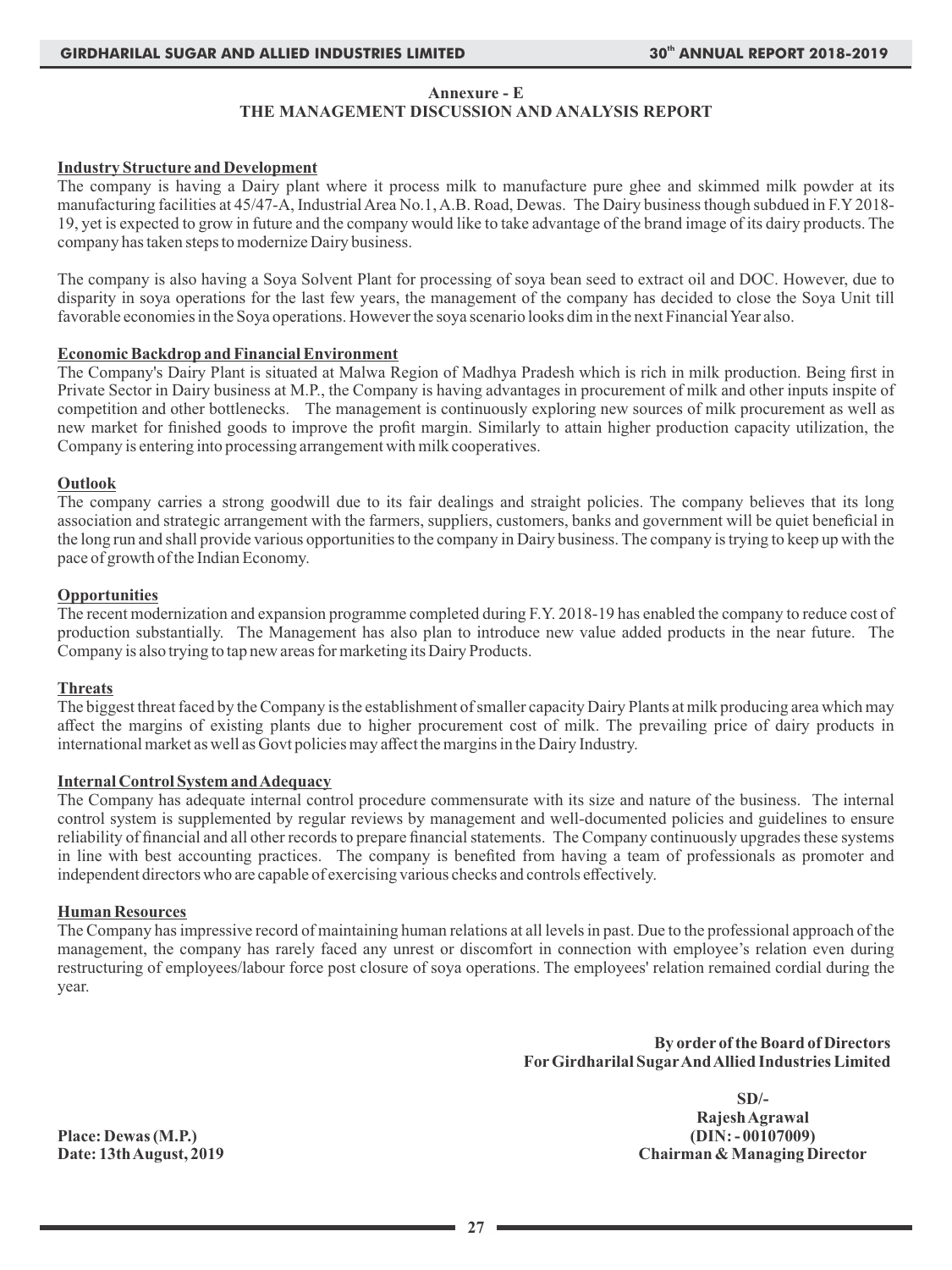# **Annexure -F CORPORATE GOVERNANCE REPORT**

In accordance Regulation 34 (3) read with Schedule V of the SEBI (Listing Obligations and Disclosure Requirements) Regulations, 2015 and some of the best practices followed internationally on Corporate Governance, the report containing the details of corporate governance systems and processes at Girdharilal Sugar and Allied Industries Limited is as under:

# **1. COMPANYPHILOSOPHYON CODE OFGOVERNANCE:**

The Company's Philosophy on Corporate Governance envisages the attainment of high level of transparency and accountability in the functioning of the Company and the conduct of its business internally and externally, including the inter-action with employees, shareholders, creditors, consumer, institutional and other term lenders and place due emphasis on regulatory compliance.

The Company has an active, experienced and a well-informed Board. The Board along with its Committees undertakes its fiduciary duties keeping in mind the interests of all its stakeholders and the Company's corporate governance philosophy. The corporate vision is to become a highly efficient, competent and qualitative manufacturing, trading and exporting house by utilizing best resources both in the domestic market as well as in the overseas market. The company is in the compliances with the requirement stipulated under Regulation 27 of the SEBI Listing Regulation, 2015 entered into with the Stock Exchange with regards to Corporate Governance.

# **2. COMPOSITION OFBOARD OFDIRECTORS:**

The present strength of the Board of Directors is Four Out of the Four directors, Mr. Rajesh Agrawal is the M.D of the company, having a wide experience of 28 years in Business Management and Human Resource Management , two directors are Non-Executive and Independent (Mr. Tara Chand Jain and Mr. Ram Gopal Agrawal) and one Director is Non-Executive- Non Independent (Miss Hansa Nagar) of the Company. The composition of the Board of Directors meets the stipulated requirement.

The Board's composition and categories as on March 31, 2019, and the attendance of each director at Board meetings and the last Annual General Meeting (AGM) are as under:

| DIN      | Name of<br><b>Directors</b> | Category                                            | No. of<br>Directorship<br>in other Cos.<br>(excluding)<br>Pvt. Cos. | No. of Board<br><b>Committee</b><br><b>Memberships</b><br>in other Cos | No. of<br><b>Board</b><br><b>Committee</b><br>for which<br>Chairperson | No. of<br><b>Board</b><br>meetings<br><b>Attended</b> | <b>Attendance</b><br>at Last<br><b>AGM</b> |
|----------|-----------------------------|-----------------------------------------------------|---------------------------------------------------------------------|------------------------------------------------------------------------|------------------------------------------------------------------------|-------------------------------------------------------|--------------------------------------------|
| 00107009 | Mr. Rajesh<br>Agrawal       | Managing<br>Director                                |                                                                     | $\theta$                                                               | $\theta$                                                               | 6                                                     | Yes                                        |
| 00359638 | Mr. Ram<br>Gopal Agrawal    | Non-Executive<br>Independent<br>Director            | $\Omega$                                                            | $\theta$                                                               | $\mathbf{0}$                                                           | 6                                                     | Yes                                        |
| 07837497 | Mr. T. C. Jain              | Non-Executive<br>Independent<br>Director            | $\Omega$                                                            | $\theta$                                                               | 3                                                                      | 6                                                     | <b>Yes</b>                                 |
| 08284703 | Ms. Hansa Nagar*            | Non-Executive,<br>Non Independent<br>Women Director | $\Omega$                                                            | $\theta$                                                               | $\mathbf{0}$                                                           | $\overline{2}$                                        |                                            |
| 08461659 | Mrs. Sandhya<br>Choubey*    | Non-Executive,<br>Independent<br>Women Director     | $\Omega$                                                            | $\theta$                                                               | $\theta$                                                               | $\theta$                                              |                                            |

# **\* Miss. Hansa Nagar was appointed as Additional Directorw.e.f 06.12.2018 and resigned on 28.05.2019 \* Mrs. Sandhay Choubey was appointed as Additional Directorw.e.f 28.05.2019**

- i). In compliance with the SEBI (Listing Obligations and Disclosure Requirements) Regulations, 2015, Directors of Girdharilal Sugar and allied Industries Limited do not have Directorship in more than twenty Companies or of more than ten Board level Committees or Chairman of more than five such Committees. Further none of the Independent Director act as an Independent director in more than seven listed companies.
- ii). The terms and conditions of appointment of the independent directors on the website of the company. www.gsail.org
- iii). During the year a separate meeting of the independent directors was held inter-alia to review the performance of Non-Independent Directors and the board as a whole.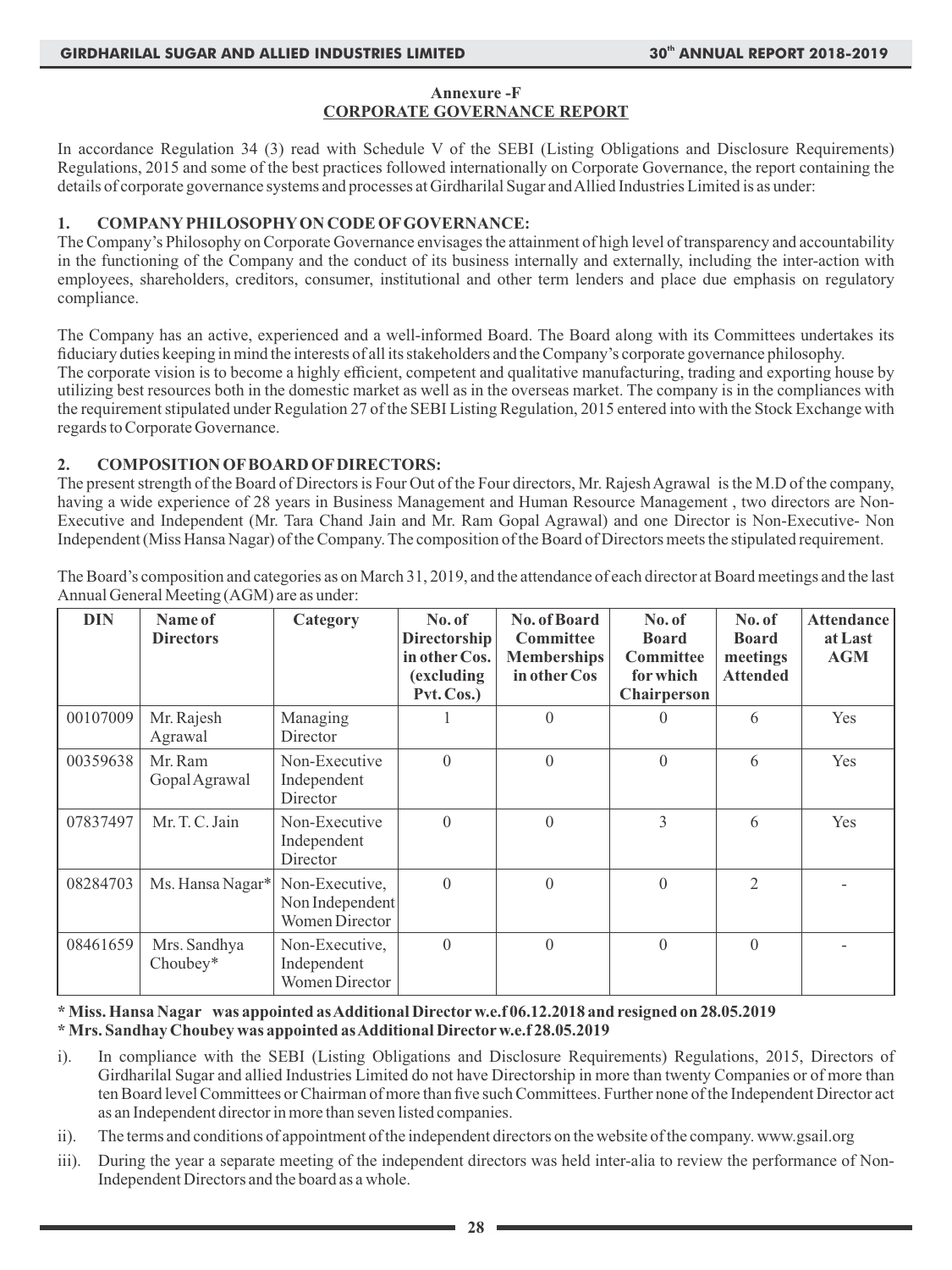# **GIRDHARILAL SUGAR AND ALLIED INDUSTRIES LIMITED <b>1999 30** ANNUAL REPORT 2018-2019

iv). The Board periodically reviews compliance reports of all law applicable to the Company, prepared by the Company.

# **3. INDEPENDENTDIRECTORS MEETING:-**

Pursuant to the Regulation 25(3) of the SEBI (Listing Obligations and Disclosure Requirements) Regulations, 2015 and Schedule IV of the Companies Act, 2013, the independent directors of the Company shall hold at least one meeting in a year without attendance of non- independent directors and members of the Management. Accordingly, meeting of the Independent Directors of the Company was held on November 14th 2018, to consider the following business as required under SEBI (Listing Obligations and Disclosure Requirements) Regulations, 2015 and the Companies Act, 2013:-

- (a) Review the performance of Non-Independent Directors and the Board of Directors as a whole;
- (b) Review the performance of the Chairman of the Company, taking into account the views of executive directors and non-executive directors and;
- (c) Assess the quality, quantity and timelines of flow of information between the company management and the Board of Directors that is necessary for the Board of Directors to effectively and reasonably perform their duties.

# **4. BOARD MEETINGS:**

The Board meets at regular intervals to discuss and decide on business strategies/policies etc. and review the financial performance of the Company During the financial year ended March 31, 2019, six Board Meetings were held on 2018-19 on following dates :-

| ., | June 6th 2018,      |
|----|---------------------|
| 2. | August 13th 2018,   |
|    | November 14th 2018, |
| 4. | December 6th 2018,  |
| 5. | February 13th 2019, |
| 6. | March 26th 2019.    |

The intervals between two meetings was well within the maximum period mentioned under section 173 of the Companies Act, 2013 and Regulation 17(2) of the SEBI (Listing Obligations and Disclosure Requirements) Regulations, 2015. The Company's last Annual General Meeting (AGM) was held on September 28, 2018.

# **5. COMMITTEES MEETING**

The Board of Directors has constituted Board Committees to deal with specific areas and activities which concern the Company and requires a closer review.

# **The Board has constituted the following Committees:-**

- 1. Audit Committee,
- 2. Nomination and Remuneration Committee,
- 3. Stakeholders'Relationship Committee.

The Board Committees are formed with approval of the Board and function under their respective Charters. These Committees play an important role in the overall management of day to day affairs and governance of the Company. The Board Committees meet at regular intervals and take necessary steps to perform its duties entrusted by the Board. The Minutes of the Committee Meetings are placed before the Board for noting.

# **I. AUDITCOMMITTEE**

The audit committee of the Company is constituted in line with the provisions of Regulation 18 of the SEBI (Listing Obligations and Disclosure Requirements) Regulations, 2015 read with Section 177 of the Companies Act, 2013. The present strength of the Audit Committee is three as on 31.03.2019. Shri Tara Chand Jain, Non Executive Independent Director, is the Chairman of the Audit Committee of the Company. Audit Committee comprising of two independent and non-executive directors and one executive director. The recommendations of audit committee were duly accepted by the Board of Directors. The Chairman of the Audit Committee was present at the Annual General Meeting of the Company.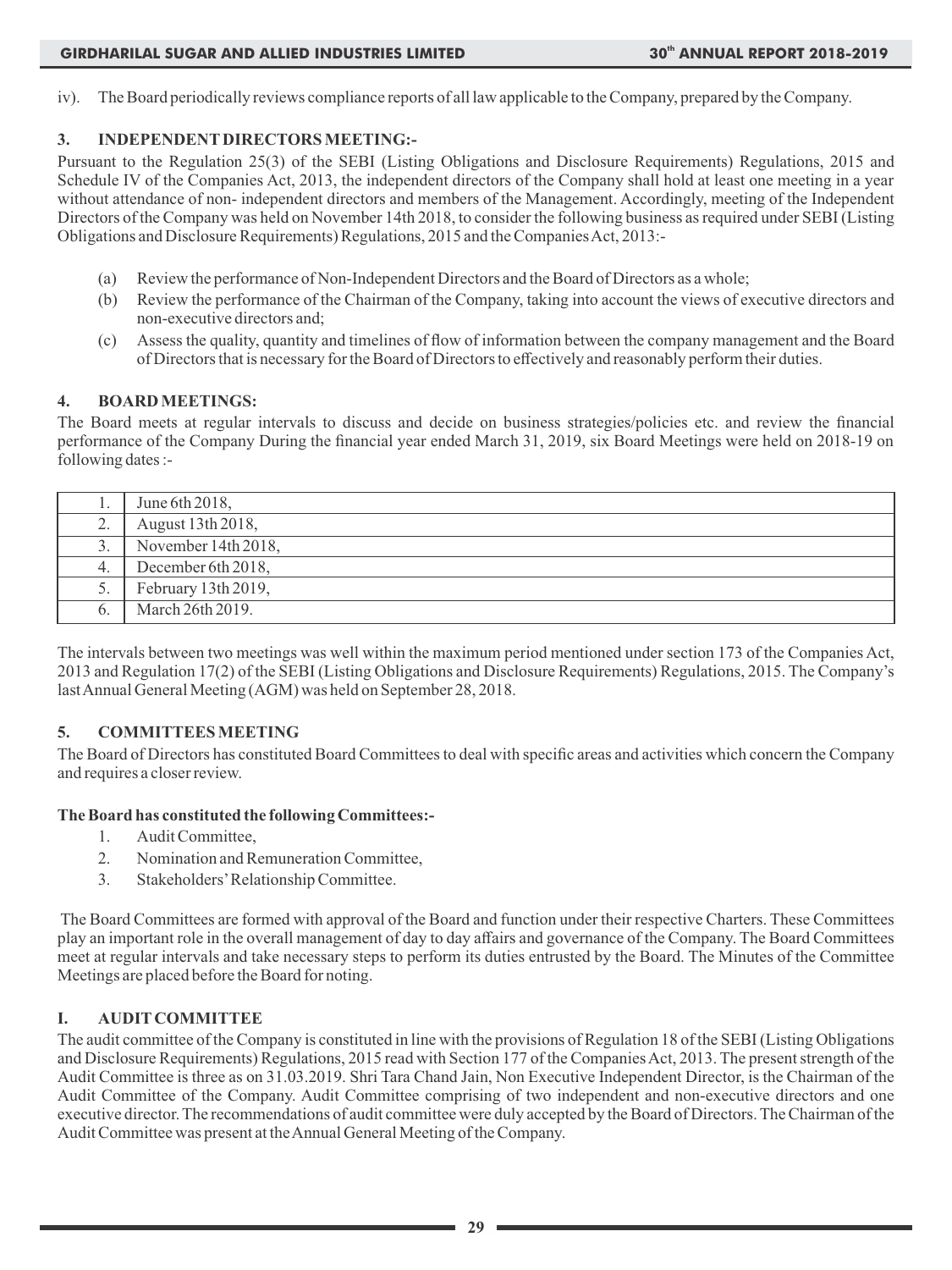# **(a) Composition**

The constitution of the Audit committee is as under:

| S. No. | <b>Name of Members</b> | <b>Status</b> | No. of Meetings Attended |
|--------|------------------------|---------------|--------------------------|
|        | Mr. Tarachand Jain     | Chairman      |                          |
|        | DIN: - 07837497        |               |                          |
|        | Mrs. Rajesh Agrawal    | Member        |                          |
|        | DIN:-00107009          |               |                          |
|        | Mr. Ram Gopal Agrawal  | Member        |                          |
|        | $DIN: -00359638$       |               |                          |

# **Note:- During the financial year ended March 31, 2019 Six Audit committee was held on following dates:-**

**1). June 6th 2018, 2). August 13th 2018, 3). November 14th 2018, 4.)December 6th 2018,5). February 13th 2019, 6).March 26th 2019.**

- **b) Terms of reference:** The terms of reference, and the role of Audit Committee is to overview the accounting system, financial reporting, disclosures of financial reporting, internal control system and risk management system of the Company. The powers and role of the Audit Committee are set out in the SEBI (Listing Obligations and Disclosure Requirements) Regulations, 2015 and section 177 of the Companies Act, 2013.
- **c) Quorum:** Two independent members.
- **d) Secretary to the Committee:** Company Secretary of the Company, acts as the Secretary of the Committee.

# **II. NOMINATION AND REMUNERATION COMMITTEE**

The Nomination and Remuneration Committee of the Company is constituted in line with the provisions of Regulation 19 of SEBI (Listing Obligations and Disclosure Requirements) Regulations, 2015 read with Section 178 of the Companies Act, 2013. The present strength of the Nomination & Remuneration Committee is three as on 31.03.2019. Nomination and Remuneration Committee comprising of two independent and non-executive directors and one executive director. viz., Mr. Rajesh Agrawal, Mr Ram Gopal Agrawal & Mr.Tara Chand Jain is the Chairman of the Nomination & Remuneration Committee. The Chairman of the Nomination & Remuneration was present at the Annual General Meeting of the Company.

# **(a) Composition**

The constitution of Nomination & Remuneration Committee is as under-

| S. No. | <b>Name of Members</b> | <b>Status</b> | No. of Meetings Attended |
|--------|------------------------|---------------|--------------------------|
|        | Mr. Tarachand Jain     | Chairman      |                          |
|        | DIN: - 07837497        |               |                          |
|        | Mrs. Rajesh Agrawal    | Member        |                          |
|        | DIN:-00107009          |               |                          |
|        | Mr. Ram Gopal Agrawal  | Member        |                          |
|        | $DIN: -00359638$       |               |                          |

**Note:- During the financial year ended March 31, 2019, Six Nomination & Remuneration Committee Meeting was held on Following dates:-** 

- **1) June 6th 2018, 2).August 13th 2018, 3).November 14th 2018, 4.)December 6th 2018,5). February 13th 2019, 6).March 26th 2019.**
- **(b) Terms of reference:** The terms of the reference of Nomination and Remuneration Committee includes deciding the Company's policies on specific remuneration packages for all the directors and designing and implementation of performance appraisal systems and discretionary performance bonus payments for them and such other functions as may be delegated to it by the board of Directors and the areas mentioned under Part D of Schedule II of SEBI (Listing Obligations and Disclosure Requirements) Regulations, 2015 as well as section 178 of the Companies Act, 2013.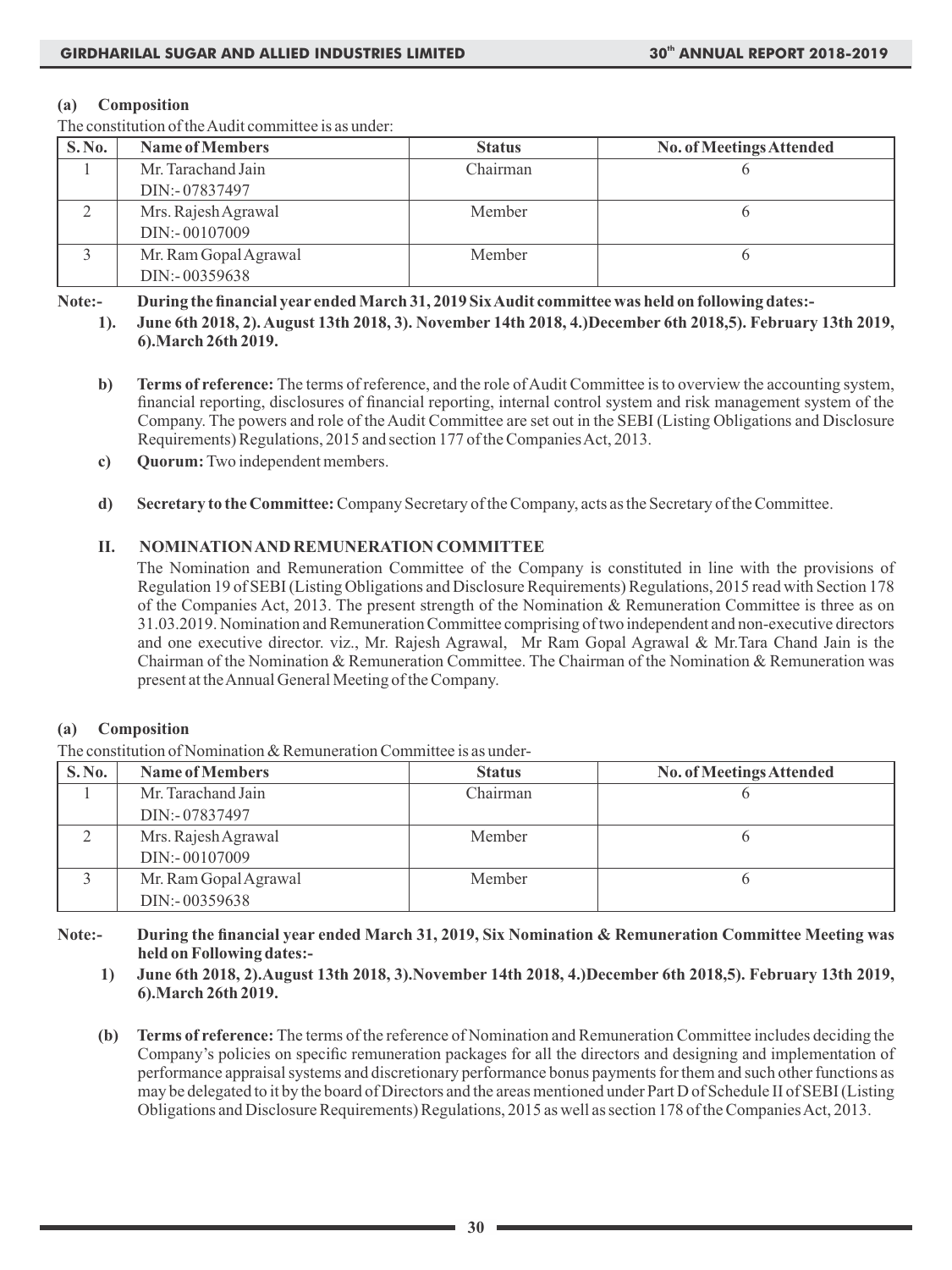- **(c) Quorum:**Two independent members.
- (d) **Secretary to the Committee:**Company Secretary of the Company, acts as the Secretary of the Committee.

# **III. STAKEHOLDER'S RELATIONSHIPCOMMITTEE:**

The Stakeholder's Relationship Committee of the Company is constituted in line with the provisions of Regulation 20 of SEBI (Listing Obligations and Disclosure Requirements) Regulations, 2015 read with Section 178 of the Companies Act, 2013. The present strength of the Stakeholder's Relationship Committee is three as on 31.03.2019. Stakeholder's Relationship Committee comprising of two independent and non-executive directors and one executive director. viz., Mr. Rajesh Agrawal, Mr Ram Gopal Agrawal & Mr.Tara Chand Jain is the Chairman of the Stakeholder's Relationship Committee. The Chairman of the Stakeholder's Relationship was present at the Annual General Meeting of the Company.

# **(a) Composition**

The constitution of the Stakeholder's Relationship committee is as under:

| S. No. | Name of Members       | <b>Status</b> | No. of Meetings Attended |
|--------|-----------------------|---------------|--------------------------|
|        | Mr. Tarachand Jain    | Chairman      |                          |
|        | DIN: - 07837497       |               |                          |
|        | Mrs. Rajesh Agrawal   | Member        |                          |
|        | $DIN: -00107009$      |               |                          |
|        | Mr. Ram Gopal Agrawal | Member        |                          |
|        | $DIN: -00359638$      |               |                          |

**Note:- During the financial year ended March 31, 2019, Six Stakeholder's Relationship committee Meeting was held on following dates :-** 

- **1) June 6th 2018, 2).August 13th 2018, 3).November 14th 2018, 4.)December 6th 2018,5). February 13th 2019, 6).March 26th 2019.**
- **b) Terms of reference** The Committee meets at regular intervals to approve inter-alia, transfer/transmission of shares, issue of duplicate share certificate, non receipt of declared dividend etc. and to review the status of investors' grievances and redressal mechanism and recommends measures to improve the level of investor services. Details of share transfer/transmissions approved by the Committee are placed at the Board Meetings from time to time.
- **c) Quorum:**Two independent members.
- **d) Secretary to the Committee:**Company Secretary of the Company, acts as the Secretary of the Committee

# **6 . BOARD INDEPENDENCE:**

The Non-executive Independent Directors fulfill the conditions of Independence specified in Section 149 of the Companies Act, 2013 and rules made thereunder and meet with the requirement of Regulation 16 (b) of the SEBI (Listing Obligations and Disclosure Requirements) Regulations, 2015.

# **7. FAMILIARIZATION PROGRAMME FOR INDEPENDENTDIRECTORS**

Your Company has in place Familiarization Programs for Independent Directors of the Company to provide insights into the Company's Business to enable them contribute significantly to its success. The Senior Management makes presentations periodically to familiarize the Independent Directors with the strategy operations and functions of the Company. The details of the familiarization program of the independent directors are available on the website of the Company at the website: www.gsail.org

# **8. REMUNERATION OFDIRECTORS:**

# l **"Remuneration"**means ;

Any money or its equivalent given or passed to any person for services rendered by him and includes perquisites as defined under the Income-tax Act, 1961;

- l **"Key Managerial Personnel"**means:
	- Managing Director, or Chief Executive Officer or Manager and in their absence, a Whole-time Director;
	- Chief Financial Officer;
	- Company Secretary; and
	- such other officer as may be prescribed.

# l **"SeniorManagerial Personnel"**mean;

• the personnel of the Company who are members of its core management team excluding Board of Directors.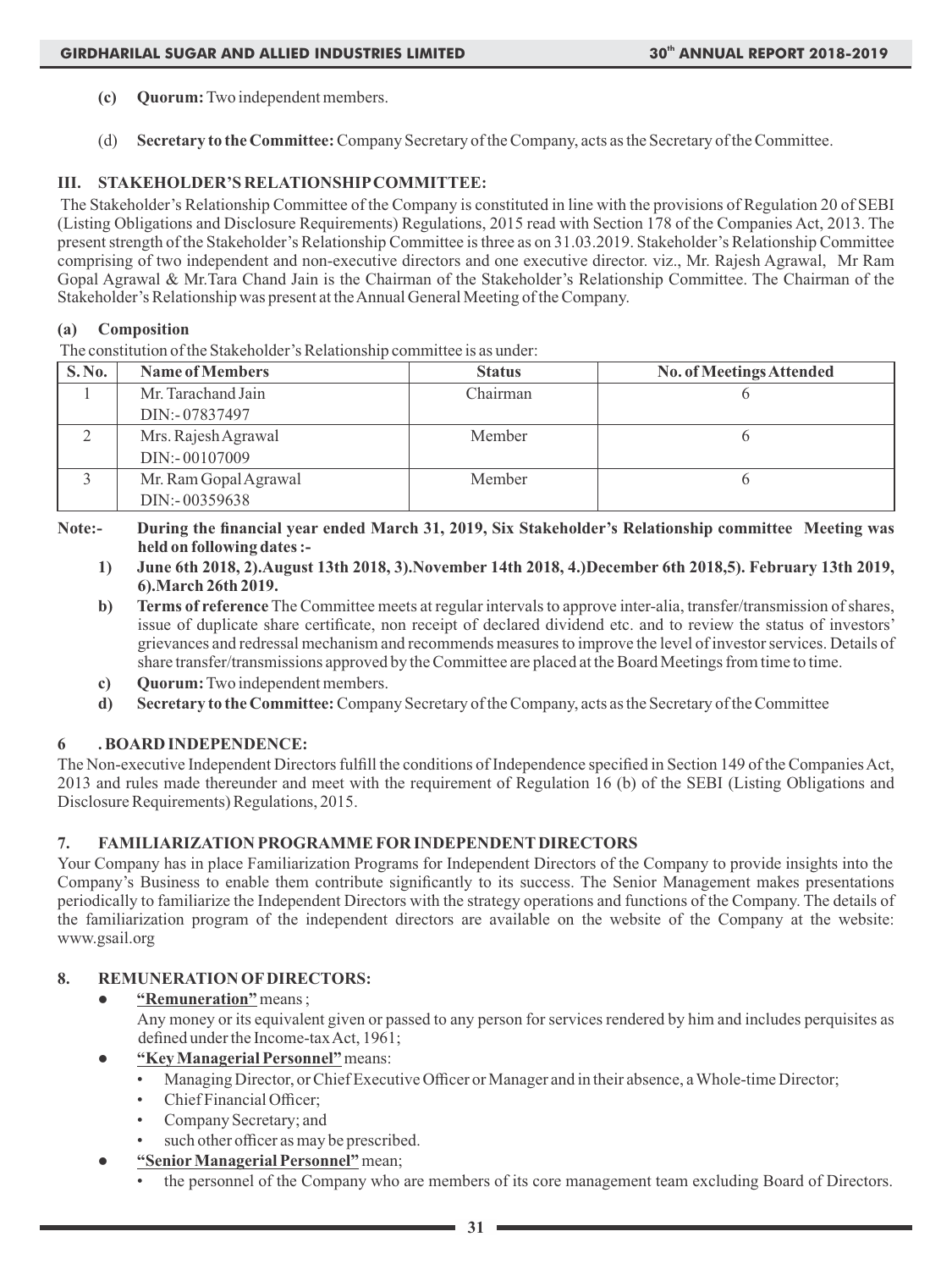Normally, this would comprise all members of management, including all functional heads and factory heads.

- (a) There was no pecuniary relationship or transaction between the Non-Executive Directors and the Company during the financial year 2018-2019.
- (b) The Non Executive Directors shall be entitled to receive remuneration by way of sitting fees, reimbursement of expenses for participation in the Board / Committee meetings attended by them, of such sum as may be approved by the Board of Directors / Members of the Company within the overall limits prescribed under the Companies Act, 2013 and The Companies (Appointment and Remuneration of Managerial Personnel) Rules, 2014 as amended from time to time.

#### (c) **Details of remuneration paid to Executive Director for the financial year 2018-19.**

| $\mathbf{S}.\mathbf{No}$ . | <b>Name of Directors</b> | <b>Designation</b><br>of director | Salarv | <b>Commission</b><br>/sitting fee | <b>Allowance</b> | <b>Total</b> | Tenure  |
|----------------------------|--------------------------|-----------------------------------|--------|-----------------------------------|------------------|--------------|---------|
|                            | Rajesh Agrawal           | Managing Director                 | 12.60  | NIL                               | NIL              | 12.60        | S vears |

#### **(b) Details of remuneration paid to Non-Executive Director for the financial year 2018-19.**

At present the Non-executive Directors are paid remuneration by way of sitting fees Rs. 12000/- & Rs. 8000/- for attending each meeting of the Board and the committees respectively. Details of sitting fees paid to Non-executive Directors and shares held by them in the financial year 2018-2019 are given below:

| S. No. | <b>Name of Directors</b> | Sitting Fees (in Rs.) | <b>No.of Shares Hold</b> |
|--------|--------------------------|-----------------------|--------------------------|
|        | Mr. Tara Chand Jain      | 12000                 | Nil                      |
|        | Mr. Ram Gopal Agrawal    | 8000                  | Nil                      |
|        | Ms. Hansa Nagar          | NIL                   | Nil                      |

# **9. STATUS OFSHAREHOLDERS'GRIEVANCE:**

During the year 2018-19, the Company has received 8 grievances and has resolved the same according to the satisfaction of shareholders within prescribed time. There are no pending grievances as on 31.03.2019.

# **10. BOARD EVALUATION:**

The performance evaluation criterion for Independent Directors is determined by the Nomination and Remuneration committee. An indicative list of factors that may be evaluated include participation and contribution by a director, commitment, effective deployment of knowledge and expertise, effective management of relationship with stakeholders, integrity and maintenance of confidentiality and independence of behavior and judgment. Detail procedure and manner reported in the Board Report.

# **11. NOMINATION AND REMUNERATION POLICY:**

In accordance with Section 178 of the Act, the Committee has framed a Nomination and Remuneration Policy and the same is available on the website of the Company at the Website : www.gsail.org and shall form part of the Annual Report and annexed separately in Annexure - C

# **12. .NAME, DESIGNATION AND ADDRESS OFCOMPLIANCE OFFICER:-**

- **Mr. Vishnu Dutt Sharma**
	- (Resigned w.e.f 26.03.2019)

# • **Mr. Narendra Gupta,**

 (Appointed as Company Secretary and Compliance officer w.e.f 26.03.2019) Address:- 45/47-A, Industrial Area No.1 A.B. Road, Dewas, Madhya Pradesh-455001 Email: preind2002@yahoo.com Telephone No.: 07272-259505

# **13. RISK MANAGEMENT**

The Company is not required to constitute risk management committee. However the company has a well defined risk management framework in place. The risk management framework at various levels across the Company.

# **14. PERFORMANCE EVALUATION CRITERIAFOR INDEPENDENTDIRECTORS:**

The Nomination and Remuneration Committee has laid down the criteria for performance evaluation of Independent Directors which are as under Performance Evaluation Criteria for Independent Directors: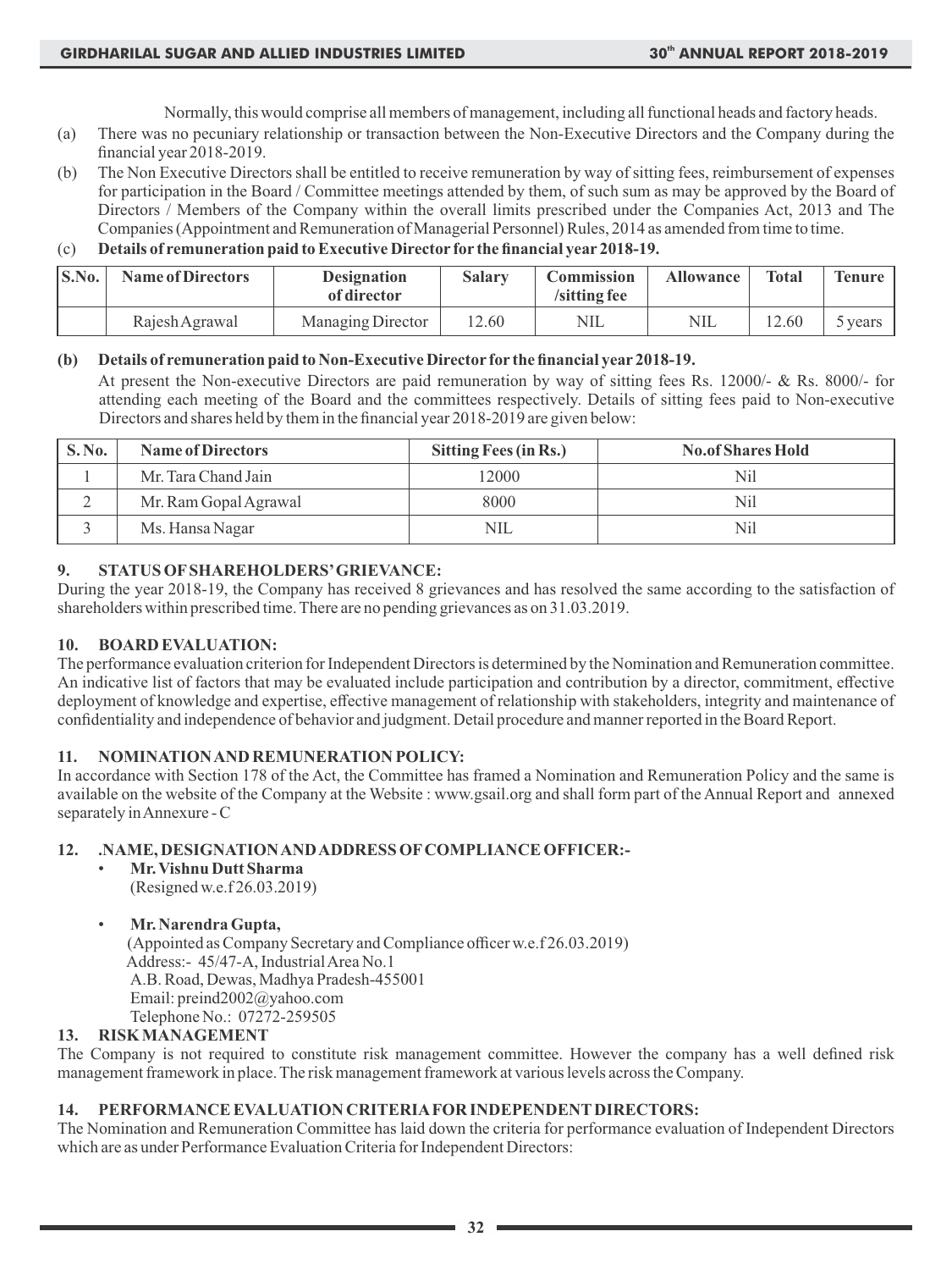# **GIRDHARILAL SUGAR AND ALLIED INDUSTRIES LIMITED th 30 ANNUAL REPORT 2018-2019**

The criteria for performance evaluation of Independent Directors which are as under-

# **AREAS OFEVALUATION**

- Frequency of meetings attended
- Raising of valid concerns to the Board and constructive contribution to resolution of issues at meetings.
- Interpersonal relations with other directors and management.
- Familiarity with the objects, operations and other functions of the company
- Exercise of fiscal oversight and monitoring financial performance and monitoring of Corporate Governance Regulations and compliance
- Adherence to Code of Conduct and Business ethics by directors individually and collectively
- Performance of the Chairperson, Whole time Directors of the company and overall performance of the Board / Committees.

# **15. CODE FOR PREVENTION OFINSIDER TRADING PRACTICES:**

Pursuant to SEBI (Prohibition of Insider Trading) Regulations, 2015, the Company has adopted a Code of Conduct for its Directors and designated employees. The code lays down guidelines which include procedures to be followed and disclosures to be made while dealing with the shares of the Company. The aforesaid Code is available at the website of the Company at www.gsail.org

# **16. MANAGEMENTDISCUSSION AND ANALYSIS REPORT:**

The Management Discussion and Analysis is a part of the Annual report and annexed separately in **Annexure E**

# **17. MEANS OFCOMMUNICATIONS:**

Your Company, from time to time and as may be required, communicates with its security-holders and investors through multiple channels of communications such as dissemination of information on the website of the Stock Exchanges, Press Releases, the Annual Reports and uploading relevant information on its website:- www.gsail.org

The quarterly, half-yearly and annual financial results are published in widely circulated newspapers such as The Free Press (English) & Choutha Sansar (Hindi) in compliance with Regulation 47 of the Listing Regulations. These are not sent individually to the shareholders.

Your Company discloses to the Stock Exchanges, all information required to be disclosed under Regulation 30 read with Part 'A' and Part 'B' of Schedule III of the Listing Regulations including material information having a bearing on the performance/operations of the Company and other price sensitive information. All information is filed electronically on BSE's online portal – BSE Corporate Compliance & Listing Centre (Listing Centre) and on NSE's online portal-NSE electronic application processing system.

The presentation, if any made to the investor/analyst are placed to the website of the company :-www.gsail.org

# **17. RECONCILIATION OFSHARE CAPITAL**

As stipulated by SEBI, during the year on quarterly basis the Company had complied with the Regulation 55A of SEBI (D&P)Regulation 1996 by obtaining from a qualified Practicing Company Secretary a 'Reconciliation of Share Capital Audit Report' to reconcile the total admitted, issued and listed capital with the Central Depository Services (India) Limited (CDSL) and Stock Exchanges.

# **18. GO-GREEN INITIATIVE**

Ministry of Corporate Affairs (MCA) has undertaken a 'Green Initiative' in the field of Corporate Governance by permitting the delivery of documents viz. notices of meetings, annual reports etc. to the Shareholders through electronic mode vide its Circular No.17/2011 dated 21 April 2011. In pursuance of same, we take immense pleasure in informing you that your company had started this from last three year onwards, initiated this Go-Green Programme by sending the soft copies of the Annual Report to the Shareholders who have already registered their E-mail Ids with the Company and RTA. Further with a view to encourage the same in future we request the shareholders to kindly register their email address with the Company/Registrar & Share Transfer Agent (With Depository Participants in case of shares held in dematerialised form). This paperless compliance is a part of Green Initiative in the Corporate Governance as introduced by MCA.

# **19. COMPLIANCE**

The Company Secretary while preparing the Agenda, Notes on Agenda, Minutes etc. of the meeting(s), is responsible for and is required to ensure adherence to the applicable laws and regulations Companies Act, 2013, all SEBI regulations read with the Rules and Regulations issued there under, Listing Agreement with the stock exchanges and Rules and Regulations issued by the RBI and the Secretarial Standards issued by the Institute of Company Secretaries of India.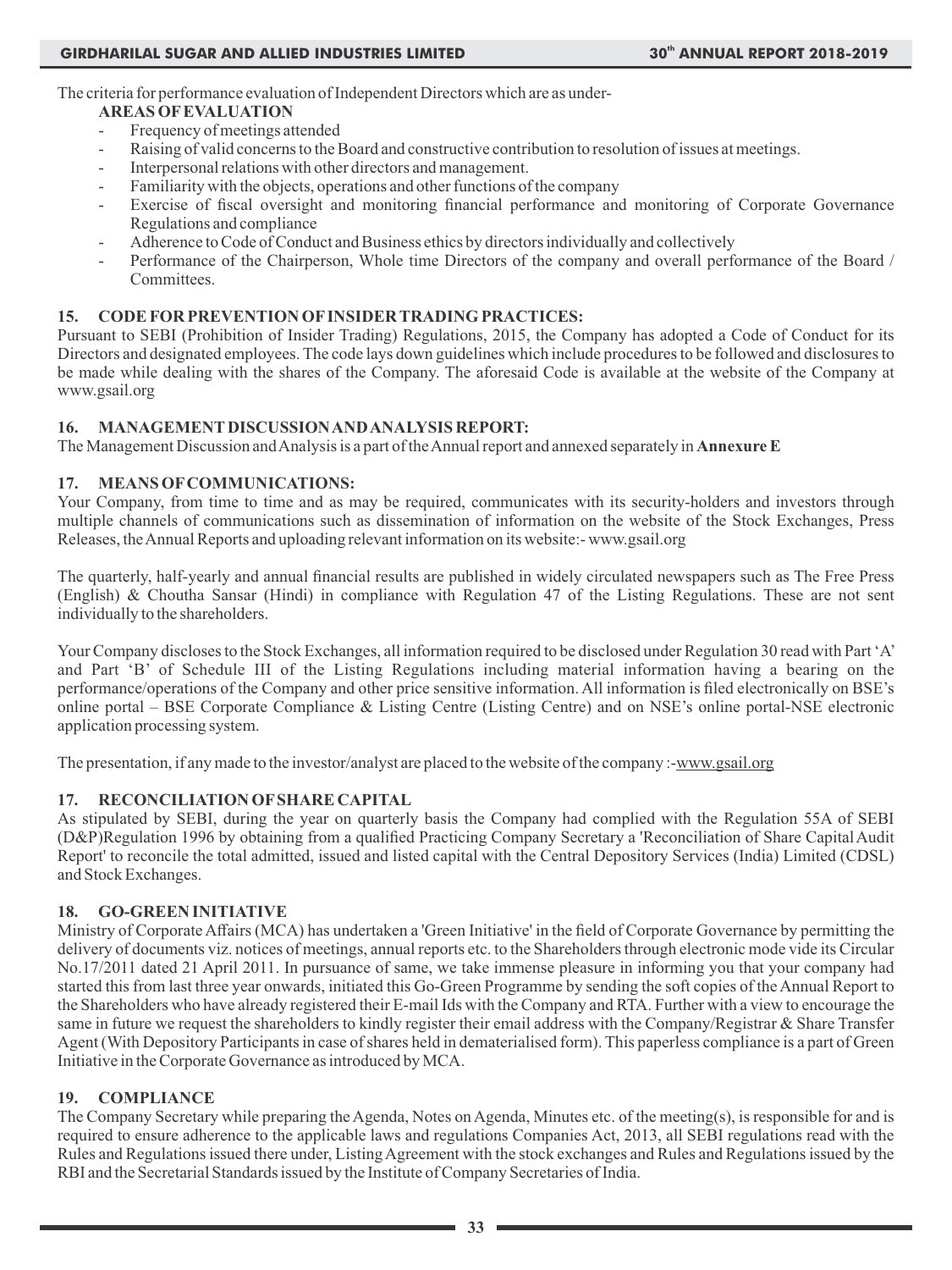#### **20. COMPLIANCE ON CORPORATE GOVERNANCE**

The quarterly compliance report on Corporate Governance has been submitted to the Stock Exchanges where the Company's Equity Shares are listed in the requisite format. Apart from that the Company has also complied all requirement of Corporate Governance Report of sub-para(2) to (10) of Schedule V of SEBI (LODR) Regulations, 2015.

#### **21. AUDITORS QUALIFICATION ON FINANCIALSTATEMENT**

The Company's Financial Statement includes qualification by the Auditors. Which is mentioned in Director report and independent auditor report.

#### **22. PRACTICING COMPANYSECRETARYCERTIFICATE ON CORPORATE GOVERNANCE**

The Company has obtained a Certificate from its Practicing Company Secretary testifying to its compliance with the provision relating to Corporate Governance laid out in Schedule V of the SEBI (LODR) Regulations, 2015executed with the Stock Exchange. The Certificate is annexed to this Report and the same will be forming part of the Annual Report to be filed by the Company. in addition to the certificate the secretarial auditor has also issued a certificate on corporate governance as part of the secretarial audit.

#### **23. MD/ CFO CERTIFICATE**

As required under Part B of Schedule II of the SEBI (LODR) Regulations, 2015with the Stock Exchanges, Mr. Rakesh Bhatnagar, Chief Executive Officer of the Company and Mr. Rajesh Agrawal Managing Director of the Company have certified to the Board regarding financial statements for the year ended 31 March, 2019. the MD/CFO Certification of Financial Statement and Cash Flow Statement for the year are enclosed at the end of this Report.

#### **24. REPORTON CORPORATE GOVERNANCE**

Aseparate section on Corporate Governance forms a part of the Annual Report. This Chapter read together with the information given in the chapter entitled Management Discussion and Analysis and Shareholders information, constitute a detailed compliance report on Corporate Governance during 2018-19.

#### **25. CODE OFCONDUCT**

The Company has adopted a Code of Conduct for Directors and Senior Management. It is the responsibility of all employees and Directors to familiarize themselves with the Code and comply with the same. The code includes provision where the employees of the company can voice their concern on violation and potential violation of the Code in a responsible and effective manner.

#### **26. ANNUALGENERALMEETINGS**

#### **(i) Location and time of last Three AGM's held:**

| <b>Financial Year</b><br><b>Location</b>      |                                                                                                | Date       | <b>Time</b> |
|-----------------------------------------------|------------------------------------------------------------------------------------------------|------------|-------------|
| $2017 - 18 - 29$ th<br>Annual General Meeting | At Regd. Office at 45/47-A, Industrial Area No.1,<br>A.B. Road, Dewas, Madhya Pradesh - 455001 | 28.09.2018 | 10.00 A.M.  |
| $2016 - 17 - 28$ th<br>Annual General Meeting | At Regd. Office at 45/47-A, Industrial Area No.1,<br>A.B. Road, Dewas, Madhya Pradesh - 455001 | 29.09.2017 | 10.00 A.M.  |
| $2015 - 16 - 27$ th<br>Annual General Meeting | At Regd. Office at 45/47-A, Industrial Area No.1,<br>A.B. Road, Dewas, Madhya Pradesh - 455001 | 30.09.2016 | 10.00 A.M.  |

#### **(ii) Special resolutions were passed in last three Annual General Meetings**

Following special resolutions were passed in last three Annual General Meetings

• Appointment of Cost Auditor to conduct the audit of the cost records of the Company for the financial year ending March 31, 2017

#### **(iii) Special Resolution(s) passed through Postal Ballot:**

Following special resolutions were passed through Postal Ballot in last three General Meetings Special Resolution Authorizing for Loan and Investment by the company under section 186(3) of the Companies Act, 2013.

# **(iv) Extra-ordinary General Meeting**

During the Financial Year 2018-19, no Extra-ordinary General Meeting was held.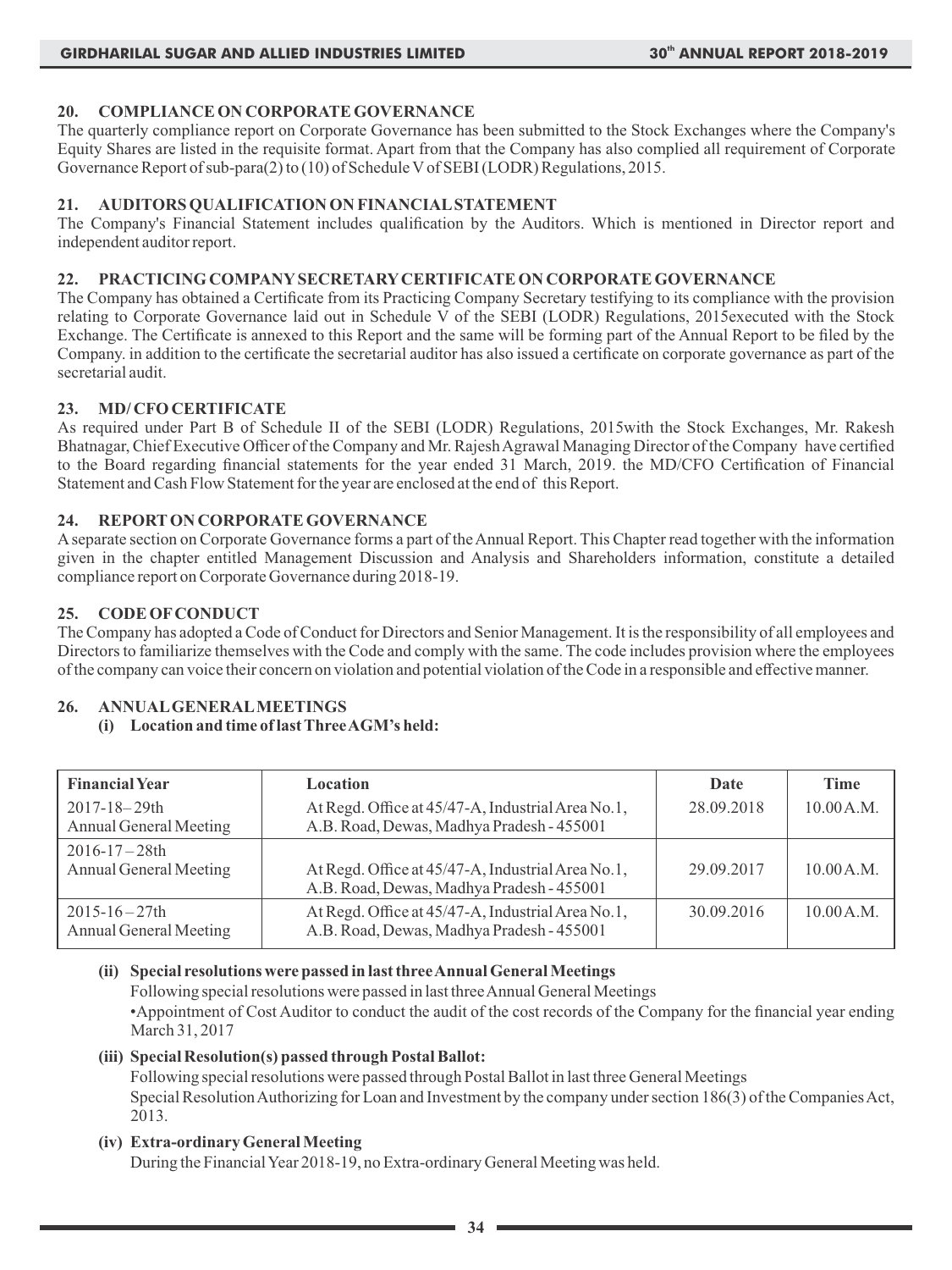### **27. GENERALSHAREHOLDER INFORMATION**

| AGM: Date, Time and Venue                                   | Friday 27th September, 2019 at 10.00 A.M.<br>Venue of the meeting: 45/47-A, Industrial Area No.1, A.B. Road,<br>Dewas, Madhya Pradesh - 455001 |                                                                                                                           |  |  |
|-------------------------------------------------------------|------------------------------------------------------------------------------------------------------------------------------------------------|---------------------------------------------------------------------------------------------------------------------------|--|--|
| Financial Year                                              |                                                                                                                                                | The financial year covers the period from 1st April to 31st March.                                                        |  |  |
| Financial year reporting for 2019-20:-                      | <b>Tentative</b>                                                                                                                               |                                                                                                                           |  |  |
| 1st Quarter ending 30th June, 2019                          |                                                                                                                                                | First half of August 2019                                                                                                 |  |  |
| 2nd Quarter ending 30th September, 2019                     |                                                                                                                                                | First half of November 2019                                                                                               |  |  |
| 3rd Quarter ending 31st December 2019                       |                                                                                                                                                | First half of February 2020                                                                                               |  |  |
|                                                             |                                                                                                                                                |                                                                                                                           |  |  |
| 4th Quarter ending 31st March, 2020                         |                                                                                                                                                | Second half of May 2020                                                                                                   |  |  |
| Date of Annual Book                                         |                                                                                                                                                | Saturday 21st September, 2019 to Friday                                                                                   |  |  |
| Closure (Both days inclusive)                               |                                                                                                                                                | 27th September, 2019 [Both days inclusive]                                                                                |  |  |
| Registered Office                                           |                                                                                                                                                | 45/47-A, Industrial Area No.1, A.B. Road, Dewas, Madhya<br>Pradesh - 455001                                               |  |  |
| Listing on Stock Exchanges                                  |                                                                                                                                                | The Bombay Stock Exchange Limited                                                                                         |  |  |
|                                                             |                                                                                                                                                | 25th Floor, Phiroze Jeejeebhoy Towers, Dalal Street, Mumbai-                                                              |  |  |
|                                                             |                                                                                                                                                | 400001 (M.H.)                                                                                                             |  |  |
|                                                             |                                                                                                                                                | *The National Stock Exchange of India Limited Exchange                                                                    |  |  |
|                                                             |                                                                                                                                                | Plaza, Bandra Kurla Complex, Bandra(East), Mumbai-<br>400051(M.H.)                                                        |  |  |
|                                                             |                                                                                                                                                | *The shares of the Company has been suspended by NSE due                                                                  |  |  |
|                                                             |                                                                                                                                                | to nonpayment of Annual fees & steps for the same are taken                                                               |  |  |
|                                                             |                                                                                                                                                | by the management.                                                                                                        |  |  |
| Stock Code -                                                |                                                                                                                                                | Bombay Stock Exchange Limited (507506)                                                                                    |  |  |
| ISIN Code-                                                  |                                                                                                                                                | INE310M01010                                                                                                              |  |  |
| CIN-                                                        |                                                                                                                                                | L15424MP1989PLC005564                                                                                                     |  |  |
| Market Price Data: High/Low                                 |                                                                                                                                                | As per attached Table-1                                                                                                   |  |  |
| During each month in the last Financial Year.               |                                                                                                                                                |                                                                                                                           |  |  |
| Suspension of Securities                                    |                                                                                                                                                | The shares of the Company has been suspended by NSE due to<br>nonpayment of Annual fees & steps for the same are taken by |  |  |
|                                                             |                                                                                                                                                | the management.                                                                                                           |  |  |
| Registrar and Transfer Agents (For Physical & Demat         |                                                                                                                                                | Purva Sharegistry India Private Limited                                                                                   |  |  |
| Shares)                                                     |                                                                                                                                                | SEBI REG. No. INR 000000767                                                                                               |  |  |
|                                                             |                                                                                                                                                | 9, Shiv Shakti, Ind. Estt,                                                                                                |  |  |
|                                                             |                                                                                                                                                | J R Boricha Marg, Near Lodha Excellus,                                                                                    |  |  |
|                                                             |                                                                                                                                                | Lower Parel (E) Mumbai- 400 011                                                                                           |  |  |
|                                                             |                                                                                                                                                | Tel.: 022-23016761                                                                                                        |  |  |
|                                                             |                                                                                                                                                | Email: support@purvashare.com<br>Web Address:- www.purvashare.com                                                         |  |  |
| Share Transfer System                                       |                                                                                                                                                | All the transfer received are processed by the Registrar and                                                              |  |  |
|                                                             |                                                                                                                                                | transfer Agent                                                                                                            |  |  |
| Outstanding GDRs/ADRs/Warrants or any convertible           |                                                                                                                                                | The Company has not issued any GDRs/ADRs/Warrants                                                                         |  |  |
| instruments, Conversion date and likely impact on<br>equity |                                                                                                                                                | or any convertible Instruments.                                                                                           |  |  |
| Address for correspondence                                  |                                                                                                                                                | Shareholders correspondence should be addressed to:                                                                       |  |  |
|                                                             |                                                                                                                                                | Girdharilal Sugar And Allied Industries Limited                                                                           |  |  |
|                                                             |                                                                                                                                                | 45/47-A, Industrial Area No.1                                                                                             |  |  |
|                                                             |                                                                                                                                                | A.B. Road, Dewas, Madhya Pradesh-455001                                                                                   |  |  |
|                                                             |                                                                                                                                                | Phone: 07272-259505                                                                                                       |  |  |
| Shareholding Pattern as on 31.03.2019                       |                                                                                                                                                | Email:preind2002@yahoo.com website www.gsail.org<br>As per attached Table-2                                               |  |  |
| Distribution of Shareholding as on 31.03.2019               |                                                                                                                                                | As per attached Table-3                                                                                                   |  |  |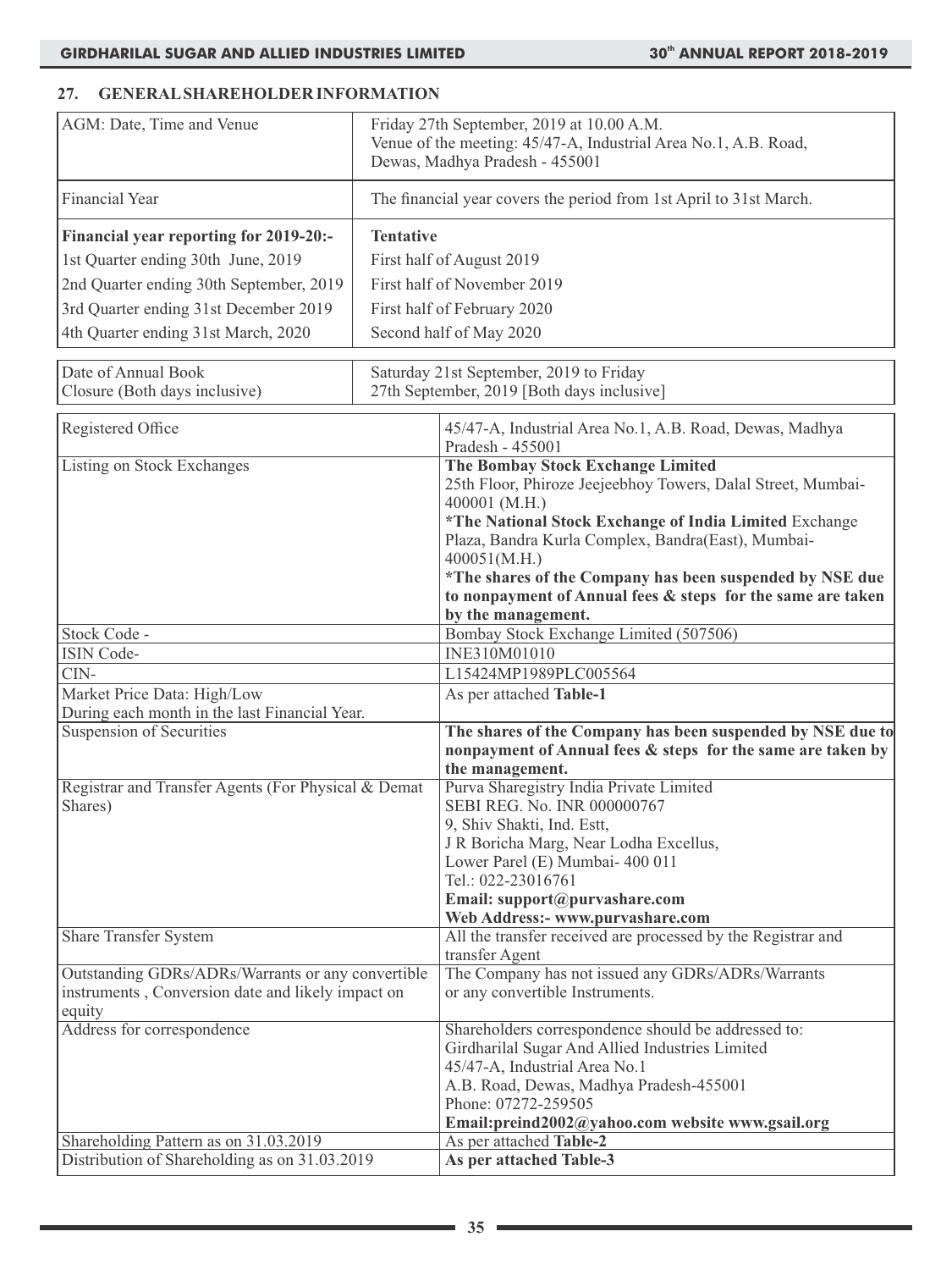# **GIRDHARILAL SUGAR AND ALLIED INDUSTRIES LIMITED th 30 ANNUAL REPORT 2018-2019**

**Table-1**

# **Table 1- Market Price Data: April, 2018 to March, 2019 at BSE**

|     |      |                             | Month Apr-18 May-18 June-18 July-18 Aug-18 Sept-18 Oct-18 Nov-18 Dec-18 Jan-19 Feb-19 Mar-19 |         |      |                                                         |                                       |  |       |
|-----|------|-----------------------------|----------------------------------------------------------------------------------------------|---------|------|---------------------------------------------------------|---------------------------------------|--|-------|
|     |      | <b>High</b>   10.02   10.00 | 10.00                                                                                        | $10.00$ |      | $10.00$   10.84   11.38   11.38   11.38   11.38   10.28 |                                       |  | 10.28 |
| Low | 9.10 | 9.50                        | 9.50                                                                                         | 9.50    | 9.50 | 9.030                                                   | 10.82   10.82   10.82   10.82   10.28 |  | 10.28 |

# **Table-2**

#### **Shareholding Pattern as on 31.03.2019**

| Category                                | <b>No. of shares Held</b> | % of Shareholding |
|-----------------------------------------|---------------------------|-------------------|
| A. Promoters shareholding               |                           |                   |
| Individual/HUF<br>(i)                   | 9623523                   | 50.21             |
| Body Corporate<br>(i)                   | 3264768                   | 17.03             |
| <b>Public Shareholding</b><br><b>B.</b> |                           |                   |
| <b>Institutions:</b><br>L.              |                           |                   |
| <b>Mutual Funds</b><br>(i)              | 286705                    | 1.50              |
| Financial Institutions / Banks<br>(ii)  | 198936                    | 1.04              |
| II. Non Institutions:                   |                           |                   |
| Individuals<br>(i)                      | 5508350                   | 28.72             |
| Body corporate<br>(i)                   | 253138                    | 1.320             |
| (iii)<br>Clearing member                | 16700                     | 0.09              |
| <b>HUF</b><br>(iv)                      | 16767                     | 0.09              |
| Total $(A+B)$                           | 19168887                  | 100.00            |

# **Table - 3**

#### **(j) Distribution of shareholding as on March 31, 2019:**

| No. of Equity shares held | No. of              | $%$ of       | No. of       | $\%$ of $\vert$ |
|---------------------------|---------------------|--------------|--------------|-----------------|
| (Nominal Value)           | <b>Shareholders</b> | shareholders | shares held  | shareholding    |
| Upto $5000$               | 60334               | 98.80        | 40088370.00  | 20.91           |
| 5001-10000                | 416                 | 0.68         | 3408900.00   | 1.78            |
| 10001-20000               | 167                 | 0.27         | 2576860.00   | 1.34            |
| 20001-30000               | 43                  | 0.07         | 1083440.00   | 0.57            |
| 30001-40000               | 14                  | 0.02         | 504000.00    | 0.26            |
| 40001-50000               | 27                  | 0.04         | 1312730.00   | 0.68            |
| 50001-100000              | 23                  | 0.04         | 1563700.00   | 0.82            |
| 100001 & Above            | 42                  | 0.07         | 141150870.00 | 73.64           |
| <b>Total</b>              | 61066               | 100.00       | 191688870.00 | 100.00          |

#### **28. DISCLOSURES:**

# (i) **Policy fordetermining 'material'subsidiaries**

Your Company has formulated a Policy for Determining 'Material' Subsidiaries as defined in Regulation 16 of the Listing Regulations. This Policy has also been available on the website of the Company and can be accessed through website at: www.gsail.org

#### (ii) **Materially Significant Related Party Transactions:**

There are material related party transactions of the Company which does not have potential conflict with the interest of the Company at large. The details of related party transactions are reported in Notes to the financial statement. Your Company has formulated a Policy on Materiality of and Dealing with Related Party Transactions which specify

the manner of entering into related party transactions. This Policy has also been available on the website of the Company and can be accessed through website at : www.gsail.org

(iii) The financial statements of the Company have been prepared in accordance with the Generally Accepted Accounting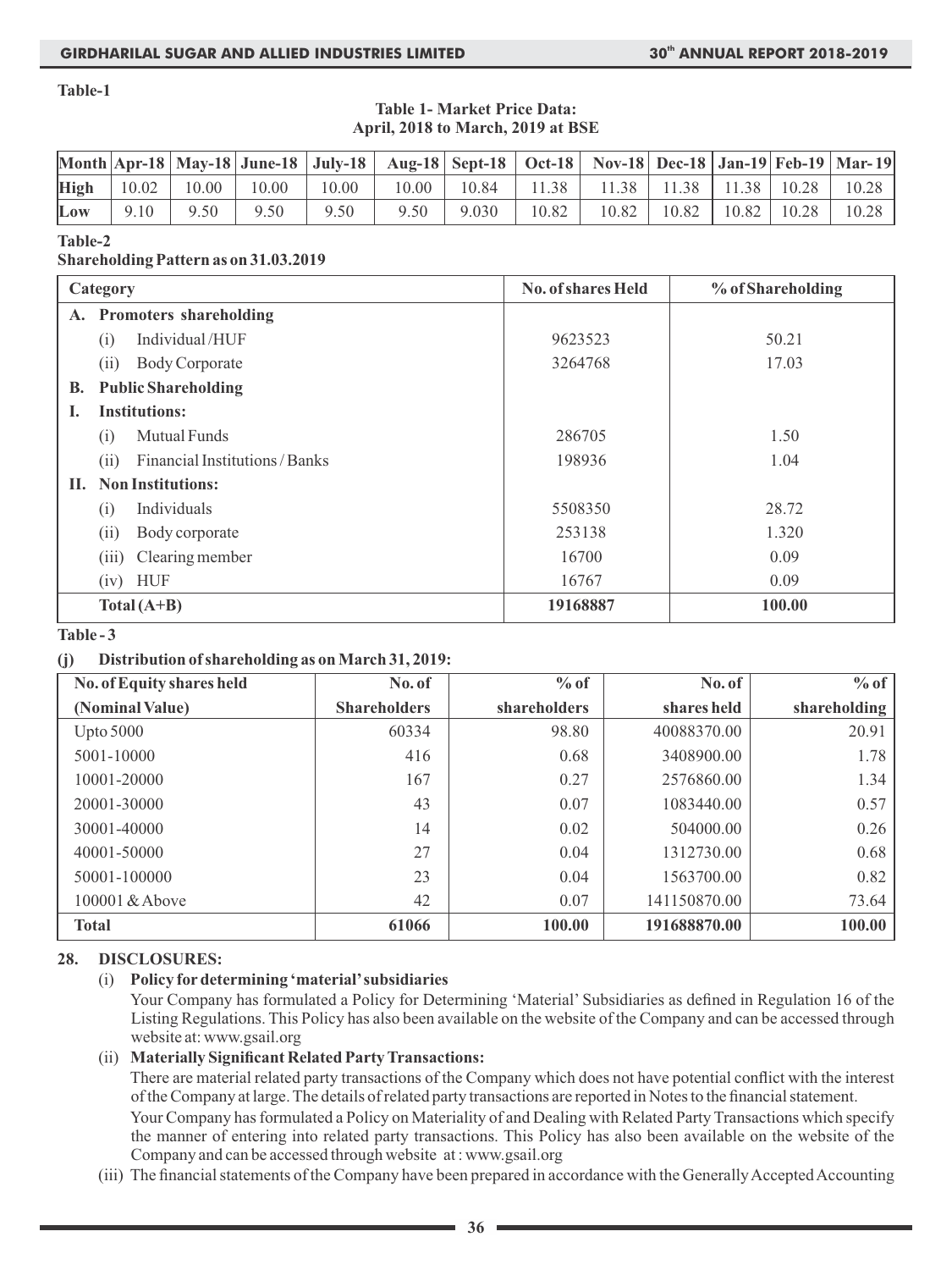Principles in India (Indian GAAP) and comply with the Accounting Standards specified under section 133 of the Act.

(iv) **Details of non-compliance by the Company, penalties, and strictures imposed on the Company by Stock Exchange or SEBI, or any statutory authority, on any matter related to capital markets, during the last three years:**

During the financial year 2018-19 the Penalty of Rs. 42480/- was levied by Bombay Stock Exchange Limited respectively on account of delay in filling of Corporate Governance Report for the Quarter/Half Year ended September 2018 .and Penalty of Rs 35000/- was levied by Bombay Stock Exchange Limited respectively on account of delay in submission of financial results for the year ended March 2018 Accordingly, the company had paid penalty as imposed by stock exchanges

(v) **Vigil Mechanism Policy**

In accordance with Regulation 22 of the Listing Regulations, the Company has formulated a Whistle Blower policy which is also available on the website of the Company at www.gsail.org. During the year under review, no employee was denied access to the Audit Committee.

# (vi) **Commodity Price Risk orForeign Exchange Risk and Hedging activities**

Your Company does not deal in any commodity and hence is not directly exposed to any commodity price risk.

# (vii) **Mandatory and Non-mandatory requirements:**

The Company has complied with all the mandatory requirements of SEBI (Listing Obligations and Disclosure Requirements) Regulations, 2015 and The Company has fulfilled the following non-mandatory requirements as prescribed in Schedule II, PART E of Regulation 27(1) of (Listing Obligations and Disclosure Requirements) Regulations, 2015. Chairman is elected in meeting.

During the year under review, the Auditors have provided an modified audit opinion on the financial statements of the Company.

As the quarterly, half yearly, financial performance and summary of significant events are published in the newspapers and are also available on the Company's website, the same are not mailed to the shareholders.

Reporting of Internal Auditor: The Internal Auditor reports directly to the Audit Committee.

- (viii) Your Company has complied with all the applicable requirements of Regulations 17 to 27 and clause (b) to (i) of subregulation 46 of SEBI (Listing obligations and Disclosure Requirements) Regulations, 2015. However these are not mandatory to the company.
- (ix) **Dividend :**

No Dividend declared due to financial prudence.

# (x) **Unclaimed Dividend/ Shares:**

The Company does not have any unclaimed shares/ Unclaimed Dividend.

(xi) **Pledge of equity shares**

No Pledge has been created over the Equity Shares held by the Promoters and/or Promoter Group Shareholders as on 31 March 2019

#### (xii) **Promoters' shareholding**

The aggregate Shareholding of the Promoters and Persons belonging to the Promoters Group as on 31 March 2019 comprised of 1, 28, 88,291 Equity Shares of Rs. 10/- each representing 67.24% of the total paid up Share Capital of the Company

(xiii)The Company does not have any shares in the demat suspense account/unclaimed suspense account.

# **29. OTHERS INFORMATION:**

- Proceeds from public issue, right issue, preferential issue, etc : Not Applicable
- The company has adopted a policy on dissemination of information on the material events to stock exchanges in accordance with the regulation 30 of the SEBI (LODR) Regulations, 2015. The said policy is available on the website of the company at following website:-www.gsail.org
- The company has adopted the policy on preservation of documents in accordance with the regulation 9 of the SEBI (LODR) Regulations, 2015. The documents preservation policy is available on the website of the company at following web site: www.gsail.org

**By order of the Board of Directors ForGirdharilal SugarAnd Allied Industries Limited**

**SD/- Rajesh Agrawal Date: 13th August, 2019 Chairman & Managing Director**

**Place: Dewas (M.P.)**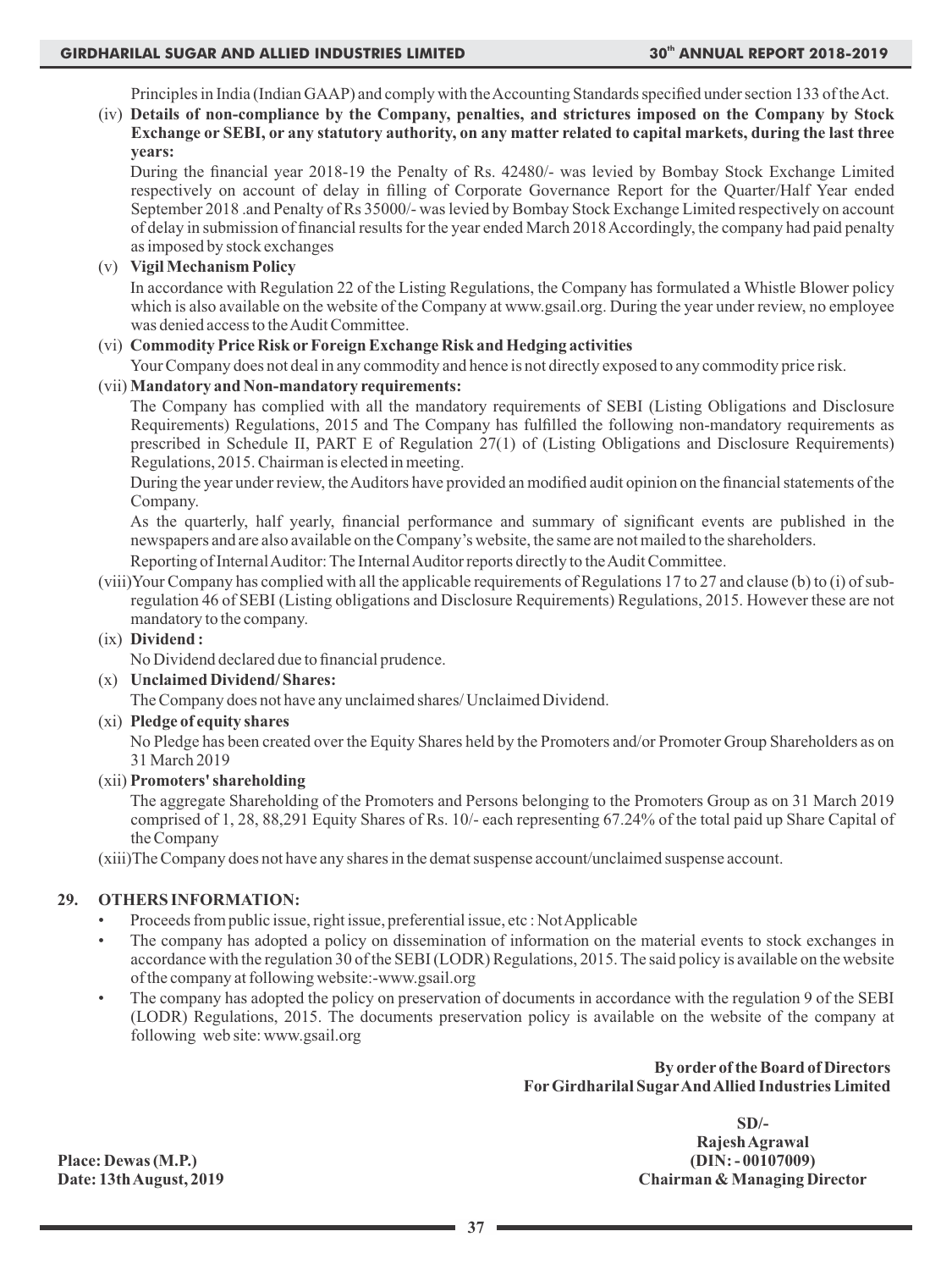# **ANNEXURE TO CORPORATE GOVERNANCE REPORT PRACTICING COMPANY SECRETARY CERTIFICATE REGARDING COMPLIANCE OF CORPORATE GOVERNANCE**

**To,**

# **The Member of Girdharilal Sugar and Allied Industries Limited**

45/47-A, Industrial Area No.1

A.B. Road, Dewas, Madhya Pradesh-455001

- 1. I have examined the compliance of corporate governance by Girdharilal Sugar And Allied Industries Limited ('the company') for the year ended on 31 March, 2019 as stipulated in regulations 17 to 27 and clauses (b) to (i) of regulation 46 (2) and paragraphs C, D and E of Schedule Vof the SEBI (Listing Obligations and Disclosure Requirements) Regulations, 2015 ("Listing Regulation").
- 2. The Compliance of conditions of corporate governance is the responsibility of the management. Our examination was limited to a review of the procedures and implementation thereof, adopted by the Company for ensuring the compliance of the conditions of the corporate governance as stipulated in the said clause. It is neither an audit nor an expression of opinion on the Financial Statement of the Company.
- 3. In my opinion and to the best of our information and according to our examination of the relevant records and the explanations given to us and the representations made by the Directors and the Management, I certify that the Company has complied with the conditions of Corporate Governance as stipulated in regulation 17 to 27 and clauses (b) to (i) of regulation 46(2) and paragraphs C, D and E of Schedule Vof the SEBI Listing Regulations.
- 4. I further state that such compliance is neither an assurance as to the future viability of the Company nor the efficiency or effectiveness with which the management has conducted the affairs of the Company.

Place: Indore **For CS Aakruti Somani Date: 13.08.2019 Practicing Company Secretaries M. No: ACS-54612, COPNo: 20395**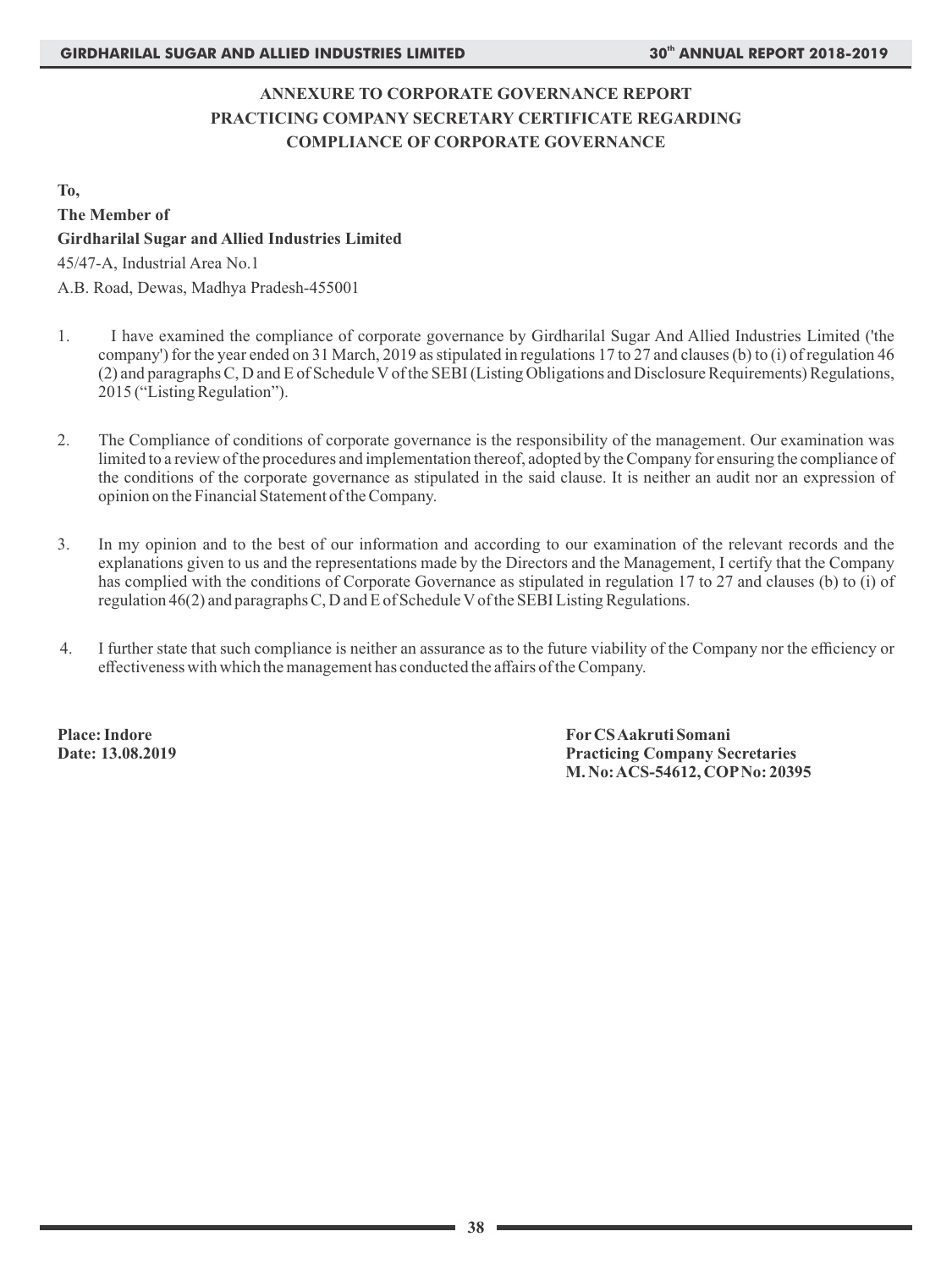#### **Annexure - G**

# **DECLARATION OF CODE OF CONDUCT**

The Board of Directors has laid down the Code of Conduct for all the Board Members and members of the senior management. The Code is also placed on the website of the Company at the **Web site: - www.gsail.org** 

Acertificate from the Managing Director, affirming compliance of the said Code by all the Board Members and members of the senior management to whom the Code is applicable, is annexed separately to this report. Further, the Directors and the Senior Management of the Company has submitted disclosure to the Board that they do not have any material financial and commercial transactions that may have a potential conflict with the interest of the Company at large.

> **By order of the Board of Directors ForGirdharilal SugarAnd Allied Industries Limited**

**Place: Dewas (M.P.)**<br>Date: 13th August, 2019

**SD/- Rajesh Agrawal Chairman & Managing Director** 

# **Annexure - H**

**MD and CFO Certification under Regulation 17(8) and Part B of Schedule II of the SEBI (Listing Obligations & Disclosure Requirements) Regulations, 2015** 

**The Board of Directors Girdharilal Sugar and Allied Industries Limited** 45/47-A, Industrial Area No.1 A.B. Road, Dewas, Madhya Pradesh-455001

- 1. We have reviewed financial statements and the cash flow statement for the year and that to the best of our knowledge and belief:
	- (a) These statements do not contain any materially untrue statement or omit any material fact or contain statements that might be misleading;
	- (b) These statements together present a true and fair view of the listed entity's affairs and are in compliance with existing accounting standards, applicable laws and regulations.
- 2. There are, to the best of our knowledge and belief, no transactions entered into by the listed entity during the year which are fraudulent, illegal or violative of the listed entity's code of conduct.
- 3. We accept responsibility for establishing and maintaining internal controls for financial reporting and that we have evaluated the effectiveness of internal control systems of the listed entity pertaining to financial reporting and we have disclosed to the auditors and the audit committee, deficiencies in the design or operation of such internal controls, if any, of which we are aware and the steps we have taken or propose to take to rectify these deficiencies.
- 4. We have indicated to the auditors and the Audit committee:
	- (a) significant changes in internal control over financial reporting during the year;
	- (b) significant changes in accounting policies during the year and that the same have been disclosed in the notes to the financial statements; and
	- (c) There is no instances of significant fraud involvement management or an employee of the company
- 5. We affirm that we have not denied any personnel access to the audit committee of the company (in respect of matters involving alleged misconduct) and we have provided protection to whistleblower from unfair termination and other unfair or prejudicial employment practices.
- 6. We further declare that all Board members and senior management personnel have affirmed compliance with the Code of Conduct and Ethics for the year covered by this report.

**Yours Sincerely, SD/- SD/- Rajesh Agrawal Rakesh Bhatnagar<br>
(Managing Director) (Chief Financial Office)** Place: Dewas (M.P.) (Managing Director) (Chief Financial Officer)<br>Date : 13.08.2019 **DIN: 00107009** PAN : ABVPB8154G **PAN: ABVPB8154G**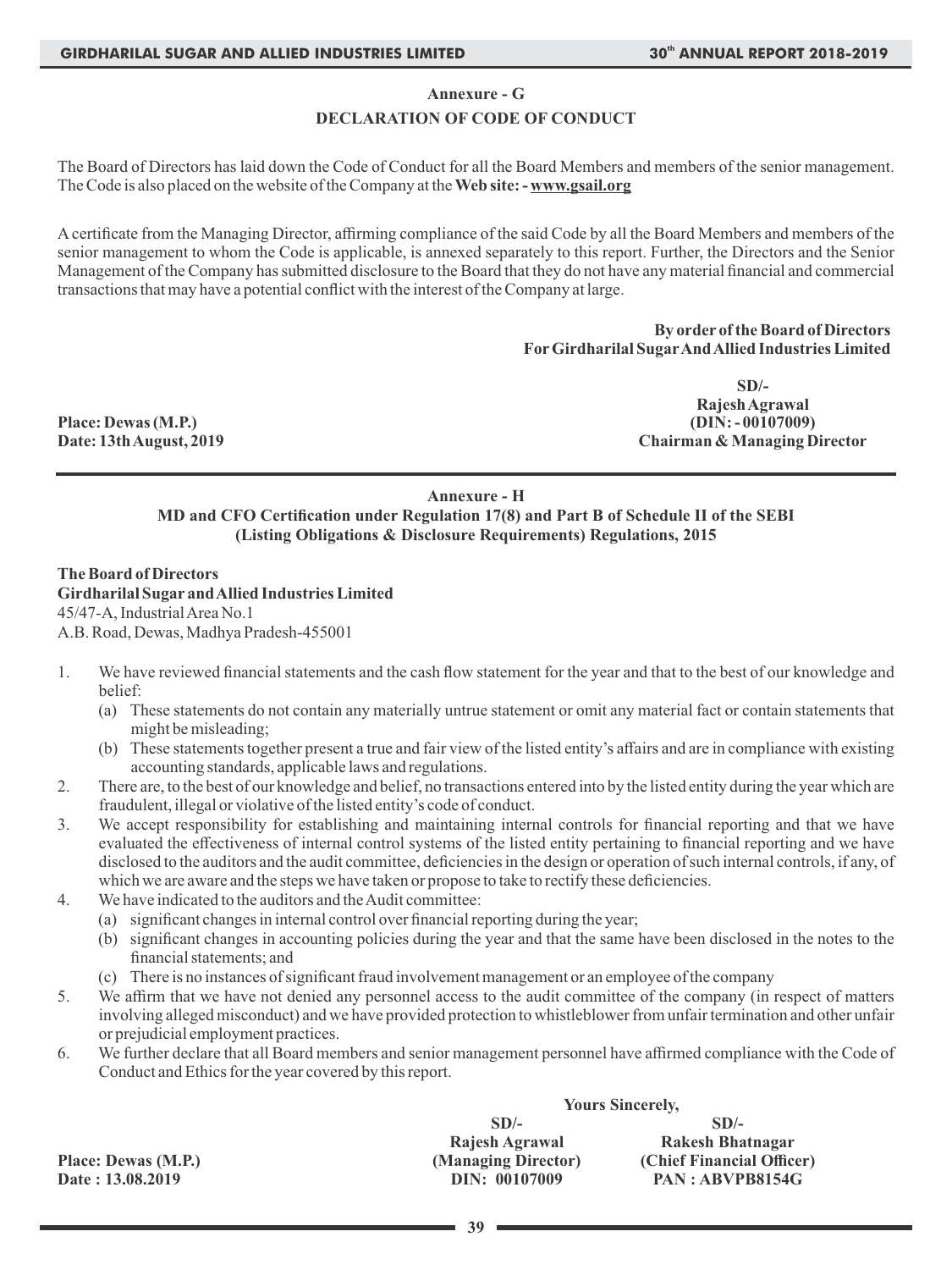#### **Annexure - I**

# **CERTIFICATE OF NON-DISQUALIFICATION OF DIRECTORS**

(Pursuant to Regulation 34(3) and Schedule V Para C clause (10)(i) of the SEBI (Listing Obligations and Disclosure Requirements) Regulations, 2015)

**To**

#### **The Members of**

#### **Girdharilal Sugar and Allied Industries Limited**

I have examined the relevant registers, records, forms, returns and disclosures received from the Directors of **GIRDHARILAL SUGAR AND ALLIED INDUSTRIES LIMITED** having **CIN L15424MP1989PLC005564** and having registered office at **45/47-A, INDUSTRIALAREA NO. 1, A.B. ROAD, DEWAS (M.P.) - 455001,** produced before me by the Company for the purpose of issuing this Certificate, in accordance with Regulation 34(3) read with Schedule V Para-C Sub clause 10(i) of the Securities Exchange Board of India (Listing Obligations and Disclosure Requirements) Regulations, 2015.

In my opinion and to the best of my information and according to the verifications as considered necessary and explanations furnished to me by the Company  $\&$  its officers, I hereby certify that none of the Directors on the Board of the Company as stated below for the Financial Year ending on 31st March, 2019 have been debarred or disqualified from being appointed or continuing as Directors of companies by the Securities and Exchange Board of India, Ministry of Corporate Affairs, Gwalior or any such other Statutory.

| Sr. No. | <b>Name of Director</b>     | DIN      | Date of appointment in Company |
|---------|-----------------------------|----------|--------------------------------|
| 01      | Mr. Rajesh Agrawal          | 00107009 | 08/02/1993                     |
| 02      | Mr. Ram Gopal Agrawal       | 00359638 | 25/01/2012                     |
| 03      | Mr. Tara Chand Jain         | 07837497 | 01/06/2017                     |
| 04      | Ms. Sandhya Jawahar Choubey | 08461659 | 28/05/2019                     |

Ensuring the eligibility of for the appointment / continuity of every Director on the Board is the responsibility of the management of the Company. Our responsibility is to express an opinion on these based on our verification. This certificate is neither an assurance as to the future viability of the Company nor of the efficiency or effectiveness with which the management has conducted the affairs of the Company.

Place: Indore **For CS Aakruti Somani Date: 13.08.2019 Practicing Company Secretaries M. No: ACS-54612, COPNo: 20395**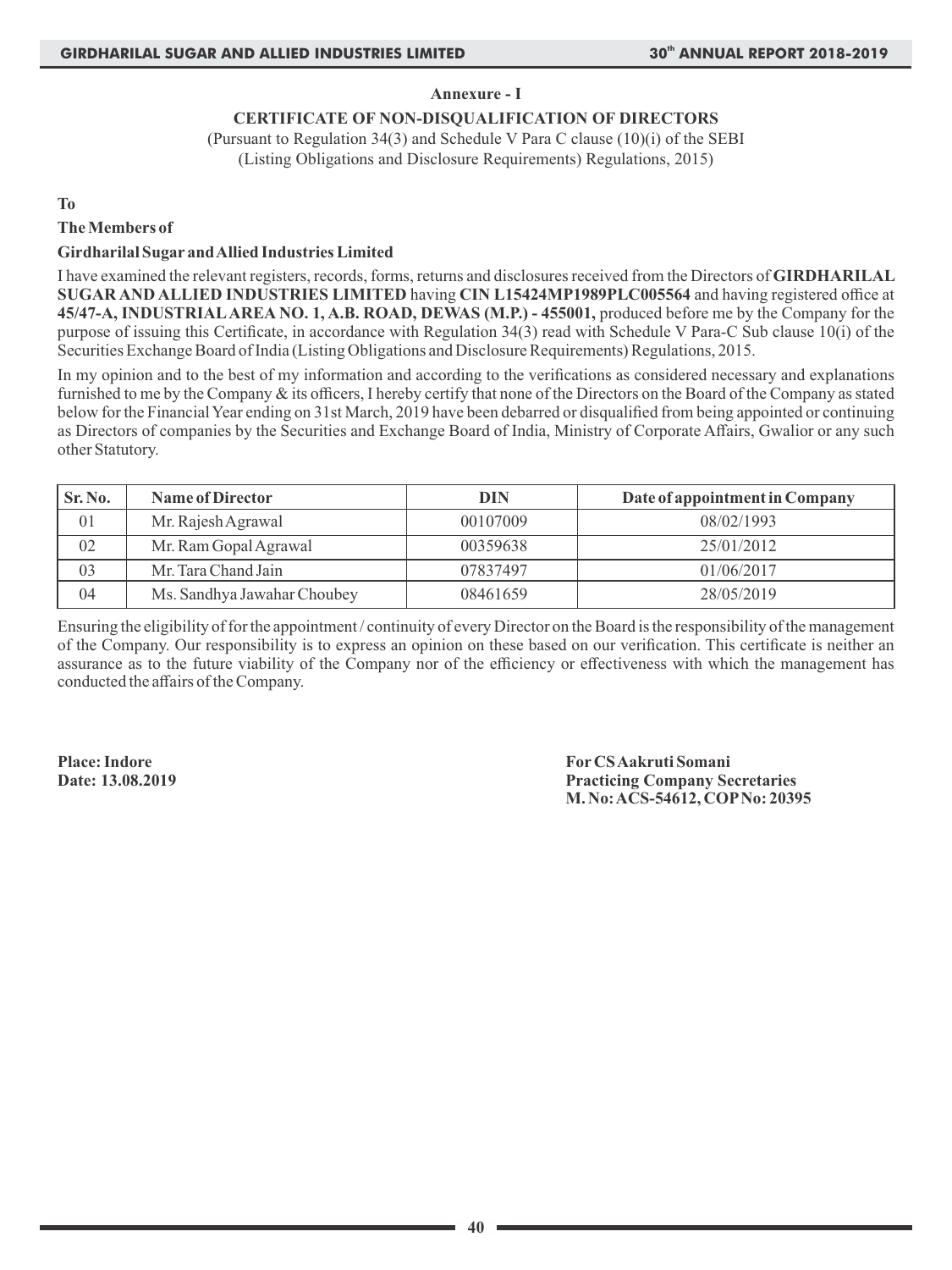#### **INDEPENDENT AUDITOR'S REPORT**

# **TO THE MEMBERS OF GIRDHARILALSUGARS AND ALLIED INDUSTRIES LIMITED**

#### **REPORTON THE STANDALONE FINANCIALSTATEMENTS**

We have audited the accompanying standalone financial statements of **GIRDHARILAL SUGARS AND ALLIED INDUSTRIES LIMITED** (The Company), and the statement of Profit and Loss (including Other Comprehensive Income), the Cash Flow statement and the Statement of Changes in Equity for the year ended 31st March 2019, and notes to the financial statements including a summary of significant accounting policies and other explanatory information.

#### **OPINION**

In our opinion and to the best of our information and according to the explanations given to us, the aforesaid standalone Ind AS financial statements give the information required by the Act in the manner so required and give a true and fair view in conformity with the accounting principles generally accepted in India, of the state of affairs of the Company as at March 31, 2019, and its total comprehensive income (comprising of profit and other comprehensive income), its cash flows and the changes in equity for the year ended on that date.

#### **BASIS FOR OPINION**

We concluded our audit in accordance with the Standards on Auditing (SAs) specified under section 143(10) of the Act. Our responsibilities for the Audit of the Financial Statements section of our report. We are independent of the Company in accordance with the Code of Ethics issued by the Institute of Chartered Accountants of India together with the ethical requirements that are relevant to our audit of the financial statements under the provisions of the Act and the Rules thereunder, and we have fulfilled our other ethical responsibilities in accordance with these requirements and the Code of Ethics. We believe that the audit evidence we have obtained as sufficient and appropriate to provide a basis for our opinion subject to Basis of Qualified Opinion given hereunder :-

#### **BASIS OFQUALIFIED OPINION**

The Company has not provided Rs. 74.94 Lacs for the quarter ended 31.3.2019 towards interest on loans from Banks.

Had the above liability been considered there would have been a loss of Rs.186.93 Lacs as against the reported loss of Rs. 111.99 Lacs and other equity as at the balance sheet date would have been Rs. (-) 348.42 Lacs as against reported figure of Rs.(-) 273.48 Lacs.

#### **QUALIFIED OPINION**

In our opinion and to the best of our information and according to the explanations given to us, except for the effects of the matter described in the Basis for Qualified Opinion paragraph above, the aforesaid standalone financial statements give the information required by the Act in the manner so required and give a true and fair view in conformity with the accounting principles generally accepted in India, of the state of affairs of the Company as at 31st March 2019, and its profit/loss and its cash flows for the year ended on that date.

#### **EMPHASIS ON MATTERS**

We draw attention to the following matters in the Notes to the financial Statement:

- a) Note No. 37 in respect of interest liability on unpaid undisputed statutory dues if any. Our opinion is not modified in respect of this matter
- b) Note No. 22© in respect of non-deposition of unclaimed debentures amount to Investors Education and Protection Fund Account.
- c) Note No. 36 in respect of non-provision of MAT Liability under section 115JB of the Income Tax Act of 1961 of Rs.24473898/- for the F.Y. 14-15 to 17-18.

# **KEYAUDITMATTERS**

Key audit matters are those matters that in our professional judgment were of the most significance in our audit of the financial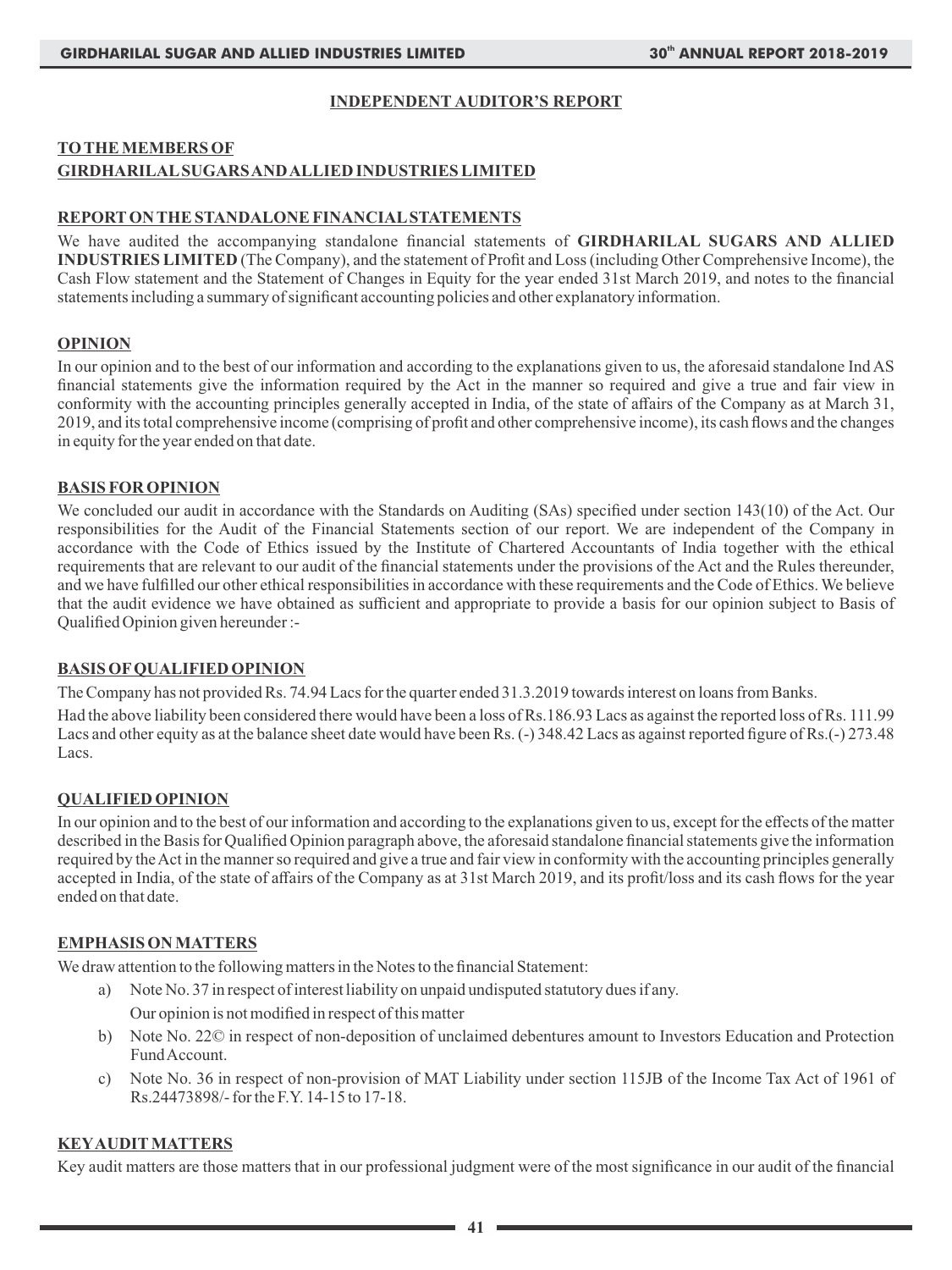statements of the current period. These matters were addressed in the context of our audit of the financial statements as a whole, and in forming our opinion thereon and we do not provide a separate opinion on these matters except para (2) hereunder:-

|              | <b>Key Audit Matter Description</b>                                                                            | How our Audit addressed the key audit matter                                                                                                                                                                                                                                                                                                                                                                                                                                                                                                                                                                                                                                                                     |
|--------------|----------------------------------------------------------------------------------------------------------------|------------------------------------------------------------------------------------------------------------------------------------------------------------------------------------------------------------------------------------------------------------------------------------------------------------------------------------------------------------------------------------------------------------------------------------------------------------------------------------------------------------------------------------------------------------------------------------------------------------------------------------------------------------------------------------------------------------------|
| $\mathbf{I}$ | Considering the company's business<br>as a going concern and the accounts<br>prepared in accordance, with.     | We understood and tested the controls established by the management and<br>evaluated that the company's soya division business has temporarily been<br>discontinued due to disparity of margin. However, the company has continued in<br>doing its dairy business which gives good cash margin. Based on these factors we<br>relied that the company's business is still to be continued as a going concern<br>company.                                                                                                                                                                                                                                                                                          |
|              | 2) Non-provision of interest of Rs.74.94<br>Lacs on loan taken from banks for the<br>quarter ended 31.3.2019.  | We understood and tested the controls established by the management and<br>evaluated that as the company has not made the provision of interest liability of<br>Rs. 74.94 Lacs for the quarter ended 31.3.2019 on the ground that the company's<br>Account has been treated by the bank as a Non-Performing Asset account and also<br>a symbolic possession of the asset taken over by the bank. We do not agree with<br>the reasoning given by the Company and are of the view that the company should<br>have made a provision of interest liability, even the bankers have declared the<br>account as a Non-Performing Asset account. We have taken up this matter in our<br>report as our qualified opinion. |
|              | 3) Non-Provision of the MAT liability<br>for the F.Y. 14-15 TO 17-18 of Rs.<br>2,44,73,898 (Refer Note No. 36) | We understood and tested the controls established by the management and<br>evaluated that the non-provision of MAT Liability for the A.Y. 14-15 to 17-18 of<br>Rs. 2,44,73,898 is not in the nature of contingent liability but still has to be<br>provided in the books. The total liability which was not provided by the company<br>has been explained fully in Note No. 36 as referred and we are of the view that the<br>company should have provided this liability. We have referred this matter in<br>Emphasis of Matter for the knowledge of the stakeholders.                                                                                                                                          |

#### **OTHER INFORMATION**

The Company's Board of Directors is responsible for the other information. The other information comprises the information included in the annual report, but does not include the financial statements and our auditor's report thereon.

Our opinion on the financial statements does not cover the other information and we do not express any form of assurance conclusion thereon.

In connection with our audit of the financial statements, our responsibility is to read the other information and, in doing so, consider whether the other information is materially inconsistent with the financial statements or our knowledge obtained in the audit6 or otherwise appears to be materially misstated.

If, based on the work we have performed, we conclude that there is material misstatement of this information, we are required to report the fact.

We have nothing to report in this regard.

#### **RESPONSIBILITIES OF MANAGEMENT AND THOSE CHARGED WITH GOVERNANCE FOR THE STANDALONE FINANCIALSTATEMENTS**

The Company's Board of Directors is responsible for the matters stated in Section 134(5) of the Companies Act, 2013 ("the Act") with respect to the preparation of these standalone Ind AS financial statements to give a true and fair view of the financial position, financial performance (including other comprehensive income), cash flows and changes in equity of the Company in accordance with the accounting principles generally accepted in India, including the Indian Accounting Standards specified in the Companies (Indian Accounting Standards) Rules, 2015 (as amended) under Section 133 of the Act. This responsibility also includes maintenance of adequate accounting records in accordance with the provisions of the Act for safeguarding of the assets of the Company and for preventing and detecting frauds and other irregularities; selection and application of appropriate accounting policies; making judgments and estimates that are reasonable and prudent; and design, implementation and maintenance of adequate internal financial controls, that were operating effectively for ensuring the accuracy and completeness of the accounting records, relevant to the preparation and presentation of the standalone Ind AS financial statements that give a true and fair view and are free from material misstatement, whether due to fraud or error.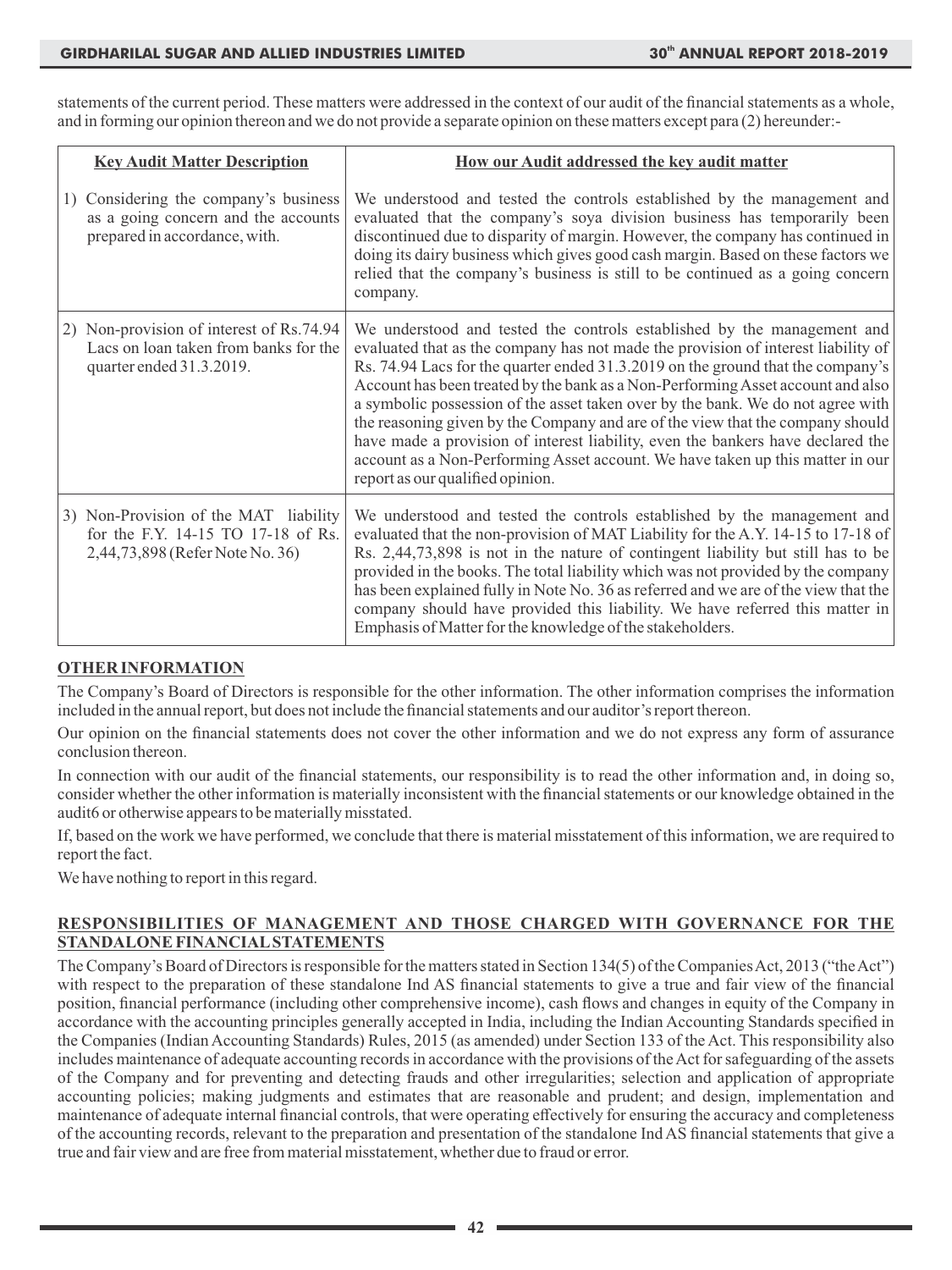# **GIRDHARILAL SUGAR AND ALLIED INDUSTRIES LIMITED th 30 ANNUAL REPORT 2018-2019**

In preparing the financial statements, management is responsible for assessing the Company's ability to continue as a going concern, disclosing, as applicable, matters related to going concern basis of accounting unless management either intends to liquidate the Company or to cease operations, or has no realistic alternative but to do so. Those Board of Directors are also responsible for overseeing the Company's financial reporting process.

# **AUDITOR'S RESPONSIBILITIES FOR THE AUDITOFTHE FINANCIALSTATEMENTS**

Our objectives are to obtain reasonable assurance about whether the financial statements as a whole are free from material misstatement, whether due to fraud or error, and to issue an auditor's report that includes our opinion. Reasonable assurance is a high level of assurance, but is not a guarantee that an audit conducted in accordance with SAs will always detect a material misstatement when it exists. Misstatements can arise from fraud or error and are considered material if, individually or in the aggregate, they could reasonably be expected to influence the economic decisions of users taken on the basis of these financial statements.

As part of an audit in accordance with SAs, we exercise professional judgment and maintain professional skepticism throughout the audit. We also:

- Identify and assess the risks of material misstatement of the financial statements, whether due to fraud or error, design and perform audit procedures responsive to those risks, and obtain audit evidence that is sufficient and appropriate to provide a basis for our opinion. The risk of not detecting a material misstatement resulting from fraud is higher than for one resulting from error, as fraud may involve collusion, forgery, intentional omissions, misrepresentations, or the override of internal control.
- Obtain an understanding of internal control relevant to the audit in order to design audit procedures that are appropriate in the circumstances. Under section 143(3)(I) of the Companies Act, 2013, we are also responsible for expressing our opinion on whether the company has adequate internal financial controls system in place and the operating effectiveness of such controls.
- Evaluate the appropriateness of accounting policies used and the reasonableness of accounting estimates and related disclosures made by management.
- Conclude on the appropriateness of management's use of the going concern basis of accounting and, based on the audit evidence obtained, whether a material uncertainty exists related to events or conditions that may cast significant doubt on the Company's ability to continue as a going concern. If we conclude that a material uncertainty exists, we are required to draw attention in our auditor's report to the related disclosures in the financial statements or, if such disclosures are inadequate, to modify our opinion. Our conclusions are based on the audit evidence obtained up to the date of our auditor's report. However, future events or conditions may cause the Company to cease to continue as a going concern.
- Evaluate the overall presentation, structure and content of the financial statements, including the disclosures, and whether the financial statements represent the underlying transactions and events in a manner that achieves fair presentation.

We communicate with those charged with governance regarding, among other matters, the planned scope and timing of the audit and significant audit findings, including any significant deficiencies in internal control that we identify during our audit.

We also provide those charged with governance with a statement that we have complied with relevant ethical requirements regarding independence, and to communicate with them all relationships and other matters that may reasonably be thought to bear on our independence, and where applicable, related safeguards.

From the matters communicated with those charged with governance, we determine those matters that were of most significance in the audit of the financial statements of the current period and are therefore the key audit matters. We describe these matters in our auditor's report unless law or regulation precludes public disclosure about the matter or when, in extremely rare circumstances, we determine that a matter should not be communicated in our report because the adverse consequences of doing so would reasonably be expected to outweigh the public interest benefits of such communication.

#### **REPORTON OTHER LEGALAND REGULATORYREQUIREMENTS**

- 1. As required by the Companies (Auditor's Report) order, 2015 ("the order"), issued by the Central Government of India in terms of sub-section (11) of section 143 of the Companies Act, 2013 we give in the annexure a statement on the matters specified in paragraphs 3 and 4 and 5 of the order to the extent applicable.
- 2. As required by section 143(3) of the Act, we report that:
	- a. We have sought and obtained all the information and explanations, which to the best of our knowledge and belief were necessary for the purpose of our audit.
	- b. In our opinion, proper books of account as required by law have been kept by the company so far as appears from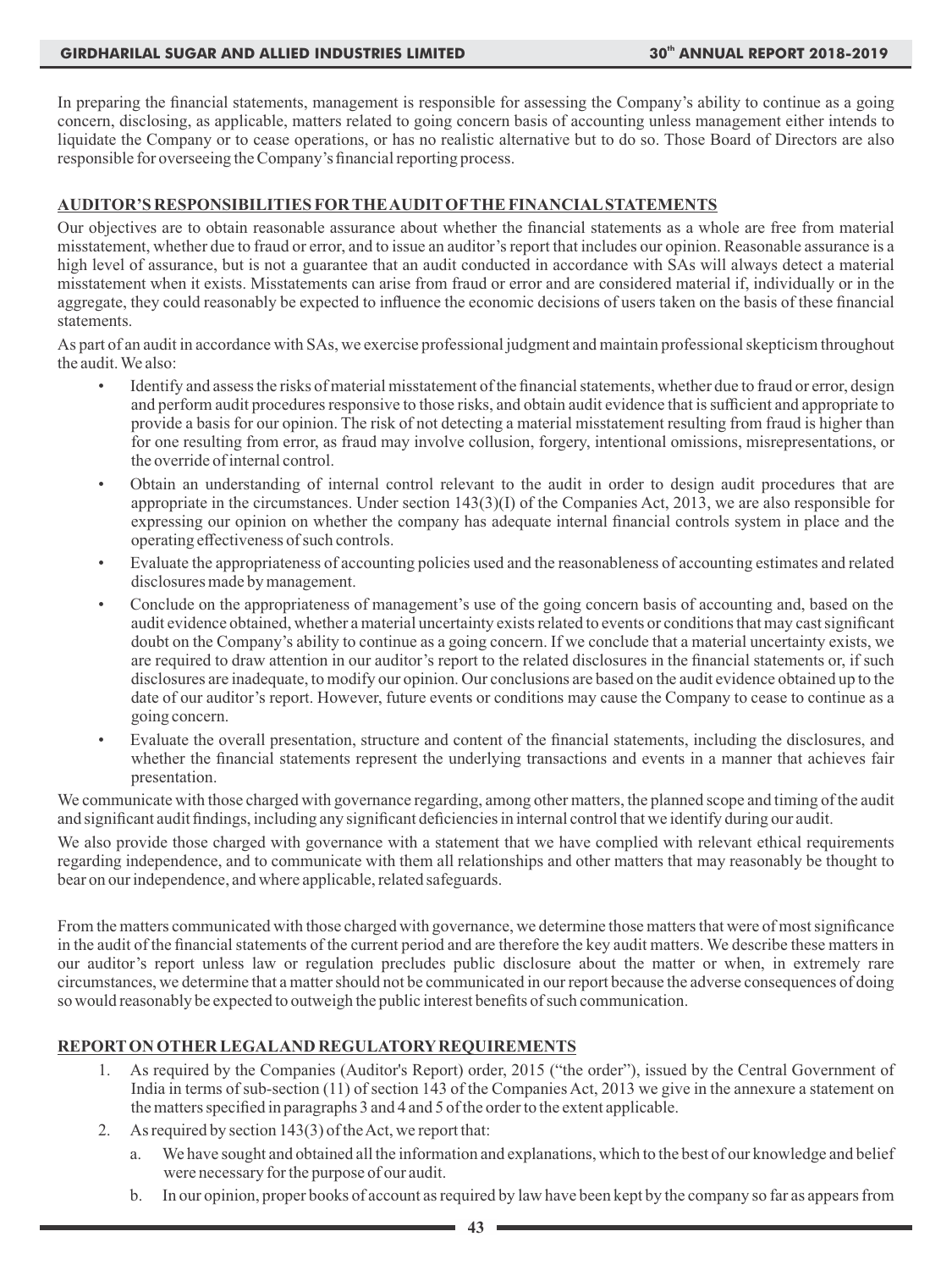our examination of those books of the Company.

- c. The Balance Sheet, the Statement of Profit and Loss (including other comprehensive income), the Cash Flow Statement and the Statement of Changes in Equity dealt with by this Report are in agreement with the books of account.
- d. In our opinion, the aforesaid Standalone Ind AS financial Statements dealt with by this repot comply with the account standards specified under section 133 of the Act, read with rule 7 of Companies (Accounts) Rules, 2014.
- e. On the basis of written information received from the directors of the Company and taken on record by the Board of Directors as on 31st March 2019, and the information and explanations given to us, we report that none of the directors is disqualified as on 31st March 2019, from being appointed as a director in terms of subsection (2) of section 164(2) of the Act.
- f. With respect to the adequacy of the internal financial controls over financial reporting of the company and the operating effectiveness of such controls, refer to our separate report in "Annexure B", and
- g. With respect to the other matters to be included in the Auditor's Report in accordance with Rule 11 of the Companies (Audit and Auditors) Rules, 2014, in our opinion and to the best of our information and according to the explanations given to us:-
	- (i) The Company has disclosed the impact of pending litigations on its financial position in its financial statements as referred to in note no.40 to the financial statements.
	- (ii) The Company has made provision, as required under the applicable law or accounting standards, for material foreseeable losses, if any, and as required on long-term contracts including derivative contracts.
	- (iii) According to the information and explanations given to us, the company has not transferred a sum of Rs.80.41 lacs to on account of unclaimed debenture account. However as per BIFR order dated 15.01.2014, the company was exempted from the provisions of Sec 125 of the Companies Act 2013 (erstwhile section 205C of the Companies Act 1956) and deferred the same payment till2016-17.

**Place: Dewas Formulated Except Contract Contract Contract Contract Contract Contract Contract Contract Contract Contract Contract Contract Contract Contract Contract Contract Contract Contract Contract Contract Contract C Date : 28th May, 2019 Chartered Accountants F. R. No. 007419C**

> **CA Sunil Bandi (Partner) M. No. 077705**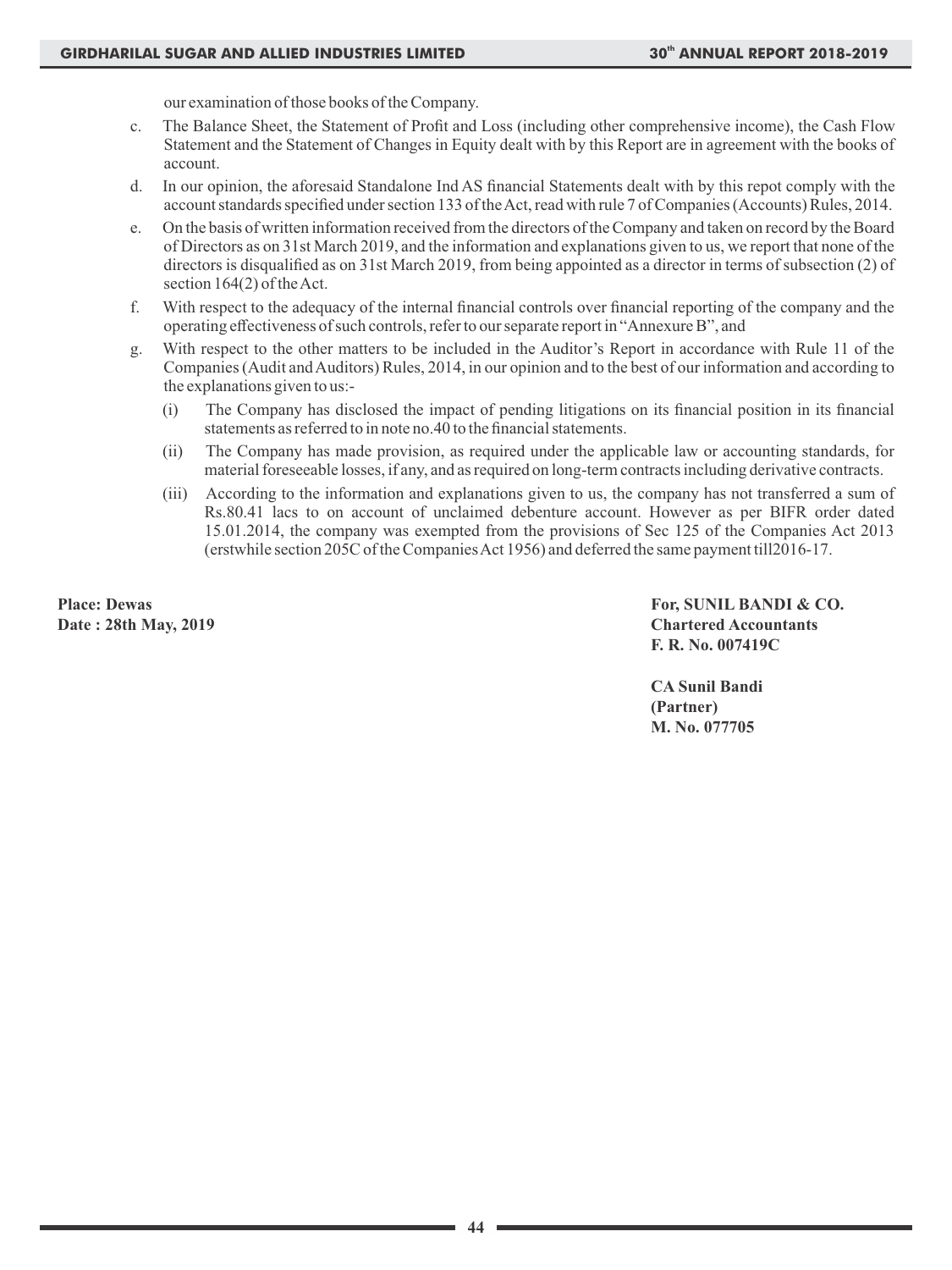#### **Annexure A referred to in our Independent Auditor's Report to the Members of the Company on the Standalone Financial Statements for the year ended 31st March, 2019, we report that:**

- i. (a) The Company has maintained proper records showing full particulars including quantitative details and situation of its fixed assets.
	- (b) The fixed assets of the Company have been physically verified by the management at reasonable intervals. As informed to us, no discrepancies have been noticed on such verification.
	- (c) According to the information and explanations given to us and on the basis of our examination of the records of the Company, the title deeds of immovable properties are held in the name of the Company except original title deed of land situated at Halol ,Gujarat were not available for our verification. It was informed that the title deeds are lying with Canara Bank Debenture Trustees.
- ii. As explained to us, the inventory of the Company has been physically verified during the year by the management. In our opinion the frequency of the verification is reasonable and no material discrepancies were noticed on verification between the physical stocks and book records.
- iii. According to the information's and explanations given to us the Company has granted unsecured loans to one body corporate covered in the register maintained under section 189 of the Companies Act, 2013 ('the Act').
- iv. a) In our opinion, and according to the information and explanation given to us, no interest has been charged on loans, the same has been waived off, as per Board of Directors resolution dated 31/01/2014 and subsequent resolution passed on 31/07/2014,which had been granted to the parties listed in the register maintained under section 189 of the Act. The other terms and conditions on such loans are not, prima facie, prejudicial to the interest of the company.
	- b) In case of loans granted to parties covered in the register maintained under section 189 of the Companies Act, 2013, these are interest free loans and the terms of arrangements do not stipulate any repayment schedule and the loans are repayable on demand. Accordingly paragraph 3(iii)(b) of the Order is not applicable to the Company in respect of the repayment of the loan amount.
	- c) There are no overdue amounts outstanding more than ninety days in respect of the loans granted to parties listed in the register maintained under section 189 of the Act.

In our opinion and according to the information and explanations given to us, the company has complied with the provisions of section 185 and 186 of the Act, with respect to the loans and investments made and necessary approval (erstwhile section 372(A) of the Companies Act 1956) have been taken by way of special resolution passed in general meeting held on 29/08/2009.

- v. In our opinion and according to the information and explanations given to us, the company has not accepted deposit from public with the meaning of Section 73 to 76 or any other relevant provision of the Act.
- vi. We have broadly reviewed the cost records maintained by the company pursuant to the companies (cost records and audit) Rules,2014, as amended and prescribed by the central government under sub section (1) of section 148 of the Companies Act, 2013, and are of the opinion that, prima facie, the prescribed cost records have been made and maintained. We have, however, not made a detailed examination of the cost records with a view to determine whether they are accurate or complete.
- vii. (a) According to the information and explanations given to us and the records of the company examined by us, in our opinion, the company has no statutory dues of Provident Fund, Employee state Insurance, Income Tax, Sales Tax, Service Tax, Custom duty, Excise duty, Value added Tax, Goods and Service Tax ,cess and any other statutory dues with the appropriate authorities except following dues of sales tax, entry tax, Income Tax, and Service Tax for earlier years were due for payment for more than 6 month from the date they became payable as per books of accounts as at 31st March 2019.

|          | <b>Sr. No.   Name of the Statue</b> | Nature of Due | Amount   | Period                     |
|----------|-------------------------------------|---------------|----------|----------------------------|
|          | M.P. Commercial Tax Act 1994        | Regular       | 46070777 | $2006 - 07$ to $2016 - 17$ |
| <u>.</u> | Service Tax                         | Regular       | 310827   | $2013 - 14$ to 15-16       |
|          | Goods and Service Tax               | Regular       | 6237360  | 2017-18 to 18-19           |

vii. (b) According to the information and explanation given to us there are no dues of Income Tax, Sales Tax, Service Tax, duty of custom, duty of excise or value added tax which have not been deposited with the appropriate authorities on account of any dispute except as given below:

| Name of                             | Nature of                       | <b>Forum where</b>                                            | Period to which               | Amount   |
|-------------------------------------|---------------------------------|---------------------------------------------------------------|-------------------------------|----------|
| the Statute                         | the Dues                        | dispute is pending                                            | the amount relates            |          |
| M.P. Commercial<br>Tax Act'1994     | Sales Tax, CST<br>and Entry Tax | High Court/ Commissioner of<br>Sales Tax/Deputy Commissioner. | 1999-2000 to 2016-17 52690600 |          |
| Income Tax Act'1961                 | Income Tax Demand   CIT Appeal  |                                                               | $2009-10$                     | 19517760 |
| Central Excise Act'1944 Excise Duty |                                 | Commissioner of Central Excise (Appeal) 2005-06               |                               | 818153   |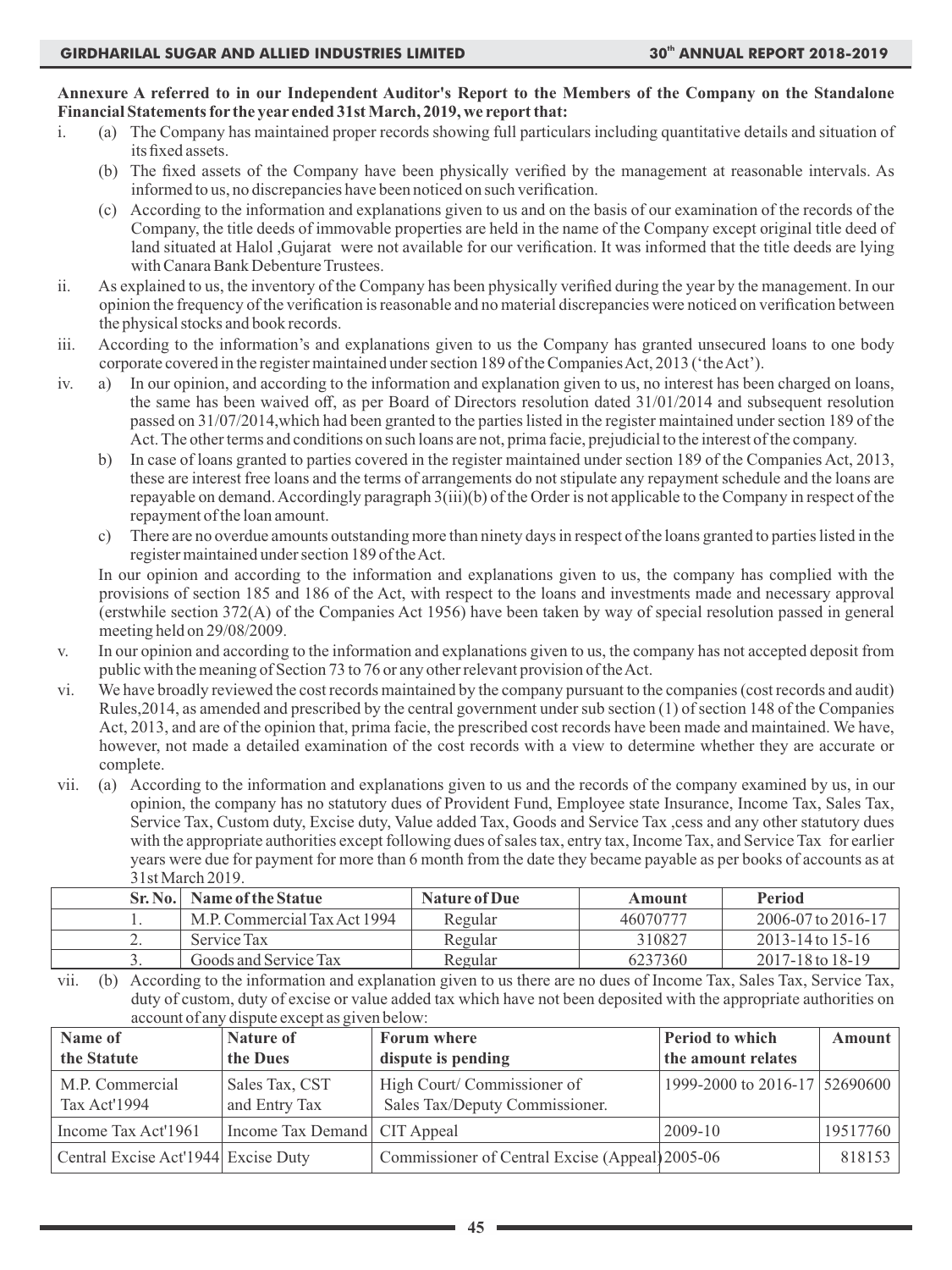# **GIRDHARILAL SUGAR AND ALLIED INDUSTRIES LIMITED th 30 ANNUAL REPORT 2018-2019**

- viii. The company has defaulted in repayment of loans from Banks during the year. As on 31.03.2019 Company is in default in repayment of borrowing from bank, The company is in default since September '2017. The total amount ofdefault stands at Rs.\_\_ on account of Installment and Interest. Also company has not paid Deferred Commercial Taxes of Rs. 146416227.
- ix. The company did not raise any money by way of initial public offer or further public offer (including debt instrument) and terms loans during the year. Accordingly, paragraph  $3(ix)$  of the order is not applicable.
- x. To the best of our knowledge and belief and according to the information and explanations given to us, we report that no fraud on or by the company has been noticed or reported during the year.
- xi. According to the information and explanations give to us and based on our examination of the records of the Company, the Company has paid/provided for managerial remuneration in accordance with the requisite approvals mandated by the provisions of section 197 read with Schedule V to the Act.
- xii. In our opinion and according to the information and explanations given to us, the company is not a nidhi company. Accordingly, paragraph 3(xii) of the order is not applicable.
- xiii. According to the information and explanations given to us and based on our examination of the records of the company, transactions with the related parties are in compliance with section 177 and 188 of the Act where applicable and details of such transactions have been disclosed in the Financial Statements as required by the applicable Accounting Standards.
- xiv. According to the information and explanations given to us and based on our examination of the records of the company, the company has not made any preferential allotment or private placement of shares or fully or partly convertible debentures during the year.
- xv. According to the information and explanations given to us and based on our examination of the records of the company, the company has not entered into non-cash transactions with directors or persons connected with him as per provisions of section 192 of the Companies Act 2013, hence Paragraph  $3(xy)$  of the order is not applicable.
- xvi The company is not required to be registered under section 45-IAof the Reserve Bank of India Act 1934.

**Date: 28th May, 2019** 

Place: Dewas **Formulate Example 28** CO. **Place: Dewas Formulate CO. Place: 28th May. 2019 F. R. No. 007419C**

> **CA Sunil Bandi (Partner) M. No. 077705**

#### **ANNEXURE - B TO THE AUDITORS' REPORT**

#### **Report on the Internal Financial Controls under Clause (i) of Sub-section 3 of Section 143 of the Companies Act, 2013 ("the Act")**

We have audited the internal financial controls over financial reporting of Girdharilal Sugar and Allied Industries Limited ("the Company") as of 31stMarch 2019 in conjunction with our audit of the standalone financial statements of the Company for the year ended on that date.

# **MANAGEMENT'S RESPONSIBILITYFOR INTERNALFINANCIALCONTROLS**

The Company's management is responsible for establishing and maintaining internal financial controls based on the internal control over financial reporting criteria established by the Company considering the essential components of internal control stated in the Guidance Note on Audit of Internal Financial Controls over Financial Reporting issued by the Institute of Chartered Accountants of India ('ICAI'). These responsibilities include the design, implementation and maintenance of adequate internal financial controls that were operating effectively for ensuring the orderly and efficient conduct of its business, including adherence to company's policies, the safeguarding of its assets, the prevention and detection of frauds and errors, the accuracy and completeness of the accounting records, and the timely preparation of reliable financial information, as required under the Companies Act, 2013.

# **AUDITORS'RESPONSIBILITY**

Our responsibility is to express an opinion on the Company's internal financial controls over financial reporting based on our audit. We conducted our audit in accordance with the Guidance Note on Audit of Internal Financial Controls over Financial Reporting (the "Guidance Note") and the Standards on Auditing, issued by ICAI and deemed to be prescribed under section 143(10) of the Companies Act, 2013, to the extent applicable to an audit of internal financial controls, both applicable to an audit of Internal Financial Controls and, both issued by the Institute of Chartered Accountants of India. Those Standards and the Guidance Note require that we comply with ethical requirements and plan and perform the audit to obtain reasonable assurance about whether adequate internal financial controls over financial reporting was established and maintained and if such controls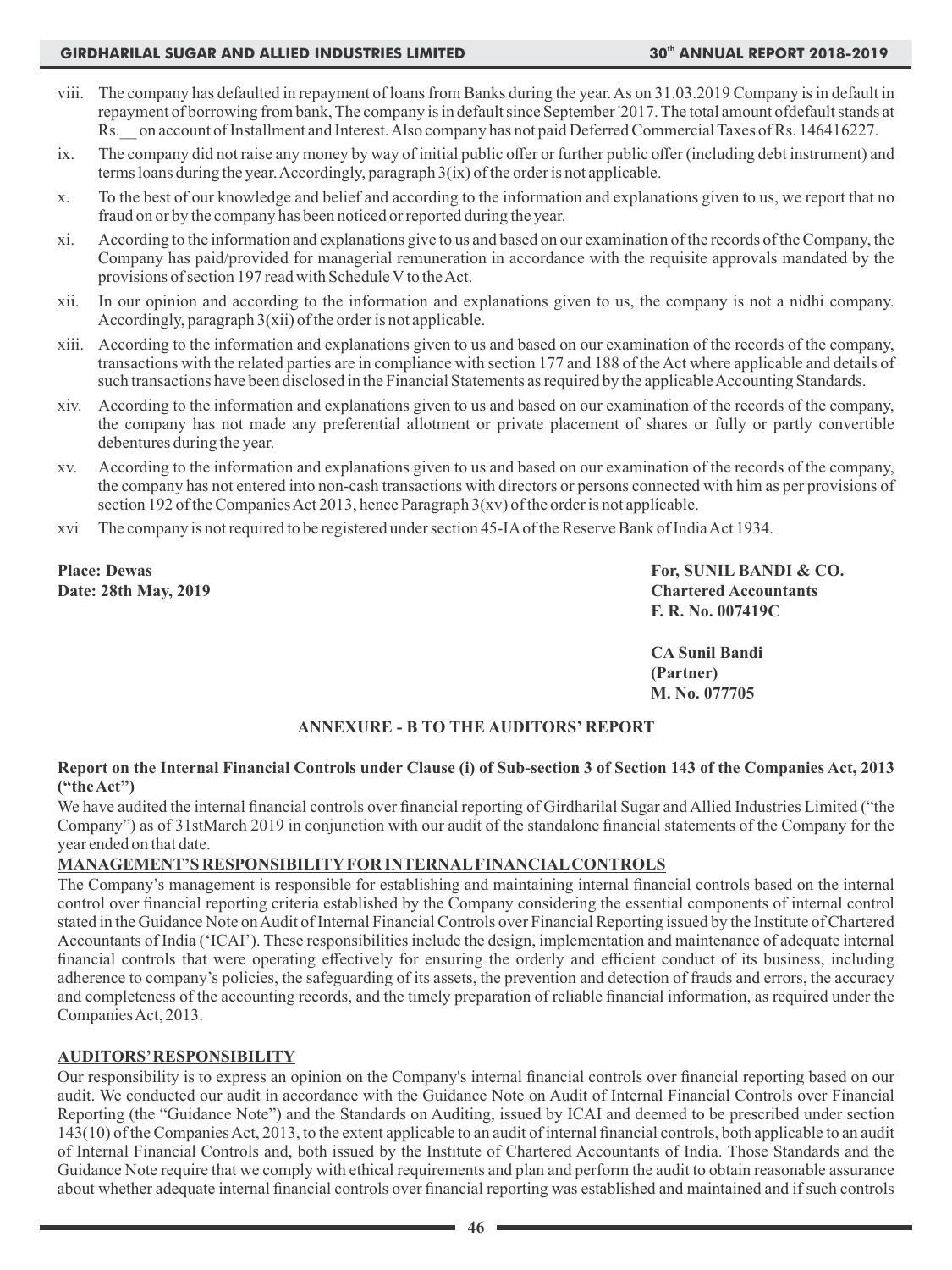operated effectively in all material respects.

Our audit involves performing procedures to obtain audit evidence about the adequacy of the internal financial controls system over financial reporting and their operating effectiveness. Our audit of internal financial controls over financial reporting included obtaining an understanding of internal financial controls over financial reporting, assessing the risk that a material weakness exists, and testing and evaluating the design and operating effectiveness of internal control based on the assessed risk. The procedures selected depend on the auditor's judgment, including the assessment of the risks of material misstatement of the financial statements, whether due to fraud or error.

We believe that the audit evidence we have obtained is sufficient and appropriate to provide a basis for our audit opinion on the Company's internal financial controls system over financial reporting.

#### **MEANING OFINTERNALFINANCIALCONTROLS OVER FINANCIALREPORTING**

A company's internal financial control over financial reporting is a process designed to provide reasonable assurance regarding the reliability of financial reporting and the preparation of financial statements for external purposes in accordance with generally accepted accounting principles. Acompany's internal financial control over financial reporting includes those policies and procedures that (1) pertain to the maintenance of records that, in reasonable detail, accurately and fairly reflect the transactions and dispositions of the assets of the company; (2) provide reasonable assurance that transactions are recorded as necessary to permit preparation of financial statements in accordance with generally accepted accounting principles, and that receipts and expenditures of the company are being made only in accordance with authorisations of management and directors of the company; and (3) provide reasonable assurance regarding prevention or timely detection of unauthorised acquisition, use, or disposition of the company's assets that could have a material effect on the financial statements.

#### **INHERENTLIMITATIONS OFINTERNALFINANCIALCONTROLS OVER FINANCIALREPORTING**

Because of the inherent limitations of internal financial controls over financial reporting, including the possibility of collusion or improper management override of controls, material misstatements due to error or fraud may occur and not be detected. Also, projections of any evaluation of the internal financial controls over financial reporting to future periods are subject to the risk that the internal financial control over financial reporting may become inadequate because of changes in conditions, or that the degree of compliance with the policies or procedures may deteriorate.

#### **Opinion**

In our opinion, the Company has, in all material respects, an adequate internal financial controls system over financial reporting and such internal financial controls over financial reporting were operating effectively as at 31stMarch 2019, based on the internal control over financial reporting criteria established by the Company considering the essential components of internal control stated in the Guidance Note on Audit of Internal Financial Controls Over Financial Reporting issued by the Institute of Chartered Accountants of India.

**Place: Dewas For, SUNIL BANDI & CO. Date: 28th May, 2019 Chartered Accountants F. R. No. 007419C**

> **CA Sunil Bandi (Partner) M. No. 077705**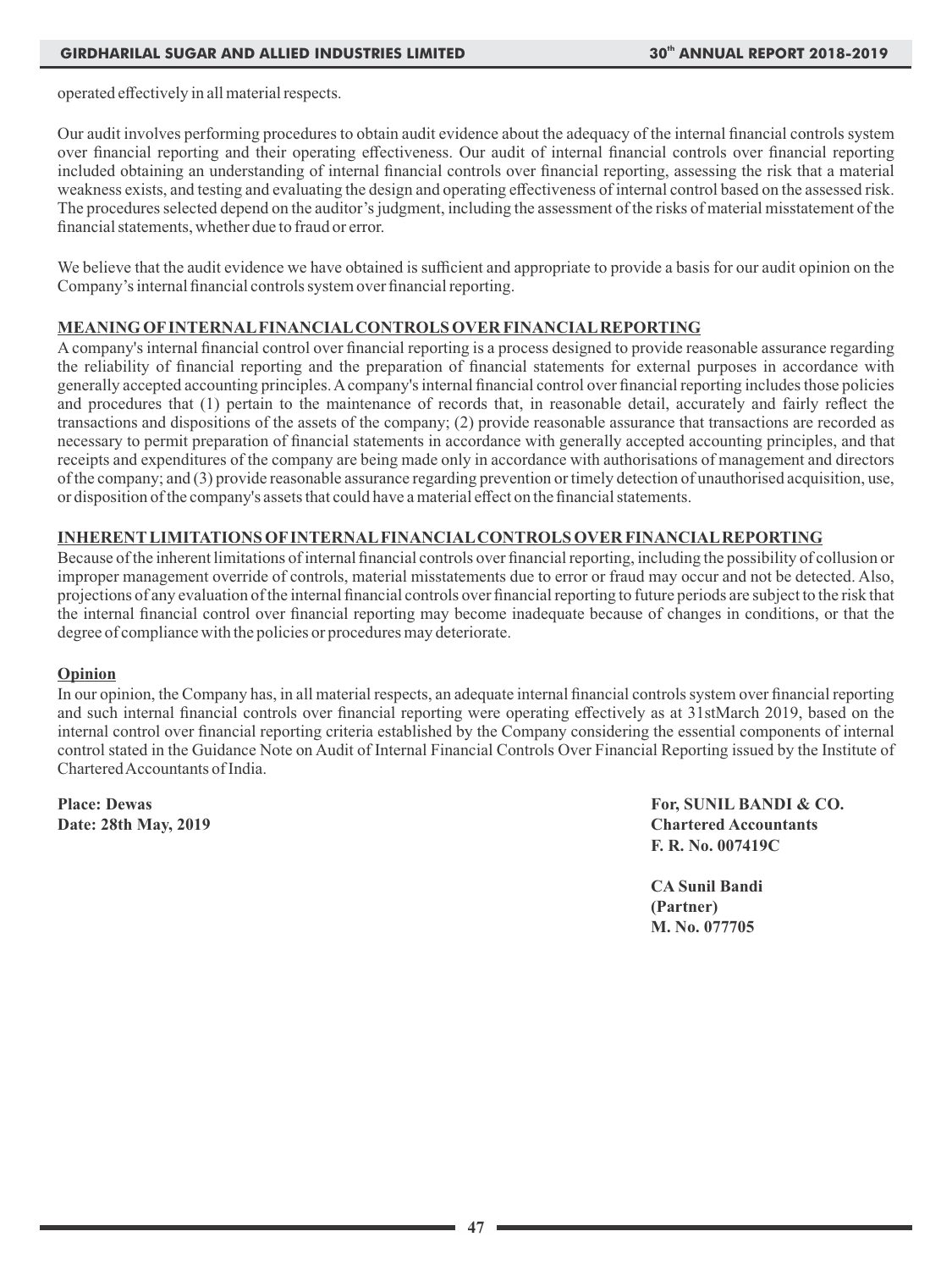**(In Rupees)**

# **Girdharilal Sugar And Allied Industries Limited st Balance Sheet as at 31 March, 2019 CIN :- L15424MP1989PLC005564**

|               | <b>Particulars</b>                                              | <b>Note</b>    | As at                            | As at                         |
|---------------|-----------------------------------------------------------------|----------------|----------------------------------|-------------------------------|
|               |                                                                 |                | <b>March 31, 2019</b>            | <b>March 31, 2018</b>         |
| <b>ASSETS</b> |                                                                 |                |                                  |                               |
| $\mathbf{1}$  | <b>NON CURRENT ASSETS</b><br>(a) Property Plant and Equipment   | $\overline{4}$ | 41,05,56,681                     | 42,60,27,877                  |
|               | (b) Capital Work in Progress                                    | 5              | 7,82,457                         | 7,82,457                      |
|               | (c) Financial Assets                                            |                |                                  |                               |
|               | (i) Investments                                                 | 6              | 1,200                            | 1,200                         |
|               | (ii) Loans                                                      | 7              | 94,09,182                        | 36, 13, 771                   |
|               | (iii) Other Financial Assets                                    |                |                                  |                               |
|               | (d) Deferred Tax Assets                                         | 8              | 1,14,86,042                      | 1,59,52,353                   |
|               | (e) Other non current assets                                    | 9              | 53,67,936                        | 33,86,024                     |
| $\mathbf{2}$  | <b>CURRENTASSETS</b>                                            |                | 43,76,03,498                     | 44,97,63,682                  |
|               | (a) Inventories                                                 | 10             | 16, 17, 83, 436                  | 16,91,03,474                  |
|               | (b) Financial Assets                                            |                |                                  |                               |
|               | (i) Trade Receivables                                           | 11             | 10,27,56,606                     | 11,27,71,587                  |
|               | (ii) Cash and Cash Equivalents                                  | 12             | 11,63,609                        | 29,29,563                     |
|               | (iii) Other Bank balances other than (ii) above                 | 12             | 19,55,803                        | 14,46,840                     |
|               | (iv) Loans                                                      | 13             | 15, 17, 18, 824                  | 16,93,24,246                  |
|               | (v) Other Financial Assets                                      | 14             | 3,16,30,421                      | 2,43,25,373                   |
|               | (c) Current Tax Assets (Net)<br>(d) Other Current Assets        | 15<br>16       | 5.11.571<br>1,65,94,498          | 14,73,605<br>1,66,60,490      |
|               |                                                                 |                | 46,81,14,768                     | 49,80,35,179                  |
|               | <b>TOTALASSETS</b>                                              |                | 90,57,18,266                     | 94,77,98,860                  |
|               | <b>EQUITYAND LIABILITIES</b>                                    |                |                                  |                               |
|               | Equity                                                          |                |                                  |                               |
|               | (a)<br><b>Equity Share Capital</b>                              | 17             | 19, 16, 53, 870                  | 19, 16, 53, 870               |
|               | (b)<br>Other Equity                                             | 18             | (2,73,48,247)<br>16,43,05,623    | (1,61,49,495)<br>17,55,04,375 |
|               | <b>LIABILITIES</b>                                              |                |                                  |                               |
| $\mathbf{1}$  | <b>NON CURRENT LIABILITIES</b>                                  |                |                                  |                               |
|               | (a) Financial Liabilities                                       |                |                                  |                               |
|               | (i) Borrowings                                                  | 19             | 7,44,253                         | 3,16,49,608                   |
|               | (b) Provisions                                                  | 20             | 61,84,755                        | 61, 68, 737                   |
|               |                                                                 |                | 69,29,008                        | 3,78,18,345                   |
| $\mathbf{2}$  | <b>CURRENT LIABILITIES</b>                                      |                |                                  |                               |
|               | (a) Financial Liabilities                                       |                |                                  |                               |
|               | (I) Borrowings                                                  | 19             | 15, 31, 41, 288                  | 12, 26, 11, 023               |
|               | (II) Trade Payable                                              |                |                                  |                               |
|               | (i) Total outstanding due to micro                              |                | 4,07,736                         | 43,94,461                     |
|               | & small enterprises<br>(ii) Total outstanding dues of creditors |                | 21,90,30,790                     | 25,85,67,794                  |
|               | other than micro $\&$ small enterprises.                        |                |                                  |                               |
|               | (iii) Other Financial Liabilities                               | 22             | 23, 19, 69, 732                  | 22,74,06,297                  |
|               | (b) Other Current Liabilities                                   | 23             | 12,86,11,034                     | 11,95,59,793                  |
|               | (c) Provisions                                                  | 24             | 13.23.055<br><u>73,44,83,635</u> | 19,36,772<br>73,44,76,140     |
|               | <b>TOTAL EQUITY AND LIABILITIES</b>                             |                | 90,57,18,266                     | 94,77,98,860                  |
|               | Significant Accounting Policies                                 | $\mathbf{1}$   |                                  |                               |
|               | The accompanying notes are an integral part of                  | 2 to 46        |                                  |                               |
|               | these financial statement                                       |                |                                  |                               |

This is the Balance Sheet referred to in our report of even date<br>For Sunil Bandi & Company

Chartered Accountants Firm Reg. No. 007419C **CA: Sunil Bandi RAJESH AGRAWAL RAJESH AGRAWAL RAJESH AGRAWAL RAJESH AGRAWAL RAJESH AGRAWAL RAJESH AGRAWAL** 

Partner MANAGING DIRECTOR DIRECTOR M.No. 077705 DIRECTOR DIN : 00107009 DIN : 00359638 DIN : 00107009 **RAKESH BHATNAGAR NARENDRAGUPTA PLACE: DEWAS** CHIEF FINANCIAL OFFICER COMPANYS<br>
DATE: 28<sup>th</sup> May 2019 PAN: ABVPB8154G M.NO. 47935 **th DATE: 28 May 2019** PAN : ABVPB8154G M.NO. 47935

For and behalf of the Board of Directors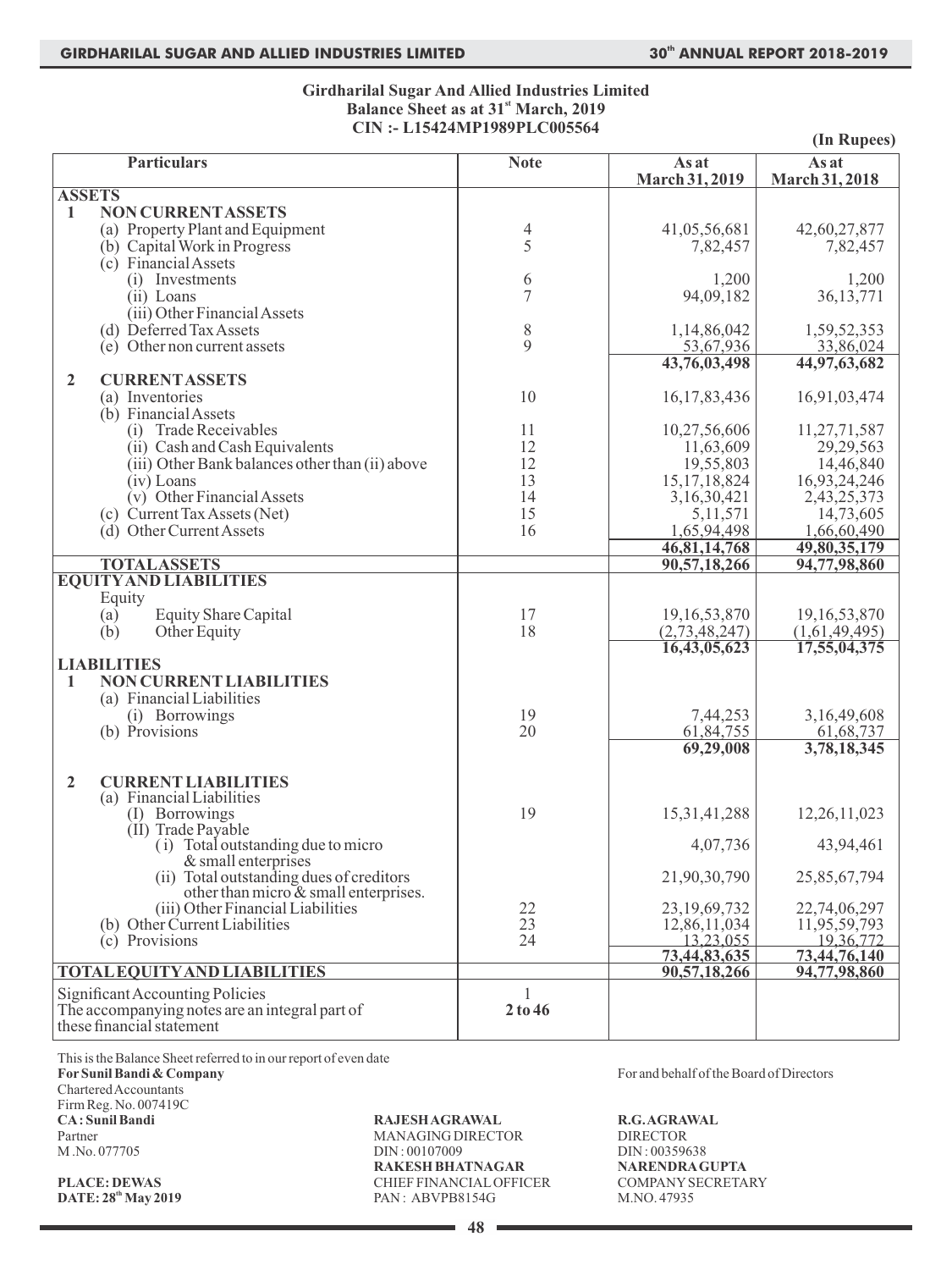#### **Girdharilal Sugar And Allied Industries Limited**  Statement of Profit and Loss for the year ended 31<sup>st</sup> March, 2019 **CIN :- L15424MP1989PLC005564**

|                                                                                       |                          |                |                                          | (In Rupees)                           |
|---------------------------------------------------------------------------------------|--------------------------|----------------|------------------------------------------|---------------------------------------|
| <b>Particulars</b>                                                                    |                          | <b>Note</b>    |                                          | For the year ended For the year ended |
|                                                                                       |                          |                | 31.03.2019                               | 31.03.2018                            |
| <b>Income</b>                                                                         |                          |                |                                          |                                       |
| Revenue From Operations                                                               |                          | 25             | 37, 14, 59, 086                          | 45,52,80,594                          |
| Other income                                                                          |                          | 26             | 44,13,409                                | 1,08,41,878                           |
| Total income (A)                                                                      |                          |                | 37, 58, 72, 495                          | 46, 61, 22, 472                       |
| <b>Expenses</b>                                                                       |                          |                |                                          |                                       |
| Cost of materials consumed                                                            |                          | 27             | 25,96,60,824                             | 32,68,49,497                          |
| Purchases of Stock-in-Trade                                                           |                          | 28             | 77,56,206                                | 52,15,000                             |
| Changes in inventories of finished goods, Stock-in-Trade                              |                          | 29             | 78, 35, 622                              | (20,21,616)                           |
| and work-in-progress                                                                  |                          |                |                                          |                                       |
|                                                                                       |                          |                |                                          |                                       |
| Employee benefit expense                                                              |                          | 30             | 1,84,88,611                              | 2,20,04,302                           |
| <b>Finance Costs</b>                                                                  |                          | 31             | 2,80,80,460                              | 3,04,86,820                           |
| Depreciation and amortization expense                                                 |                          | $\overline{4}$ | 1,83,88,632                              | 2,05,51,211                           |
| Other Expenses                                                                        |                          | 32             | 4,31,19,037                              | 6,30,43,679                           |
| Total expenses (B)                                                                    |                          |                | 38, 33, 29, 392                          | 46, 61, 28, 893                       |
| $Profit/(loss) before exceptional items and tax (C)$                                  |                          |                | (74, 56, 897)                            | (6, 421)                              |
| Exceptional Items (D)                                                                 |                          | 33             |                                          | 47,86,885                             |
| Profit/(loss) before tax (E=C-D)                                                      |                          |                | (74, 56, 897)                            | 47,80,464                             |
| <b>Tax</b> expense                                                                    |                          |                |                                          |                                       |
| $(1)$ Current tax                                                                     |                          |                |                                          |                                       |
| (2) Deferred tax (credit)/charge                                                      |                          | 8              | 44,66,311                                | 7,78,743                              |
| $\overline{\text{Total Tax}(F)}$                                                      |                          |                | 44,66,311                                | 7,78,743                              |
| Profit/(Loss) for the year from continuing operations(E-F)                            |                          |                | (1,19,23,208)                            | 40,01,721                             |
| <b>Profit/(Loss)</b> from discontinued operations                                     |                          |                |                                          |                                       |
| Tax expense of discontinued operations                                                |                          |                |                                          |                                       |
| $(1)$ Current tax                                                                     |                          |                |                                          |                                       |
| (2) Deferred tax                                                                      |                          |                |                                          |                                       |
|                                                                                       |                          |                |                                          |                                       |
| Profit/(Loss) from discontinued operations(after tax)                                 |                          |                |                                          |                                       |
| Profit/(loss) for the period                                                          |                          |                | (1,19,23,208)                            | 40,01,721                             |
| Other comprehensive income                                                            |                          | 34             |                                          |                                       |
| "A(i) Items that will not be reclassified to profit or loss"                          |                          |                | 7,24,456                                 | 27, 34, 338                           |
| "(ii) Income tax relating to items that will not be reclassified to profit or loss "  |                          |                |                                          |                                       |
| "B(i) Items that will be reclassified to profit or loss"                              |                          |                |                                          |                                       |
| "(ii) Income tax relating to items that will be reclassified to profit or loss "      |                          |                |                                          |                                       |
| <b>Total Other Comprehensive Income</b>                                               |                          |                | 7,24,456                                 | 27, 34, 338                           |
| <b>Total Comprehensive Income for the period (Comprising Profit (Loss)</b>            |                          |                | $\overline{(1,11,98,752)}$               | 67,36,059                             |
| and Other Comprehensive Income for the period)                                        |                          |                |                                          |                                       |
| Earnings per equity share of Rs. 10/- Each (for continuing operation):                |                          | 38             |                                          |                                       |
| <b>Basic</b>                                                                          |                          |                | 0.62                                     | 0.21                                  |
| Diluted                                                                               |                          |                | 0.62                                     | 0.21                                  |
| Earnings per equity share of Rs. 10/- Each (for discontinued operation):              |                          | 38             |                                          |                                       |
| <b>Basic</b>                                                                          |                          |                |                                          |                                       |
| Diluted                                                                               |                          |                |                                          |                                       |
|                                                                                       |                          |                |                                          |                                       |
| Earnings per equity share of Rs. 10/- Each (for discontinued & continuing operations) |                          | 38             |                                          |                                       |
| <b>Basic</b>                                                                          |                          |                | 0.62                                     | 0.21                                  |
| <b>Diluted</b>                                                                        |                          |                | 0.62                                     | 0.21                                  |
| Significant Accounting Policies and Notes on Financial Statements                     |                          | 1 to 46        |                                          |                                       |
| This is the Balance Sheet referred to in our report of even date                      |                          |                |                                          |                                       |
| For Sunil Bandi & Company                                                             |                          |                | For and behalf of the Board of Directors |                                       |
| Chartered Accountants<br>Firm Reg. No. 007419C                                        |                          |                |                                          |                                       |
| CA: Sunil Bandi                                                                       | <b>RAJESHAGRAWAL</b>     |                | <b>R.G. AGRAWAL</b>                      |                                       |
| Partner                                                                               | <b>MANAGING DIRECTOR</b> |                | <b>DIRECTOR</b>                          |                                       |
| M.No.077705                                                                           | DIN: 00107009            |                | DIN: 00359638                            |                                       |
|                                                                                       | <b>RAKESH BHATNAGAR</b>  |                | <b>NARENDRA GUPTA</b>                    |                                       |

**PLACE: DEWAS** CHIEF FINANCIAL OFFICER COMPANY SECRETARY **the PAN:** ABVPB8154G M.NO. 47935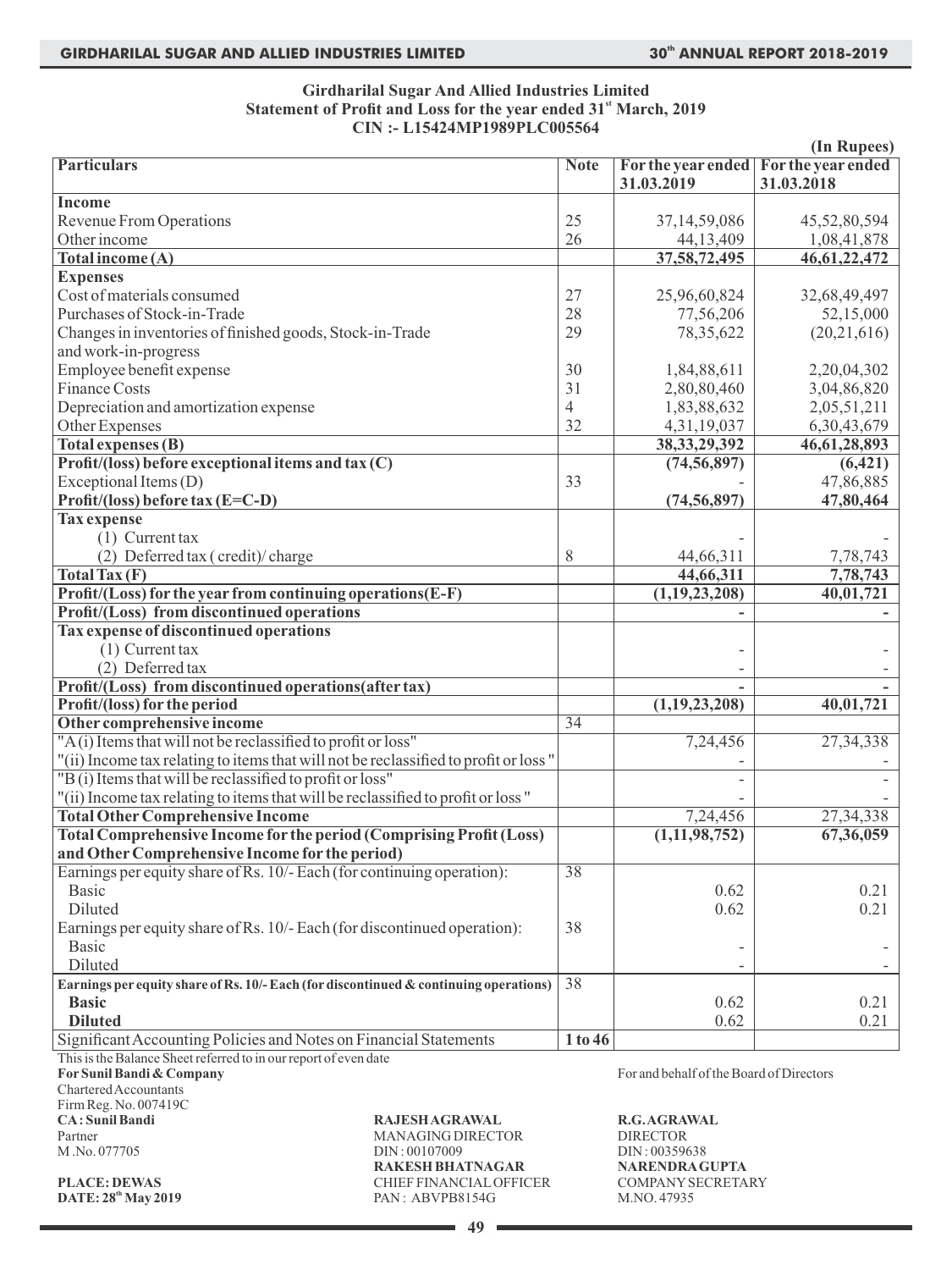#### **GIRDHARILAL SUGAR AND ALLIED INDUSTRIES LIMITED th 30 ANNUAL REPORT 2018-2019**

#### **Cash Flow Statement For the year ended 31<sup>st</sup> March, 2019**<br>**For ended Particulars Year ended Year ended st st 31 March 2019 31 March 2018 A Cash Flow from Operating Activities Profit / (Loss) before tax**  $(74,56,897)$  47,80,464 Adjustments for: Remeasurement of Defined Benefit Plans 7,24,456 <br>  $1.83.88.632$  2.05.50.834 2.05.50.834 Depreciation & Amortisation 1,83,88,632 2,05,50,834<br>Provision for Gratuity 1,69,120 Provision for Gratuity 8,74,049 11,69,120<br>Provision for Leave Encashment 3.45.837 4.63.390 Provision for Leave Encashment 3,45,837 4,63,390<br>Unwinding Finance Cost 43.01.402 37,68.201 Unwinding Finance Cost 43,01,402 43,01,402 37,68,201<br>Miscelleneous Balances Written off (4.50.197) (10.95.812) Miscelleneous Balances Written off (4,50,197) (10,95,812)<br>Interest Expense 2.79.20.346 2.98.73.613 Interest Expense 2,79,20,346 2,98,73,613<br>Profit 0n Sale of Assets 29.69.250 2,98,73,613 2 Profit 0n Sale of Assets (29,69,250) (16,65,834)<br>Interest Income (2.95,539) (4.06,539) Interest Income (2,95,539) (4,88,39,736) 4,88,39,736 5,53,91,311<br>4,13,82,839 6,01,71,775 **Operating Profit before Working Capital Changes** Adjustments for: Trade Receivables 1,00,14,981 1,11,69,880<br>Other financial assets 20.96,791 20.96,791 Other financial assets Other Bank Balances (5,08,963) 2,17,033<br>Inventories 73.20.038 (37.20.717) Inventories 1993 (37,20,717) (37,20,038 (37,20,717) Other Current Assets 65,992 (10,71,197) Trade Payables (4,35,23,729) (96,07,689) Other Current Liabilities 95,01,438 (1,54,20,337)<br>Short Term Provisions 16.28.886 Short Term Provisions 16,28,886<br>Movement in deposits (57,95,411) (3,01,76,048) (2,36,642) Movement in deposits (57,95,411) (3,01,76,048) (2,36,642) (1,49,43,992) **Net Cash generated from / (used) in Operating Activities (before tax)** 1,12,06,791 4,52,27,783<br>Taxes (Paid) / Refund (net) (10.19.878) 4,52,27,783 Taxes (Paid) / Refund (net)<br> **Net Cash generated from / (used) in**<br>  $1,01,86,913$ (9,91,651)<br>
(9,91,651)<br>
(9,91,651) Net Cash generated from / (used) in **Operating Activities B Cash Flow from Investing Activities** Interest Received (70,31,043) (70,31,043) (Purchase)/Sale of Tangible Assets (Net)<br>
Movement in Loans and Advances<br>
(98.90.053) (1.36.58.254) Movement in Loans and Advances (98,90,053)  $\frac{1}{35.96.719}$ **Net Cash generated from / (used in)** 1,35,96,719 (67,56,686) **Investing Activities C Cash Flow from Financing Activities**  Interest Paid (2,79,20,346) (2,98,73,613) Repayment/Proceeds of Long Term/Short Term Loans 44,35,010 (7,16,570) Repayment of Unpaid Matured Debentures (2,46,665) (7,12,175)<br>Movement in Long Term Provisions (18.17.585) (47.41.374) Movement in Long Term Provisions (18,17,585) ( $\frac{18,17,585}{2,55,49,586}$ **Net Cash generated from / (used in)**  $(2,55,49,586)$  (3,60,43,732) **Financing Activities Net increase / (decrease) in Cash and (17,65,954) 14,35,714 Cash Equivalents (A+B+C) Opening Balance of Cash and Cash Equivalents 29,29,563 14,93,849**<br> **Closing Balance of Cash and Cash Equivalents** 11,63,609 11,63,609 29,29,563 Closing Balance of Cash and Cash Equivalents 11,63,609 29,29,563<br>Net increase / (decrease) in Cash and 2012 14,35,714 Net increase / (decrease) in Cash and **Cash Equivalents (In Rupees)**

**Girdharilal Sugar And Allied Industries Limited**

This is the Balance Sheet referred to in our report of even date **For Sunil Bandi & Company** For and behalf of the Board of Directors

Chartered Accountants Firm Reg. No. 007419C **CA: Sunil Bandi RAJESH AGRAWAL R.G. AGRAWAL**

Partner MANAGING DIRECTOR DIRECTOR DIRECTOR DIRECTOR DIRECTOR DIRECTOR DIRECTOR DIRECTOR DIN : 00359638 M .No. 077705 DIN : 00107009 DIN : 00107009 DIN : 00359638 **RAKESH BHATNAGAR NARENDRAGUPTA PLACE: DEWAS** CHIEF FINANCIAL OFFICER COMPANYS<br>
DATE: 28<sup>th</sup> May 2019 **PAN: ABVPB8154G** M.NO.47935 **PAN: ABVPB8154G**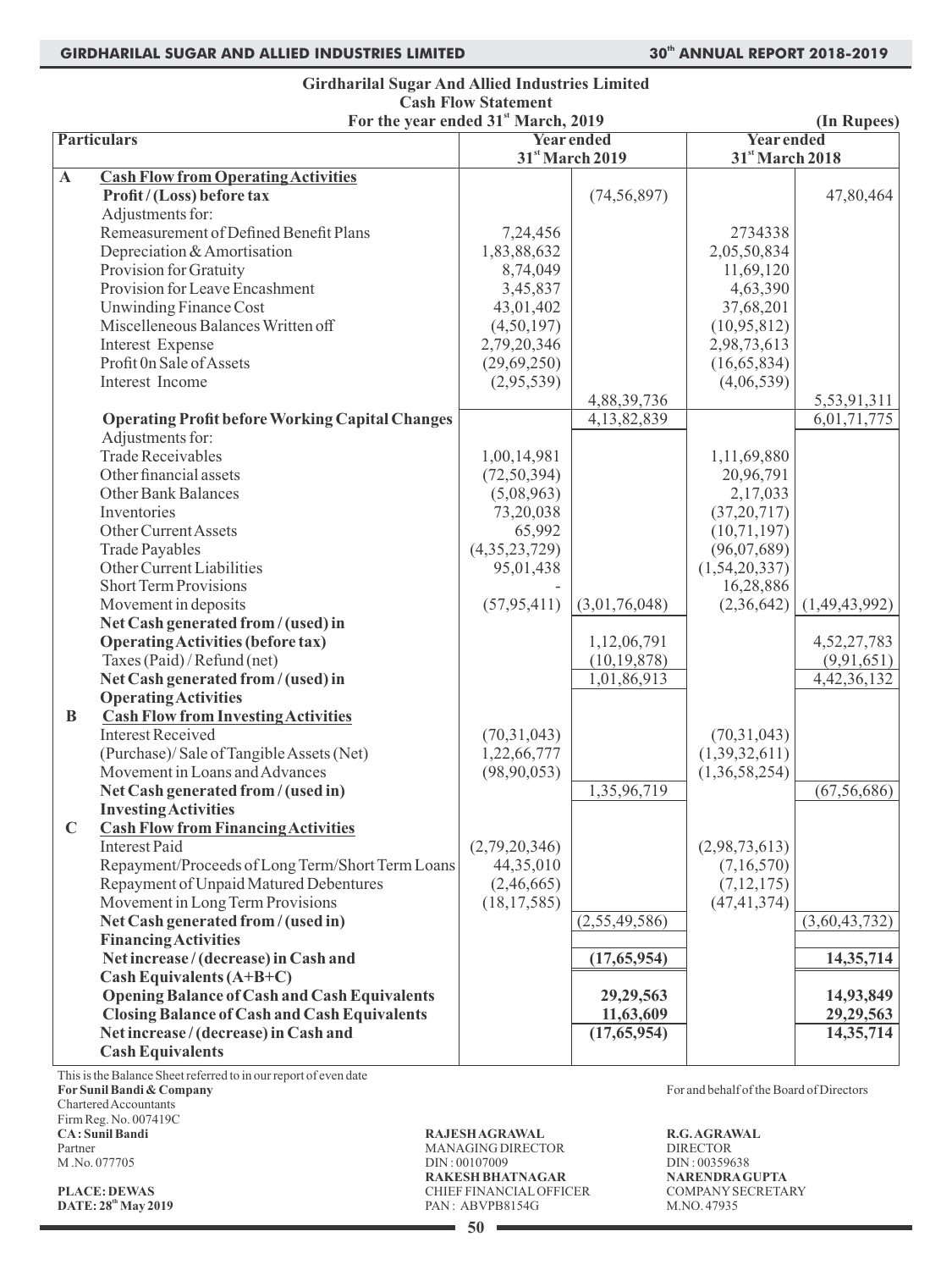#### **STATEMENT OF CHANGES IN EQUITY Girdharilal Sugar And Allied Industries Limited Statement of Changes in Equity for the period ended 31st March 2019**

## **A. Equity Share Capital**

|                                                                   | (Rupees)     |
|-------------------------------------------------------------------|--------------|
| <b>Particulars</b>                                                | Amount       |
| Balance at the beginning of reporting period as on 1st April 2017 | 19,16,53,870 |
| Changes in Equity share capital during the year 2017-18           |              |
| Balance at the end of reporting period as on 31st March 2018      | 19,16,53,870 |
| Changes in Equity share capital during the year 2018-19           |              |
| Balance at the end of reporting period as on 31st March 2019      | 19,16,53,870 |

#### **B. OtherEquity**

|                                       |                                                                              |                           | <b>Reserve and Surplus</b>         |                                      | (Rupees)         |
|---------------------------------------|------------------------------------------------------------------------------|---------------------------|------------------------------------|--------------------------------------|------------------|
|                                       | <b>Equity</b><br>Component<br>of Compound<br>Financial<br><b>Instruments</b> | Capital<br><b>Reserve</b> | <b>Retained</b><br><b>Earnings</b> | <b>Revaluation</b><br><b>Surplus</b> | <b>Total</b>     |
| <b>31st March 2018</b>                |                                                                              |                           |                                    |                                      |                  |
| Balance at the beginning of reporting | 1,90,15,381                                                                  | 1,40,00,000               | (18, 75, 56, 371)                  | 13,90,93,019                         | (1, 54, 47, 971) |
| period 1st April, 2017                |                                                                              |                           |                                    |                                      |                  |
| Profit for the year 2017-18           |                                                                              |                           | 40,01,721                          |                                      | 40,01,721        |
| Other comprehensive income            |                                                                              |                           | 27, 34, 338                        |                                      | 27, 34, 338      |
| for the year $2017-18$                |                                                                              |                           |                                    |                                      |                  |
| Transferred from Retained Earnings    |                                                                              |                           | (74, 37, 583)                      | $\overline{\phantom{0}}$             | (74, 37, 583)    |
| Balance at the end of reporting       | 1,90,15,381                                                                  | 1,40,00,000               | (18, 82, 57, 895)                  | 13,90,93,019                         | (1,61,49,495)    |
| period 31st March 2018                |                                                                              |                           |                                    |                                      |                  |
| <b>31st March 2019</b>                |                                                                              |                           |                                    |                                      |                  |
| Profit for the year 2018-19           |                                                                              |                           | (1,19,23,208)                      |                                      | (1,19,23,208)    |
| Total comprehensive income            |                                                                              |                           | 7,24,456                           |                                      | 7,24,456         |
| for the year $2018-19$                |                                                                              |                           |                                    |                                      |                  |
| Balance at the end of reporting       | 1,90,15,381                                                                  | 1,40,00,000               | (19, 94, 56, 647)                  | 13,90,93,019                         | (2,73,48,247)    |
| period 31st March 2019                |                                                                              |                           |                                    |                                      |                  |

This is the Balance Sheet referred to in our report of even date<br>For Sunil Bandi & Company Chartered Accountants Firm Reg. No. 007419C

**CA: Sunil Bandi RAJESH AGRAWAL R.G. AGRAWAL** Partner MANAGING DIRECTOR DIRECTOR M.No. 077705 M.No. 27705  $DIN : 00107009$ 

**RAKESH BHATNAGAR NARENDRAGUPTA PLACE: DEWAS** CHIEF FINANCIAL OFFICER **DATE: 28<sup>th</sup> May 2019 PAN**: ABVPB8154G M.NO. 47935

For and behalf of the Board of Directors

ī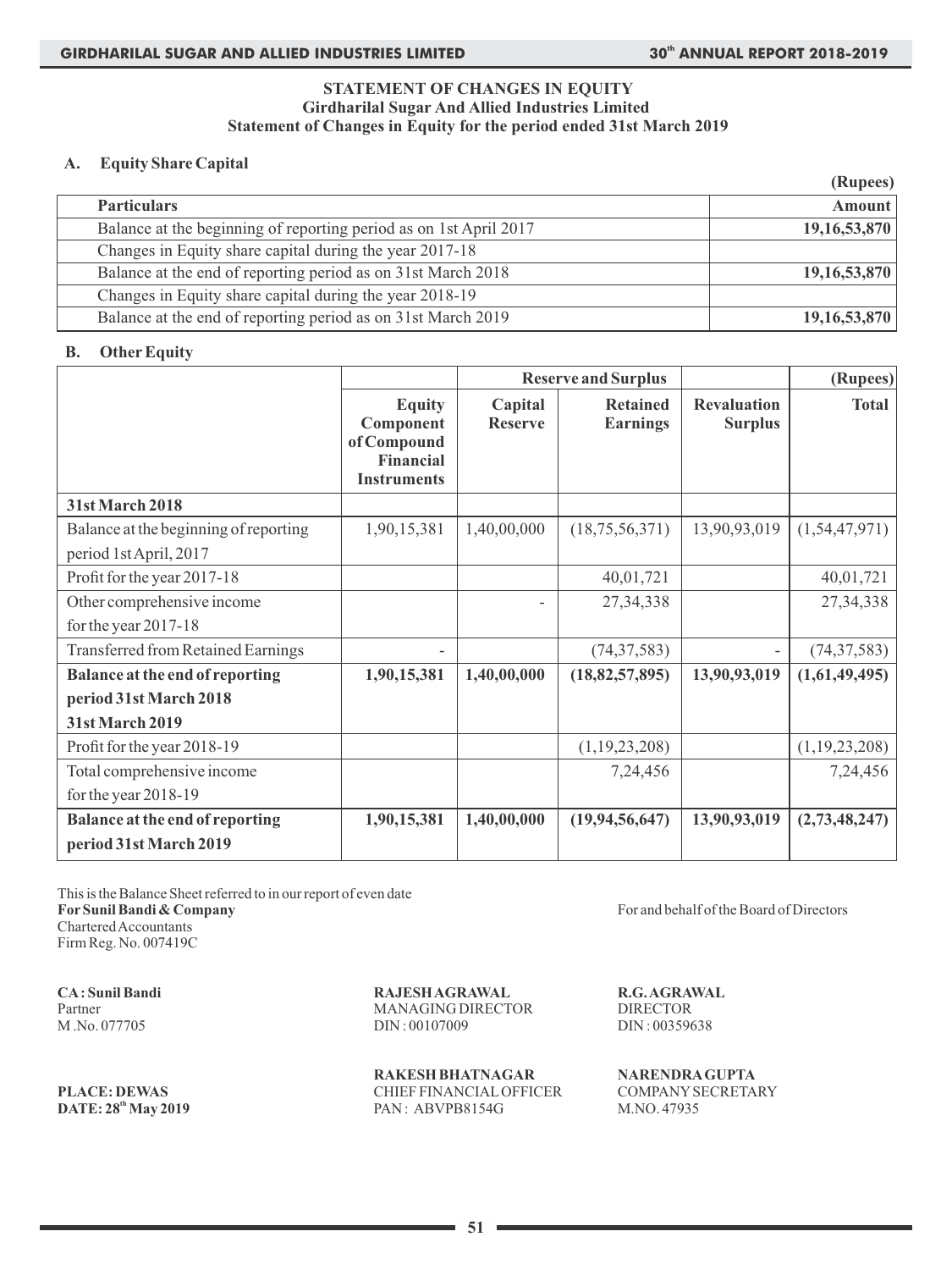# **Girdharilal Sugar And Allied Industries Limited** Notes on Financial Statement for the year ended  $31<sup>st</sup> March, 2019$

#### **Significant Accounting Policies**

#### **1. CORPORATE INFORMATION**

The Company was incorporated on 27/10/1989. The Registered office of the company is situated at 45/47-A Industrial Area No.1,A.B.Road,Dewas (M.P.). Presently the company is engaged in Agro based activities. The company has a Dairy plant, Soya Solvent plant and edible oil refinery at Dewas (M.P.). The Company had issued shares to the Public in past. The shares are listed at BSE and are admitted at CDSL. The Registrar and Share Transfer Agent is Purva Sharegistry (India)Pvt. Ltd., 9 shivshakti Industrial Estate, off N.M.Joshi Marg, Lower Parel (E), Mumbai.

# **2. BASIS OFPREPARATION AND SIGNIFICANTACCOUNTING POLICIES**

# **2.1 BASIS OFPREPARATION AND PRESENTATION**

The standalone financial statements have been prepared on a historical cost basis, except for the following assets and liabilities which have been measured at fair value:

- Certain financial assets and liabilities (including derivative instruments) and
- Defined benefit plans plan assets

"The financial statements of the Company have been prepared to comply with the Indian Accounting standards ('Ind AS'), including the rules notified under the relevant provisions of the Companies Act, 2013. Upto the year ended March 31, 2017, the Company has prepared its financial statements in accordance with the requirement of Indian Generally Accepted Accounting Principles (GAAP), which include Standards notified under the Companies (Accounting Standards) Rules, 2006 and considered as "Previous GAAP"."

#### **2.2 SUMMARYOFSIGNIFICANTACCOUNTING POLICIES**

#### **a) Property, Plant and Equipment (PPE)**

- i) Property, plant and equipment are stated at cost, net of recoverable taxes, trade discount and rebates less accumulated depreciation and impairment losses, if any. Such cost includes purchase price, borrowing cost and any cost directly attributable to bringing the assets to its working condition for its intended use, net charges on foreign exchange contracts and adjustments arising from exchange rate variations attributable to the assets.
- ii) Subsequent costs are included in the asset's carrying amount or recognised as a separate asset, as appropriate, only when it is probable that future economic benefits associated with the item will flow to the entity and the cost can be measured reliably. In the carrying amount of an item of PPE, the cost of replacing the part of such an item is recognized when that cost is incurred if the recognition criteria are met. The carrying amount of those parts that are replaced is derecognized in accordance with the derecognition principles.
- iii) Expenses incurred relating to project, net of income earned during the project development stage prior to its intended use, are considered as pre - operative expenses and disclosed under Capital Work - in - Progress.
- iv) "Depreciation on property, plant and equipment is provided using straight line method. Depreciation is provided based on useful life of the assets as prescribed in Schedule II to the Companies Act, 2013. Each part of an item of Property, Plant & Equipment with a cost that is significant in relation to total cost of the Machine is depreciated separately, if its useful life is different than the life of the Machine.Based on the technical evaluation,the management belives that the useful life of Dies and Moulds is 6 years."
- v) The residual values, useful lives and methods of depreciation of property, plant and equipment are reviewed at each financial year end and adjusted prospectively, if appropriate.
- vi) Gains or losses arising from derecognition of a property, plant and equipment are measured as the difference between the net disposal proceeds and the carrying amount of the asset and are recognised in the Statement of Profit and Loss when the asset is derecognised.
- vii) Spare parts procured along with the Plant & Machinery or subsequently which meet the recognition criteria are capitalized and added in the carrying amount of such item. The carrying amount of those spare parts that are replaced is derecognized when no future economic benefits are expected from their use or upon disposal. Other machinery spares are treated as "stores & spares" forming part of the inventory.

#### **b) Leases**

i) Leases are classified as finance leases whenever the terms of the lease, transfers substantially all the risks and rewards of ownership to the lessee. All other leases are classified as operating leases.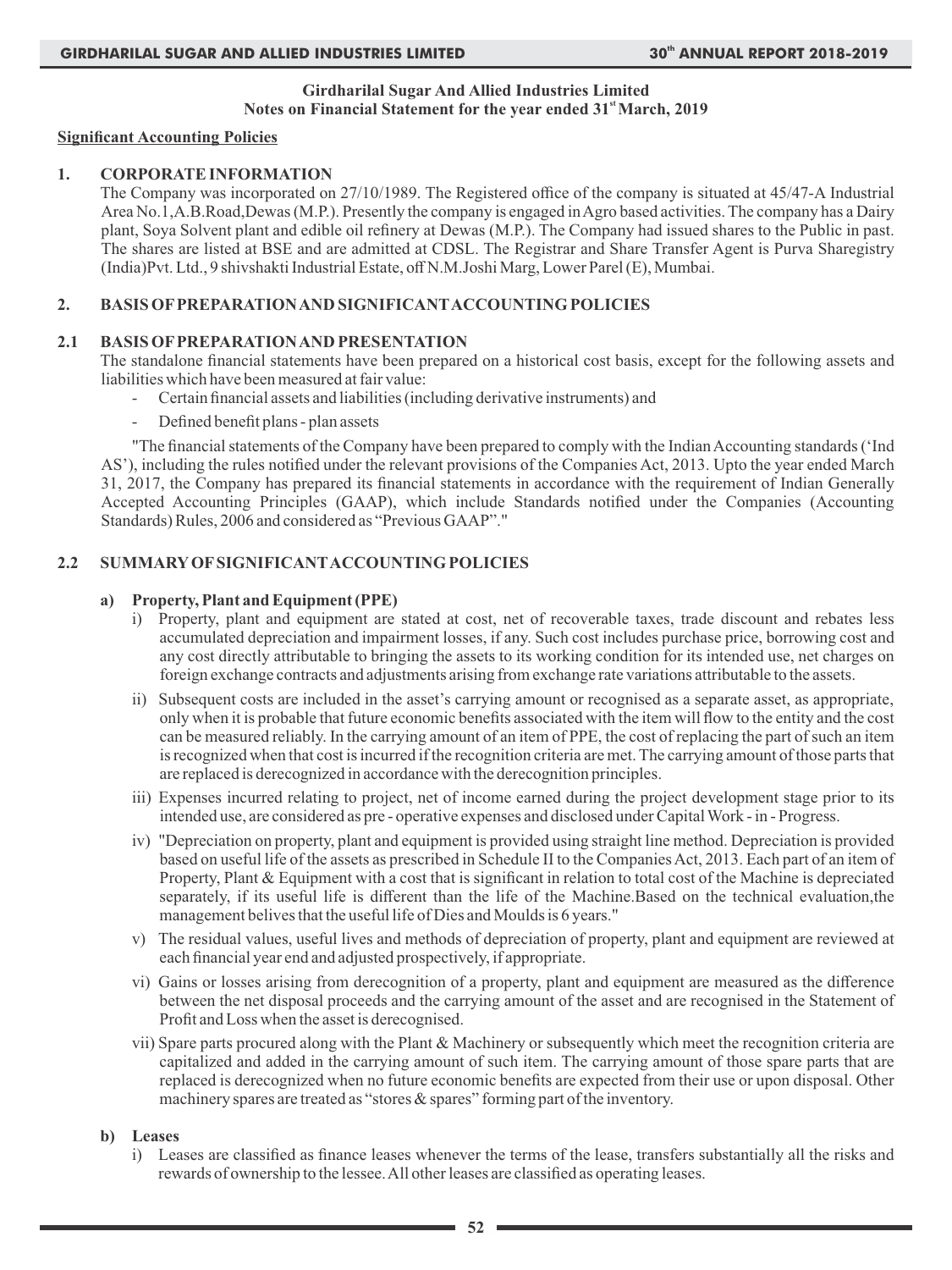- ii) Leased assets: Assets held under finance leases are initially recognised as assets of the Company at their fair value at the inception of the lease or, if lower, at the present value of the minimum lease payments. The corresponding liability to the lessor is included in the balance sheet as a finance lease obligation.
- iii) Lease payments are apportioned between finance expenses and reduction of the lease obligation so as to achieve a constant rate of interest on the remaining balance of the liability. Finance expenses are recognised immediately in Statement of Profit and Loss, unless they are directly attributable to qualifying assets, in which case they are capitalized. Contingent rentals are recognised as expenses in the periods in which they are incurred.
- iv) Aleased asset is depreciated over the useful life of the asset. However, if there is no reasonable certainty that the Company will obtain ownership by the end of the lease term, the asset is depreciated over the shorter of the estimated useful life of the asset and the lease term.
- v) Operating lease payments are recognised as an expense in the Statement of Profit and Loss on a straight-line basis over the lease term except where another systematic basis is more representative of time pattern in which economic benefits from the leased assets are consumed.

#### **c) Intangible assets**

- i) Intangible Assets are stated at cost of acquisition net of recoverable taxes, trade discount and rebates less accumulated amortization /depletion and impairment loss, if any. Such cost includes purchase price, borrowing costs, and any cost directly attributable to bringing the asset to its working condition for the intended use, net charges on foreign exchange contracts and adjustments arising from exchange rate variations attributable to the intangible assets.
- ii) Subsequent costs are included in the asset's carrying amount or recognised as a separate asset, as appropriate, only when it is probable that future economic benefits associated with the item will flow to the entity and the cost can be measured reliably.
- iii) Gains or losses arising from derecognition of an intangible asset are measured as the difference between the net disposal proceeds and the carrying amount of the asset and are recognised in the Statement of Profit and Loss when the asset is derecognised

#### **d) Capital Work in Progress**

- i) Expenditure incurred on assets under construction (including a project) is carried at cost under Capital Work in Progress. Such costs comprises purchase price of asset including import duties and non-refundable taxes after deducting trade discounts and rebates and costs that are directly attributable to bringing the asset to the location and condition necessary for it to be capable of operating in the manner intended by management.
- ii) Cost directly attributable to projects under construction include costs of employee benefits, expenditure in relation to survey and investigation activities of the projects, cost of site preparation, initial delivery and handling charges, installation and assembly costs, professional fees, expenditure on maintenance and up-gradation etc. of common public facilities, depreciation on assets used in construction of project, interest during construction and other costs if attributable to construction of projects. Such costs are accumulated under "Capital works in progress" and subsequently allocated on systematic basis over major assets, other than land and infrastructure facilities, on commissioning of projects.
- iii) Capital Expenditure incurred for creation of facilities, over which the Company does not have control but the creation of which is essential principally for construction of the project is capitalized and carried under "Capital work in progress" and subsequently allocated on systematic basis over major assets, other than land and infrastructure facilities, on commissioning of projects, keeping in view the "attributability" and the "Unit of Measure" concepts in Ind AS 16- "Property, Plant & Equipment". Expenditure of such nature incurred after completion of the project, is charged to Statement of Profit and Loss.

#### **e) Research and Development Expenditure**

Revenue expenditure pertaining to research is charged to the Statement of Profit and Loss. Development costs of products are charged to the Statement of Profit and Loss unless a product's technological and commercial feasibility has been established, in which case such expenditure is capitalised.

# **f) Finance Cost**

i) Borrowing costs include exchange differences arising from foreign currency borrowings to the extent they are regarded as an adjustment to the interest cost. Borrowing costs directly attributable to the acquisition, construction or production of an asset that necessarily takes a substantial period of time to get ready for its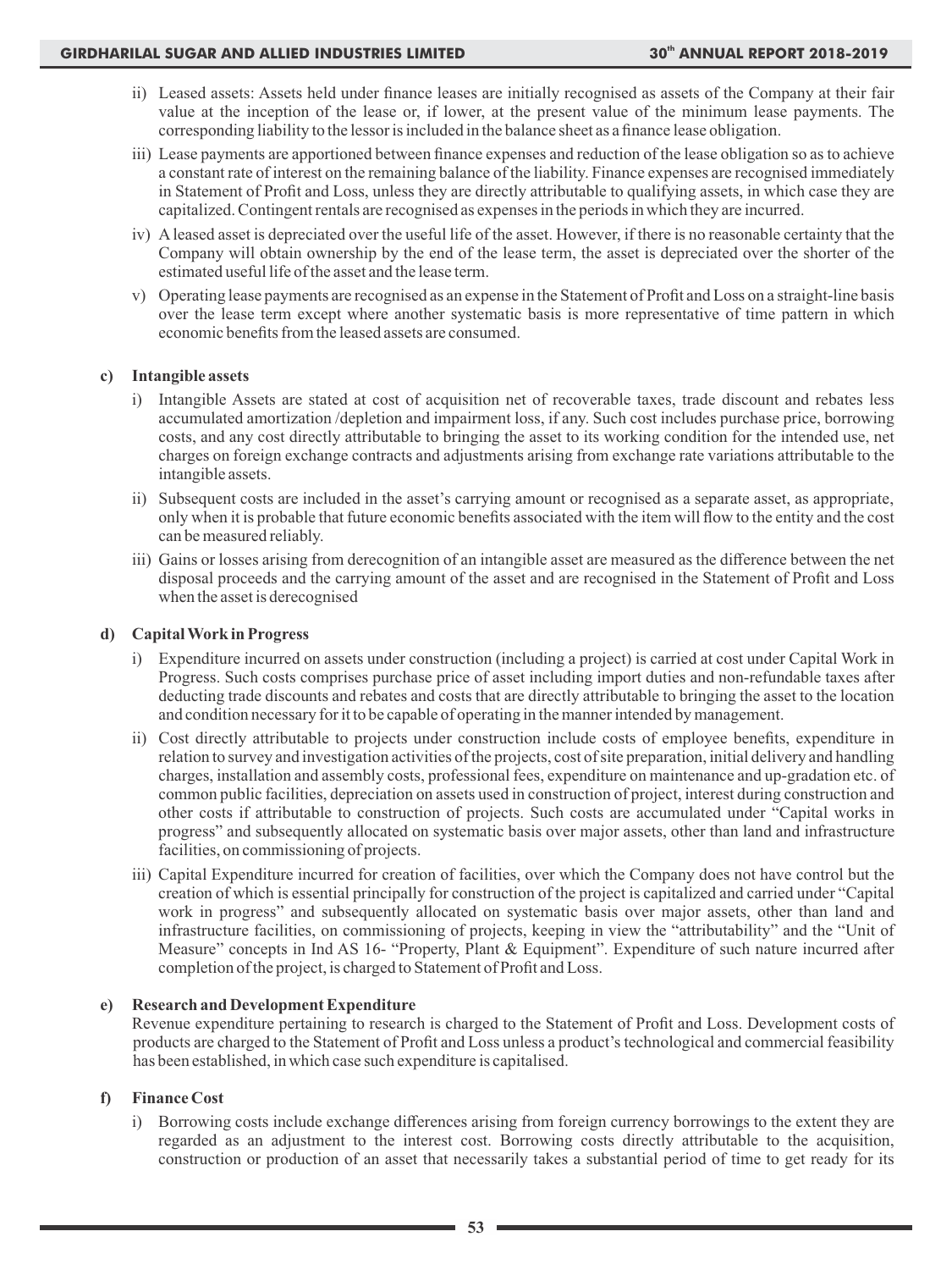intended use or sale are capitalised as part of the cost of the asset. A qualifying asset is one that necessarily takes substantial period of time to get ready for its intended use.

- ii) Interest income earned on the temporary investment of specific borrowings pending their expenditure on qualifying assets is deducted from the borrowing costs eligible for capitalisation.
- iii) All other borrowing costs are expensed in the period in which they occur.

#### **g) Inventories**

- i) Items of inventories are measured at lower of cost and net realisable value after providing for obsolescence, if any, except in case of by-products which are valued at net realisable value. Cost of inventories comprises of cost of purchase, cost of conversion and other costs including manufacturing overheads net of recoverable taxes incurred in bringing them to their respective present location and condition.
- ii) Cost of raw materials, stores and spares, packing materials, trading and other products are determined at Cost, with moving average price on FIFO basis

#### **h) Impairment of non-financial assets - property, plant and equipment and intangible assets**

- i) The Company assesses at each reporting date as to whether there is any indication that any property, plant and equipment and intangible assets or group of assets, called Cash Generating Units (CGU) may be impaired. If any such indication exists the recoverable amount of an asset or CGU is estimated to determine the extent of impairment, if any. When it is not possible to estimate the recoverable amount of an individual asset, the Company estimates the recoverable amount of the CGU to which the asset belongs.
- ii) An impairment loss is recognised in the Statement of Profit and Loss to the extent, asset's carrying amount exceeds its recoverable amount. The recoverable amount is higher of an asset's fair value less cost of disposal and value in use. Value in use is based on the estimated future cash flows, discounted to their present value using pretax discount rate that reflects current market assessments of the time value of money and risk specific to the assets.
- iii) The impairment loss recognised in prior accounting period is reversed if there has been a change in the estimate of recoverable amount.

#### **i) Provisions, Contingent Liabilities and Contingent Assets and Commitments**

- i) Provisions are recognised when the Company has a present obligation (legal or constructive) as a result of a past event, it is probable that an outflow of resources embodying economic benefits will be required to settle the obligation and a reliable estimate can be made of the amount of the obligation. Such provisions are determined based on management estimate of the amount required to settle the obligation at the balance sheet date. When the Company expects some or all of a provision to be reimbursed, the reimbursement is recognised as a standalone asset only when the reimbursement is virtually certain.
- ii) If the effect of the time value of money is material, provisions are discounted using a current pre-tax rate that reflects, when appropriate, the risks specific to the liability. When discounting is used, the increase in the provision due to the passage of time is recognised as a finance cost.
- iii) Contingent liabilities are disclosed on the basis of judgment of management. These are reviewed at each balance sheet date are adjusted to reflect the current management estimate.
- iv) Contingent assets are not recognized but are disclosed in the financial statements when inflow of economic benefits is probable.

#### **h) Income Taxes**

The tax expense for the period comprises current and deferred tax. Tax is recognised in Statement of Profit and Loss, except to the extent that it relates to items recognised in the other comprehensive income or in equity. In which case, the tax is also recognised in other comprehensive income or equity.

#### **i) Current tax**

Current tax assets and liabilities are measured at the amount expected to be recovered from or paid to the taxation authorities, based on tax rates and laws that are enacted or substantively enacted at the Balance sheet date.

#### **ii) Deferred tax**

Deferred tax is recognised on temporary differences between the carrying amounts of assets and liabilities in the financial statements and the corresponding tax bases used in the computation of taxable profit.

Deferred tax liabilities and assets are measured at the tax rates that are expected to apply in the period in which the liability is settled or the asset realised, based on tax rates (and tax laws) that have been enacted or substantively enacted by the end of the reporting period. The carrying amount of deferred tax liabilities and assets are reviewed at the end of each reporting period.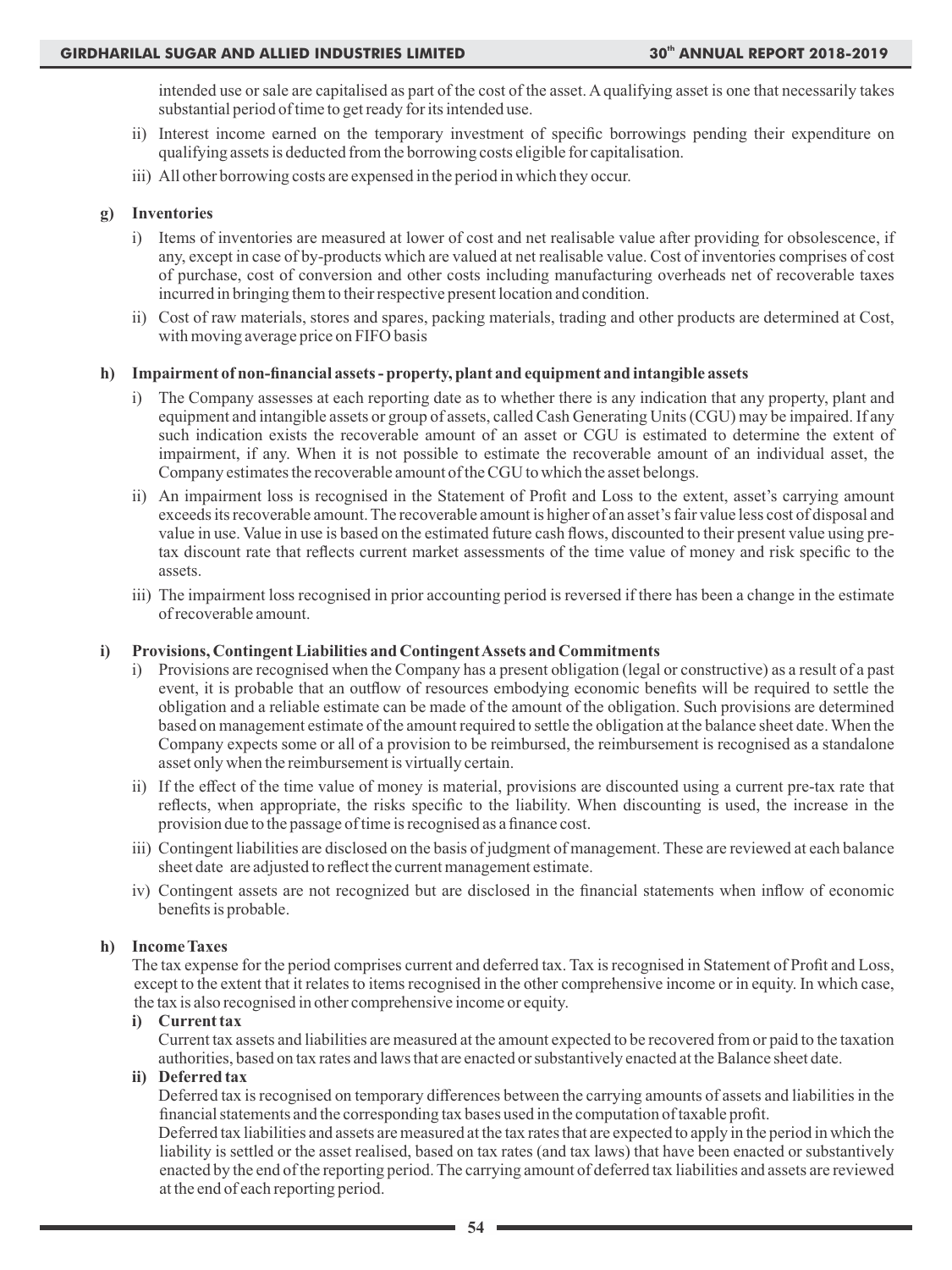#### **i) Foreign Currency Transactions**

- i) Transactions in foreign currencies are initially recorded at the exchange rate prevailing on the date of transaction. Monetary assets and liabilities denominated in foreign currencies are translated at the functional currency closing rates of exchange at the reporting date.
- ii) Exchange differences arising on settlement or translation of monetary items are recognised in Statement of Profit and Loss except to the extent of exchange differences which are regarded as an adjustment to interest costs on foreign currency borrowings that are directly attributable to the acquisition or construction of qualifying assets, are capitalized as cost of assets.
- iii) Non-monetary items that are measured in terms of historical cost in a foreign currency are recorded using the exchange rates at the date of the transaction. Non-monetary items measured at fair value in a foreign currency are translated using the exchange rates at the date when the fair value was measured. The gain or loss arising on translation of non-monetary items measured at fair value is treated in line with the recognition of the gain or loss on the change in fair value of the item (i.e., translation differences on items whose fair value gain or loss is recognised in OCI or Statement of Profit and Loss are also recognised in OCI or Statement of Profit and Loss, respectively).

#### **j) Employee Benefits Expense**

#### **Short Term Employee Benefits**

The undiscounted amount of short term employee benefits expected to be paid in exchange for the services rendered by employees are recognised as an expense during the period when the employees render the services.

#### **Post-Employment Benefits**

#### Defined Contribution Plans

A defined contribution plan is a post-employment benefit plan under which the Company pays specified contributions to a separate entity. The Company makes specified monthly contributions towards Provident Fund, Superannuation Fund and Pension Scheme. The Company's contribution is recognised as an expense in the Statement of Profit and Loss during the period in which the employee renders the related service.

#### **Defined Benefits Plans**

"The cost of the defined benefit plan and other post-employment benefits and the present value of such obligation are determined using actuarial valuations. An actuarial valuation involves making various assumptions that may differ from actual developments in the future. These include the determination of the discount rate, future salary increases, mortality rates and future pension increases. Due to the complexities involved in the valuation and its long-term nature, a defined benefit obligation is highly sensitive to changes in these assumptions. All assumptions are reviewed at each reporting date.The Company pays gratuity to the employees whoever has completed five years of service with the Company at the time of resignation/superannuation. The gratuity is paid  $(215$  days salary for every completed year of service as per the Payment of Gratuity Act 1972.The gratuity liability amount is contributed to the approved gratuity fund formed exclusively for gratuity payment to the employees. The gratuity fund has been approved by respective IT authorities.The liability in respect of gratuity and other post-employment benefits is calculated using the Projected Unit Credit Method and spread over the period during which the benefit is expected to be derived from employees' services.Re-measurement of defined benefit plans in respect of post- employment are charged to the Other Comprehensive Income."

#### **Employee Separation Costs**

Compensation to employees who have opted for retirement under the voluntary retirement scheme of the Company is payable in the year of exercise of option by the employee. The Company recognises the employee separation cost when the scheme is announced and the Company is demonstrably committed to it.

#### **k) Revenue recognition**

"Revenue from operation includes sale of goods and processing receipts. Revenue from sale of goods is recognised when the significant risks and rewards of ownership have been transferred to the buyer, recovery of the consideration is probable, the associated cost can be estimated reliably, there is no continuing effective control or managerial involvement with the goods, and the amount of revenue can be measured reliably.Revenue from rendering of services is recognised when the performance of agreed contractual task has been completed.Revenue from sale of goods is measured at the fair value of the consideration received or receivable, taking into account contractually defined terms of payment and excluding taxes or duties collected on behalf of the government.Revenue from operations includes sale of goods, services, service tax, excise duty and adjusted for discounts (net), and gain/ loss on corresponding hedge contracts. "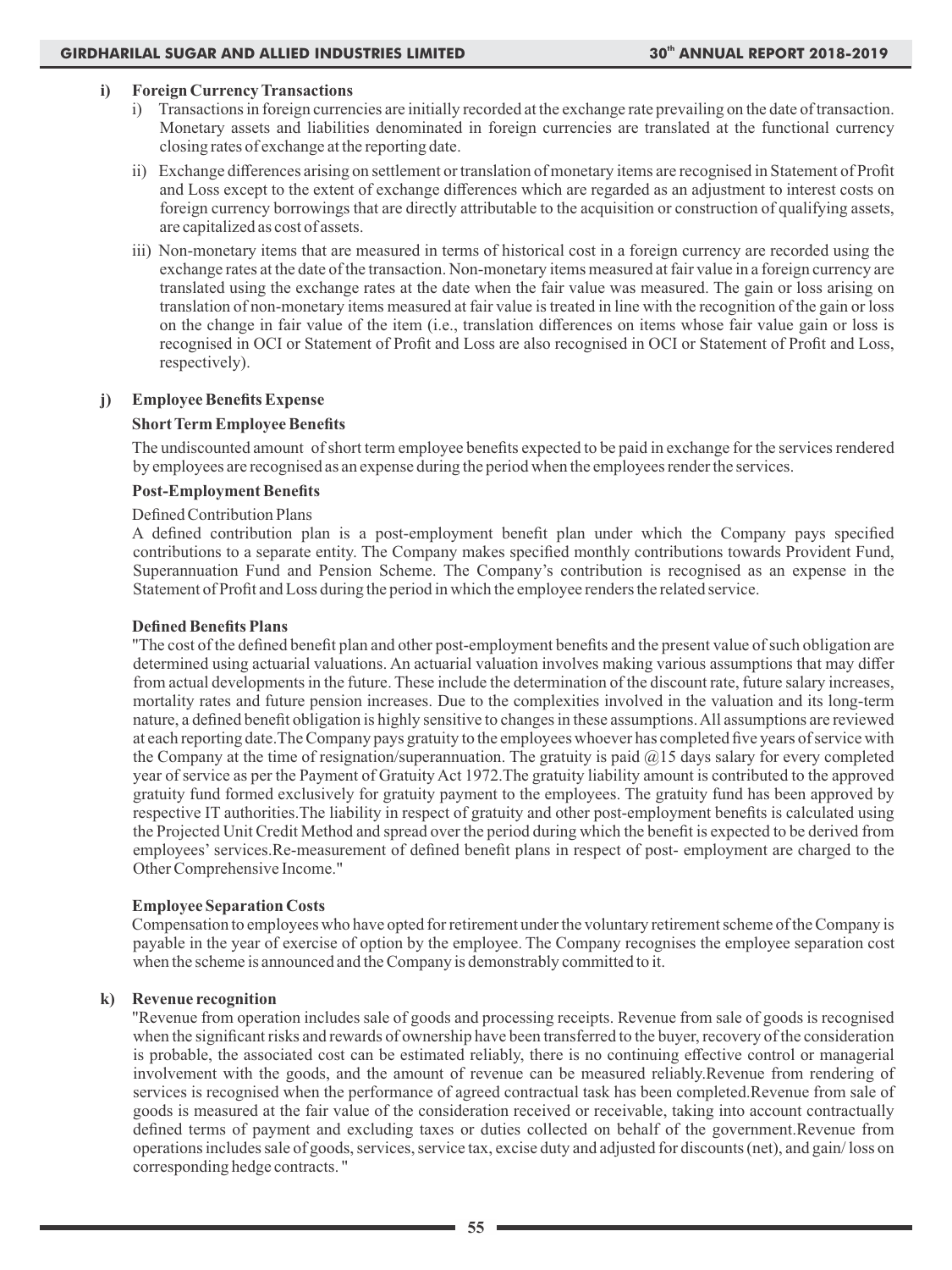#### **Interest income**

Interest income from a financial asset is recognised using effective interest rate (EIR) method.

#### **Dividends**

Revenue is recognised when the Company's right to receive the payment has been established, which is generally when shareholders approve the dividend.

#### **1) Insurance Claims**

Insurance claims are accounted for on the basis of claims admitted/ expected to be admitted to the extent that there is no uncertainty in receiving the claims.

#### **m) Financial Intruments**

# **i) Financial Assets**

#### **A. Initial recognition and measurement**

All financial assets and liabilities are initially recognized at fair value. Transaction costs that are directly attributable to the acquisition or issue of financial assets and financial liabilities, which are not at fair value through profit or loss, are adjusted to the fair value on initial recognition. Purchase and sale of financial assets are recognised using trade date accounting.

#### **B. Subsequent measurement**

Financial assets carried at amortised cost

Afinancial asset is measured at amortised cost if it is held within a business model whose objective is to hold the asset in order to collect contractual cash flows and the contractual terms of the financial asset give rise on specified dates to cash flows that are solely payments of principal and interest on the principal amount outstanding.

Financial assets at fair value through other comprehensive income (FVTOCI)

Afinancial asset is measured at FVTOCI if it is held within a business model whose objective is achieved by both collecting contractual cash flows and selling financial assets and the contractual terms of the financial asset give rise on specified dates to cash flows that are solely payments of principal and interest on the principal amount outstanding.

Financial assets at fair value through profit or loss (FVTPL)

Afinancial asset not classified as either amortised cost or FVOCI, is classified as FVTPL.

#### **C. Investment in subsidiaries, Associates and Joint Ventures**

"The Company has elected to measure investment in subsidiaries, joint venture and associate at cost. On the date of transition, the fair value has been considered as deemed cost. Investment in Equity shares & Mutual Funds etc., are classified at fair value through the profit and loss account."

#### **D. OtherEquity Investments**

All other equity investments are measured at fair value, with value changes recognised in Statement of Profit and Loss, except for those equity investments for which the Company has elected to present the value changes in 'Other Comprehensive Income'.

#### **E. Impairment of financial assets**

"In accordance with Ind AS 109, the Company uses 'Expected Credit Loss' (ECL) model, for evaluating impairment of financial assets other than those measured at fair value through profit and loss (FVTPL).Expected credit losses are measured through a loss allowance at an amount equal to: • The 12 months expected credit losses (expected credit losses that result from those default events on the financial instrument that are possible within 12 months after the reporting date); or • Full lifetime expected credit losses (expected credit losses that result from all possible default events over the life of the financial instrument) For trade receivables Company applies 'simplified approach'which requires expected lifetime losses to be recognised from initial recognition of the receivables. The Company uses historical default rates to determine impairment loss on the portfolio of trade receivables. At every reporting date these historical default rates are reviewed and changes in the forward looking estimates are analysed. For other assets, the Company uses 12 month ECLto provide for impairment loss where there is no significant increase in credit risk. If there is significant increase in credit risk full lifetime ECLis used."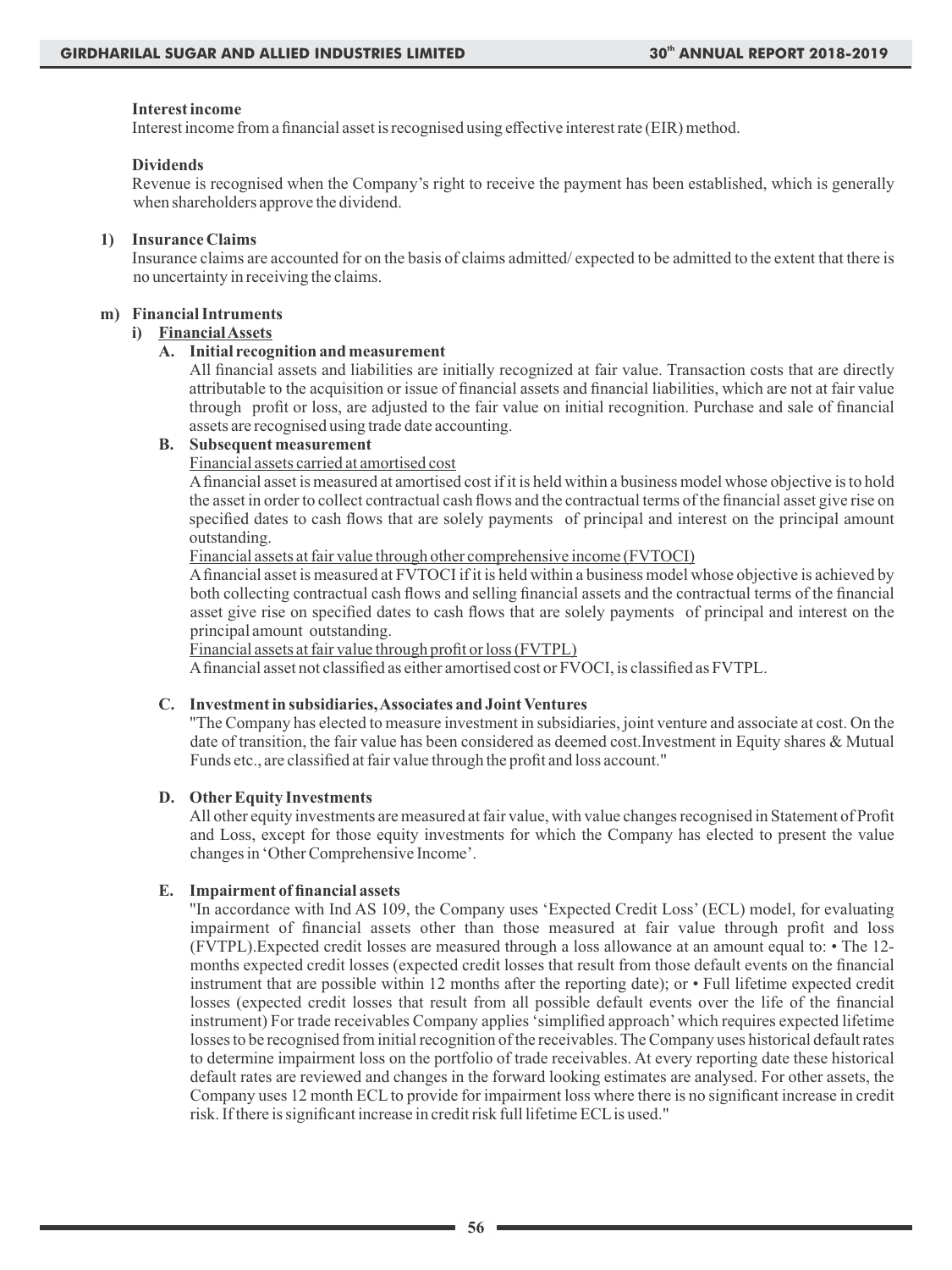#### **ii) Financial Liabilities**

#### **A. Initial recognition and measurement**

All financial liabilities are recognized at fair value and in case of loans, net of directly attributable cost. Fees of recurring nature are directly recognised in the Statement of Profit and Loss as finance cost.

#### **B. Subsequent measurement**

Financial liabilities are carried at amortized cost using the effective interest method. For trade and other payables maturing within one year from the balance sheet date, the carrying amounts approximate fair value due to the short maturity of these instruments.

#### **Derivative financial instruments and Hedge Accounting**

"The Company uses various derivative financial instruments such as interest rate swaps, currency swaps, forwards & options and commodity contracts to mitigate the risk of changes in interest rates, exchange rates and commodity prices. Such derivative financial instruments are initially recognised at fair value on the date on which a derivative contract is entered into and are also subsequently measured at fair value. Derivatives are carried as financial assets when the fair value is positive and as financial liabilities when the fair value is negative. Any gains or losses arising from changes in the fair value of derivatives are taken directly to Statement of Profit and Loss, except for the effective portion of cash flow hedges which is recognised in Other Comprehensive Income and later to Statement of Profit and Loss when the hedged item affects profit or loss or treated as basis adjustment if a hedged forecast transaction subsequently results in the recognition of a non-financial assets or non-financial liability."

Hedges that meet the criteria for hedge accounting are accounted for as follows:

- **a) "Cash flow hedge** The Company designates derivative contracts or non derivative financial assets / liabilities as hedging instruments to mitigate the risk of movement in interest rates and foreign exchange rates for foreign exchange exposure on highly probable future cash flows attributable to a recognised asset or liability or forecast cash transactions. When a derivative is designated as a cash flow hedging instrument, the effective portion of changes in the fair value of the derivative is recognized in the cash flow hedging reserve being part of other comprehensive income. Any ineffective portion of changes in the fair value of the derivative is recognized immediately in the Statement of Profit and Loss. If the hedging relationship no longer meets the criteria for hedge accounting, then hedge accounting is discontinued prospectively. If the hedging instrument expires or is sold, terminated or exercised, the cumulative gain or loss on the hedging instrument recognized in cash flow hedging reserve till the period the hedge was effective remains in cash flow hedging reserve until the underlying transaction occurs. The cumulative gain or loss previously recognized in the cash flow hedging reserve is transferred to the Statement of Profit and Loss upon the occurrence of the underlying transaction. If the forecasted transaction is no longer expected to occur, then the amount accumulated in cash flow hedging reserve is reclassified in the Statement of Profit and Loss."
- **b) "Fair Value Hedge** The Company designates derivative contracts or non derivative financial assets / liabilities as hedging instruments to mitigate the risk of change in fair value of hedged item due to movement in interest rates, foreign exchange rates and commodity prices. Changes in the fair value of hedging instruments and hedged items that are designated and qualify as fair value hedges are recorded in the Statement of Profit and Loss. If the hedging relationship no longer meets the criteria for hedge accounting, the adjustment to the carrying amount of a hedged item for which the effective interest method is used is amortised to Statement of Profit and Loss over the period of maturity."

#### **Derecognition of financial instruments**

The Company derecognizes a financial asset when the contractual rights to the cash flows from the financial asset expire or it transfers the financial asset and the transfer qualifies for derecognition under Ind AS 109. A financial liability (or a part of a financial liability) is derecognized from the Company's Balance Sheet when the obligation specified in the contract is discharged or cancelled or expires.

#### **n) Operating Cycle**

"The Company presents assets and liabilities in the balance sheet based on current / non-current classification based on operating cycle.An asset is treated as current when it is:a. Expected to be realized or intended to be sold or consumed in normal operating cycle;b. Held primarily for the purpose of trading;c. Expected to be realized within twelve months after the reporting period, ord. Cash or cash equivalent unless restricted from being exchanged or used to settle a liability for at least twelve months after the reporting periodAll other assets are classified as non-current." "A liability is current when:a. It is expected to be settled in normal operating cycle;b. It is held primarily for the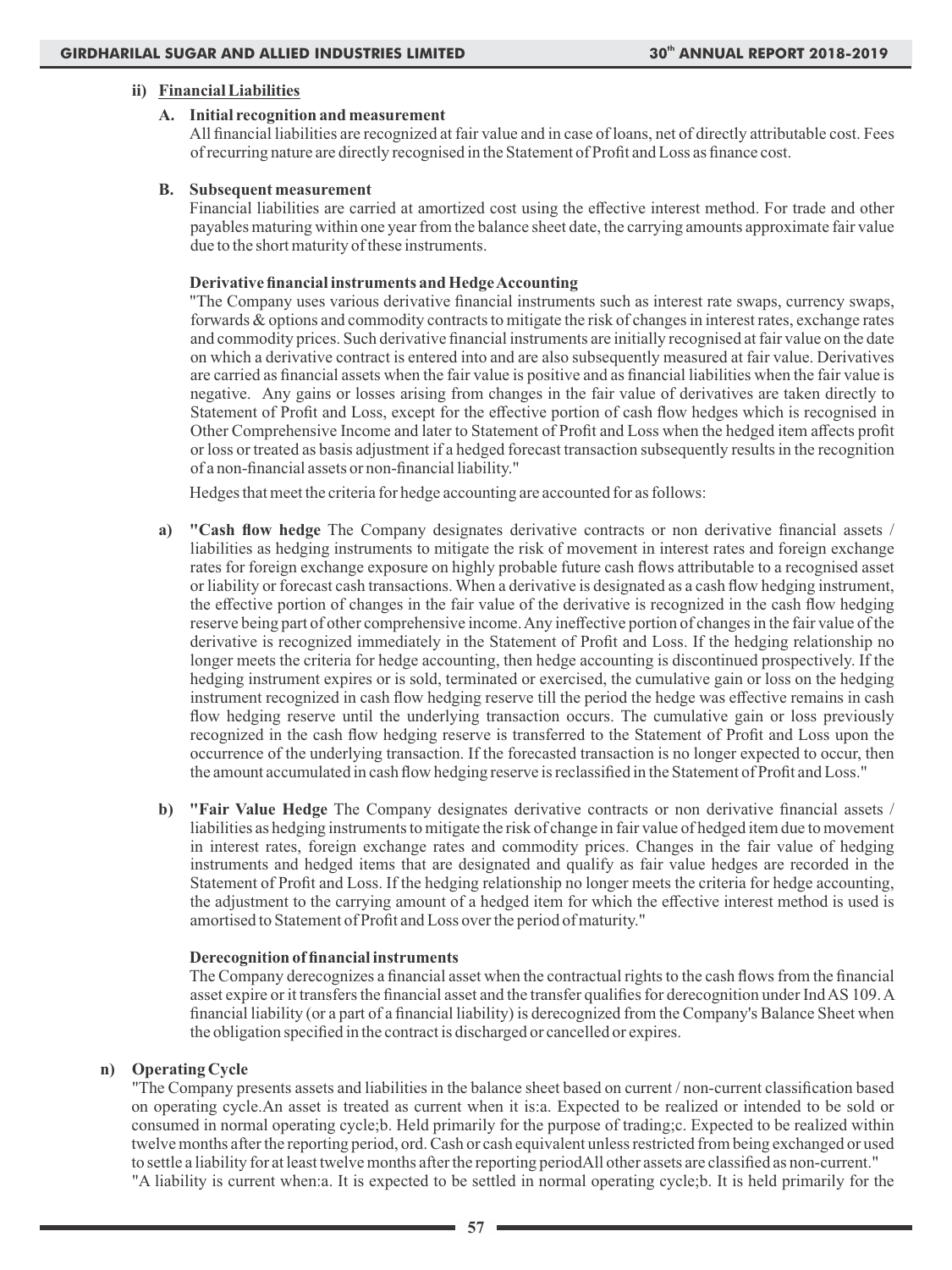purpose of trading;c. It is due to be settled within twelve months after the reporting period, ord. There is no unconditional right to defer the settlement of the liability for at least twelve months after the reporting periodAll other liabilities are classified as non-current.Deferred tax assets and liabilities are classified as non-current assets and liabilities.The company has identified twelve months as its operating cycle."

#### **o) Earnings PerShare**

Basic earnings per share are calculated by dividing the net profit or loss for the period attributable to equity shareholders by weighted average number of equity shares outstanding during the period. The weighted average number of equity shares outstanding during the period are adjusted for events of bonus issue; bonus element in a right issue to existing shareholders.

For the purpose of calculating diluted earnings per share, the net profit or loss for the year attributable to equity shareholders and the weighted average number of shares outstanding during the year are adjusted for the effects of all dilutive potential equity shares.

# **p) Dividend Distribution**

Dividend distribution to the shareholders is recognised as a liability in the company's financial statements in the period in which the dividends are approved by the company's shareholders.

#### **q) Statement of Cash Flows**

i) Cash and Cash equivalents

For the purpose of presentation in the statement of cash flows, cash and cash equivalents includes cash on hand, other short-term, highly liquid investments with original maturities of three months or less that are readily convertible to known amounts of cash and which are subject to an insignificant risk of changes in value.

ii) Statement of Cash Flows is prepared in accordance with the Indirect Method prescribed in the relevant Accounting Standard.

#### **2.3 CRITICALACCOUNTING JUDGMENTS AND KEYSOURCES OFESTIMATION UNCERTAINTY**

The preparation of the financial statements in conformity with the Ind AS requires management to make judgments, estimates and assumptions that affect the application of accounting policies and the reported amounts of assets, liabilities and disclosures as at date of the financial statements and the reported amounts of the revenues and expenses for the years presented. The estimates and associated assumptions are based on historical experience and other factors that are considered to be relevant. Actual results may differ from these estimates under different assumptions and conditions. The estimates and underlying assumptions are reviewed on an ongoing basis. Revisions to accounting estimates are recognized in the period in which the estimate is revised if the revision affects only that period or in the period of the revision and future periods if the revision affects both current and future periods.

#### **a) Depreciation / amortisation and useful lives of property plant and equipment / intangible assets**

Property, plant and equipment / intangible assets are depreciated / amortised over their estimated useful lives, after taking into account estimated residual value. Management reviews the estimated useful lives and residual values of the assets annually in order to determine the amount of depreciation / amortisation to be recorded during any reporting period. The useful lives and residual values are based on the Company's historical experience with similar assets and take into account anticipated technological changes. The depreciation / amortisation for future periods is revised if there are significant changes from previous estimates.

#### **b) Recoverability of trade receivable**

Judgements are required in assessing the recoverability of overdue trade receivables and determining whether a provision against those receivables is required. Factors considered include the credit rating of the counterparty, the amount and timing of anticipated future payments and any possible actions that can be taken to mitigate the risk of non-payment.

#### **c) Provisions**

Provisions and liabilities are recognized in the period when it becomes probable that there will be a future outflow of funds resulting from past operations or events and the amount of cash outflow can be reliably estimated. The timing of recognition and quantification of the liability requires the application of judgment to existing facts and circumstances, which can be subject to change. The carrying amounts of provisions and liabilities are reviewed regularly and revised to take account of changing facts and circumstances.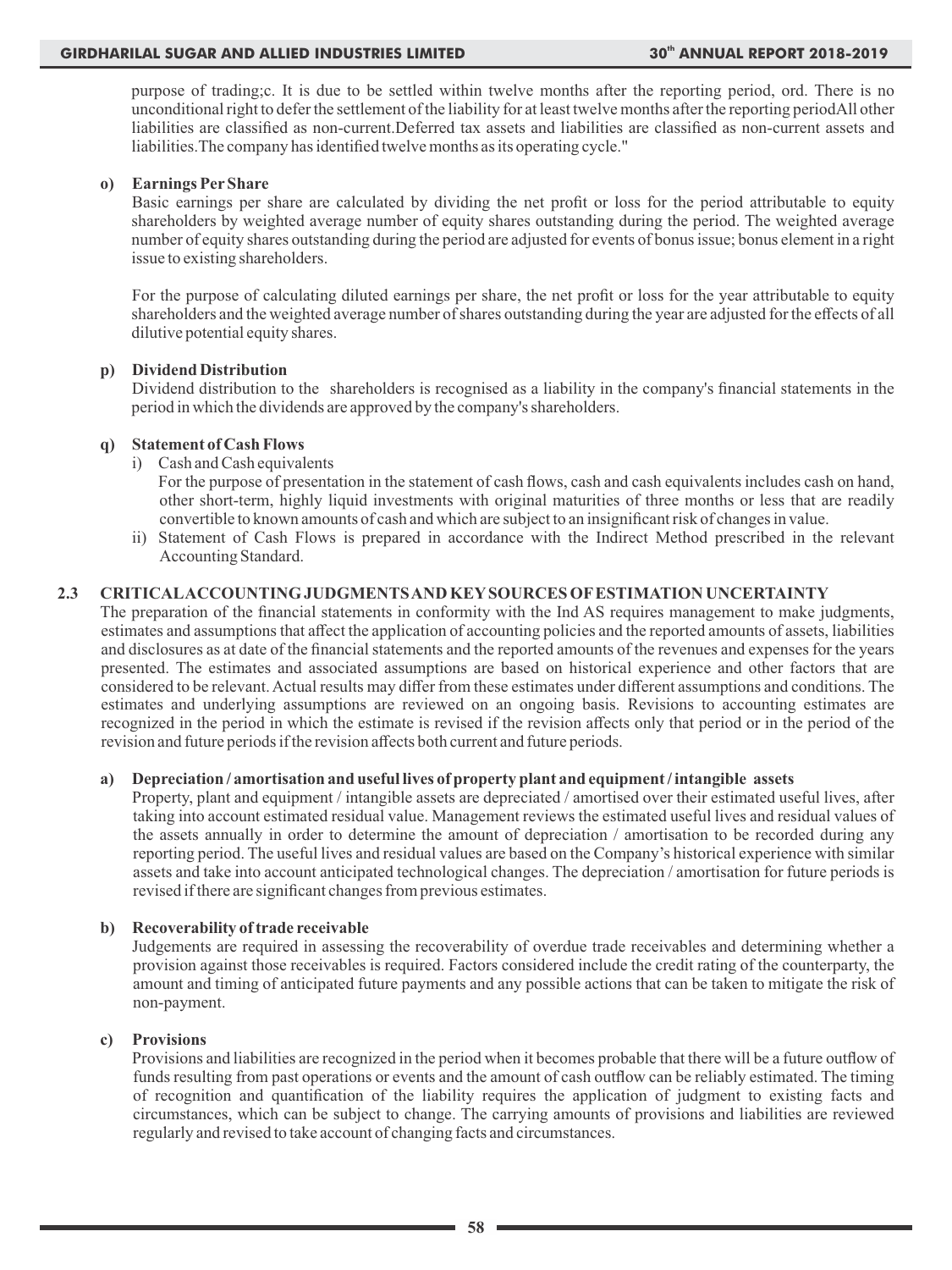#### **d) Impairment of non-financial assets**

The Company assesses at each reporting date whether there is an indication that an asset may be impaired. If any indication exists, the Company estimates the asset's recoverable amount. An asset's recoverable amount is the higher of an asset's or Cash Generating Units (CGU's) fair value less costs of disposal and its value in use. It is determined for an individual asset, unless the asset does not generate cash inflows that are largely independent of those from other assets or a groups of assets. Where the carrying amount of an asset or CGU exceeds its recoverable amount, the asset is considered impaired and is written down to its recoverable amount.

In assessing value in use, the estimated future cash flows are discounted to their present value using pre-tax discount rate that reflects current market assessments of the time value of money and the risks specific to the asset. In determining fair value less costs of disposal, recent market transactions are taken into account, if no such transactions can be identified, an appropriate valuation model is used.

#### **e) Impairment of financial assets**

The impairment provisions for financial assets are based on assumptions about risk of default and expected cash loss rates. The Company uses judgment in making these assumptions and selecting the inputs to the impairment calculation, based on Company's past history, existing market conditions as well as forward looking estimates at the end of each reporting period.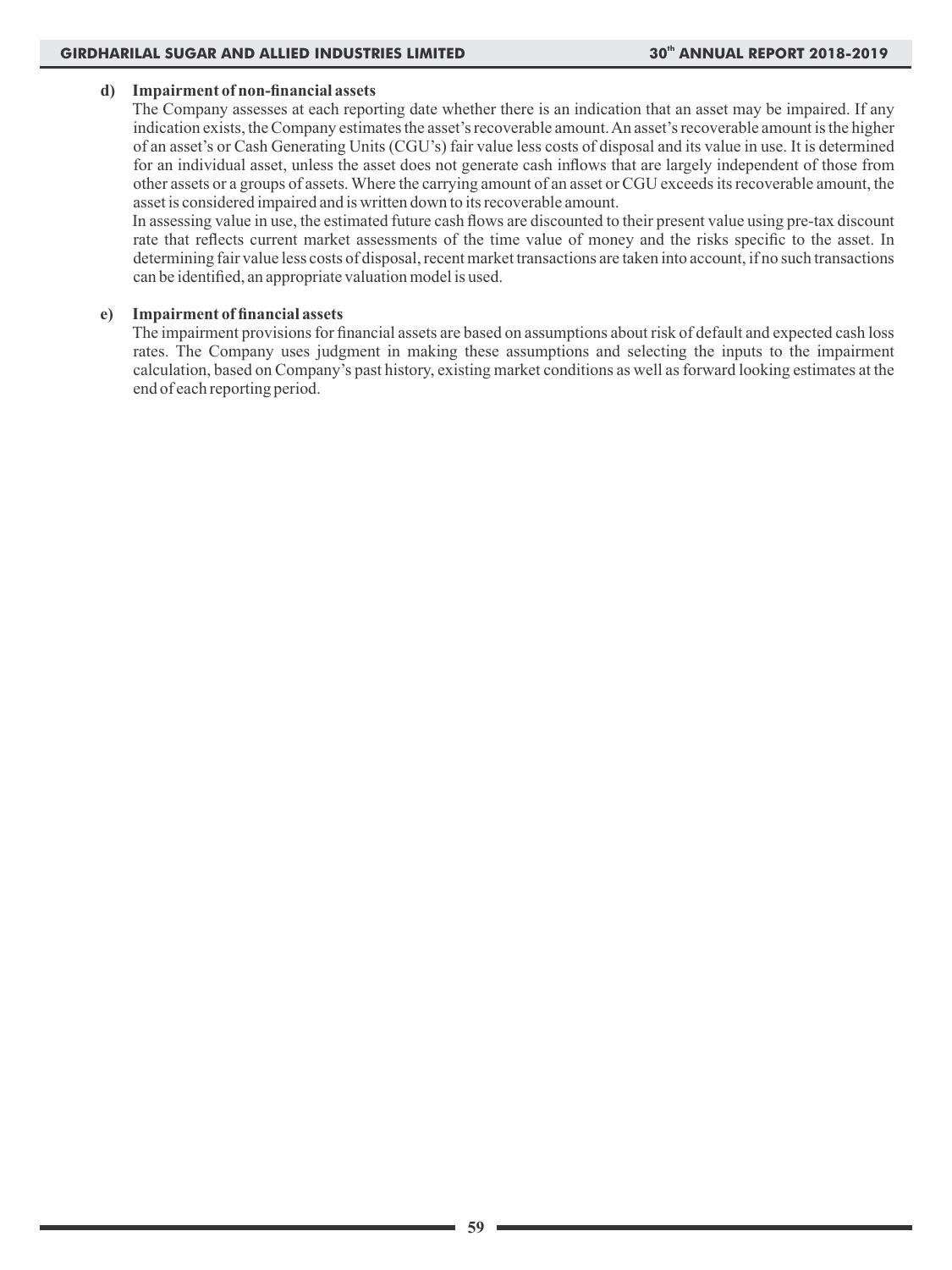# **Girdharilal Sugar And Allied Industries Limited Notes annexed to and forming part of Financial Statements**

| -6 | <b>Non-Current Investments</b>                               |                       |                       |
|----|--------------------------------------------------------------|-----------------------|-----------------------|
|    | <b>Particulars</b>                                           | As at                 | As at                 |
|    |                                                              | <b>March 31, 2019</b> | <b>March 31, 2018</b> |
|    | <b>Investment in Debentures or Bonds (At Amortized Cost)</b> |                       |                       |
|    | M.P.Government Bonds (Unquoted)                              | 1,200                 | 1,200                 |
|    | Total                                                        | 1,200                 | 1,200                 |
|    | Aggregate amount of quoted investments                       | <b>NIL</b>            | <b>NIL</b>            |
|    | Aggregate amount of unquoted investments                     | 1,200                 | 1,200                 |
|    | Aggregate amount of impairment in value of investments       | NIL                   | NIL                   |

#### **7 Loans**

| <b>Particulars</b>                                     | As at                    | As at                 |
|--------------------------------------------------------|--------------------------|-----------------------|
|                                                        | <b>March 31, 2019</b>    | <b>March 31, 2018</b> |
| <b>Security Deposits</b>                               |                          |                       |
| Unsecured, considered good                             | 94,09,182                | 36, 13, 771           |
| <b>Loans &amp; Advances to Related Parties</b>         |                          |                       |
| Premier Proteins Limited                               | $\overline{\phantom{0}}$ |                       |
| (Unsecured considered short term for the current year) |                          |                       |
| Total                                                  | 94,09,182                | 36, 13, 771           |

# **8 Deferred Tax Assets/(Liabilities)**

#### **The Movement on the deferred tax account is as follows**

| <b>Particulars</b>                                   | Asat                  | As at                 |  |
|------------------------------------------------------|-----------------------|-----------------------|--|
|                                                      | <b>March 31, 2019</b> | <b>March 31, 2018</b> |  |
| Deferred Tax Assets on account of timing differences |                       |                       |  |
| At the start of the year                             | 1,59,52,353           | 1,67,31,096           |  |
| (Charge)/Credit to Statement of Profit & Loss        | $-44.66.311$          | $-7.78.743$           |  |
| At the end of the year                               | 1,14,86,042           | 1,59,52,353           |  |

## **Component of Deferred Tax Liabilities/(Assets)**

| <b>Particulars</b>                                | As at          | Charge/(Credit)          | As at          |
|---------------------------------------------------|----------------|--------------------------|----------------|
|                                                   | 31st March-    | to Statement of          | 31st March-    |
|                                                   | 2018           | <b>Profit &amp; Loss</b> | 2019           |
| Deferred Tax Assets/(Liabilities) in relation to: |                |                          |                |
| Disallowances under section 43B                   | 5, 43, 17, 571 | 30,69,661                | 5,73,87,233    |
| Carryforward of losses                            | 5,49,68,362    | (1,15,91,749)            | 4, 33, 76, 613 |
| Property Plant and Equipment                      | (5,63,41,435)  | (4,05,577)               | (5,22,85,658)  |
| Long term provisions                              | (3,69,92,147)  |                          | (3,69,92,147)  |
| Short term provisions                             |                | $(-)$                    |                |
| Ind AS adjustments                                |                |                          |                |
| <b>Total</b>                                      | 1,59,52,352    | (44, 66, 311)            | 1,14,86,040    |

#### **9 Othernon current assets**

| <b>Particulars</b>                         | As at                 | As at                 |
|--------------------------------------------|-----------------------|-----------------------|
|                                            | <b>March 31, 2019</b> | <b>March 31, 2018</b> |
| Income Tax Refundable                      | 53,67,936             | 33,86,024             |
| Balance with Bank FDR held as Margin Money |                       |                       |
| (maturity more than 12 months)             |                       |                       |
| <b>Total</b>                               | 53,67,936             | 33,86,024             |

٠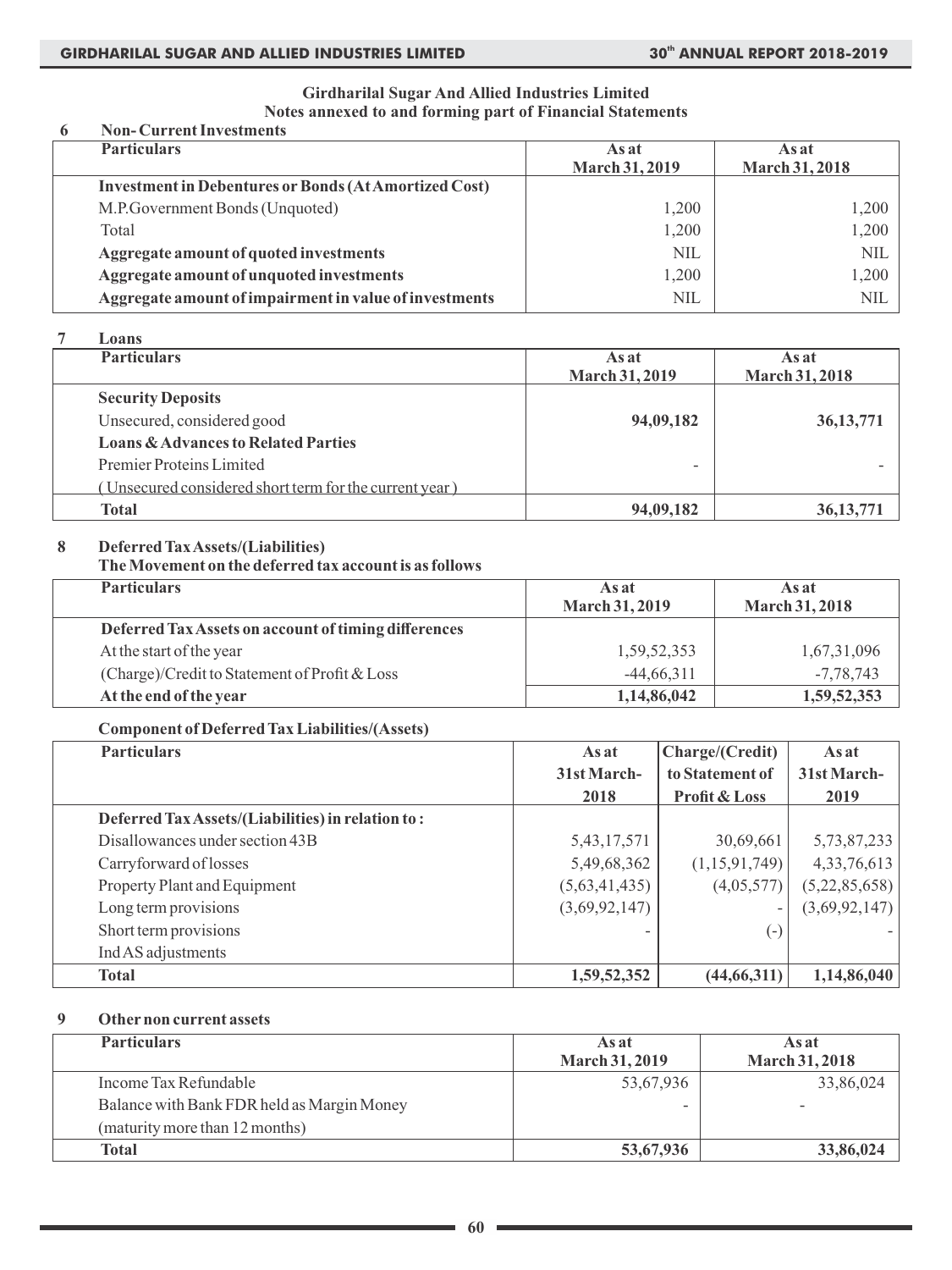# **GIRDHARILAL SUGAR AND ALLIED INDUSTRIES LIMITED**  $30<sup>th</sup>$  **ANNUAL REPORT 2018-2019**

| 10 | <b>Inventories</b>                                                                                        |                                 |                              |
|----|-----------------------------------------------------------------------------------------------------------|---------------------------------|------------------------------|
|    | <b>Particulars</b>                                                                                        | As at                           | As at                        |
|    |                                                                                                           | March 31, 2019                  | March 31, 2018               |
|    | <b>Raw Materials</b>                                                                                      | 1,01,15,769                     | 95,68,009                    |
|    | Finished goods & WIP                                                                                      | 13, 31, 83, 526                 | 14, 10, 19, 148              |
|    | Stores and spares                                                                                         | 40,99,002                       | 40,93,424                    |
|    | Others                                                                                                    | 1,43,85,139                     | 1,44,22,893                  |
|    | <b>Total</b>                                                                                              | 16,17,83,436                    | 16,91,03,474                 |
|    | The Company values its Raw Material at cost on FIFO basis. Finished goods & WIP are valued at cost or net |                                 |                              |
|    | realisable value whichever is lower and other items at cost.                                              |                                 |                              |
| 11 | <b>Trade Receivables (Unsecured)</b>                                                                      |                                 |                              |
|    | <b>Particulars</b>                                                                                        | As at                           | As at                        |
|    |                                                                                                           | March 31, 2019                  | March 31, 2018               |
|    | <b>Trade Receivables</b>                                                                                  |                                 |                              |
|    | Secured considered good                                                                                   |                                 |                              |
|    | Unsecured considered good                                                                                 | 2,87,25,091                     | 11,27,71,587                 |
|    | Trade Receivables which have significant increase in credit risk                                          | 7,40,31,515                     |                              |
|    | Trade Receivable - credit impaired                                                                        |                                 |                              |
|    | Total                                                                                                     | 10,27,56,606                    | 11, 27, 71, 587              |
|    | Allowance for doubtful debts Receivable                                                                   |                                 |                              |
|    | <b>Total</b>                                                                                              | 10,27,56,606                    | 11,27,71,587                 |
| 12 | <b>Cash and Bank Balances</b>                                                                             |                                 |                              |
|    | <b>Particulars</b>                                                                                        | As at                           | As at                        |
|    |                                                                                                           | <b>March 31, 2019</b>           | <b>March 31, 2018</b>        |
|    | <b>Cash &amp; Cash Equivalents</b>                                                                        |                                 |                              |
|    | <b>Balances with Banks</b>                                                                                |                                 |                              |
|    | (i) Current Accounts                                                                                      | 7,98,536                        | 27, 37, 763                  |
|    | Cash on Hand                                                                                              | 3,65,073                        | 1,91,800                     |
|    | Total                                                                                                     | 11,63,609                       | 29, 29, 563                  |
|    |                                                                                                           |                                 |                              |
|    | Other Bank Balances*                                                                                      |                                 |                              |
|    | In deposit account with more than three months maturity                                                   | 19,55,803                       | 14,46,840                    |
|    |                                                                                                           | 19,55,803                       | 14,46,840                    |
|    | <b>Total</b>                                                                                              | 31,19,412                       | 43,76,403                    |
|    | * As margin money of bank guarantee and letter of credit                                                  |                                 |                              |
| 13 | Loans                                                                                                     |                                 |                              |
|    | <b>Particulars</b>                                                                                        | As at                           | As at                        |
|    |                                                                                                           | March 31, 2019                  | March 31, 2018               |
|    | <b>Security Deposits</b>                                                                                  |                                 |                              |
|    | Unsecured, considered good                                                                                | 1,42,18,392                     | 1,94,65,174                  |
|    | <b>Loans to Related Parties</b>                                                                           |                                 |                              |
|    |                                                                                                           |                                 |                              |
|    |                                                                                                           |                                 |                              |
|    |                                                                                                           |                                 |                              |
|    | Premier Proteins Limited<br>(Including transfer from long term loans)<br><b>Total</b>                     | 13,75,00,432<br>15, 17, 18, 824 | 14,98,59,072<br>16,93,24,246 |

**Total 15,17,18,824 16,93,24,246 14 Other Financial Assets**<br>**Particulars Particulars** As at As at As at As at As at As at As at As at As at As at As at As at As at As at As at As at As at As at As at As at As at As at As at As at As at As at As at As at As at As at As at As at As at As at As a **March 31, 2019 March 31, 2018**  Unsecured Considered Good Advances Recoverable in Cash 3,11,94,859 3,30,908 3,80,908 3,80,908 Interest accrued on deposits 4,35,562 3,80,908<br> **Total** 3,16,30,421 2,43,25,373 3 **3,16,30,421** 

**61**

٠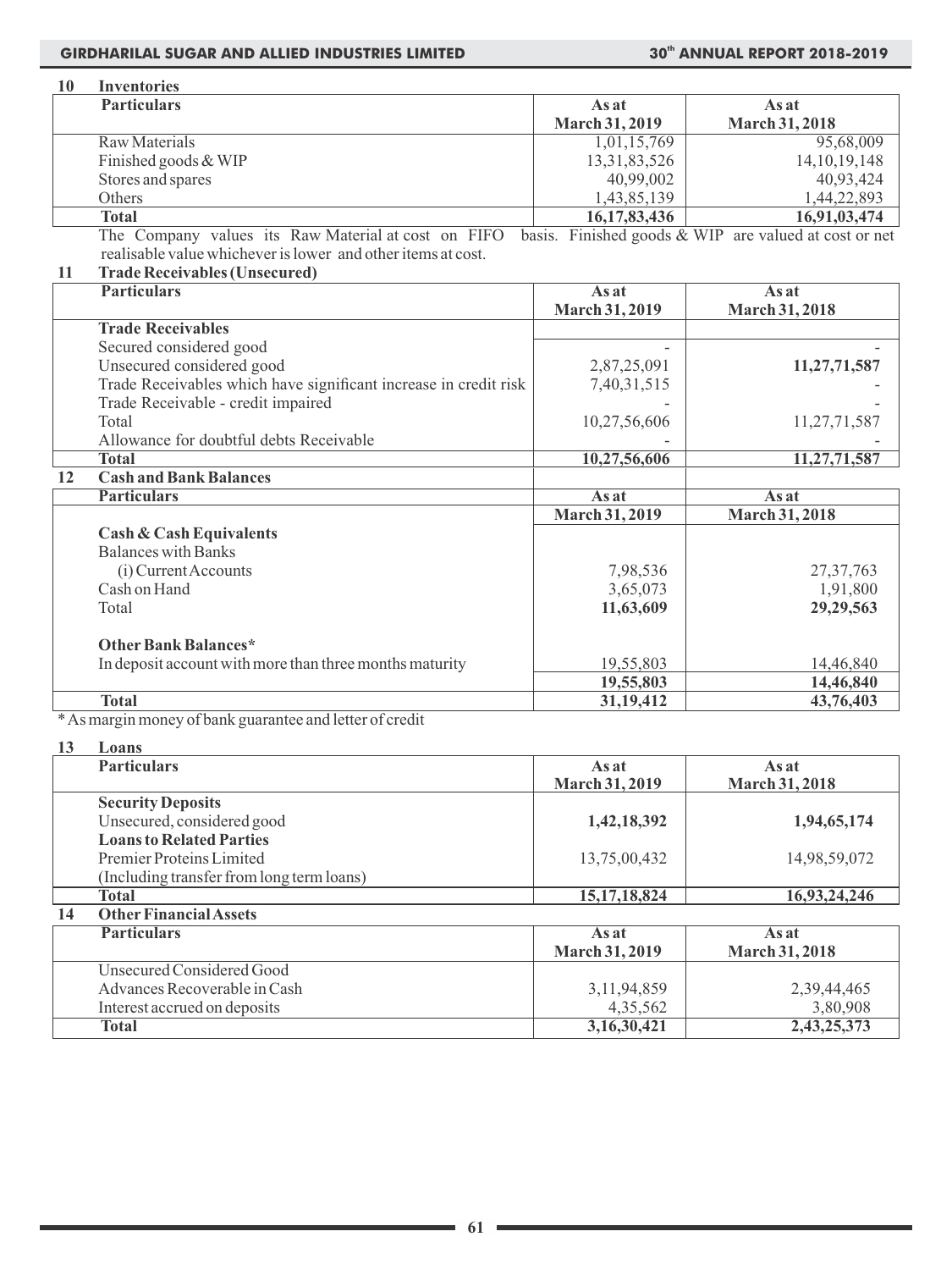# **15 Current Tax Assets**

|    | <b>Particulars</b>                             | As at<br><b>March 31, 2019</b> | As at<br><b>March 31, 2018</b> |
|----|------------------------------------------------|--------------------------------|--------------------------------|
|    | Advance Income Tax (Net of provision)          | 5, 11, 571                     | 14,73,605                      |
|    | <b>Total</b>                                   | 5, 11, 571                     | 14,73,605                      |
| 16 | Other current assets                           |                                |                                |
|    | <b>Particulars</b>                             | As at                          | As at                          |
|    |                                                | <b>March 31, 2019</b>          | <b>March 31, 2018</b>          |
|    | Balances with Statutory/Government Authorities | 1,59,88,016                    | 1,62,20,157                    |
|    | Prepaid Expenses                               | 4.66.176                       | 4,00,027                       |
|    | Cash and cash equivalent                       | 1,40,306                       | 40,306                         |
|    | (cash balance lying in seized account)         |                                |                                |
|    | <b>Total</b>                                   | 1,65,94,498                    | 1,66,60,490                    |

# **17 Share capital**

| <b>Particulars</b><br>(a)           |                 | As at March 31, 2019 |               | As at March 31, 2018 |
|-------------------------------------|-----------------|----------------------|---------------|----------------------|
|                                     | Amount          | <b>Number</b>        | <b>Number</b> | Amount               |
| <b>Authorised</b>                   |                 |                      |               |                      |
| 27500000 Equity Shares              | 2,75,00,00,000  | 27,50,00,000         | 27,50,00,000  | 2,75,00,00,000       |
| (Prev. Year 27500000) of            |                 |                      |               |                      |
| $Rs. 10/- each$                     |                 |                      |               |                      |
| <b>Issued, Subscribed &amp;</b>     |                 |                      |               |                      |
| fully paid up                       |                 |                      |               |                      |
| 1,91,68,887 Equity Shares           | 19, 16, 88, 870 | 19, 16, 88, 870      | 1,91,68,887   | 19, 16, 88, 870      |
| (Prev. Year $1,85,90,000$ ) of      |                 |                      |               |                      |
| $Rs. 10/- each$                     |                 |                      |               |                      |
| Less:- Calls unpaid                 |                 | (35,000)             |               | (35,000)             |
| (Rs.5 <sub>per</sub> <i>Share</i> ) |                 |                      |               |                      |
| on 7000 Equity Shares               |                 |                      |               |                      |
|                                     |                 |                      |               |                      |
| Add:- Issued during the year        |                 |                      |               |                      |
|                                     | 1,91,68,887     | 19, 16, 53, 870      | 1,91,68,887   | 19, 16, 53, 870      |

#### **Reconciliation of the number of equity shares outstanding at the beginning and at the end of the year**

| <b>Particulars</b><br>(b) |                          | <b>As at March 31, 2019</b> |               | As at March 31, 2018 |
|---------------------------|--------------------------|-----------------------------|---------------|----------------------|
|                           | <b>Number</b><br>Amount  |                             | <b>Number</b> | Amount               |
| Shares outstanding at     |                          |                             |               |                      |
| the beginning of the year | 1,91,68,887              | 19, 16, 53, 870             | 1,91,68,887   | 19, 16, 53, 870      |
| Add: Shares issued        |                          |                             |               |                      |
| during the year           | $\overline{\phantom{0}}$ |                             |               |                      |
| Shares outstanding at     | 1,91,68,887              | 19, 16, 53, 870             | 1,91,68,887   | 19, 16, 53, 870      |
| the end of the year       |                          |                             |               |                      |

**Shares held by the holding Company / Associate Company and shareholders holding more than 5% shares in the Company**

| Name of the Shareholder<br>(c)  | As at March 31, 2019 |           | As at March 31, 2018 |          |
|---------------------------------|----------------------|-----------|----------------------|----------|
|                                 | No. of               | $%$ of    | No. of               | $%$ of   |
|                                 | <b>Shares held</b>   | Holding   | <b>Shares held</b>   | Holding  |
| <b>Equity Shares</b>            |                      |           |                      |          |
| Vertex Investments Pvt. Limited | 21,48,951            | $11.21\%$ | 21,48,951            | 11.21%   |
| R.K.Agrawal                     | 16,00,800            | $8.35\%$  | 16,00,800            | 8.35%    |
| Girdharilal Rajesh Kumar HUF    | 9.66.320             | $5.04\%$  | 9.66.320             | $5.04\%$ |
| Rajesh Kumar HUF                | 13,57,000            | 7.08%     | 13,57,000            | 7.08%    |
| Bimla Devi Agrawal              | 14,72,114            | 7.68%     | 14,72,114            | 7.68%    |
| Sangeeta Agrawal                | 13,87,600            | $7.24\%$  | 13,87,600            | $7.24\%$ |

**Terms / Rights to Shareholders**

# **(i) Equity Shares**

**(A) Voting** 

**(i)** The Company has one class of equity shares having a par value of Rs.10 per share.Each shareholder is eligible for one vote per share held. In the event of liquidation, the equity shareholders are eligible to receive the remaining assets of the Company after distribution of all preferential amounts, in

proportion to their shareholding.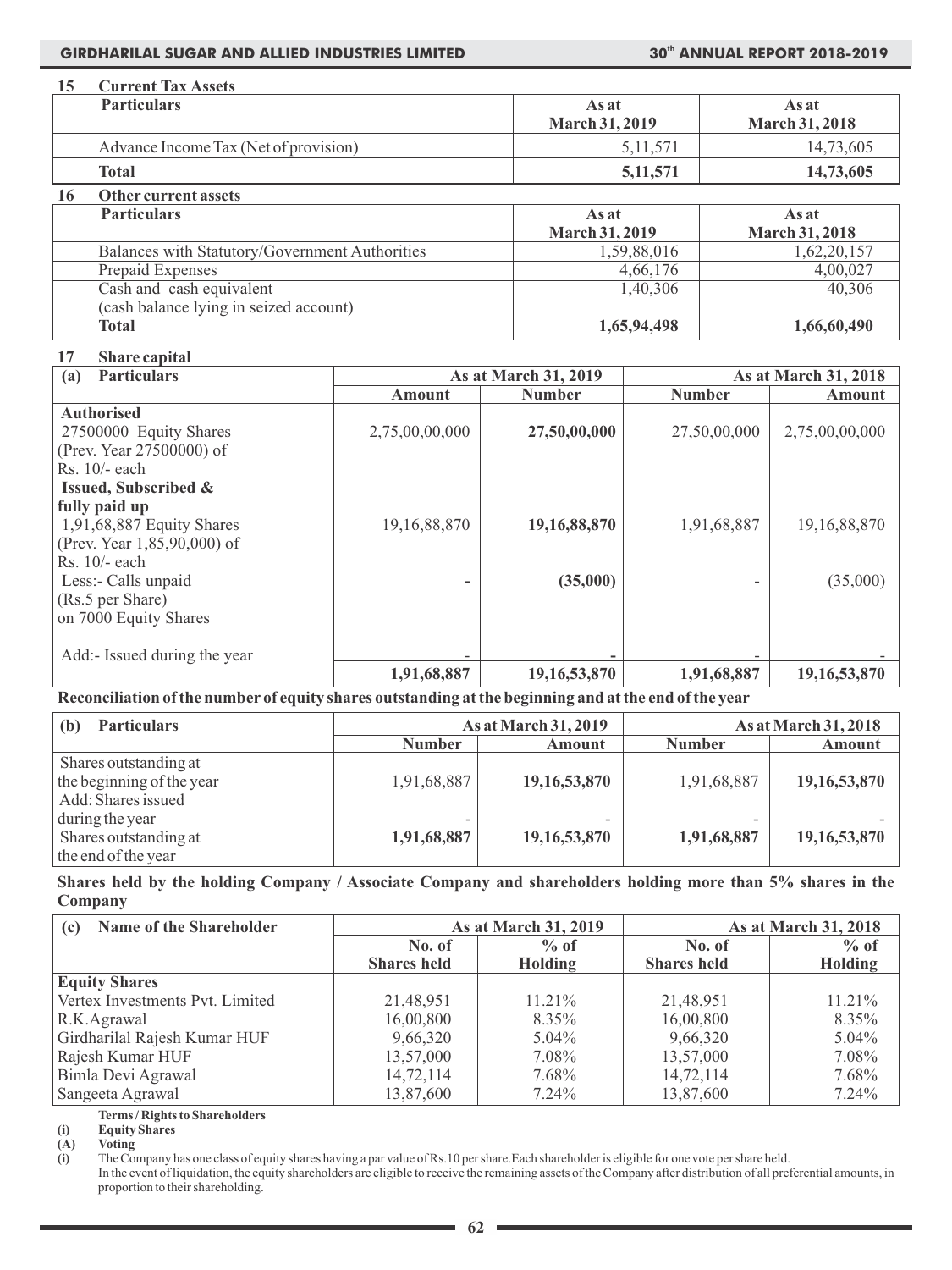| 18 | <b>Other Equity</b>                                           |     |                   |                       |
|----|---------------------------------------------------------------|-----|-------------------|-----------------------|
|    | <b>Particulars</b>                                            |     | <b>As at</b>      | <b>As at</b>          |
|    |                                                               |     | March 31, 2019    | <b>March 31, 2018</b> |
|    | (a) Capital Reserve                                           |     |                   |                       |
|    | Balance as per last financial statement                       |     | 1,40,00,000       | 1,40,00,000           |
|    | Add : Additions during the year                               |     |                   |                       |
|    | Less: Transfer during the year                                |     |                   |                       |
|    |                                                               | (a) | 1,40,00,000       | 1,40,00,000           |
|    |                                                               |     |                   |                       |
|    | (b) Surplus/(Deficit) as per the Statement of Profit and Loss |     |                   |                       |
|    | Balance as per Last Financial statement                       |     | (18, 82, 57, 894) | (18, 75, 56, 371)     |
|    | Add: Impact of Change of useful life of assets                |     |                   |                       |
|    | (asper schedule II to the Companies Act, 2013)                |     |                   |                       |
|    | Add: Impact of Ind AS adjustments(Net)                        |     |                   | (74, 37, 582)         |
|    | Profit/(Loss) for the Year                                    | (b) | (1, 11, 98, 752)  | 67,36,059             |
|    | Net Surplus / (Deficit) as per the                            |     | (19, 94, 56, 646) | (18, 82, 57, 894)     |
|    | Statement of Profit and Loss                                  |     |                   |                       |
|    | (c) Revaluation Reserve                                       |     |                   |                       |
|    | Balance as per Last Financial Statements                      |     | 13,90,93,019      | 13,90,93,019          |
|    | Add: Revaluation of Freehold Land                             |     |                   |                       |
|    | Less: Realised during the year                                |     |                   |                       |
|    | Closing Balance                                               | (c) | 13,90,93,019      | 13,90,93,019          |
|    | (d) Equity Component of Compound Financial Instruments        |     |                   |                       |
|    | Balance as per Last Financial statement                       |     |                   |                       |
|    | Add: Equity component of Interest free                        |     | 1,90,15,381       | 1,90,15,381           |
|    | Unsecured loans classified as Promoters Equity                |     |                   |                       |
|    |                                                               | (d) | 1,90,15,381       | 1,90,15,381           |
|    | <b>Total</b>                                                  |     | (2,73,48,246)     | (1,61,49,494)         |
|    |                                                               |     |                   |                       |

#### **19 Borrowings**

| <b>Particulars</b>                      | As at March 31, 2019 |                 |                    | As at March 31, 2018 |
|-----------------------------------------|----------------------|-----------------|--------------------|----------------------|
|                                         | <b>Non Current</b>   | Current*        | <b>Non Current</b> | Current*             |
| (a) Term Loans (Long Term)              |                      |                 |                    |                      |
| Secured                                 |                      |                 |                    |                      |
| <b>Term Loans</b>                       |                      |                 |                    |                      |
| <b>From Banks (Short Term)</b>          |                      |                 |                    |                      |
| From Canara Bank Term Loan/             |                      | 9,86,92,087     |                    | 8,60,40,308          |
| Working Capital Loan                    |                      |                 |                    |                      |
| <b>From Others</b>                      |                      |                 |                    |                      |
| Funded interest Term Loan               |                      |                 |                    |                      |
| Others (Car Loan)                       | 7,44,253             |                 | 12,51,010          |                      |
| <b>Total Secured Loans</b>              | 7.44.253             | 9,86,92,087     | 12,51,010          | 8,60,40,308          |
| <b>Unsecured</b>                        |                      |                 |                    |                      |
| Loans and advances from related parties | -                    | 4,97,73,556     | 3,03,98,598        | 2,42,56,743          |
| <b>Others</b>                           | ٠                    | 46.75.645       |                    | 1.23.13.972          |
| <b>Total Unsecured Loans</b>            | ۰                    | 5,44,49,201     | 3,03,98,598        | 3,65,70,715          |
| <b>Total</b>                            | 7,44,253             | 15, 31, 41, 288 | 3,16,49,608        | 12,26,11,023         |

# **\*Current Items include amount payable in the next 12 months**

Terms and Conditions of the Loans

- 1 1) Loans from Related parties includes a sum of Rs.34700000/- received in past towards promoters contribution ( in erstwhile transferor company Premier Industries(India) Ltd.) in terms of Revival package approved by AAIFR and is interest free.
- 2 The Term Loan from Canara Bank is primarily secured by way of first charge on Hypothecation of Assets purchased out of such loan as well as collaterally secured by way of second charge on all Fixed Assets of the company. The Entire Term Loan of Rs. 7,82,55,993 has been recalled by the Bank and has accordingly being classified as Current Maturity of Long Term Borrowings under Note No. 22.
- 3 I) Working Capital Loan from Bank is secured against Hypothecation of Current Assets. Further the Loan is guaranteed by Mr. Rajesh Agrawal, Chairman & Managing Director of the company. The Interest on the loan is payable @ 14% p.a.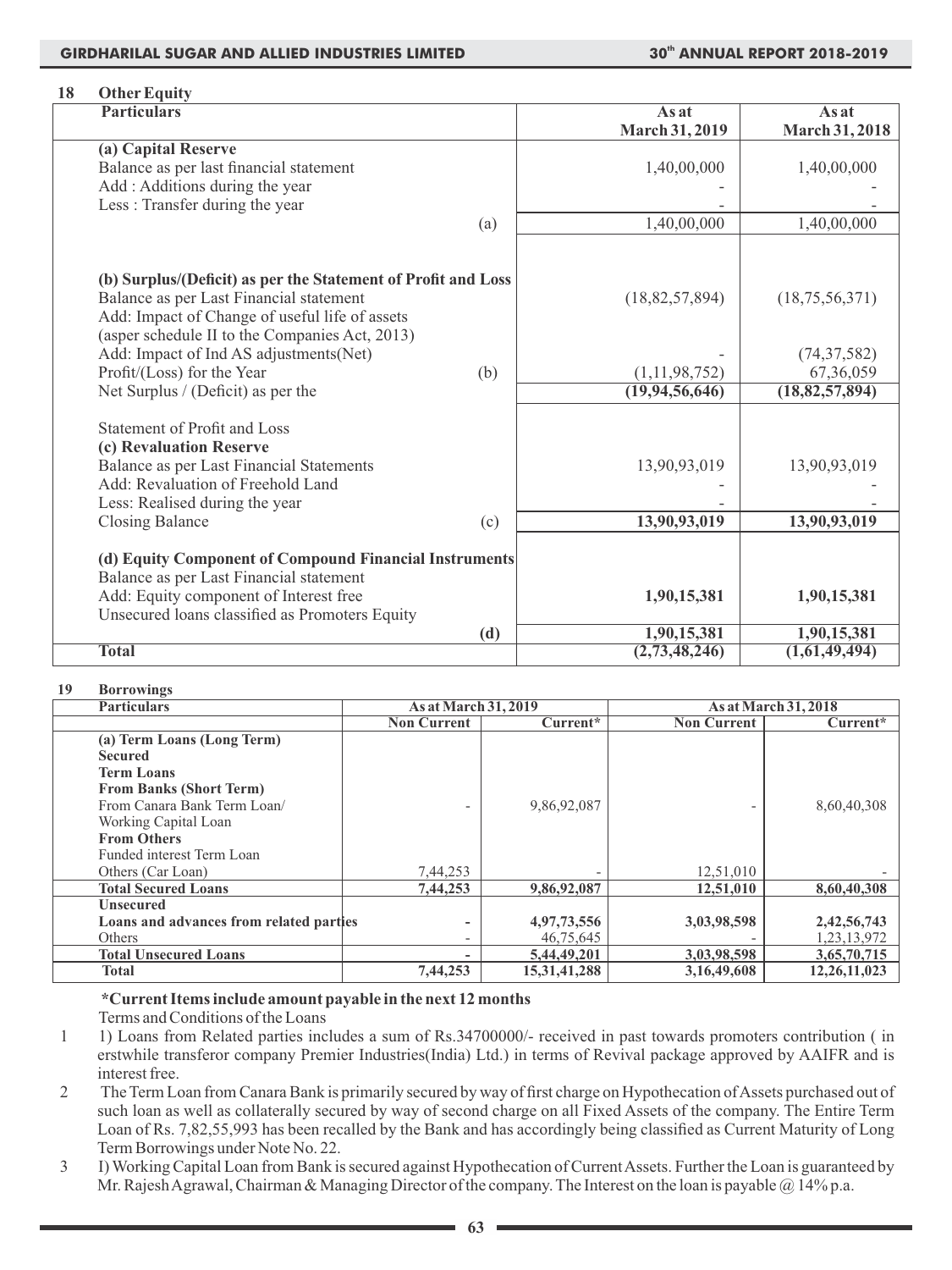#### 4 **Period and amount of default as on the balance sheet date in repayment of borrowings and interest**

As on 31.03.2019 Company is in default in repayment of borrowing from bank , The company is in default since September '2017. The entire amount of the Bank borrowing is under default as the Bank has recalled all the Loan.

The Bank has classified all the Loan Facilities as Non Performing Assets and have issued a notice on 02.02.2019 for symbolic possession of the assets of the company.

The Company is taking necessary action for settlement in this respect.

- 5 The car Loan is secured in favour of Hdfc Bank Ltd. by way of first charge as lien on car purchased out of such loan. The loan is also guaranteed by director.
- 6 iii) Short Term Loan from the related parties ( Premier Proteins Ltd. and Vertex Investments Pvt. Ltd.) is interest free. The Loan is repayable on demand.
- 7 iv) Other Loans and Advances represents Inter Corporate loans taken from other parties and the same are payable on demand and bearing interest i.e. @15% p.a. To 18% p.a.

# **20 Long Term Provisions**

| <b>Particulars</b>                     | As at                 | As at                 |
|----------------------------------------|-----------------------|-----------------------|
|                                        | <b>March 31, 2019</b> | <b>March 31, 2018</b> |
| <b>Provision for Employee Benefits</b> |                       |                       |
| Gratuity                               | 51,05,381             | 50,51,662             |
| Leave Encashment                       | 10.79.374             | 11,17,075             |
| <b>Total</b>                           | 61,84,755             | 61, 68, 737           |

#### **21 Trade payables**

| <b>Particulars</b>                                                                             | As at<br><b>March 31, 2019</b> | As at<br><b>March 31, 2018</b> |
|------------------------------------------------------------------------------------------------|--------------------------------|--------------------------------|
| Amount due to related parties<br>Total Outstanding dues of Micro & Small enterprises<br>Others | 4,07,736<br>21,90,30,790       | 43,94,461<br>25,85,67,794      |
| <b>Total</b>                                                                                   | 21,94,38,526                   | 26, 29, 62, 255                |

Refer note for information abount liquiditty risk and market risk of trade payable Note: Due to micro and small enterprises

The company has certain dues to suppliers registered under micro, small and medium enterprises development act, 2006<br>(MSMED Act) The disclosures pursuant to the soid MSMED Act, are as follows  $(MSMED Act)$ . The disclosures pursuant to the said  $(MSMED Act)$  are as follows

|                      | (Tristville) Ave). The disclosures pursuant to the said-international are as follows                                                                                                                                                                                                         | 1 <b>1</b> 0 U | 110 U          |
|----------------------|----------------------------------------------------------------------------------------------------------------------------------------------------------------------------------------------------------------------------------------------------------------------------------------------|----------------|----------------|
|                      |                                                                                                                                                                                                                                                                                              | March, 31 2019 | March, 31 2018 |
| (a)                  | The principal amount remaining unpaid to any supplier at the end of the year                                                                                                                                                                                                                 | 407736         | 4394461        |
| (b)                  | Interest due remaining unpaid to any supplier at the end of the year                                                                                                                                                                                                                         |                |                |
| (c)                  | The amount of interest paid by the buyer in terms of section16 of MSMED                                                                                                                                                                                                                      |                |                |
|                      | Act along with amount of the payment made to the supplier beyond the                                                                                                                                                                                                                         |                |                |
|                      | appointed day during the year.                                                                                                                                                                                                                                                               |                |                |
|                      | (d) The amount of interest due and payable for the period of delay in making<br>payment (which have been paid but beyond the appointed day<br>during the year) but without adding the interest specified under the<br>MSMED Act, 2006                                                        |                |                |
|                      | (e) The amount of interest accrued and remaining unpaid at the end of<br>each accounting year                                                                                                                                                                                                |                |                |
| $\ddot{\phantom{1}}$ | The amount of further interest remaining due and payable even in the<br>succeeding years, until such date when the interest dues above are actually<br>paid to the small enterprises, for the purpose of disallowance of a deductible<br>expenditure under section 23 of the MSMED Act, 2006 |                |                |

Disclosure of payable to vendors as defined under the "Micro, Small and Medium Enterprise Development Act, 2006" is based on the information available with the Company regarding the status of registration of such vendors under the said Act, as per the intimation received from them on requests made by the Company. There are no overdue principal amounts / interest payable amounts for delayed payments to such vendors at the Balance Sheet date. There are no delays in payment made to such suppliers during the year or for any earlier years and accordingly there is no interest paid or outstanding interest in this regard in respect of payment made during the year or on balance brought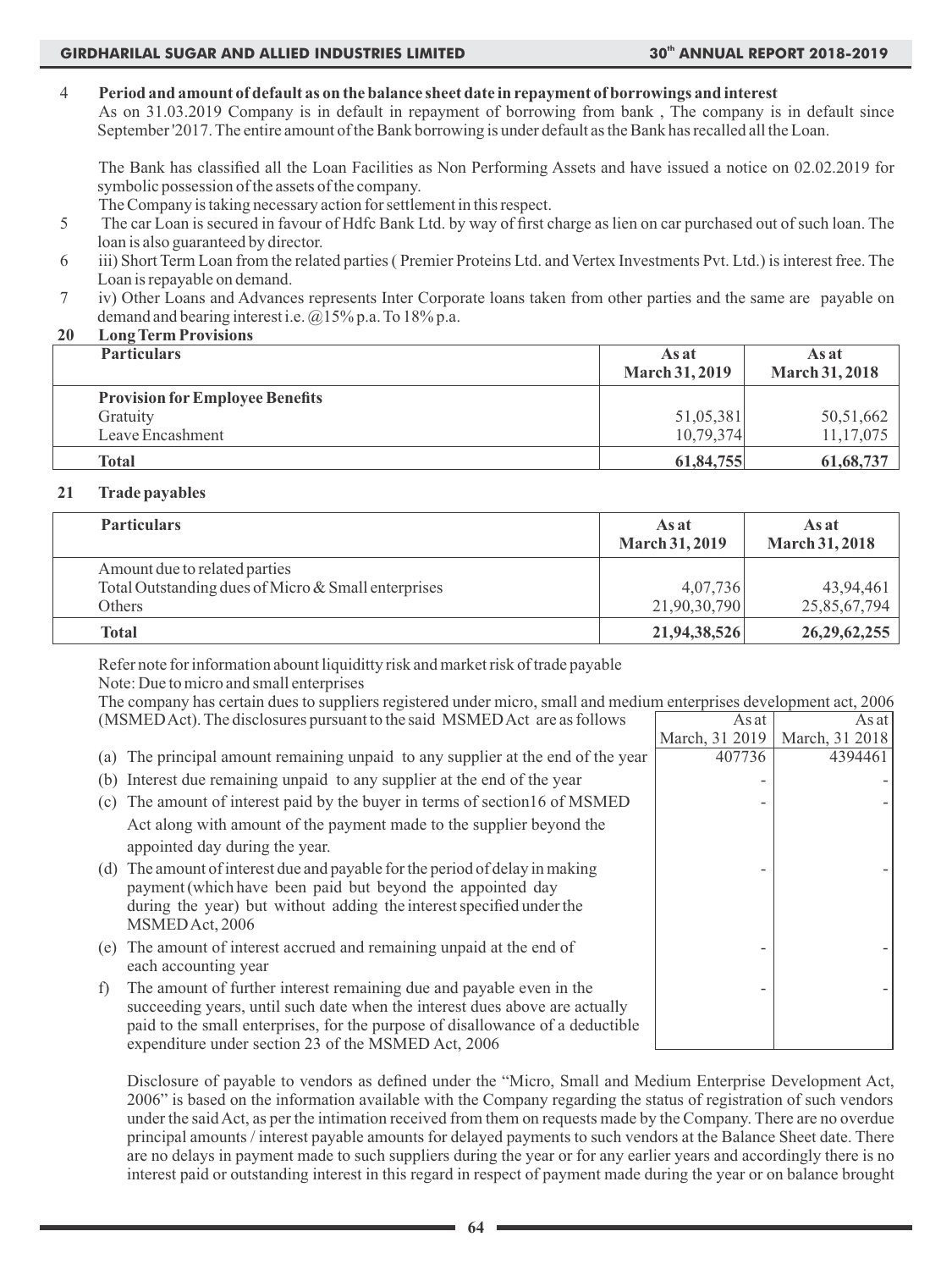forward from previous year.

**22 OtherFinancial Liabilities**

| <b>Particulars</b>                                                 | Asat<br><b>March 31, 2019</b> | As at<br><b>March 31, 2018</b> |
|--------------------------------------------------------------------|-------------------------------|--------------------------------|
| Unpaid Matured Debenture and Interest accrued<br>thereon (secured) | 80,40,732                     | 82,87,397                      |
| Current Maturity of Long Term Debts (Secured)                      | 22,39,29,000                  | 21,91,18,900                   |
| <b>Total</b>                                                       | 23,19,69,732                  | 22,74,06,297                   |

- #a. Debentures were secured by mortgage of Land situated in Gujarat and immovable Property at Dewas (MP) and floating charges on all the assets of the company save and except immovable property ( by the erstwhile company Premier Industries ( India) Ltd., the transferor company)
- b. The transferor Company had earlier converted 13.5% Secured Convertible Debenture into Equity Shares based on the consent from the Debenture Holders as per provision of Companies Act and various approvals received from the appropriate authorities at that time. The transferor Company had already reminded the remaining Debenture Holders to surrender original Debenture Certificate and to get the refund of their money from the transferor Company. As on 31/03/2019 Debenture to the extent of Rs.80.41 lacs (net of call in arrears) are due for redemption ( including interest).
- c. BIFR vide order dated 15.01.2014, under clause 16.1.2 (Debenture Holders ) has given direction " to exempt the company from the provisions of section 205 C OF The Companies Act'1956 (Now Section 125 of the companies Act, 2013) for not depositing the Unclaimed Debentures Amount of Rs. 99.03 Lacs with Investor Education & Protection Fund " BIFR order has further deferred repayment of debenture holders liability for 3 years commencing from F.Y.2014-15 till F.Y.2016-17. However the company has issued letters to debenture holders requested them to claim the said amount . During the year the company has also paid Rs.2.47 lacs to debenture holders on claim basis during the year 2018-19.
- d. Current maturity of long term debts includes Deferred Payment Liabilities of Rs. 14,37,50,327/- which represent net aggregate amount of Commercial Taxes (Sales tax,Vat,Entry tax etc.) liabilities Deferred by the company,being a Sick Industrial unit,in terms of Rehabilitation Package approved by B.I.F.R., and as per Policy Package of the Stat Govt . As per BIFR order the amount of Deferred Tax of Rs. 14,37,50,327/- was payable up to 31.03.2019, However the same has not been paid til in F.Y.2018-19 due to matters pending with regard to Industrial Promotion Assistance (Including Vat Incentive) receivable by the company in terms of state Govt approval & reliefs and concessions granted by BIFR.

#### **23 OtherCurrent Liabilities**

| <b>Particulars</b>                                                           | As at                 | As at                 |
|------------------------------------------------------------------------------|-----------------------|-----------------------|
|                                                                              | <b>March 31, 2019</b> | <b>March 31, 2018</b> |
| (b) Advance against Share Option Agreement (Refer Note 32)<br>Other Payables | 12,86,11,034          | 11,95,59,793          |
| Total                                                                        | 12,86,11,034          | 11,95,59,793          |

#### **24 Short Term Provisions**

| <b>Particulars</b> | As at                 | As at                 |
|--------------------|-----------------------|-----------------------|
|                    | <b>March 31, 2019</b> | <b>March 31, 2018</b> |
| Gratuity           | 9,92,848              | 16,06,085             |
| Leave Encashment   | 3,30,207              | 3,30,687              |
| Total              | 13,23,055             | 19,36,772             |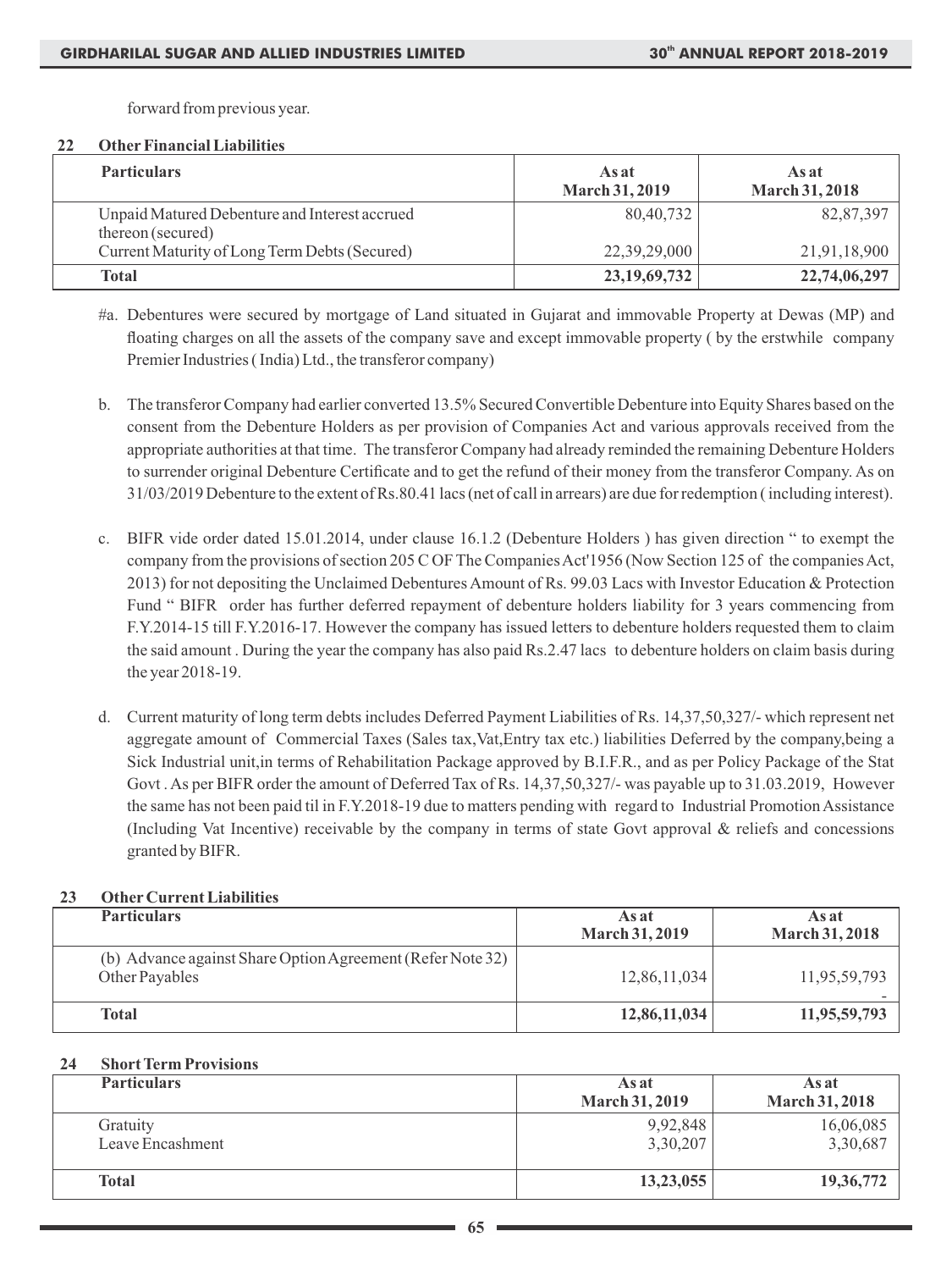# **GIRDHARILAL SUGAR AND ALLIED INDUSTRIES LIMITED**  $30<sup>th</sup>$  **ANNUAL REPORT 2018-2019**

#### **25 Revenue from Operations**

| <b>Particulars</b>             | <b>Year ended</b>     | <b>Year ended</b>     |
|--------------------------------|-----------------------|-----------------------|
|                                | <b>March 31, 2019</b> | <b>March 31, 2018</b> |
| Sale of Products               |                       |                       |
| Finished Goods                 | 34,40,66,472          | 40,55,80,822          |
|                                | 34,40,66,472          | 40,55,80,822          |
| <b>Other operating Revenue</b> |                       |                       |
| Processing Charges             | 2,69,97,238           | 4,94,04,446           |
| Miscellaneous Sales/Receipts   | 3,95,376              | 2,95,326              |
|                                | 2,73,92,614           | 4,96,99,772           |
| Total                          | 37, 14, 59, 086       | 45,52,80,594          |

# **26 Other Income**

| <b>Particulars</b>                                     | <b>Year ended</b>     | <b>Year ended</b>     |
|--------------------------------------------------------|-----------------------|-----------------------|
|                                                        | <b>March 31, 2019</b> | <b>March 31, 2018</b> |
| Interest Income                                        | 2,95,539              | 4,06,539              |
| Unwinidng Finance Income in Interest Free Loans Given' |                       | 74, 37, 582           |
| Sundry Balances Written Off (net)                      | 4,50,197              | 10,95,812             |
| Other Non Operating Income (Net of Expenses)           | 6,98,423              | 2,36,111              |
| Profit on sale of Assets                               | 29,69,250             | 16,65,834             |
| Total                                                  | 44, 13, 409           | 1,08,41,878           |

**Note: Unwinding Finance income on interest free loan given have not been adjusted in view of loan given to related party has been considered short term only instead of long term till 31.03.2018**

# **27 Cost of Material Consumed**

| <b>Particulars</b>                  | <b>Year ended</b>     | <b>Year ended</b>     |
|-------------------------------------|-----------------------|-----------------------|
|                                     | <b>March 31, 2019</b> | <b>March 31, 2018</b> |
| <b>Raw Materials Consumed</b>       |                       |                       |
| Opening Stock of Raw Material       | 1,33,45,857           | 1,41,68,243           |
| Add: Purchases                      | 26,03,66,486          | 32,61,12,111          |
| Less: Sales / Return                |                       | (85,000)              |
|                                     | 27, 37, 12, 343       | 34,01,95,354          |
| Less: Closing Stock of Raw Material | (1,40,51,519)         | (1,33,45,857)         |
| Total                               | 25,96,60,824          | 32,68,49,497          |

#### **28 Purchase of Stock-in-Trade**

| <b>Particulars</b> | <b>Year ended</b>        | <b>Year ended</b>     |
|--------------------|--------------------------|-----------------------|
|                    | <b>March 31, 2019</b>    | <b>March 31, 2018</b> |
| SMP/Dairy Whitener | $\overline{\phantom{a}}$ | 52,15,000             |
| Ghee               | 77,56,206                |                       |
| <b>Total</b>       | 77,56,206                | 52,15,000             |

#### **29 Changes in Inventories of Finished Goods, Stock-in-Trade and Work-in-Progress Particulars Year ended Year ended March 31, 2019 March 31, 2018 Opening Stock**  Finished Goods 14,10,19,148 13,89,97,532 **14,10,19,148** 13,89,97,532 **Closing Stock** Finished Goods 13,31,83,526 14,10,19,148 **13,31,83,526** 14,10,19,148 **(Increase)/Decrease in Inventories of Finished Goods, Stock-in-Trade and Work-in-Progress (Total) 78,35,622** (20,21,616)

# **30 Employee Benefits Expense**

| <b>Particulars</b>                      | <b>Year ended</b>     | <b>Year ended</b>     |
|-----------------------------------------|-----------------------|-----------------------|
|                                         | <b>March 31, 2019</b> | <b>March 31, 2018</b> |
| Salaries & Wages                        | 1,57,46,250           | 1,83,14,725           |
| <b>Bonus</b>                            | 8,38,926              | 5, 11, 440            |
| Contribution to Provident & Other Funds | 7,39,259              | 12,21,086             |
| Staff Welfare Expenses                  | 1,98,479              | 2,51,984              |
| <b>Gratuity Expenses</b>                | 8,74,049              | 11,69,120             |
| Leave Encashment Expenses               | 27,370                | 4,63,390              |
| Medical reimbursements                  | 64,278                | 72,557                |
| <b>Total</b>                            | 1,84,88,611           | 2,20,04,302           |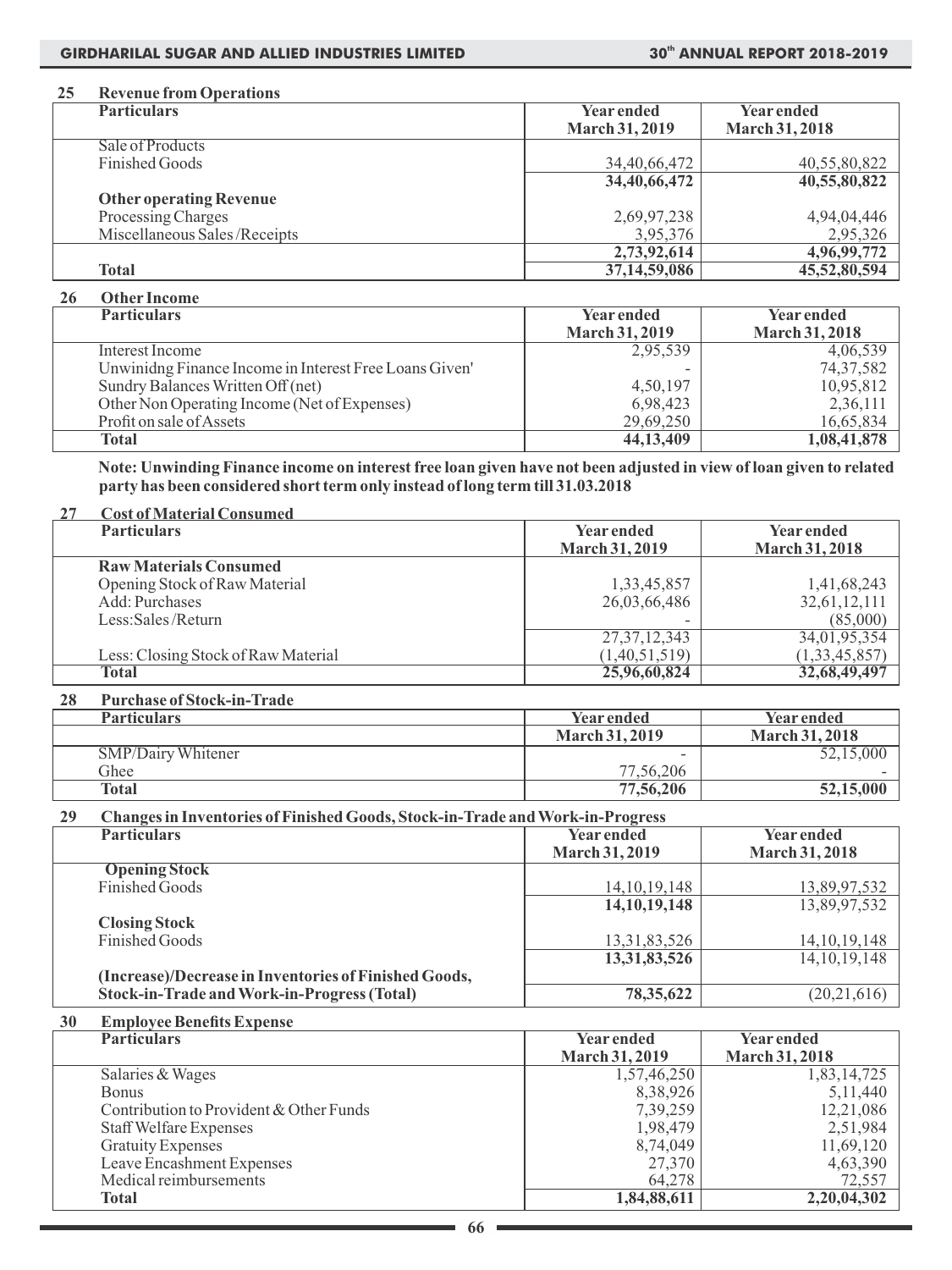#### **GIRDHARILAL SUGAR AND ALLIED INDUSTRIES LIMITED th 30 ANNUAL REPORT 2018-2019**

#### **31 Finance costs**

| <b>Particulars</b>                                     | <b>Year ended</b>     | <b>Year ended</b>     |
|--------------------------------------------------------|-----------------------|-----------------------|
|                                                        | <b>March 31, 2019</b> | <b>March 31, 2018</b> |
| Interest on Working Capital Loans                      | 1,25,67,741           | 1,12,98,544           |
| Interest on Term Loan                                  | 74,76,000             | 98,58,353             |
| Interest on Unsecured Loans                            | 18,04,326             | 23,71,906             |
| Unwinding Finance Cost On Interest Free Loans Received | 43,01,402             | 37,68,201             |
| Interest on others                                     | 17,70,877             | 25,76,609             |
| <b>Bank Charges</b>                                    | 1.60.114              | 6,13,207              |
|                                                        | 2,80,80,460           | 3,04,86,820           |

The Company has not provided for liabilities for Interest on loans from bank for the quarter ended on March'2019 as the company of the opinion that-

- a) That the Bank has classified the companies account as non performing asset (NPA).The Ban k has also issued Notice u/s 13(2) of the Securitisation & Reconstruction of Financial Assts and Enforcement of Security Interest Act 2002 vide letter dated 28.03.2018.
- b) That the company has made representation u/s 13(3A) of the saidAct and the same is still pending . Mean whilw the Bank has also given notice for symbolic possession of assts of the company on 02.02.2019
- c) That the company if of the view that necessary action for settlement with bank in this respect and negotiation is going on henc interest for the quarter ended onMarch'2019 have not been provided

# **32 Other expenses**

| <b>Particulars</b>               | <b>Year ended</b>     | <b>Year ended</b>     |
|----------------------------------|-----------------------|-----------------------|
|                                  | <b>March 31, 2019</b> | <b>March 31, 2018</b> |
|                                  |                       |                       |
| Consumption of Stores & Spares   | 28,55,824             | 33, 26, 395           |
| Power & Fuel                     | 1,91,73,068           | 3,48,86,551           |
| Freight & Cartage                | 33, 25, 148           | 41,98,994             |
| Rent                             | 50,000                | 1,20,000              |
| Repairs to Buildings             | 56,561                | 55,275                |
| Repairs to Machinery             | 3,69,865              | 6,74,306              |
| Insurance                        | 4,29,487              | 6,41,201              |
| Rates & Taxes                    | 14,312                | 2,04,464              |
| <b>Auditor Remuneration</b>      | 1,50,000              | 2,22,066              |
| Processing Charges               |                       |                       |
| Printing & Stationary            | 6,31,100              | 6,65,221              |
| Telephone Charges                | 2,50,459              | 3,34,319              |
| Travelling & conveyance Expenses | 10,79,326             | 14,82,862             |
| Vehicle Repairs & Maintenance    | 12,29,421             | 14,99,577             |
| Legal & Professional Charges     | 60,39,623             | 43,56,892             |
| Secretarial Charges              | 12,48,698             | 5,41,433              |
| Security Guard Expenses          | 17,52,737             | 21,57,807             |
| Other Expenses                   | 27,67,043             | 44, 42, 081           |
| Selling Expenses                 | 12,58,018             | 15,74,312             |
| Packing & Forwarding Expenses    | 3,68,347              | 15,89,923             |
| Tax Audit Fees                   | 70,000                | 70,000                |
| <b>Total</b>                     | 4,31,19,037.00        | 6,30,43,679.00        |

#### **33 Exceptional Items**

| <b>Particulars</b>                      | <b>Year ended</b><br><b>March 31, 2019</b> | <b>Year ended</b><br><b>March 31, 2018</b> |
|-----------------------------------------|--------------------------------------------|--------------------------------------------|
| Coal Cost Differential Charges Refunded | $\overline{\phantom{0}}$                   | 47,86,885                                  |
| Total                                   | $\overline{\phantom{a}}$                   | 47,86,885                                  |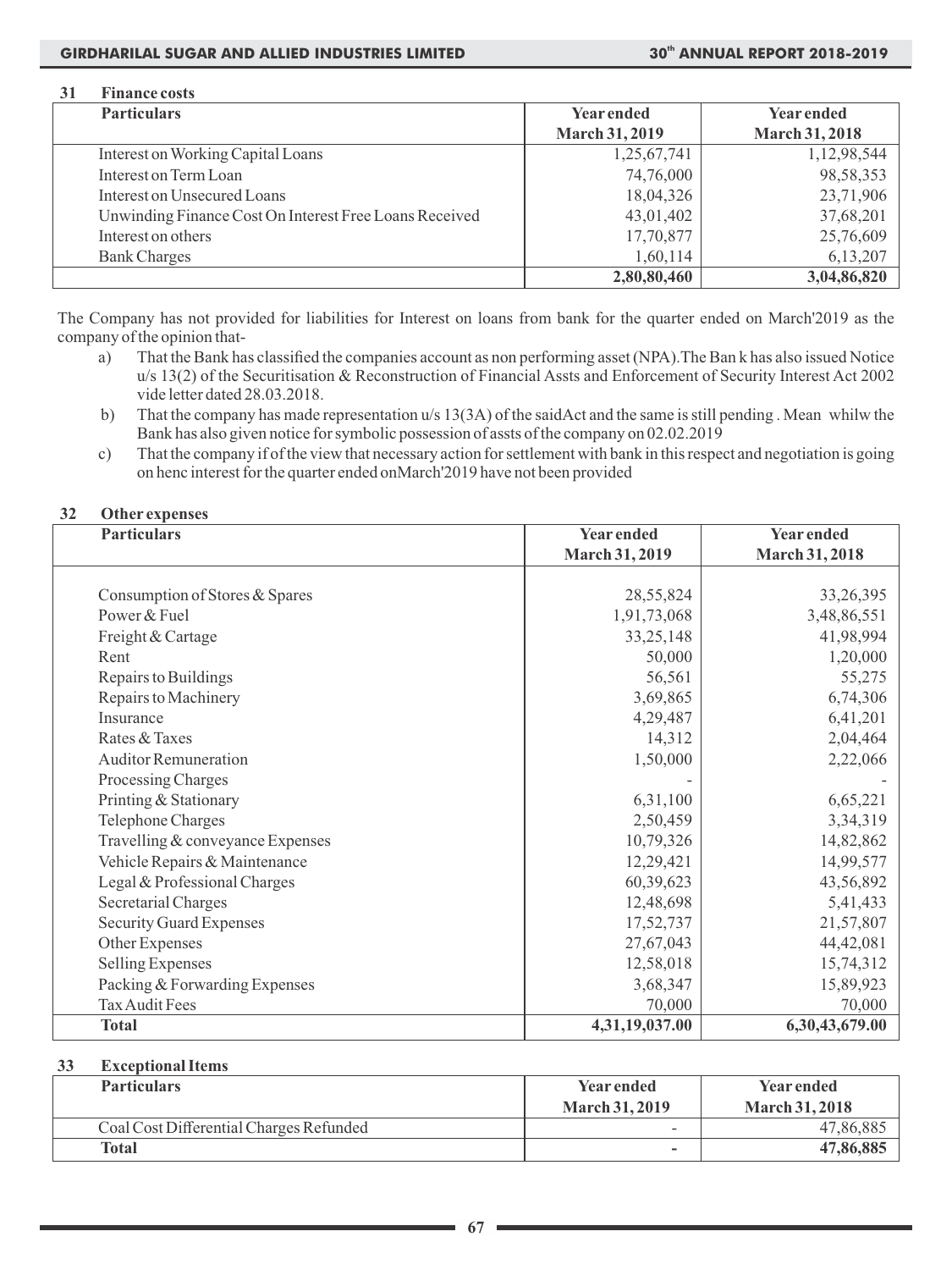| 34 | <b>Other Comprehensive Income</b>                                          |                   |                       |
|----|----------------------------------------------------------------------------|-------------------|-----------------------|
|    | <b>Particulars</b>                                                         | <b>Year ended</b> | <b>Year ended</b>     |
|    |                                                                            | March 31, 2019    | <b>March 31, 2018</b> |
|    | (A) Items that will not be reclassified into profit or loss                |                   |                       |
|    | Change in Revaluation surplus<br>(i)                                       |                   |                       |
|    | Remeasurement of defined benefit plans<br>(ii)                             | 7,24,456          | 27, 34, 338.00        |
|    | (iii) Equity Instrument of the defined benefit plans                       |                   |                       |
|    | (iv) Fair Value changes relating to own credit risk of                     |                   |                       |
|    | financial liabilities designted at fair value through                      |                   |                       |
|    | profit or loss                                                             |                   |                       |
|    | share of other comprehensive Income in Associate<br>(v)                    |                   |                       |
|    | and Joint Ventures, to the extent not to be classified                     |                   |                       |
|    | into profit or loss                                                        |                   |                       |
|    | (vi) Others                                                                |                   |                       |
|    | Total (A)                                                                  | 7,24,456          | 27, 34, 338.00        |
|    | (B) Items that will be reclassified to profit or loss                      |                   |                       |
|    | Exchange differences in translating the financial<br>(i)                   |                   |                       |
|    | statements of foreign operation                                            |                   |                       |
|    | Debt instruments through other comprehensive Income<br>(ii)                |                   |                       |
|    | (iii) The effective portion of gains and loss on hedging                   |                   |                       |
|    | instruments in a cash flow hedge                                           |                   |                       |
|    | (iv) Share of other comprehensive Income in Associate                      |                   |                       |
|    | and Joint Ventures, to the extent not to be classified into profit or loss |                   |                       |
|    | Others<br>(v)                                                              |                   |                       |
|    | Total (B)                                                                  |                   |                       |

# **35 As per IND AS 19 "Employee benefits", the disclosures as defined are given below: Defined Contribution Plans**

Contribution to Defined Contribution Plans, recognised as expense for the year is as under:

| <b>Particulars</b>                                                | Year ended<br>March 31, 2019 | Year ended<br><b>March 31, 2018</b> |
|-------------------------------------------------------------------|------------------------------|-------------------------------------|
| Employer's Contribution to Provident Fund (Defined Benefit Plans) | 7.69.942                     | 7.56.785                            |

# **Defined Benefit Plan**

# **I) Reconciliation of opening and closing balances of Defined Benefit Obligation**

| -11<br>Acconcination of opening and closing balances of Denned Denent Obligation |                                    |              |
|----------------------------------------------------------------------------------|------------------------------------|--------------|
| <b>Particulars</b>                                                               | <b>Gratuity (Non Funded)</b>       |              |
|                                                                                  | 2018-19                            | 2017-18      |
| Defined Benefit Obligation at beginning of the year                              | 66, 57, 747                        | 87,67,915    |
| Current Service Cost                                                             | 4,14,820                           | 3,85,699     |
| Interest Cost                                                                    | 4,59,229                           | 6,61,978     |
| Past Service Cost (Vested benefits)                                              |                                    | 1,06,010     |
| Benefits paid                                                                    | $-7,09,111$                        | $-5,99,660$  |
| Acturial (Gain)/Loss                                                             | $-7,24,456$                        | $-26,64,195$ |
| Defined Benefit Obligation at year end                                           | 60,98,229                          | 66, 57, 747  |
|                                                                                  | 60,98,229                          | 66, 57, 747  |
| <b>Particulars</b>                                                               | <b>Leave Benefits (Non Funded)</b> |              |

| <b>Particulars</b>                                  | Leave Benefits (Non Funded) |             |
|-----------------------------------------------------|-----------------------------|-------------|
|                                                     | 2018-19                     | $2017 - 18$ |
| Defined Benefit Obligation at beginning of the year | 15, 17, 905                 | 11,25,458   |
| Current Service Cost                                | 2,27,705                    | 2,98,957    |
| Interest Cost                                       | 1,18,132                    | 84,972      |
| Past Service Cost (Vested benefits)                 | $\overline{\phantom{0}}$    |             |
| Benefits paid                                       | $-62.123$                   | $-70,143$   |
| Acturial (Gain)/Loss                                | $-3,92,038$                 | 78,661      |
| Defined Benefit Obligation at year end              | 14,09,581                   | 15,17,905   |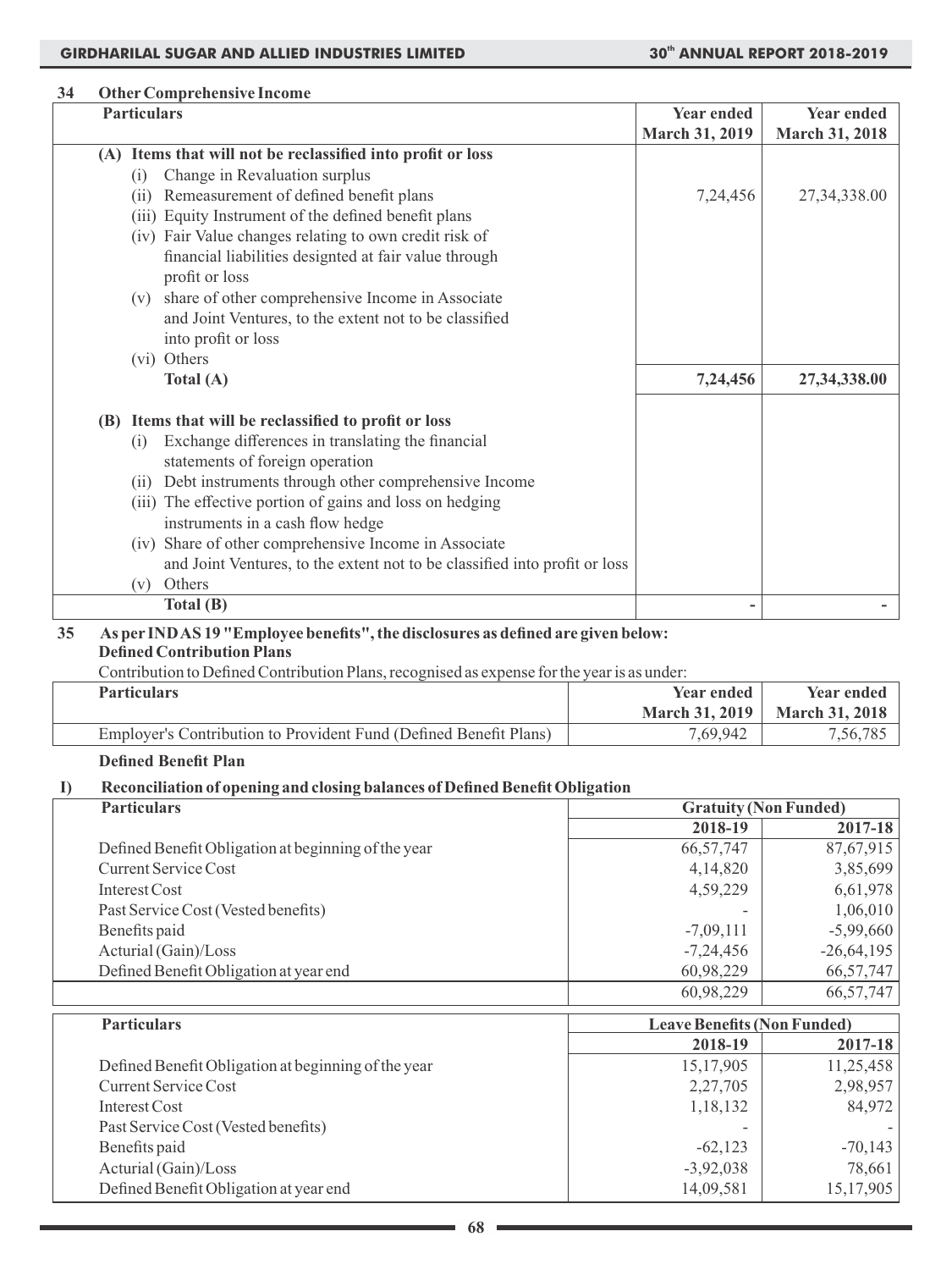# **Reconciliation of Opening and Closing balances of fair value of Plan Assets**

| <b>Particulars</b>                             | <b>Gratuity (Non Funded)</b> |         |
|------------------------------------------------|------------------------------|---------|
|                                                | 2018-19                      | 2017-18 |
| Fair value of Plan Assets at beginning of year |                              |         |
| Expected Return on Plan Assets                 |                              |         |
| Acturial Gain/(Loss)                           | $\overline{\phantom{0}}$     |         |
| <b>Employer Contribution</b>                   | -                            |         |
| <b>Benefits Paid</b>                           | -                            |         |
| Fair value of Plan Assets at year end          |                              |         |
| Actual return on Plan Assets                   |                              |         |

| <b>Particulars</b>                             |         | <b>Leave Benefits (Non Funded)</b> |  |
|------------------------------------------------|---------|------------------------------------|--|
|                                                | 2018-19 | 2017-18                            |  |
| Fair value of Plan Assets at beginning of year |         |                                    |  |
| Expected Return on Plan Assets                 |         |                                    |  |
| Acturial Gain/(Loss)                           |         |                                    |  |
| <b>Employer Contribution</b>                   |         |                                    |  |
| <b>Benefits Paid</b>                           |         |                                    |  |
| Fair value of Plan Assets at year end          |         |                                    |  |
| Actual return on Plan Assets                   |         |                                    |  |

# **Reconciliation of fairValue of Assets and Obligations**

| <b>Particulars</b>                                     | <b>Gratuity (Non Funded)</b> |              |
|--------------------------------------------------------|------------------------------|--------------|
|                                                        | 2018-19                      | 2017-18      |
| Fair value of Plan Assets                              |                              |              |
| Present Value of Obligation                            | 60.98.229                    | 66.57.747    |
| Amount recognised in Balance Sheet (Surplus/(Deficit)) | $-60.98.229$                 | $-66,57,747$ |

# **Reconciliation of fairValue of Assets and Obligations**

| <b>Particulars</b>                                     | <b>Gratuity (Non Funded)</b> |              |
|--------------------------------------------------------|------------------------------|--------------|
|                                                        | 2018-19                      | $2017 - 18$  |
| Fair value of Plan Assets                              | -                            |              |
| Present Value of Obligation                            | 14,09.581                    | 15,17,905    |
| Amount recognised in Balance Sheet (Surplus/(Deficit)) | $-14.09.581$                 | $-15.17.905$ |

# **Expenses recognised during the year**

| <b>Particulars</b>                                     | <b>Gratuity (Non Funded)</b> |              |
|--------------------------------------------------------|------------------------------|--------------|
|                                                        | 2018-19                      | $2017 - 18$  |
| In Income Statement                                    |                              |              |
| Current Service Cost                                   | 4,14,820                     | 3,85,699     |
| Interest Cost                                          | 4,59,229                     | 6,61,978     |
| Past Service Cost                                      |                              | 1,06,010     |
| Return on Plan Assets                                  |                              |              |
| Net Cost                                               | 8,74,049                     | 11,53,687    |
| In Other Comprehensive Income                          |                              |              |
| Actuarial (Gain)/Loss                                  | 7,24,456                     | $-26,64,195$ |
| Return on Plan Assets                                  |                              |              |
| Net (Income)/Expenses for the period recognised in OCI | 7,24,456                     | $-26,64,195$ |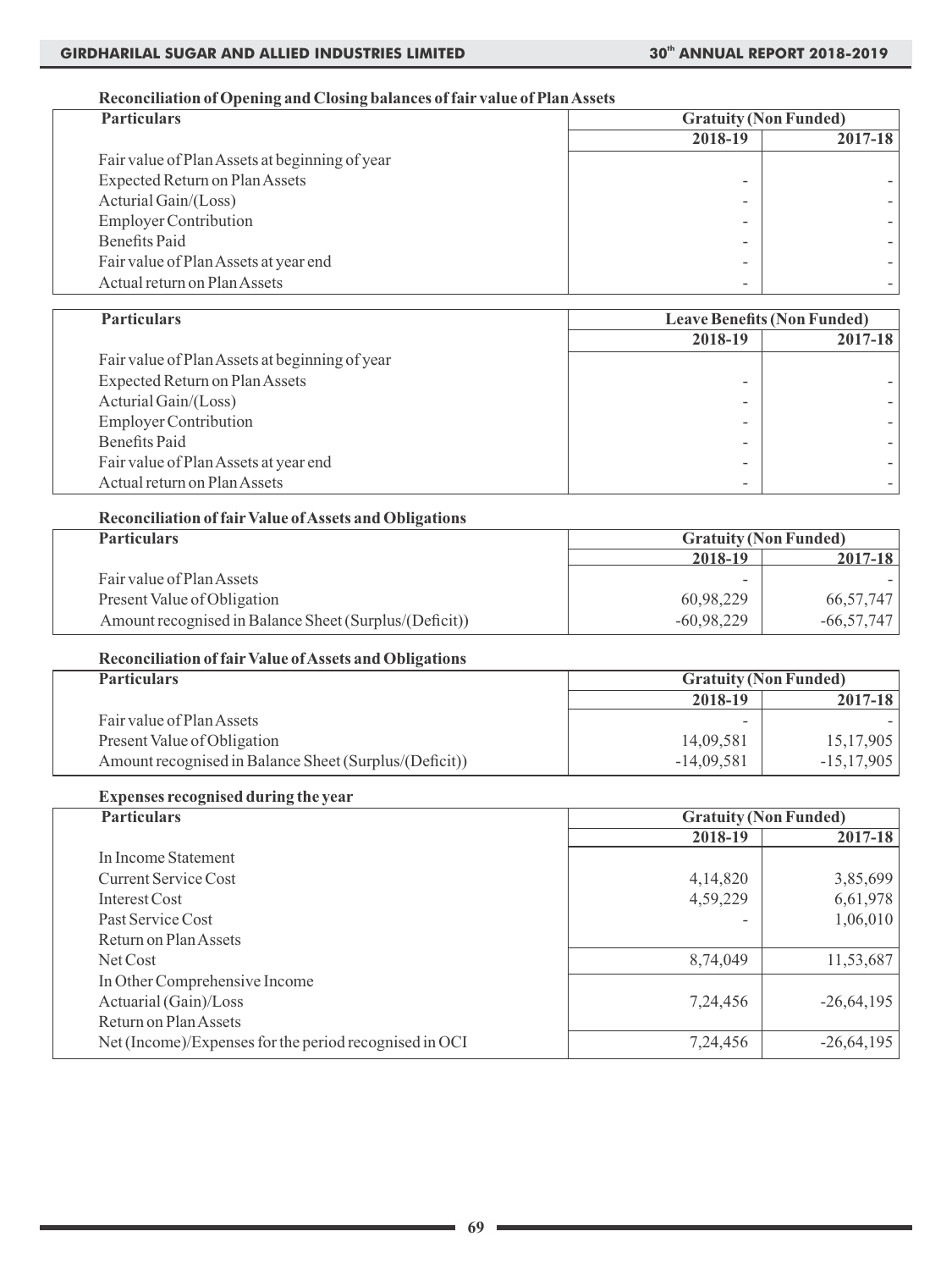| <b>Particulars</b>                                     | <b>Leave Benefits (Non Funded)</b> |          |
|--------------------------------------------------------|------------------------------------|----------|
|                                                        | 2018-19                            | 2017-18  |
| In Income Statement                                    |                                    |          |
| Current Service Cost                                   | 2,27,705                           | 2,98,957 |
| Interest Cost                                          | 1,18,132                           | 84,972   |
| Past Service Cost                                      |                                    |          |
| Return on Plan Assets                                  |                                    |          |
| Net Cost                                               | 3,45,837                           | 3,83,929 |
| In Other Comprehensive Income                          |                                    |          |
| Actuarial (Gain)/Loss                                  | $-3,21,895$                        | 78,661   |
| Return on Plan Assets                                  |                                    |          |
| Net (Income)/Expenses for the period recognised in OCI | 23,942                             | 4,62,590 |
| <b>Investment Details</b>                              |                                    |          |
| Gratuity Fund (LIC of India)                           |                                    |          |
| <b>GOI</b> Securities                                  |                                    |          |
| <b>Public Securities</b>                               |                                    |          |
| <b>State Government Securities</b>                     |                                    |          |
| Insurance Policies                                     |                                    |          |
| Others (Including bank blances)                        |                                    |          |
| <b>Total</b>                                           |                                    |          |

| <b>Acturial Assumptions</b>              | <b>Gratuity (Funded)</b> |             |
|------------------------------------------|--------------------------|-------------|
| Mortality Table (ALM)                    | 2018-19                  | $2017 - 18$ |
| Discount Rate (Per Annum)                | $7.20\%$                 | $7.55\%$    |
| Rate of Escalation in Salary (Per annum) | 6%                       | $6\%$       |

| <b>Acturial Assumptions</b>              | <b>Leave Benefits (Funded)</b> |          |
|------------------------------------------|--------------------------------|----------|
| Mortality Table (ALM)                    | 2018-19                        |          |
| Discount Rate (Per Annum)                | $7.20\%$                       | $7.55\%$ |
| Rate of Escalation in Salary (Per annum) | $6\%$                          | $6\%$    |

The estimates of rate of escalation in salary considered in actuarial valuation, take into account inflations, seniority, promotion and other relevant factors including supply and demand in the employment market. The above information is certified by the actuary.

The expected contribution for Defined Benefit Plan for the next financial year will be in line with FY2018-19.

# **Sensitivity Analysis**

Significant Actuarial Assumptions for the determination of the defined benefit obligation are discount trade, expected salary increase and employment turnover. The sensitivity analysis below, have been determined based on reasonably possible changes of the assumptions occurring at the end of the reporting period, while holding all other assumptions constant. The result of sensitivity analysis is given below:

| <b>Gratuity</b>                     |                       |           |                       |           |
|-------------------------------------|-----------------------|-----------|-----------------------|-----------|
| <b>Particulars</b>                  | As at 31st March.2019 |           | As at 31st March.2018 |           |
| Changes $(+)$ $(-)$                 | <b>Decrease</b>       | Increase  | Decrease              | Increase  |
| Change in discounting rate          | $3.07\%$              | $-2.91\%$ | $2.77\%$              | $-3.01\%$ |
| Change in rate of salary Escalation | $-2.94\%$             | $3.07\%$  | $-3.05\%$             | $2.77\%$  |

**Leave Benefits**

| <b>Particulars</b>                  | As at 31st March, 2019 |           | As at 31st March, 2018 |           |  |
|-------------------------------------|------------------------|-----------|------------------------|-----------|--|
| Changes $(+)$ $(-)$                 | <b>Decrease</b>        | Increase  | <b>Decrease</b>        | Increase  |  |
| Change in discounting rate          | $2.26\%$               | $-2.15\%$ | $2.53\%$               | $-2.41\%$ |  |
| Change in rate of salary Escalation | $-2.19%$               | $2.27\%$  | $-2.45\%$              | 2.56%     |  |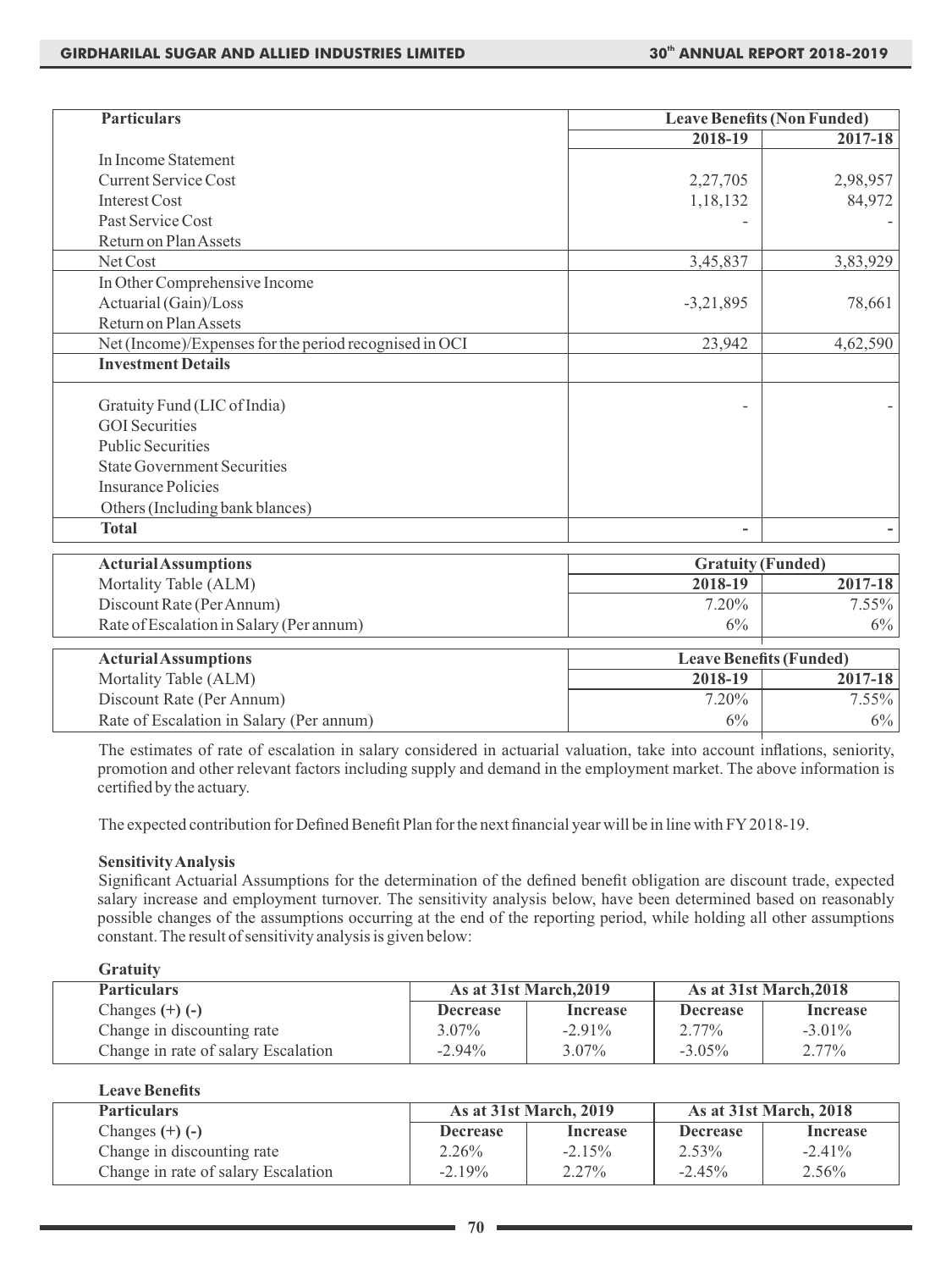# **36 MATLiability not provided for**

Provision for liability of Minimum Alternate Tax (MAT) under Income Tax Act 1961 has not been made for the year amounting to Rs. NIL (Previous Year Rs. 5144040) Total of Rs. 24473898/- from financial year 2014-15 has not been provided. The company is of the view there will be no income tax liability on the following grounds.

- a) That the Board for Industrial and Financial Reconstruction (BIFR), vide its order dated 15/01/2014, had ordered for merger of Premier Industries (India) Ltd.(Transferor Company) with Girdharilal Sugar And Allied Industries Limited (Transferee Company) with all its Assets and Liabilities.
- b) That the BIFR had provided in its order several reliefs and concessions to the merged Company (GSAIL). According to clause-16.7 of Relief & Concessions, BIFR has directed CBDT to consider "to exempt/grant relief to the company form the provisions of Section 41(1), 45, 72( 3), 43B, 79, 80 read with 139, 115JB and provisions of Chapter-XVII of the Income Tax Act."
- c) That the Company in the meanwhile has approached the concerned Income Tax authorities for granting aforesaid relief under various sections /chapter of Income Tax Act.<br> **Reyment to Auditors Act.**

| <b>Payment to Auditors As:</b>          |                          | (In Rs.)    |
|-----------------------------------------|--------------------------|-------------|
| <b>Particulars</b>                      | 2018-19                  | $2017 - 18$ |
| Auditors<br>(a)                         |                          |             |
| <b>Statutory Auditors Fees</b>          | 1,50,000                 | 1,50,000    |
| Tax Audit Fees                          | $\overline{\phantom{a}}$ |             |
| (b) Certification and Consultation Fees | 13,000                   | 10,900      |
| Service Tax                             |                          |             |
| Total                                   | 1,63,000                 | 1,60,900    |

Certification and Consultation fees primarily includes certification fees paid to auditors. Statues and regulation require auditors to certify export documentation, quarterly fillings, XBRL fillings, transfer pricing and bond issuances among others.

### **38 EARNING PER SHARES (EPS)**

|                  | <b>Particulars</b>                                  | 2018-19       | 2017-18     |
|------------------|-----------------------------------------------------|---------------|-------------|
|                  | Net Profit after Tax as per statement of            | (1,19,23,208) | 40,01,721   |
|                  | Profit and Loss attributable to Equity Shareholders |               |             |
| $\overline{11}$  | Weighted Average number of Equity Shares used as    | 1,91,68,887   | 1,91,68,887 |
|                  | denominator for calculating Basic EPS               |               |             |
| $\overline{111}$ | Weighted Average Potential Equity Shares            |               |             |
| iv)              | Total Weighted Average number of Equity Shares      | 1,91,68,887   | 1,91,68,887 |
|                  | used as denominator for calculating Diluted EPS     |               |             |
| V)               | Basic Earnings Per Share (Rs.)                      | (0.62)        | 0.21        |
| V1)              | Diluted Earning Per Share (Rs.)                     | (0.62)        | 0.21        |
| vii)             | Face Value per Equity Share (Rs.)                   | 10.00         | 10.00       |

# **39 RELATED PARTIES DISCLOSURES**

**(i)** As per Ind AS 24, the disclosures of transactions with the related parties are given below: List of related parties where control exists and also related parties with whom transactions have taken place and relationships:

|    | Sr. No. Name of Related Party                                                        | Relationship                                                    |
|----|--------------------------------------------------------------------------------------|-----------------------------------------------------------------|
|    | Premier Proteins Ltd.                                                                | Company in which Directors are interested                       |
| 2  | Vertex Investments P. Ltd.                                                           | Company in which Directors are interested                       |
| 3  | Manthan Milk Products Pyt. Ltd.                                                      | Company in which Relative of Directors are interested           |
| 4  | Company in which Directors are interested<br>Indrajit Solar Power P. Ltd.            |                                                                 |
|    | Company in which Relative of Directors are interested<br>Yukti Investments Pvt. Ltd. |                                                                 |
| 6  | Rajesh Agrawal                                                                       | Key Managerial Person - Chairman                                |
|    | R.G.Agrawal                                                                          | Director                                                        |
| 8  | Vishnudutt Sharma                                                                    | Key Managerial Person - Company Secretory till 26.03.2019       |
| 9  | Kushal Agrawal                                                                       | Relative of Key Managerial Person                               |
| 10 | Narendra Gupta                                                                       | Key Managerial Person - Company Secretory from 26.03.2019       |
| 11 | Rakesh Bhatnagar                                                                     | Key Managerial Person - Chief Financial Officer from 26.03.2019 |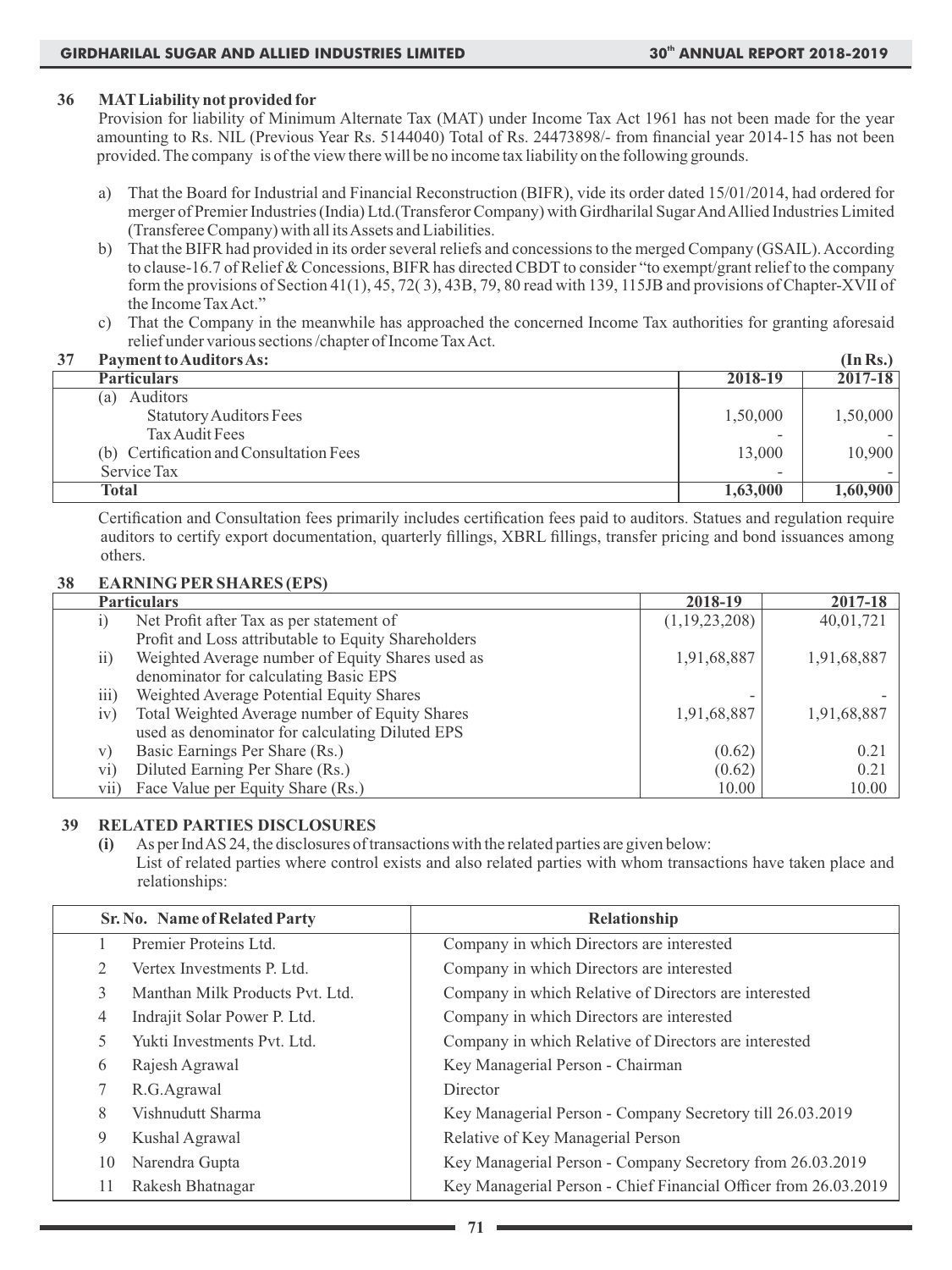# **(ii) Transaction during the yearwith related parties:**

|   | <b>Sr. No. Nature of Transactions</b> | Company in which                | <b>Key Managerial</b> | <b>Relatives</b> |
|---|---------------------------------------|---------------------------------|-----------------------|------------------|
|   |                                       | <b>Directors are Interested</b> | Personnel             | <b>of KMP</b>    |
|   | Sale of Goods                         | 23,45,07,801                    |                       |                  |
|   | Interest Paid                         | 34,70,872                       | 8,30,530              |                  |
|   | Interest Received                     |                                 |                       |                  |
|   | Remuneration                          |                                 | 15,18,000             | 3,00,000         |
|   | Unsecured Loan Received               | 16,65,000                       |                       |                  |
| 6 | Unsecured Loan Repaid                 | 90, 19, 781                     |                       |                  |
|   | <b>Balances as at 31st March 2019</b> |                                 |                       |                  |
|   | Trade Payables                        | 4,59,30,136                     |                       |                  |
|   | Unsecured Loan                        | 4,97,73,556                     |                       |                  |
|   | Loans and Advances Given              | 13,75,00,431                    |                       |                  |

# (iii) Disclosure in Respect of Major Related Party Transactions during the year:

|                | <b>Particulars</b>                                                                | Relationship                     | 2018-19                     | 2017-18     |
|----------------|-----------------------------------------------------------------------------------|----------------------------------|-----------------------------|-------------|
| 1              | <b>Sale of Goods</b>                                                              |                                  |                             |             |
|                | Manthan Milk Products Pvt. Ltd.                                                   | Director Interested              | 23,45,07,801                | 47,38,500   |
| $\overline{2}$ | <b>Interest Paid (Unwinding of Finance Cost</b>                                   |                                  |                             |             |
|                | Debited to Profit & Loss Account)                                                 |                                  |                             |             |
|                | Rajesh Agrawal                                                                    | Chairman                         | 8,30,530                    | 7,27,577    |
|                | Indraject Sola Power Pvt Ltd                                                      | Director Interested              | 4,02,869                    | 3,52,930    |
|                | Yukti Investments Pyt Ltd                                                         | Director Interested              | 12,39,597                   | 10,85,937   |
|                | Vertex Investments Pvt Ltd                                                        | Director Interested              | 18,28,406                   | 16,01,757   |
| 3              | Interest Received (Unwinding of Finance Income credited to Profit & Loss Account) |                                  |                             |             |
|                | Premier Protiens Ltd                                                              | Director Interested              | $\overline{\phantom{0}}$    | 74, 37, 582 |
| 4              | <b>Remuneration</b>                                                               |                                  |                             |             |
|                | Shri Rajesh Agrawal                                                               | <b>KMP-Director</b>              | 12,60,000                   | 12,60,000   |
|                | Cs Vishnudutt Sharma                                                              | KMP-Company Secretory            | 2,58,000                    | 2,49,000    |
|                | Shri Kushal Agrawal                                                               | Relatives of KMP                 | 3,00,000                    | 6,00,000    |
| 5              | <b>Unsecured Loan received</b>                                                    |                                  |                             |             |
|                | Vertex Investments Pvt.Ltd.                                                       | Director Interested              | 16,65,000                   | 1,99,40,000 |
| 6              | <b>Unsecured Loan Repaid</b>                                                      |                                  |                             |             |
|                | Vertex Investments Pvt. Ltd.                                                      | Director Interested              | 90,19,781                   | 3,20,67,900 |
|                | Balances as at 31st March, 2019                                                   |                                  |                             |             |
|                | <b>Particulars</b>                                                                | Relationship                     | 31/3/2019                   | 31/3/2018   |
| $\mathbf{1}$   | <b>Trade Receivables</b>                                                          |                                  |                             |             |
|                | Manthan Milk Products Pvt. Ltd.                                                   | Relatives of Director Interested | 4,59,30,136                 | 43,19,644   |
| $\overline{2}$ | <b>Unsecured Loan</b>                                                             |                                  |                             |             |
|                | Vertex Investments Pvt, Ltd.                                                      | Director Interested              | 2,98,23,556                 | 3,71,78,337 |
|                | Indrajit Solar Power Pvt. Ltd.                                                    | Director Interested              | 32,50,000                   | 28, 47, 131 |
|                | Yukti Investments Pvt. Ltd.                                                       | Relatives Director Interested    | 1,00,00,000                 | 87,60,403   |
|                | Shri Rajesh Agrawal                                                               |                                  | 67,00,000                   | 58,69,470   |
|                |                                                                                   |                                  |                             |             |
| 3              | <b>Loans and Advances Given</b>                                                   |                                  | 13,75,00,431   14,98,75,133 |             |

**(iv) Compensation of Key Management Personnel The remuneration of director and othermember of Key Management personnel during the yearwas as follows:-**

|                         |                          | 2018-19   | 2017-18   |
|-------------------------|--------------------------|-----------|-----------|
|                         | Short-term benefits      | 18,18,000 | 21,09,000 |
| $\overline{\mathbf{1}}$ | Post employment benefits |           |           |
| iii                     | Other long tem benefits  |           |           |
| 1V                      | Share based Payments     |           |           |
| V                       | Termination benefits     |           |           |
|                         | Total                    | 18,18,000 | 21,09,000 |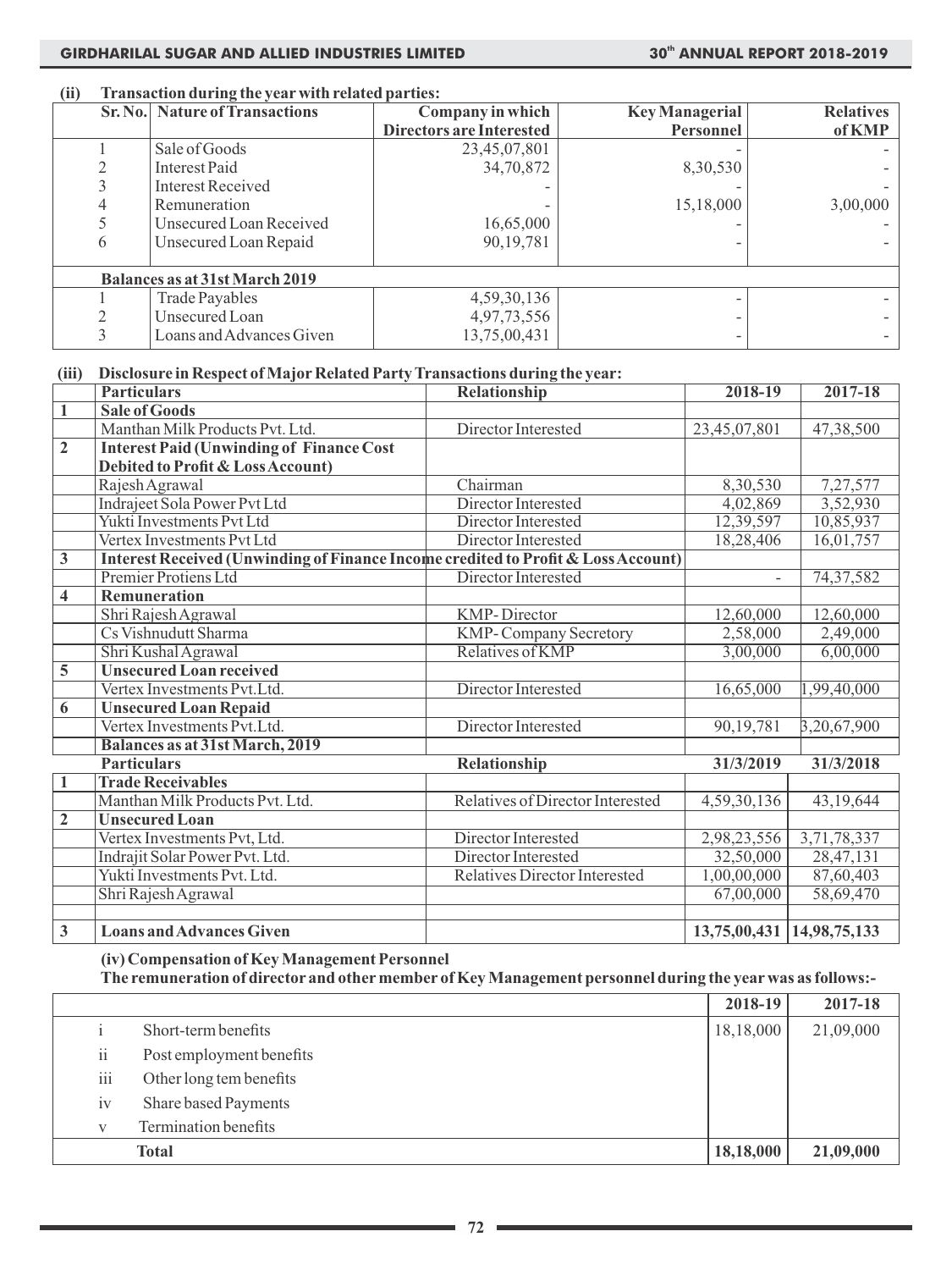|    |                    | GIRDHARILAL SUGAR AND ALLIED INDUSIRIES LIMITED                                                                                                                  | 30 ANNUAL KEPORT 2018-2019 |          |
|----|--------------------|------------------------------------------------------------------------------------------------------------------------------------------------------------------|----------------------------|----------|
| 40 | $\mathbf{I}$<br>(A | <b>CONTINGENT LIABILITIES AND COMMITMENTS</b><br><b>Contingent Liabilities</b><br>Claims against the Company/disputed liabilities not acknowledged as dues       | 48830000                   | 48830000 |
|    | (B)                | Guarantees<br>Outstanding Guarantees furnished to Banks and Financial Institutions<br>including in respect of Letters of Credits                                 | 1670000                    | 1670000  |
|    | (C)                | Other Money for which the Company is contingently liable<br>(i) Liability in respect of bills discounted with Banks (including<br>third party bills discounting) | 7494201                    | NIL.     |

**GIRDHARILAL SUGAR AND ALLIED INDUSTRIES LIMITED th 30 ANNUAL REPORT 2018-2019**

 $(i)$  Income Tax  $\&$  Excise appeals for which no provision is considered required as the company is hopeful of successful outcome in the appeals

| <b>Particulars</b>               | <b>Financial year</b> | <b>Amount in Rs</b> | Forum Where dispute is pending"                                               |
|----------------------------------|-----------------------|---------------------|-------------------------------------------------------------------------------|
| Income Tax                       | 2009-10               | 1,95,17,760         | <b>CITAppeals</b>                                                             |
| VAT/Central Sales Tax / EntryTax | 1999-2000 to 2016-17  | 5.26.90.600         | High Court/Commissioner of                                                    |
| Excise                           | 2005-06               | 8, 18, 153          | Commercial Tax/Dy. Commissioner<br>Commissioner of Central Excise<br>(Appeal) |

- (II) Commitments
- (A) Estimated amount of contracts remaining to be executed on NIL NIL capital account and not provided for: (B) Other Commitments NIL NIL NIL NIL

# **41 CAPITALMANAGEMENT**

"The Company adheres to a robust Capital Management framework which is underpinned by the following guiding principles;"

- a) Maintain financial strength to attain AAAratings domestically and investment grade ratings internationally.
- b) Ensure financial flexibility and diversify sources of financing and their maturities to minimize liquidity risk while meeting investment requirements.
- c) Proactively manage group exposure in forex, interest and commodities to mitigate risk to earnings.
- d) Leverage optimally in order to maximize shareholder returns while maintaining strength and flexibility of the Balance sheet.

"This framework is adjusted based on underlying macro-economic factors affecting business environment, financial market conditions and interest rates environment."

This framework is adjusted based on underlying macro-economic factors affecting business environment, financial market conditions and interest rates environment.

The gearing ratio at end of the reporting period was as follows.

| <b>Particulars</b>                       | As at<br>31 <sup>st</sup> March, 2019 | As at<br>31 <sup>st</sup> March, 2018 |
|------------------------------------------|---------------------------------------|---------------------------------------|
| Non-Current Liabilities (Other than DTL) | 69,29,008                             | 3,78,18,345                           |
| Current maturities of Long Term debts    | 15, 31, 41, 288                       | 12,26,11,023                          |
| Gross Debt                               | 16,00,70,296                          | 16,04,29,368                          |
| Cash and Cash Equivalents                | 11,63,609                             | 29, 29, 563                           |
| NetDet(A)                                | 15,89,06,687                          | 15,74,99,805                          |
| Total Equity (As per Balance Sheet) (B)  | 16,43,05,623                          | 17,55,04,375                          |
| Net Gearing $(A/B)$                      | 0.97                                  | 0.90                                  |

# **42 FINANCIALINSTRUMENTS**

All financial instruments are initially recognized and subsequently re-measured at fair value as described below:

(a) The fair value of investment in Equity Shares of Co-Operative Bank is measured at market repurchase price which is the best available fair value.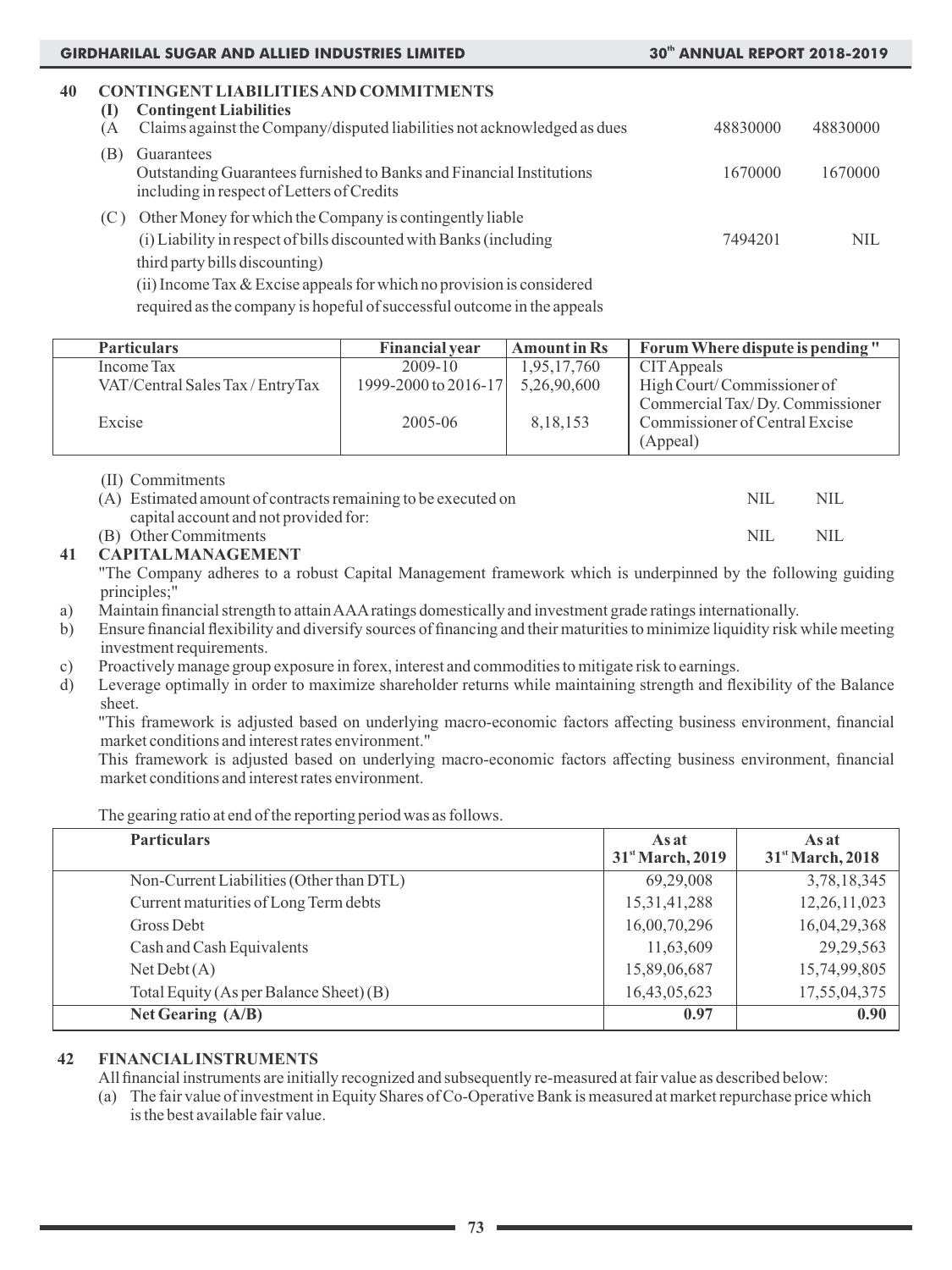| Fair Value measurement hierarchy:  |                              |                              |
|------------------------------------|------------------------------|------------------------------|
| <b>Particulars</b>                 | As at                        | As at                        |
|                                    | $31^{\text{st}}$ March, 2019 | 31 <sup>st</sup> March, 2018 |
| <b>Financial Assets</b>            |                              |                              |
| <b>At Amortised Cost</b>           |                              |                              |
| Investments                        | 1.200                        | 1,200                        |
| <b>Trade Receivables</b>           | 10,27,56,606                 | 11,27,71,587                 |
| Cash and Bank Balances             | 31, 19, 412                  | 43,76,403                    |
| Loans                              | 16, 11, 28, 006              | 17,29,38,017                 |
| <b>Other Financial Assets</b>      | 3,16,30,421                  | 2,43,25,373                  |
| <b>At FVTPL</b>                    |                              |                              |
| Investments                        |                              |                              |
| <b>At FVTOCI</b>                   |                              |                              |
| Investments                        |                              |                              |
| <b>Financial Liabilities</b>       |                              |                              |
| <b>Borrowings</b>                  | 15,38,85,541                 | 15,42,60,631                 |
| <b>Trade Payables</b>              | 21,94,38,526                 | 26, 29, 62, 255              |
| <b>Other Financial Liabilities</b> | 23, 19, 69, 732              | 22,74,06,297                 |

# **Explanation to the fair value hierarchy**

The Company measures financial instruments, such as, quoted investments at fair value at each reporting date. Fair value is the price that would be received to sell an asset or paid to transfer a liability in an orderly transaction between market participants at the measurement date. All assets and liabilities for which fair value is measured or disclosed in the financial statements are categorised within the fair value hierarchy, described as follows, based on the lowest level input that is significant to the fair value measurement as a whole:<br>Level 1 Level 1 hierarchy includes financial instruments

- Level 1 hierarchy includes financial instruments measured using quoted prices. This includes listed equity instruments, traded bonds and mutual funds that have quoted price. The fair value of all equity instruments (including bonds) which are traded in the stock exchanges is valued using the closing price as at the reporting period. The mutual funds are valued using the closing NAV.
- Level 2 The fair value of financial instruments that are not traded in an active market (for example, traded bonds, over-the-counter derivatives) is determined using valuation techniques which maximise the use of observable market data and rely as little as possible on entity-specific estimates. If all significant inputs required to fair value an instrument are observable, the instrument is included in level 2.
- Level 3 If one or more of the significant inputs is not based on observable market data, the instrument is included in level 3. This is the case for unlisted equity securities, contingent consideration included in level 3.

### **Foreign Currency Risk:**

The Company does not have any dealing in any foreign currency. Hence the Company does not have any exposure and is free of any Risk associates with Foreign Currency.

There is no impact on the profit / Loss of the Company on fluctuation of any foreign currency.

### **Interest Rate Risk**

The exposure of the company's borrowing and derivatives to interest rate changes at the end of the reporting period are as follows

| HILCLUST INALUE EXPOSUIT                                               |                          |                                                           |
|------------------------------------------------------------------------|--------------------------|-----------------------------------------------------------|
| <b>Particulars</b>                                                     | As at                    | As at                                                     |
|                                                                        |                          | $31^{\text{st}}$ March, 2019 $31^{\text{st}}$ March, 2018 |
| <b>Loans Taken</b>                                                     |                          |                                                           |
| Long Term Floating Loan                                                | $\overline{\phantom{0}}$ |                                                           |
| Long term Fixed Loan                                                   | $\overline{\phantom{0}}$ |                                                           |
| Short Term Loan / Term Loans                                           | 14.15                    | 14.15                                                     |
| Total                                                                  | 14.15                    | 14.15                                                     |
| Impact on Interest Expenses for the year on 1% change in Interest rate |                          |                                                           |

**Interest Rate Exposure**

### Impact on Interest Expenses for the year on 1% change in Interest rate

2,18,48,067 23528,803

| Interest rate Sensitivity |                                 |                                 |                |                  |
|---------------------------|---------------------------------|---------------------------------|----------------|------------------|
| <b>Particulars</b>        | As at $31^{\rm st}$ March, 2019 | As at $31^{\rm st}$ March, 2018 |                |                  |
|                           | <b>Up Move</b>                  | Down Move                       | <b>Up Move</b> | <b>Down Move</b> |
| Impact on Equity          |                                 |                                 |                |                  |
| Impact on $P & L$         | 30.91.501                       | (30.91.501)                     | 33, 29, 326    | (33,29,326)      |
| <b>Total Impact</b>       | 130,91,501                      | (30, 91, 501)                   | 33, 29, 326    | (33,29,326)      |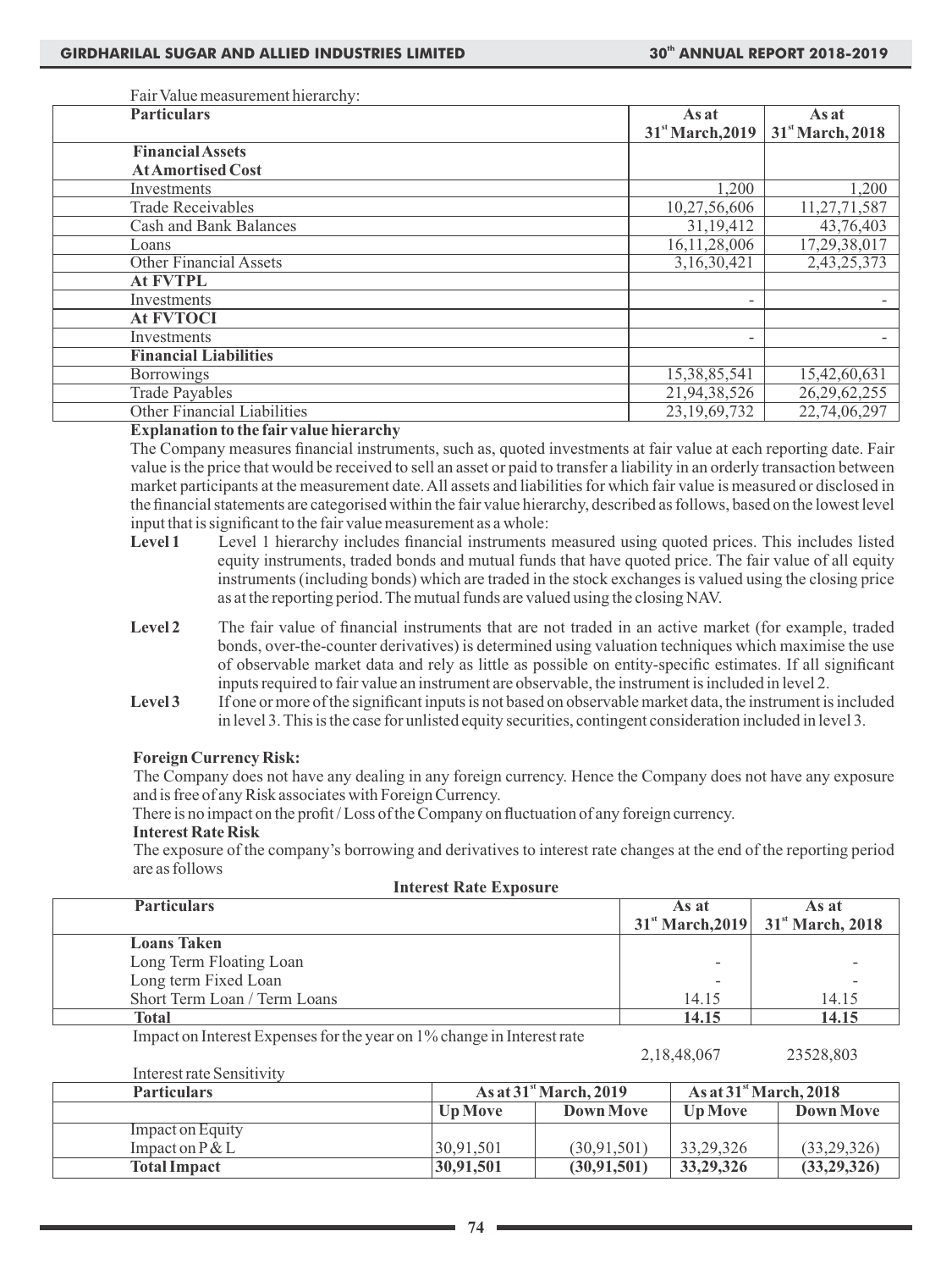# **Commodity Price Risk**

" Commodity price risk arises due to fluctuation in prices of raw material. The company has a risk managementframework aimed at prudently managing the risk arising from the volatility in raw material prices and freight costs. "

The company's commodity risk is managed centrally through well-established trading operations and control processes. In accordance with the risk management policy, the Company carefully caliberates the timing and the quantity of purchase **Credit Risk**

 Credit risk is the risk that a customer or counterparty to a financial instrument fails to perform or pay the amounts due causing financial loss to the company. Credit risk arises mainly from the outstanding receivables from customers.

The company has a prudent and conservative process for managing its credit risk arising in the course of its business activities. The credit ratings/market standing of the customers are evaluated on a regular basis.

# **Liquidity Risk**

Liquidity risk arises from the Company's inability to meet its cash flow commitments on time. Prudent liquidity risk management implies maintaining sufficient stock of cash and marketable securities . The Company maintains adequate cash and cash equivalents alongwith the need based credit limits to meet the liquidity needs.

# **Maturity Analysis forfinancial liabilities**

The following are the remaining contractual maturities of financial liabilities

# **st As at 31 March 2019**

| <b>Particulars</b>                 | Less than One year | 1 to 5 years   More than 5 years | <b>Total</b>    |
|------------------------------------|--------------------|----------------------------------|-----------------|
| Non-derivative                     |                    |                                  |                 |
| Trade payables                     | 21,94,38,526       |                                  | 21,94,38,526    |
| <b>Borrowings</b>                  |                    |                                  |                 |
| Rupee term loan                    | 9,94,36,340        |                                  | 9,94,36,340     |
| Long Term Loan From Related Party  |                    |                                  |                 |
| Short Term Loan From Related Party | 4,97,73,556        |                                  | 4,97,73,556     |
| Other financial liabilities        | 23, 19, 69, 732    |                                  | 23, 19, 69, 732 |
| <b>Total Non-derivative</b>        | 60,06,18,154       |                                  | 60,06,18,154    |
| Derivative (N.A)                   |                    |                                  |                 |

### **As at 31 March 2018**

| <b>Particulars</b>                 | <b>Less than One year</b> | 1 to 5 years   More than 5 years | <b>Total</b>    |
|------------------------------------|---------------------------|----------------------------------|-----------------|
| Non-derivative                     |                           |                                  |                 |
| Trade payables                     | 26, 29, 62, 255           |                                  | 26, 29, 62, 255 |
| <b>Borrowings</b>                  |                           |                                  |                 |
| Rupee Term Loan                    | 8,72,91,318               |                                  | 8,72,91,318     |
| Long Term Loan From Related Party  | 3,03,98,598               |                                  | 3,03,98,598     |
| Short Term Loan From Related Party | 2,42,56,743               |                                  | 2,42,56,743     |
| Other financial liabilities        | 22,74,06,297              |                                  | 22,74,06,297    |
| <b>Total Non-derivative</b>        | 63, 23, 15, 211           |                                  | 63, 23, 15, 211 |
| Derivative (N.A)                   |                           |                                  |                 |

# **Hedge Accounting**

The Company has not availed any Foreign Currency Loans. Hence the Company has not taken any forward cover to hedge against the foreign currency risks.

Operating Leases

"(a) the total of future minimum lease payments under non-cancellable operating leases for each of the following periods:"

(i) not later than one year;

(ii) later than one year and not later than five years;

(iii) later than five years.

"(b) the total of future minimum sublease payments expected to be received under non-cancellable subleases at the end of the reporting period."

"© lease and sublease payments recognised as an expense in the period, with separate amounts for minimum lease payments, contingent rents, and sublease payments."

(d) The Company pays rent for office premises at Raipur and Indore. The lease period is for 11 months with option to renew. None of the lease agreements have any restrictions concerning dividend, additional debt and further leases.

**43** The Company is primarily engaged in business of Soya Business and Dairy Business which constitute reportable segment in accordance with IND AS 108 "Operating Segments". The company has temporarily closed its soya operations in F.Y.2016-17 and still continue upto 31.03.2019 due to disparity of margin.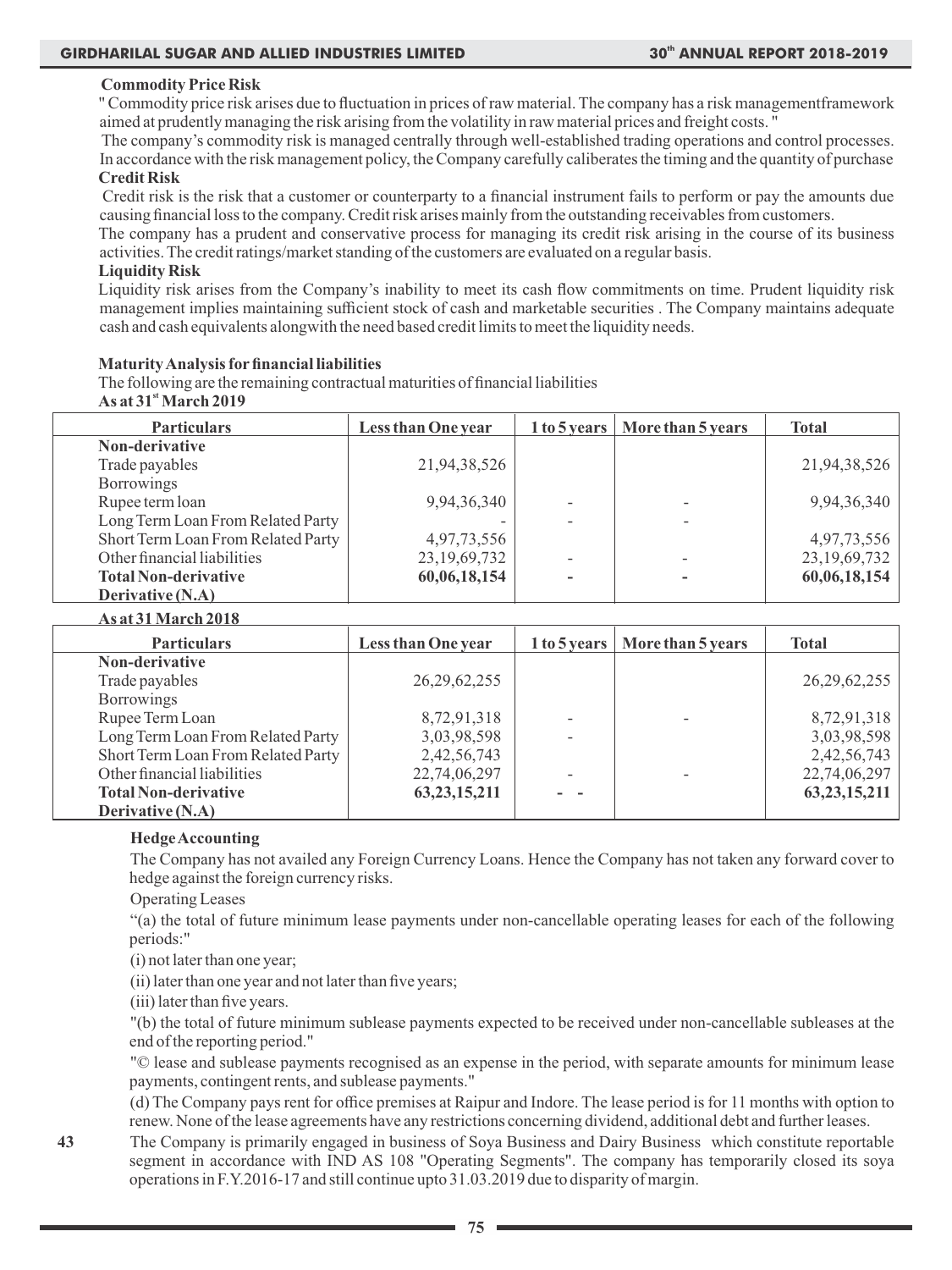# **GIRDHARILAL SUGAR AND ALLIED INDUSTRIES LIMITED th 30 ANNUAL REPORT 2018-2019**

# **Operating Segment Information for 2018 -19 & 2017-18**

|                           | 2018-2019            |                       |           | 2017-2018 |          |                                                   |                     |
|---------------------------|----------------------|-----------------------|-----------|-----------|----------|---------------------------------------------------|---------------------|
| <b>Revenue from</b>       | <b>Sova Business</b> | <b>Dairy Business</b> | Total     |           |          | <b>Sova Business Sova Business Dairy Business</b> | Total               |
| <b>External Customers</b> |                      |                       |           |           |          |                                                   |                     |
| With in India             | 97547                | 371361539             | 371459086 | 309662116 | 10325740 |                                                   | 4557970781466122818 |
| Outside India             |                      |                       |           |           |          |                                                   |                     |
| Total                     | 97547                | 371361539             | 371459086 | 309662116 | 10325740 |                                                   | 455797078 466122818 |

# **Details of Revenue from Single Customermore than 10% (standalone)**

Revenues from one customers of dairy segment amounting to Rs. 234507801 (Previous Year Rs.250614704) exceeding 10% of the total.

# **Segment Information**

| -                              | 2018-2019   |                                     |             | 2017-2018   |                                          |                       |              |
|--------------------------------|-------------|-------------------------------------|-------------|-------------|------------------------------------------|-----------------------|--------------|
| <b>Particulars</b>             |             | <b>Sova Business Dairy Business</b> |             |             | <b>Total Soya Business Soya Business</b> | <b>Dairy Business</b> | <b>Total</b> |
|                                |             |                                     |             |             |                                          |                       |              |
| Revenue                        | 97547       | 371361539                           | 371459086   | 309662116   | 10325740                                 | 455797078             | 466122818    |
| Inter Segment Sales            |             |                                     |             |             |                                          |                       |              |
| Results                        |             |                                     |             |             |                                          |                       |              |
| <b>Operating Profit</b>        | $-37272855$ | 26127005                            | $-11145850$ | -44926831   | $-45570230$                              | 40685668              | -4884562     |
| Other Income                   | 285801      | 4127608                             | 4413409     | 8818419     | 5450390                                  | 5391488               | 10841878     |
| Profit Before Tax              | -36987054   | 30254613                            | $-6732441$  | $-36108412$ | $-40119840$                              | 46077156              | 5957316      |
| Income Tax                     | $-4466311$  | ۰                                   | $-4466311$  | $-10582742$ | 7,78,743                                 |                       | 778743       |
| Net Profit                     | $-41453365$ | 30254613                            | $-11198752$ | $-46691154$ | -39341097                                | 46077156              | 6736059      |
|                                |             |                                     |             |             |                                          |                       |              |
| <b>Segment Assets</b>          | 501117236   | 392414988                           | 894232224   | 627004115   | 677286270                                | 254560591             | 931846861    |
| <b>Unallocated Assets</b>      |             | 11486042                            | 11486042    |             |                                          | 1,59,52,000           | 15952000     |
| Segment Liabilities            | 332759167   | 408653476                           | 741412643   | 427654381   | 431859381                                | 340435104             | 772294485    |
| <b>Unallocated Liabilities</b> |             |                                     |             |             |                                          |                       |              |

|                                    | 2018-2019       |                 |              | 2017-2018       |                 |                               |              |
|------------------------------------|-----------------|-----------------|--------------|-----------------|-----------------|-------------------------------|--------------|
| <b>Non Current Assets</b>          | Soya            | Dairy           | <b>Total</b> | Soya            | Sova            | Dairy                         | <b>Total</b> |
|                                    | <b>Business</b> | <b>Business</b> |              | <b>Business</b> | <b>Business</b> | <b>Business</b>               |              |
| (Other than financial instruments; |                 |                 |              |                 |                 |                               |              |
| Post Employment benefits;          |                 |                 |              |                 |                 |                               |              |
| Deferred Tax Assets; and right     |                 |                 |              |                 |                 |                               |              |
| arising under insurance contracts) |                 |                 |              |                 |                 |                               |              |
| With in India                      |                 |                 |              |                 |                 |                               |              |
| Property, Plant & Equipments       | 284992866       | 125563815       | 410556681    | 325159894       | 292342283       | 133685584                     | 426027867    |
| Capital Work in Progress           | 782457          | ۰               | 782457       | 782857          | 782457          |                               | 782457       |
| Security Deposits                  |                 |                 |              |                 |                 |                               |              |
| Capital Advance                    |                 | ۰               |              |                 |                 |                               |              |
| Outside India                      |                 |                 |              |                 |                 |                               |              |
| Total                              | 285775323       | 125563815       | 411339138    | 325972751       |                 | 293124740 133685584 426810324 |              |

# **44 DETAILS OFLOANS GIVEN, INVESTMENTS MADE AND GUARANTEE GIVEN COVERED U/S 186(4) OF THE COMPANIES ACT, 2013.**

Loan given and Investments made are given under the respective heads.

Corporate Guarantees /Loans given by the Company in respect of loans as at 31st March, 2019

| S.N. | Particulars                                                                                                     | Name of Entity       | <b>Relations</b>    | Purpose       | Amount       |  |  |  |
|------|-----------------------------------------------------------------------------------------------------------------|----------------------|---------------------|---------------|--------------|--|--|--|
|      | Loan Given*                                                                                                     | Premier Proteins Ltd | Director Interested | Business Loan | 13.75.00.431 |  |  |  |
|      | Guarantee Given                                                                                                 |                      |                     |               |              |  |  |  |
|      | the contract of the contract of the contract of the contract of the contract of the contract of the contract of |                      |                     |               |              |  |  |  |

All the above Corporate Guarantee/Loans have been given for business purpose.

# **45 EVENTS AFTER THE REPORTING PERIOD**

The Board of Directors have recommended dividend of Rs Nil Per fully paid up equity share of Rs.10/- each, aggregating Rs. Nil Including Rs. Nil dividend distribution tax for the financial year 2018-19.

# **46 APPROVALOFFINANCIALSTATEMENTS**

The financial statements were approved for issue by the board of directors on May 28, 2019.

This is the Balance Sheet referred to in our report of even date<br>For Sunil Bandi & Company

Chartered Accountants Firm Reg. No. 007419C

### **CA: Sunil Bandi RAJESH AGRAWAL R.G. AGRAWAL** Partner MANAGING DIRECTOR DIRECTOR DIRECTOR M.No. 077705 Partner MANAGING DIRECTOR DIN: 00359638 M .No. 077705 DIN : 00107009 DIN : 00359638 **RAKESH BHATNAGAR NARENDRAGUPTA PLACE: DEWAS** CHIEF FINANCIAL OFFICER COMPANYS<br>
DATE: 28<sup>th</sup> May 2019 **PAN: ABVPB8154G** M.NO. 47935 **PAN: ABVPB8154G**

For and behalf of the Board of Directors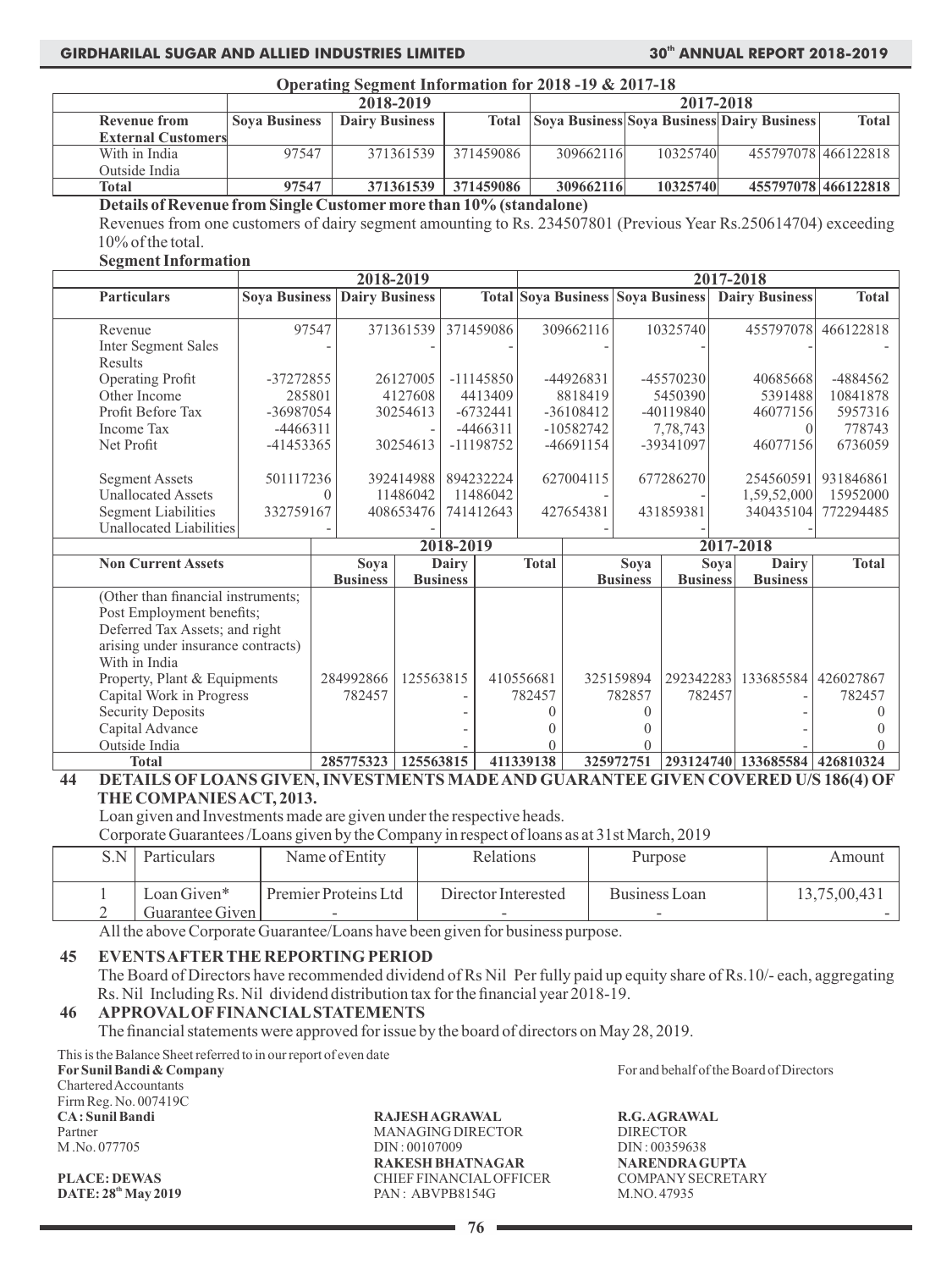**Girdharilal Sugar And Allied Industries Limited** Phone Nos : +91- 07272 -259505/258502/03/ 04 CIN NO- L15424MP1989PLC005564 PAN NO- AABCG5514H Email: preind2002@yahoo.com,website:www.gsail.org

# **ATTENDANCE SLIP**

| No: | $\pm 10$<br>ᄴ<br>$\sim$ $\sim$ $\sim$ $\sim$ $\sim$ $\sim$ | ___<br>DO O<br><b>Tien</b><br>NU. |
|-----|------------------------------------------------------------|-----------------------------------|
|     |                                                            |                                   |

I/We hereby record my/our presence at the **30th ANNUALGENERALMEETING** of the Company at the Registered Office of the Company at 45/47-A, Industrial Area No. 1, A.B. Road, Dewas (M.P.) - 455 001, on **Friday 27th day of September, 2019 at 10:00 A.M.**

### **Notes:**

- 1. Only Member / Proxy holder can attend the Meeting.
- 2. Please complete the Folio/ DP- Client ID No. and name of the Member/ Proxy holder, sign this Attendance Slip and hand it over, duly signed, at the entrance of the Meeting Hall.
- 3. A Member/ Proxy holder attending the Meeting should bring the copy of the Annual Report for reference at the Meeting.

# **GIRDHARILAL SUGAR AND ALLIED INDUSTRIES LIMITED CIN : L15424MP1989PLC005564**

**Regd. Office : 45/47-A, Industrial Area No. 1, A.B. Road, Dewas (M.P.) 455 001.**

# **Form No. MGT-11**

# **PROXY FORM**

Pursuant to section 105(6) of the Companies Act , 2013 and rule 19 (3) of the Companies (Management and Administration) Rules , 2014

|                                                                                                                   | Name of the member( $s$ )      |  |  |
|-------------------------------------------------------------------------------------------------------------------|--------------------------------|--|--|
|                                                                                                                   | Registered address             |  |  |
|                                                                                                                   | E-mail Id                      |  |  |
|                                                                                                                   | Folio No./DP Id - Client Id No |  |  |
| I/We, being the Member(s) of the Girdharilal Sugar and Allied Industries Limited, holding Shares, hereby appoint: |                                |  |  |
| (1)                                                                                                               |                                |  |  |
|                                                                                                                   |                                |  |  |
| (2)                                                                                                               |                                |  |  |
|                                                                                                                   |                                |  |  |
| (3)                                                                                                               |                                |  |  |

E-mail id………………………………………...Signature:……………………………………..or failing him/her;

as my/our Proxy to attend and vote (on a poll) for me /us and on my / our behalf at the 30th ANNUALGENERALMEETING of the Company, to be held on Friday, the 27th September,2019 at 10:00 AM at 45/47-A, Industrial Area No. 1, A.B. Road, Dewas  $(M.P.) - 455001$ 

and whose signature(s) are appended below as my/our proxy to attend and vote (on a poll) for me/us and on my/our behalf at the 30th Annual General Meeting of the Company, to be held on Friday 27th day of September, 2019 at 10:00 A.M. at the Registered Office of the Company at 45/47-A, Industrial Area No. 1, A.B. Road, Dewas (M.P.) - 455001 and at any adjournment thereof in respect of such resolutions as are indicated overleaf:

\*I wish my above Proxy to vote in the manner as indicated in the box below.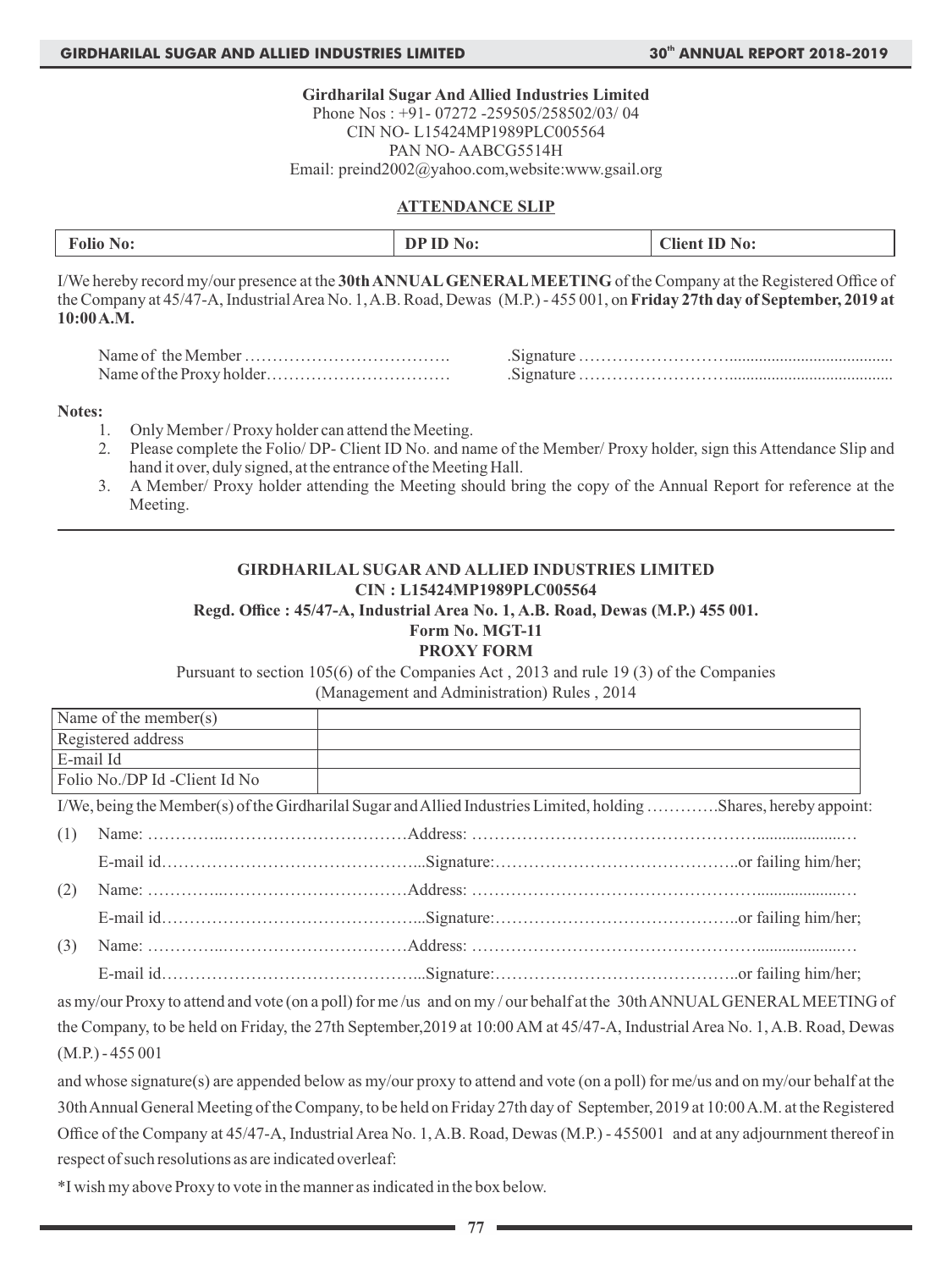| <b>Resolution No.</b>    | <b>Resolutions</b>                                                                 | For | Against |
|--------------------------|------------------------------------------------------------------------------------|-----|---------|
| <b>Ordinary Business</b> |                                                                                    |     |         |
| 1.                       | To receive, consider and adopt the Audited Financial Statements of the Company     |     |         |
|                          | for the financial year ended March 31, 2019 together with the Reports of the Board |     |         |
|                          | of Directors and the Auditors thereon                                              |     |         |
| 2.                       | To appoint a director in place of Mr. Ram Gopal Agrawal, (DIN 00359638), who       |     |         |
|                          | retires by rotation and being eligible offers himself for re-appointment.          |     |         |
| <b>Special Business</b>  |                                                                                    |     |         |
| 3.                       | Confirmation of Mrs. Sandhya Choubey (DIN: 08461659) as an Independent             |     |         |
|                          | Director of the Company                                                            |     |         |
| 4.                       | Confirmation Of Remuneration Of Cost Auditor                                       |     |         |
| 5.                       | Confirmation of Change in Designation of Mr. Ram Gopal Agrawal (DIN:-              |     |         |
|                          | 00359638) from Independent Director to Non-Independent Director of the             |     |         |
|                          | Company                                                                            |     |         |
| 6.                       | To Approve to Enter to Related Party Transactions by the Company                   |     |         |

| Signature of Proxy holder |  |  |
|---------------------------|--|--|
|                           |  |  |

Affix Revenue **Stamp** 

# **Notes:**

- 1. This form of proxy in order to be effective, should be duly filled, stamped, and deposited at the Registered Office of the Company not less than 48 hours before the commencement of the meeting.
- 2. A proxy need not be a member of the company.
- 3. This is only optional. Please put " $\sqrt{ }$ " in the appropriate column against the resolutions indicated in the box. If you leave the ' For' or 'Against ' column blank against any or all the resolutions your Proxy will be entitled to vote in the manner as he/she thinks appropriate.
- 4. For the Resolutions, Explanatory Statement and Notes, please refer to the Notice of the 30th Annual General Meeting of the Company.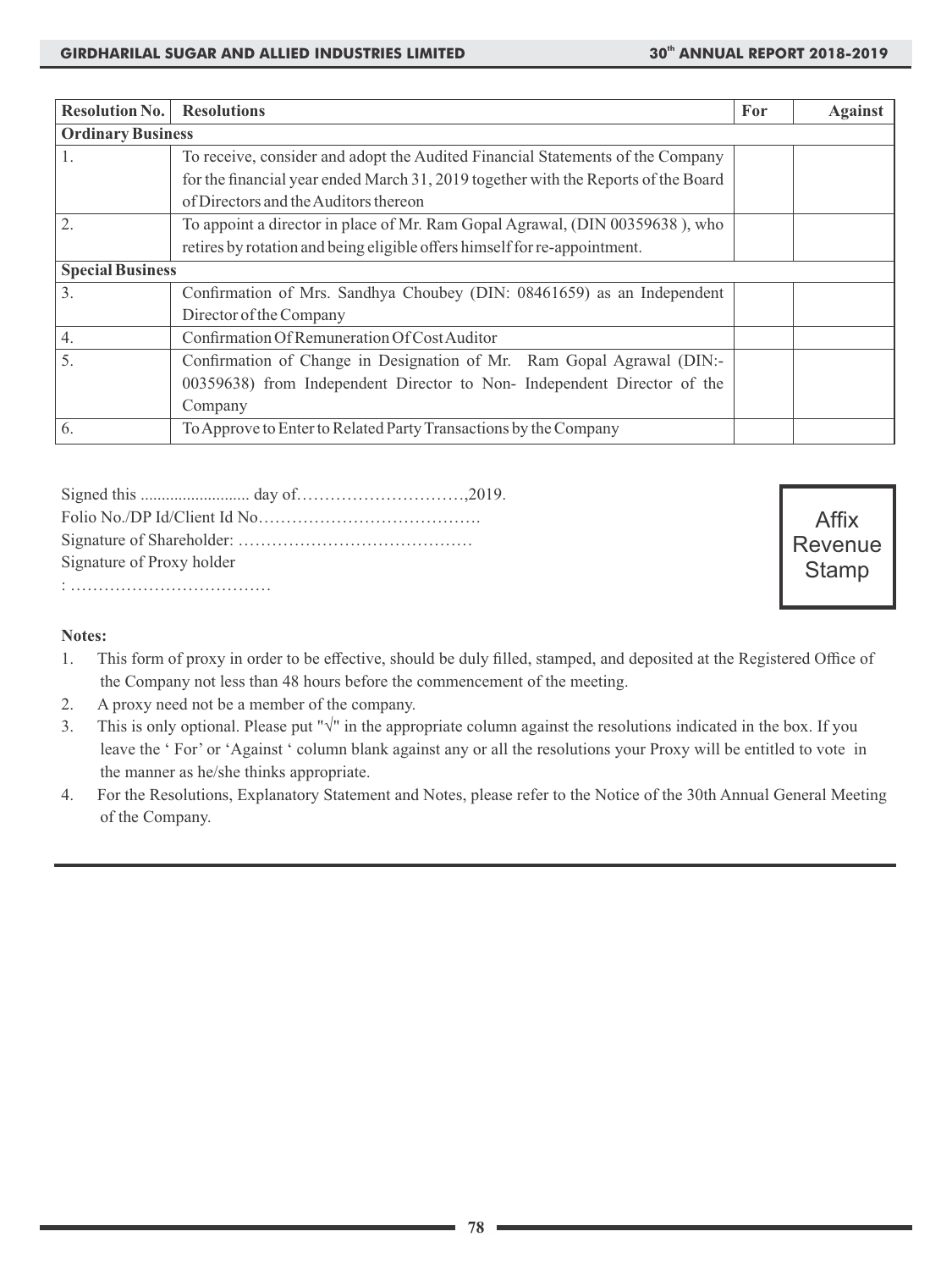### **GIRDHARILAL SUGAR AND ALLIED INDUSTRIES LIMITED CIN : L15424MP1989PLC005564**

**Regd. Office : 45/47-A, Industrial Area No. 1, A.B. Road, Dewas (M.P.) 455 001.**

**Form No. MGT-12**

Pursuant to section 109(5) of the Companies Act, 2013 and rule 21(1)(c) of the Companies (Management and Administration) Rules , 2014

Name of the member(s) .............................................................................................................................................................. Registered address ...................................................................................................................................................................... E-mail Id .....................................................................................................................................................................................

# **BALLOT PAPER**

| SR. No. | <b>Particulars</b>                                               | <b>Details</b> |
|---------|------------------------------------------------------------------|----------------|
|         | Name of First – Named Shareholder                                |                |
|         | (in BLOCK letters)                                               |                |
|         | Postal Address                                                   |                |
| 3.      | Registered Folio No./                                            |                |
|         | *DP ID and Client ID No.                                         |                |
|         | (*Applicable to investors holding shares in dematerialized form) |                |
| 4.      | Class of Share Equity Share of Rs. 10/-                          |                |

I hereby exercise my vote in respect of Ordinary Resolutions enumerated below by recording my assent or dissent to the said resolution in the following manner

| Sr No. | <b>Resolutions</b>                                                                                                                                                                                               | No. of shares<br>held by me | I assent to<br>the resolution the resolution | I dissent from |
|--------|------------------------------------------------------------------------------------------------------------------------------------------------------------------------------------------------------------------|-----------------------------|----------------------------------------------|----------------|
|        | <b>ORDINARY RESOLUTION</b>                                                                                                                                                                                       |                             |                                              |                |
| 1.     | To receive, consider and adopt the Audited Financial<br>Statements of the Company for the financial year ended<br>March 31, 2019 together with the Reports of the Board<br>of Directors and the Auditors thereon |                             |                                              |                |
| 2.     | To appoint a director in place of Mr. Ram Gopal<br>Agrawal, (DIN 00359638), who retires by rotation and<br>being eligible offers himself for re-appointment.                                                     |                             |                                              |                |
| 3.     | Confirmation of Mrs. Sandhya Choubey (DIN:<br>08461659) as an Independent Director of the Company                                                                                                                |                             |                                              |                |
| 4      | Confirmation Of Remuneration Of Cost Auditor                                                                                                                                                                     |                             |                                              |                |
| 5      | Confirmation of Change in Designation of Mr. Ram<br>Gopal Agrawal (DIN:-00359638) from Independent<br>Director to Non-Independent Director of the Company                                                        |                             |                                              |                |
| 6.     | To Approve to Enter to Related Party Transactions by<br>the Company                                                                                                                                              |                             |                                              |                |

\* Please put a tick mark  $(\checkmark)$  in appropriate column against the resolution indicated above.

Place:

Date: (Signature of the shareholder)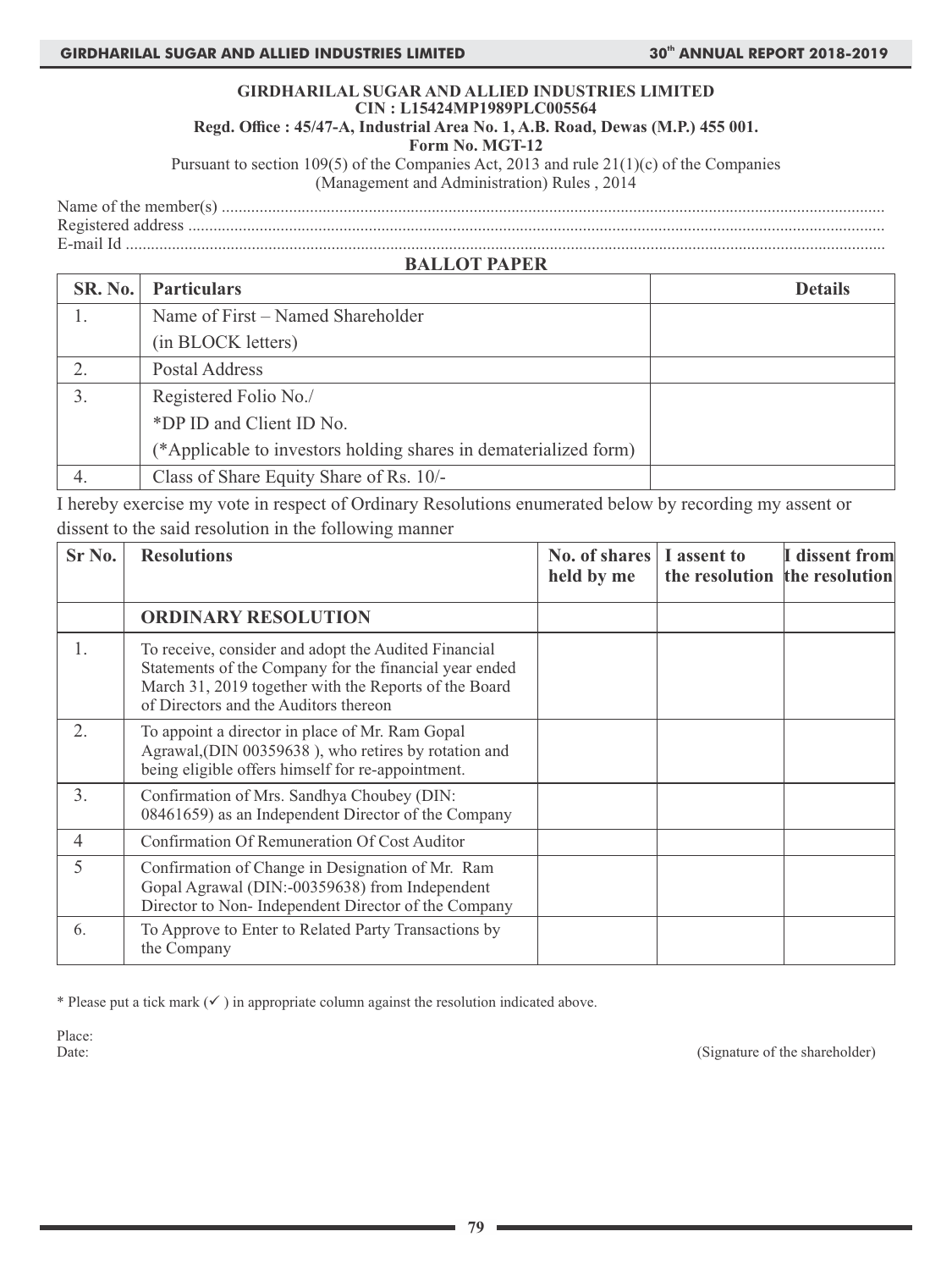# **ROUTE MAP**



**Indore Railway Station to Girdharilal Sugar and Allied Industries Ltd.**